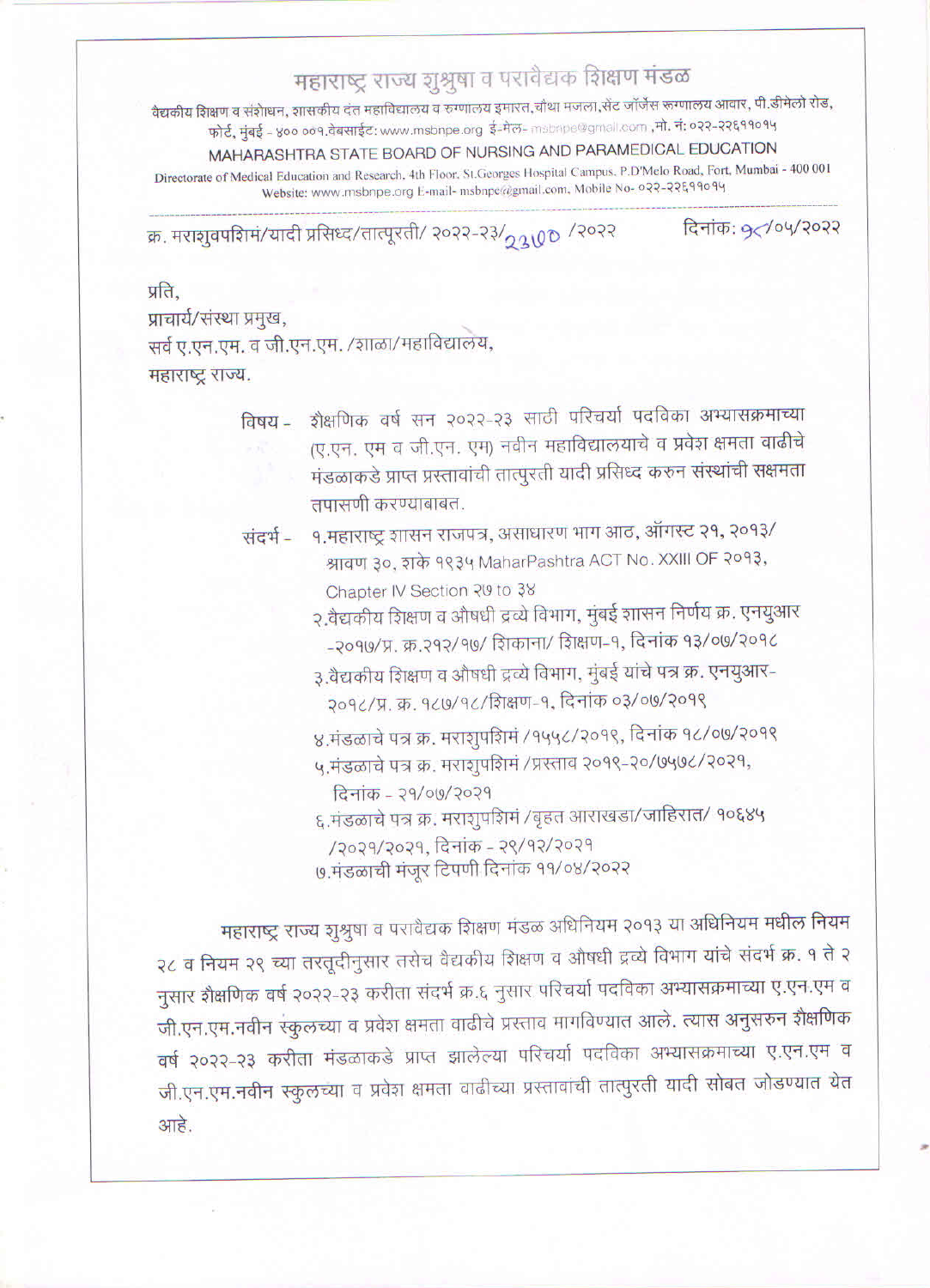सदर प्रस्तावांची छाननी करुन महाराष्ट्र राज्य शुश्रुषा व परावैद्यक शिक्षण मंडळ अधिनियम २०१३ या अधिनियम मधील कलम ३४ व ३५ नुसार सक्षमता तपासणी करण्याकरीता तपासणी पथक लावून सक्षमता तपासणी करण्यात येईल.

## टिप -

सर्व संस्था प्रमुखांना कळविण्यात येते की, मंडळाच्या संकेतस्थाळावर प्रसिध्द करण्यात येणारी यादी ही तात्पूरती स्वरुपाची असून यादीबाबत संस्था प्रमुख यांना काही आक्षेप असल्यास ती दुरुस्ती करीता सदर यादी प्रसिध्द केल्यापासून सात दिवसात दि. २४/०५/२०२२ पर्यत मंडळाच्या कार्यालयीन वेळेत मंडळाकडून दिलेल्या पोहोच पत्राची मुळ प्रत सोबत घेऊन येणे अनिवार्य आहे. अन्यथा आपली यादीतील दुरुस्तीची मागणी विचार घेतली जाणार नाही याची नोंद सर्व संस्था प्रमुख यांनी घ्यावी.

महाराष्ट्र राज्य शुश्रुषा व परावेद्यक शिक्षण मंडळ

प्रत -

- १) मा. मंत्री (वै.शि.) यांचे खासगी सचिव, मंत्रालय, मुंबई.
- २) मा. राज्यमंत्री (वे.शि.) यांचे खासगी सचिव, मंत्रालय, मुंबई.
- ३) मा. सचिव, वैद्यकीय शिक्षण व औषधी द्रव्ये विभाग, मंत्रालय, मुंबई.
- ४) .मा. आयुक्त, वैद्यकीय शिक्षण व आयुष विभाग, मुंबई.
- ५) मा. संचालक, वैद्यकीय शिक्षण व संशोधन, मुंबई.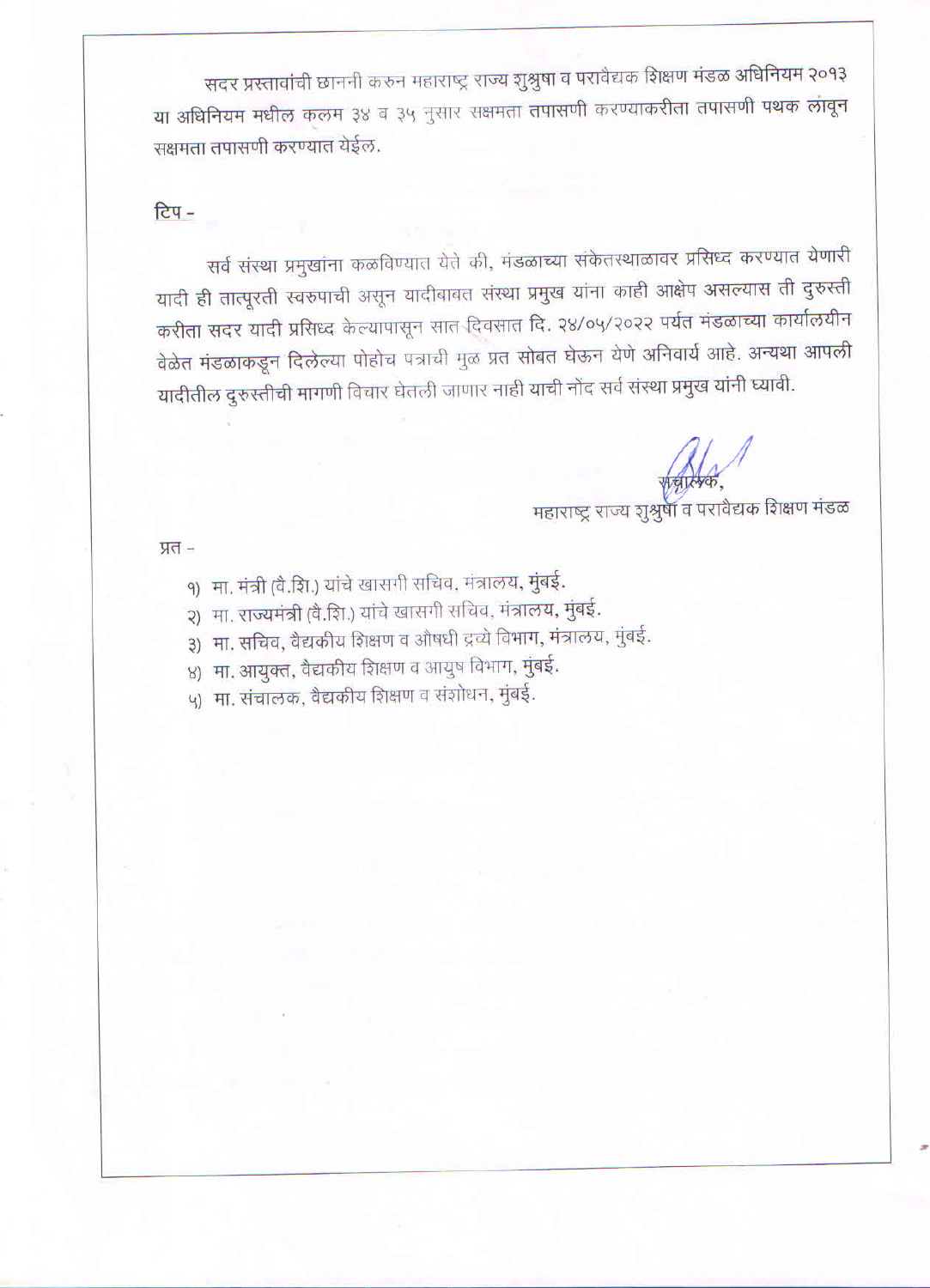| <b>PROPOSAL LIST FOR NEW ANM &amp; GNM COURS &amp; INCRESE SEATS</b> |                                                                                                                      |                  |                      |
|----------------------------------------------------------------------|----------------------------------------------------------------------------------------------------------------------|------------------|----------------------|
| SR. NO.                                                              | <b>INSTITUTE NAME</b>                                                                                                | <b>DISTRICT</b>  | <b>PROPOSAL TYPE</b> |
|                                                                      | SAMAYAK PRATISHTHAN BEED SANCHALIT J.M.SCHOOL OF NURSING AURANGABAD                                                  |                  | <b>GNM NP</b>        |
| $\mathbf{1}$                                                         | SAMARTH NAGAR AURANGABAD TQ DIST AURANGABAD (M,S)                                                                    |                  |                      |
| $\overline{2}$                                                       | MAULI SHIKSHAN PRASARAK MANDAL'S MAULI INSTITUTE OF<br>NURSING PINGLI ROAD, PARBHANI-431 401                         | PARBHANI         | <b>GNM IS</b>        |
|                                                                      | DR. DAHIPHALE MEDICAL FOUNDATION TRUST'S SCHOOL OF                                                                   | AURANGABAD       | <b>GNM IS</b>        |
| 3                                                                    | NURISNG (RGNM) ADALAT ROAD NEAR CHUNNILAL PETROL PUMP,                                                               |                  |                      |
|                                                                      | AURANGABAD                                                                                                           |                  |                      |
|                                                                      | MATRUBHOOMI PRATISHTHAN SHIKSHAN PRASARAAK MANDAL                                                                    | <b>PUNE</b>      | <b>GNM NP</b>        |
| 4                                                                    | UDGIR AT ADHIRAJ COLLAGE OF NURSING (GNM) AT DEHU ROAD                                                               |                  |                      |
|                                                                      | ALANDI TQ&DIST PUNE (M.S)                                                                                            |                  |                      |
| 5                                                                    | JANSEVA SEVABHAVI PRATISHTHAN BHOPNI RASIKA NURISNG                                                                  | <b>LATUR</b>     | <b>GNM NP</b>        |
|                                                                      | SCHOOL AT DEONI TQ DEONI DIST LATUR                                                                                  |                  |                      |
| 6                                                                    | <b>GLOBAL INSTITUTE OF NURSING EDUCATION PUNE FOUNDATION</b>                                                         | <b>PUNE</b>      | ANM NP               |
|                                                                      | FOR EDUCATION AND HEALTHCARE PUNE                                                                                    |                  |                      |
| $\overline{7}$                                                       | <b>GLOBAL INSTITUTE OF NURSING EDUCATION PUNE FOUNDATION</b>                                                         | <b>PUNE</b>      | <b>GNM NP</b>        |
|                                                                      | FOR EDUCATION AND HEALTHCARE PUNE                                                                                    |                  |                      |
|                                                                      | DEOGIRI PRATISHTHAN BEED NALANDA COLLEGE OF NURISNG                                                                  | OSMANABAD        | <b>GNM NP</b>        |
| 8                                                                    | (GNM) GORE COMPLEX SAMTA NAGAR, OSMANABAD TQ                                                                         |                  |                      |
|                                                                      | <b>OSMANABD</b><br>MUKTAI BAHUUDDHESHIYA SEVABHAVI SANSTHA BEED NARAYANA                                             | laurangabad      | <b>GNM NP</b>        |
| 9                                                                    | COLLAGE OF NURSING GNM AT SATARA PARISAR, BEED BYPASS,                                                               |                  |                      |
|                                                                      | AURANGABAD (M.S)                                                                                                     |                  |                      |
|                                                                      | ADHIVASI THAKURBUVA SHIKSHAN SANSTHA DAITHNA TQ. DIST                                                                | PARBHANI         | ANM NP               |
| 10                                                                   | PARBHANI VITTHAL NURSING SCHOOL, LONI BK TQ. PATHRI DIST.                                                            |                  |                      |
|                                                                      | <b>PARBHANI</b>                                                                                                      |                  |                      |
|                                                                      | ABHICHAYA PRATISTHAN SANCHLIT AMOL INSTITUTE OF NURISNG                                                              | <b>SOLAPUR</b>   | <b>ANM NP</b>        |
| 11                                                                   | GNM ABHIMAN NAGAR JALOLI CHOUK KARKAMB TAL PANDHARPUR                                                                |                  |                      |
|                                                                      | <b>DIST SOLAPUR</b>                                                                                                  |                  |                      |
|                                                                      | ABHICHAYA PRATISTHAN SANCHLIT AMOL INSTITUTE OF NURISNG                                                              | <b>SOLAPUR</b>   | <b>GNM NP</b>        |
| 12                                                                   | GNM ABHIMAN NAGAR JALOLI CHOUK KARKAMB TAL PANDHARPUR                                                                |                  |                      |
|                                                                      | <b>DIST SOLAPUR</b>                                                                                                  |                  |                      |
|                                                                      | MATRBHUMI PRATISHTHAN SHIKSHAN PRASARAK MANDAL UDGIR                                                                 | <b>OSMANABAD</b> | <b>GNM NP</b>        |
| 13                                                                   | CHAITANYA SCHOOL OF NURSING MAIN ROAD UMARGA TO                                                                      |                  |                      |
|                                                                      | UMARGA DIST OSMANABAD                                                                                                |                  |                      |
| 14                                                                   | SANGHARSH GRAMIN VIKAS BAHUUDDESHIYA SEVABHAVI SANSTHA (NANDED<br>UDGIR FLORENCE INSTITUTE OF NURISNG AT NANDED ROAD |                  | <b>GNM NP</b>        |
|                                                                      | NANDED TQ & DIST NANDED                                                                                              |                  |                      |
|                                                                      | TULSI MAHILA MANDAL SHAHUNAGAR BEED TULSI COLLEGE OF                                                                 | <b>BEED</b>      | <b>GNM NP</b>        |
| 15                                                                   | INURSING GNM AT SANT DNAYNESHWAR NAGAR BEHIND GOVT ITI                                                               |                  |                      |
|                                                                      | <b>BEED</b>                                                                                                          |                  |                      |
|                                                                      | ADIWAS MAHILA MANDAL NANDED TQ AND DIST NANDED SINDHU                                                                | <b>NANDED</b>    | <b>GNM NP</b>        |
| 16                                                                   | SCHOOL OF NURSING AT MALEGAON ROAD NANDED TO DIST                                                                    |                  |                      |
|                                                                      | <b>NANDED</b>                                                                                                        |                  |                      |
|                                                                      | TIRUMALA FOUNDATIONS NANDED TQ DIST NANDED TIRUMALA                                                                  | <b>NANDED</b>    | <b>GNM NP</b>        |
| 17                                                                   | NURSING SCHOOL AT NANDED TQ AND DIST NANDED                                                                          |                  |                      |
|                                                                      | V.H.B.P WAMANBHAU MAHARAJ BAHUDDESHIYA SHIKSHAN, KRIDA                                                               | <b>BULDHANA</b>  | <b>GNM NP</b>        |
| 18                                                                   | VA SANSKRUTIK MANDAL, BULDHANA SANCHALIT AAYUSH                                                                      |                  |                      |
|                                                                      | INSTITUTE OF NURSING GNM BULDHANA                                                                                    |                  |                      |
|                                                                      |                                                                                                                      |                  |                      |
| 19                                                                   | ADVIKA SAWALKAR COLLEGE OF NURSING RANM UMRA ROAD AT                                                                 | <b>WASHIM</b>    | ANM NP               |
|                                                                      | ANSINGA TA DIST WASHIM                                                                                               |                  |                      |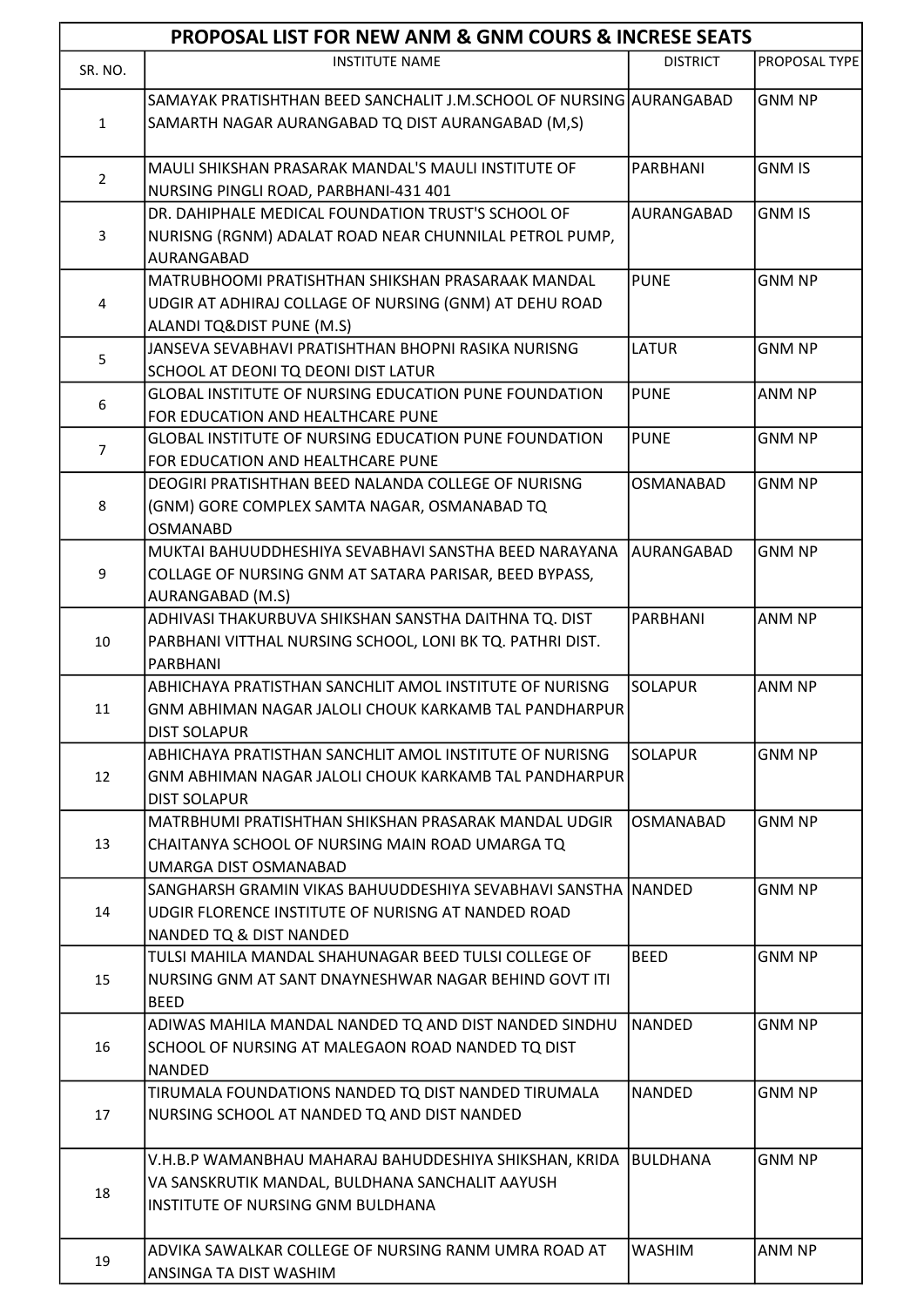| 20 | ADVIKA SAWALKAR COLLEGE OF NURSING RANM UMRA ROAD AT                                   | <b>WASHIM</b>     | <b>GNM NP</b> |
|----|----------------------------------------------------------------------------------------|-------------------|---------------|
|    | ANSINGA TA DIST WASHIM                                                                 |                   |               |
| 21 | G.K. GUJAR MEMORIAL CHARITABLE TRUST, KARAD PROPOSAL FOR                               | <b>SATARA</b>     | ANM NP        |
|    | NEW NURSING INSTITUTE DR. ASHOK GUJAR COLEGE OF NURSING                                |                   |               |
|    | VIDYANAGAR BANAWADI TAL. KARAD, DIST. SATARA                                           |                   |               |
|    |                                                                                        |                   |               |
|    | KAI BABARAO INGWWAD VIKAS SEVABHAWI SANSTHA SANCHALIT                                  | <b>NANDED</b>     | <b>GNM NP</b> |
| 22 | TBI SCHOOL OF NURISNG GNM WAGHALA TQ DIST NANDED                                       |                   |               |
|    |                                                                                        |                   |               |
| 23 | NAVYUVAK SHIKSHAN PRASARAK MANDAL CHAPOLI'S TQ CHAKUR,                                 | LATUR             | <b>GNM NP</b> |
|    | DIST. LATUR GNM NURSING COLLEGE                                                        |                   |               |
| 24 | NAVYUVAK SHIKSHAN PRASARAK MANDAL CHAPOLI'S TQ CHAKUR,                                 | <b>LATUR</b>      | ANM NP        |
|    | DIST. LATUR ANM NURSING COLLEGE                                                        |                   |               |
|    | MATA MAHAKALI BAHU-UDDESHIYA SHIKSHAN PRASARAK MANDAL, CHANDRAPUR                      |                   | <b>GNM NP</b> |
| 25 | CHANRAPUR MATA MAHAKALI SCHOOL OF NURSING (GNM) AT,                                    |                   |               |
|    | PARSODA, NEAR ANANDWAN, CHIMUR ROAD, WARORA, DIST.<br><b>CHANDRAPUR</b>                |                   |               |
|    | MAMWATLAR COLLEGE OF NURSING GNM MANWATKAR                                             | <b>CHANDRAPUR</b> | ANM NP        |
| 26 | MULTISPECIALTY HOSPITAL EKORI WARD, CHANDRAPUR                                         |                   |               |
|    | POOJA NURSING INSTITUTE RANM BHANDARA KINS CHOWK, BANK                                 | <b>BHANDARA</b>   | ANM IS        |
| 27 | COLONY, SAHAKAR NAGAR, BHANDARA                                                        |                   |               |
|    | MR. BHAUSHAHEB SURJERAO SOLUNKE SHARDA SHIKSHAN PRARAK                                 | <b>JALNA</b>      | ANM NP        |
|    | MANDAL AT. POST PIMPLAO KOLTE TQ BHOKARDAN DIST. JALNA                                 |                   |               |
| 28 | VILASRAO DESHMUKH RANM NURSING COLLEGE, JALNA                                          |                   |               |
|    |                                                                                        |                   |               |
|    | BAHIRJI NURSING ANM COLLEGE BASMAT TQ BASMAT DIST HINGOLI HINGOLI                      |                   | ANM NP        |
| 29 | HU.BAHIRJI SMARAK VIDHYALAY SHIKSHAN SANSTHA WAPTI TQ                                  |                   |               |
|    | <b>BASMAT DIS. HINGOLI</b>                                                             |                   |               |
|    | BAHIRJI NURSING GNM COLLEGE BASMAT TQ BASMAT DIST                                      | <b>HINGOLI</b>    | <b>GNM NP</b> |
| 30 | HINGOLI HU.BAHIRJI SMARAK VIDHYALAY SHIKSHAN SANSTHA                                   |                   |               |
|    | WAPTI TQ BASMAT DIS. HINGOLI                                                           |                   |               |
| 31 | <b>GLOBAL INSTITUTE OF NURSING EDUCATION PUNE FOUNDATION</b>                           | <b>PUNE</b>       | ANM NP        |
|    | FOR EDUCATION AND HEALTHCARE PUNE                                                      |                   |               |
| 32 | <b>GLOBAL INSTITUTE OF NURSING EDUCATION PUNE FOUNDATION</b>                           | <b>PUNE</b>       | <b>GNM NP</b> |
|    | FOR EDUCATION AND HEALTHCARE PUNE                                                      |                   |               |
|    | SANJEEVANI PRASHIKSHAN SANSTHA SANJEEVANI COLLEGE OF                                   | <b>RATNAGIRI</b>  | ANM NP        |
| 33 | NURSING ANM, CITY CENTER, 2 ND FLOOR, BAHADUR SHAIKH                                   |                   |               |
|    | NAKA, CHIPLUN, DIST. RATNAGIRI<br>SANJEEVANI PRASHIKSHAN SANSTHA SANJEEVANI COLLEGE OF | <b>RATNAGIRI</b>  | <b>GNM NP</b> |
| 34 | NURSING ANM, CITY CENTER, 2 ND FLOOR, BAHADUR SHAIKH                                   |                   |               |
|    | NAKA, CHIPLUN, DIST. RATNAGIRI                                                         |                   |               |
|    | GRAM BHARTI SEVA BHAVI PRATISHTHAN KAVHA TQ DIST LATUR                                 | LATUR.            | <b>GNM NP</b> |
| 35 | SAVERA SCHOOL OF NURSING, AT. PATEL NAGAR, KANHERY TQ                                  |                   |               |
|    | DIST. LATUR.                                                                           |                   |               |
|    | ADVIKA SAWALKAR COLLEGE OF NURSING RANM UMRA ROAD AT                                   | <b>WASHIM</b>     | ANM NP        |
| 36 | ANSINGA TA DIST WASHIM                                                                 |                   |               |
|    | ADVIKA SAWALKAR COLLEGE OF NURSING RANM UMRA ROAD AT                                   | <b>WASHIM</b>     | <b>GNM NP</b> |
| 37 | ANSINGA TA DIST WASHIM                                                                 |                   |               |
|    | MATRBHUMI PRATISHTHAN SHIKSHAN PRASARAK MANDAL UDGIR                                   | LATUR             | <b>GNM NP</b> |
| 38 | SANCHALIT SAVEDNA SCHOOL OF NURSING DEONI TQ DEONI DIST.                               |                   |               |
|    | LATUR                                                                                  |                   |               |
|    | MATRUBHOOMI PRATISHTHAN SHIKSHAN PRASARAK MANDAL                                       | <b>NANDED</b>     | <b>GNM NP</b> |
| 39 | UDGIR SANCHALIT MATRUBHOOMI SCHOOL OF NURSING.NANDED                                   |                   |               |
|    |                                                                                        |                   |               |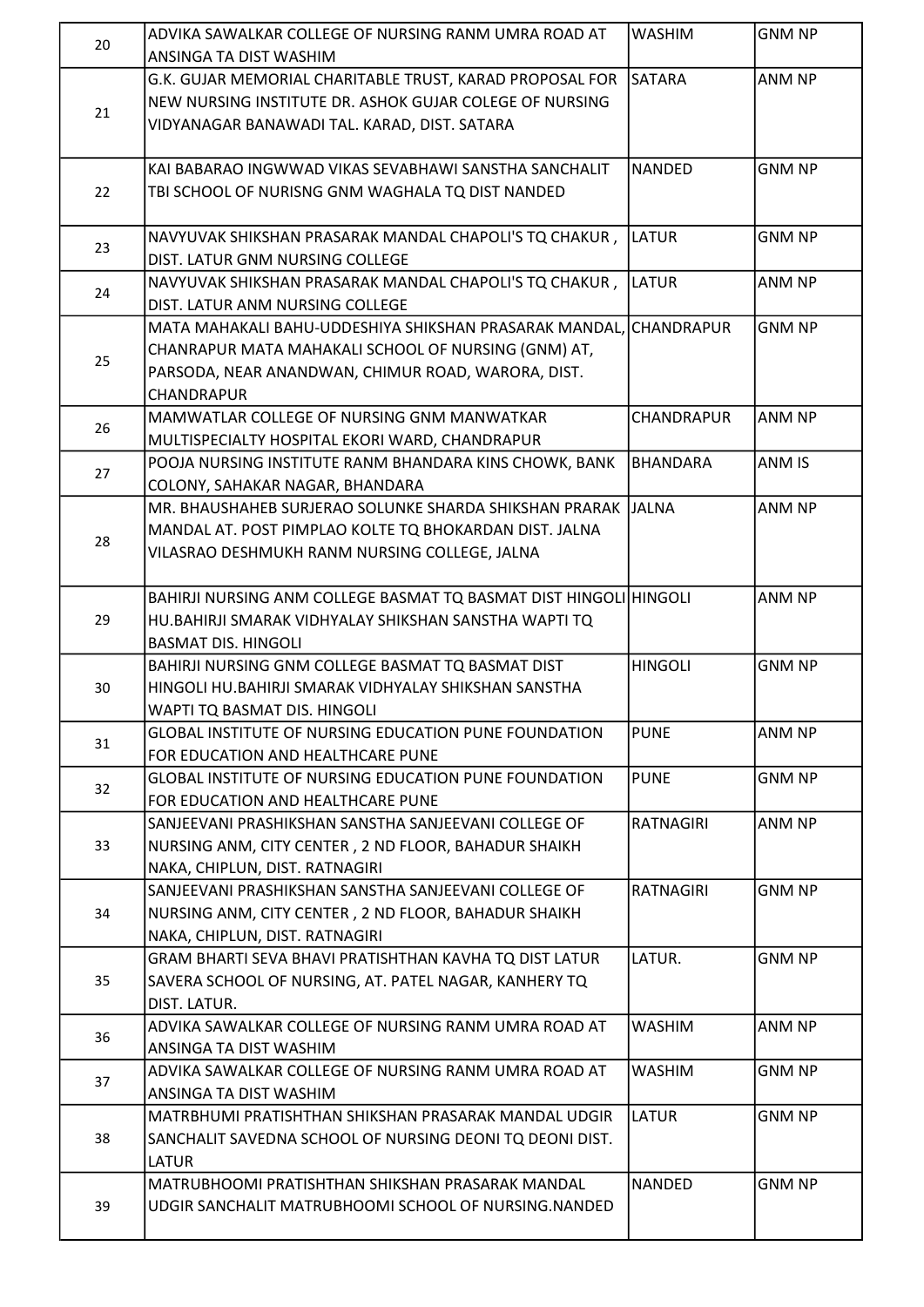| 40 | SARSWATI SHIKSHAN PRASARAK MANDAL'S ABHISHEK INSTITUTE OF PARBHAI.<br>NURISNG AT POST SONPETH TQ SONEPTH DIST PARBHAI.                                              |                | ANM NP        |
|----|---------------------------------------------------------------------------------------------------------------------------------------------------------------------|----------------|---------------|
| 41 | ADHIVASI THAKURBUVA SHIKSHAN SANSTHA DAITHNA TQ. DIST<br>PARBHANI VITTHAL NURSING SCHOOL, LONI BK TQ. PATHRI DIST.<br>PARBHANI                                      | PARBHANI       | ANM NP        |
| 42 | SHRI TULJABHAVANI BAHUUDDESHIYA SAMAJSEVI SANSTHA<br>VETALWADI SANCHALIT. RASHTRAMATA JIJAU INSTITUTE NURSING,<br>KURDUWADI                                         | <b>SOLAPUR</b> | ANM NP        |
| 43 | SHRI TULJABHAVANI BAHUUDDESHIYA SAMAJSEVI SANSTHA<br>VETALWADI SANCHALIT. RASHTRAMATA JIJAU INSTITUTE NURSING,<br>IKURDUWADI                                        | <b>SOLAPUR</b> | <b>GNM NP</b> |
| 44 | KAI GANPAT ANNA CHAVAN COLLEGE OF TAMBIWADI TANDA TQ<br>BARSHI DIST SOLAPUR, NAIK CHARITABLE TRUST OSMANABAD                                                        | <b>SOLAPUR</b> | ANM NP        |
| 45 | KAI GANPAT ANNA CHAVAN COLLEGE OF TAMBIWADI TANDA TQ<br>BARSHI DIST SOLAPUR, NAIK CHARITABLE TRUST OSMANABAD                                                        | <b>SOLAPUR</b> | <b>GNM NP</b> |
| 46 | RAVINDRANATH TAGOR SHIKSHAN PRASARAK MANDAL, SATAO<br>NURSING TRAINING SCHOOL NALWADI, WARDHA                                                                       | <b>WARDHA</b>  | <b>GNM NP</b> |
| 47 | JIJAMATA MAHILA SEVABHAVI SANSATHA SUNRISE SCHOOL OF<br>NURSING PURNA TQ PURNA DIST. PARBHANI                                                                       | PARBHANI       | ANM NP        |
| 48 | SHIV CHATRAPATI BAHUDDESHIYA SEVABHAVI SANSTHA'S SHARDA<br>NURSING SCHOOL AT. POST SHRIKRISHNA NAGAR, LATUR TQ DIST<br><b>LATUR</b>                                 | <b>LATUR</b>   | <b>GNM NP</b> |
| 49 | RAJMATA JIJAU SHIKSHAN PRASARAK MANDAL'S SCHOOL OF<br>NURISNG, ALANDI ROAD, DUDULGAON PUNE                                                                          | <b>PUNE</b>    | <b>GNM IS</b> |
| 50 | G.K. GUJAR MEMORIAL CHARITABLE TRUST, KARAD PROPOSAL FOR<br>NEW NURSING INSTITUTE DR. ASHOK GUJAR COLEGE OF NURSING<br>VIDYANAGAR BANAWADI TAL. KARAD, DIST. SATARA | <b>SATARA</b>  | <b>GNM NP</b> |
| 51 | ANAND MEDICAL FOUNDATION'S NURSING INSTITUTE KURULI, TAL.<br>KHED, DIST. PUNE                                                                                       | <b>PUNE</b>    | <b>GNM IS</b> |
| 52 | JAI SHRI KRISHNA BAHUUDESHIYA SHIKSHAN SANSTHA<br>PHAWDEWADI SAMRADDHI SCHOOL OF NURSING AT PANGAON TQ<br><b>RENAPUR DIST LATUR</b>                                 | <b>LATUR</b>   | <b>GNM NP</b> |
| 53 | JAI SHRI KRISHNA BAHUUDESHIYA SHIKSHAN SANSTHA<br>PHAWDEWADI SAMRADDHI SCHOOL OF NURSING AT PANGAON TQ<br><b>RENAPUR DIST LATUR</b>                                 | <b>LATUR</b>   | ANM NP        |
| 54 | YASHODEEP BAHUDDESHIYA SEVABHAVI SANSTHA NANDED<br>VATSALYA NURSING SCHOOL (ANM) AT NANDED (MS)                                                                     | <b>NANDED</b>  | ANM NP        |
| 55 | DNYANADA EDUCATION TRUST'S HARKUL BUDRUK, KANKAVLI IDEAL SINDHUDURG<br>NURSING SCHOOL, KANKAVLI                                                                     |                | <b>GNM NP</b> |
| 56 | SANT SHRI GAJANAN MAHARAJ BAHUUDDESHIYA SHIKSHAN<br>SANSTHA PLOT NO. 111&130 OMKAR NAGAR BASIDE NIT GARDEN,<br>MANEWADA RING ROAD, NAGAPUR                          | <b>NAGAPUR</b> | ANM NP        |
| 57 | ADARSH BAHUUDDESHIYA SAVABHAVI SANSTHA LONI TQ. UDGIR<br>DIST. LATUR- LATE VATSALABAI GNM NURSING COLLEGE, LATUR                                                    | <b>LATUR</b>   | <b>GNM NP</b> |
| 58 | MANAV VIKAS & PUNARNIMAN SANSHODHAN SANSTHA,<br>CHIKHALTHANA, AURANGABAD                                                                                            | AURANGABAD     | ANM NP        |
| 59 | LATE BHOURAO PATIL DOLHARKARS PRATISHTHAN BHANUDASRAO<br>CHAVAN MAHAVIDAYALAYA, PARTUR, TQ PARTUR, DIST. JALNA.                                                     | JALNA.         | <b>GNM NP</b> |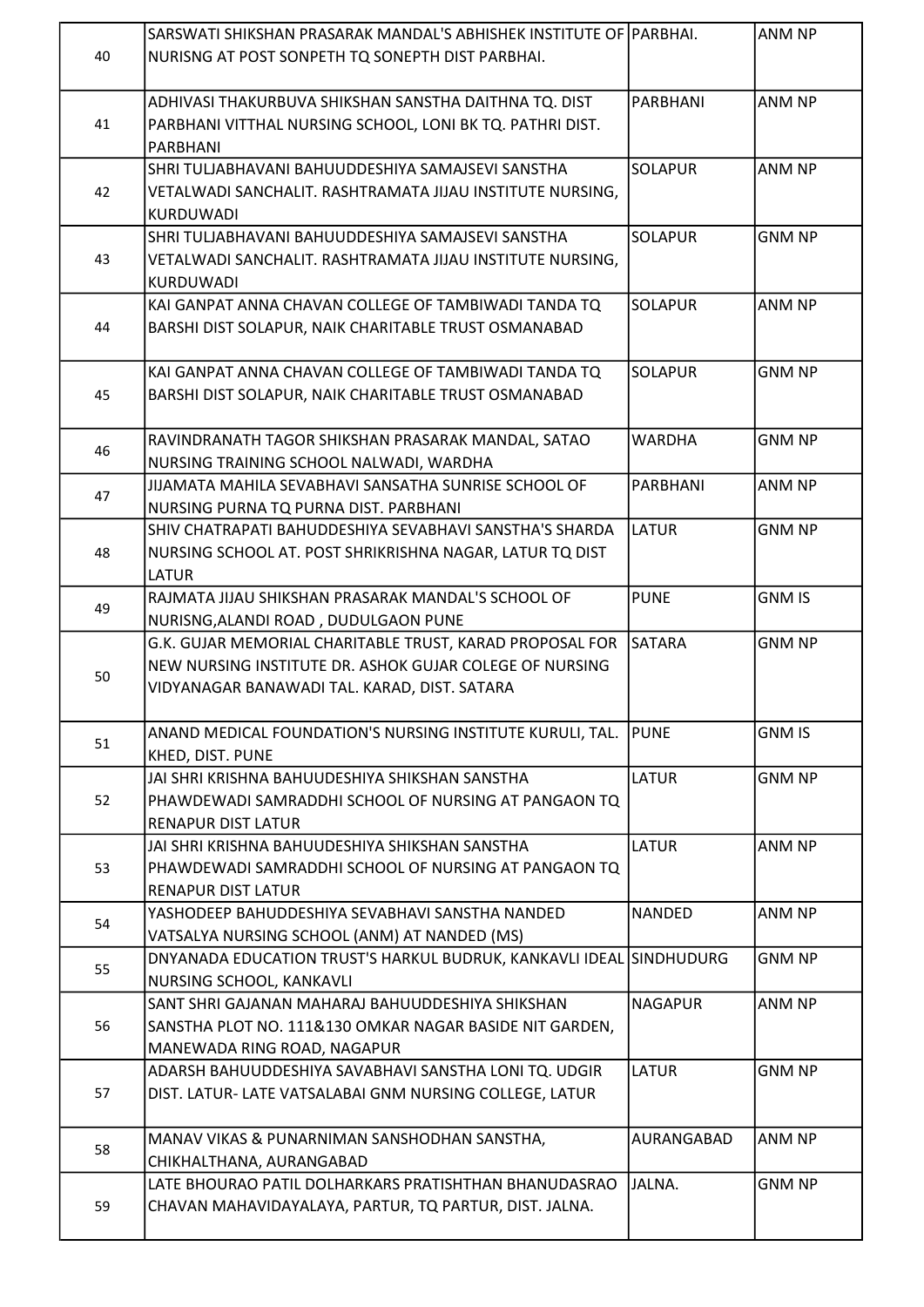| 60 | ASHTAVINAYAK FOUNDATION SHIVALE TAL. MURBAD DIST. THANE           | <b>THANE</b>    | <b>ANM NP</b> |
|----|-------------------------------------------------------------------|-----------------|---------------|
|    | MATA MAHAKALI BAHU-UDDESHIYA SHIKSHAN PRASARAK MANDAL, CHANDRAPUR |                 | ANM NP        |
| 61 | CHANRAPUR MATA MAHAKALI SCHOOL OF NURSING (ANM) AT,               |                 |               |
|    | PARSODA, NEAR ANANDWAN, CHIMUR ROAD, WARORA, DIST.                |                 |               |
|    | CHANDRAPUR                                                        |                 |               |
| 62 | GULABRAO PATIL MEMORAI TRUSTS' INSTITUTE OF NURISNG               | SANGLI          | <b>GNM IS</b> |
|    | <b>SCIENCES MIRAJ (GNM)</b>                                       |                 |               |
|    | ADARSH BAHUUDDESHIYA SAVABHAVI SANSTHA LONI TQ. UDGIR             | LATUR           | <b>GNM NP</b> |
| 63 | DIST. LATUR-SANCHALIT LATE PARVATIBAI GNM NURSING SCHOOL,         |                 |               |
|    | AHMEDPUR, DIST - LATUR                                            |                 |               |
| 64 | SHRI. K. R. PANDAV COLLEGE OF NURSING & HOSPITAL (GNM/ANM)        | <b>NAGPUR</b>   | ANM NP        |
|    |                                                                   |                 |               |
| 65 | SHRI. K. R. PANDAV COLLEGE OF NURSING & HOSPITAL (GNM/ANM) NAGPUR |                 | <b>GNM NP</b> |
|    |                                                                   |                 |               |
| 66 | JIJAMATA MAHILA SEVABHAVI SANSATHA SUNRISE SCHOOL OF              | <b>PARBHANI</b> | <b>ANM NP</b> |
|    | NURSING PURNA TQ PURNA DIST. PARBHANI                             |                 |               |
|    | SHRI. RAMKRUSHNA PARMHANS INSTITUTE NURSING PARIVARTAN            | PARBHANI        | <b>GNM NP</b> |
| 67 | GRAMIN MAHILA VA SHIKSHAN MANDAL PARBHANI TQ AND DIST             |                 |               |
|    | PARBHANI                                                          |                 |               |
|    | GOVT OF MAHARASHTRA REWARDED ANNA BHAU SATHE AWARD                | <b>JALNA</b>    | <b>GNM NP</b> |
| 68 | IN 2017 SHRAMSAFALYA BAHUUDDESHIYA SEWABHAVI SANSTHA'S            |                 |               |
|    | JALNA AMD SCHOOL AT MANTHA ROAD JALNA                             |                 |               |
|    | DISHA BAHUDDESHIYA SEVABHAVI SANSTHAS PEOPLE'S INSTITUTE          | AURANGABAD      | <b>GNM NP</b> |
| 69 | OF NURISNG AT SHENDRA TQ DIST AURANGABAD                          |                 |               |
|    | GOVT OF MAHARASHTRA REWARDED ANNA BHAU SATHE AWARD                | <b>JALNA</b>    | ANM NP        |
|    | IN 2017 SHRAMSAFALYA BAHUUDDESHIYA SEWABHAVI SANSTHA'S            |                 |               |
| 70 | JALNA AMD SCHOOL AT MANTHA ROAD JALNA                             |                 |               |
|    |                                                                   |                 |               |
|    | DISHA BAHUDDESHIYA SEVABHAVI SANSTHAS PEOPLE'S INSTITUTE          | IAURANGABAD     | <b>GNM NP</b> |
| 71 | OF NURISNG AT SHENDRA TO DIST AURANGABAD                          |                 |               |
|    | GRAM BHARTI SEVA BHAVI PRATISHTHAN KAVHA TQ DIST LATUR            | LATUR.          | ANM NP        |
| 72 | SAVERA SCHOOL OF NURSING, AT. PATEL NAGAR, KANHERY TQ             |                 |               |
|    | DIST. LATUR.                                                      |                 |               |
|    | AJINKYA CHARITABLE FOUNDATION URULI KANCHAN, SANCHLIT             | <b>PUNE</b>     | <b>GNM NP</b> |
| 73 | PRATHIBHATAI SCHOOL OF NURSING, TAL. HAVELI. DIST. PUNE           |                 |               |
|    |                                                                   |                 |               |
|    | RAMCHANDRA NURSING SCHOOL ANANDGAON TQ SHIRUR (KA)                | <b>BEED</b>     | <b>GNM NP</b> |
| 74 | DIST BEED YASHODAMATA BAHU UDDESHI SEVABHAVI SANSTHA              |                 |               |
|    | RUDRAPUR TQ DIST BEED                                             |                 |               |
|    | MAHATMA GANDHI SHIKSHAN MANDAL'S DADASAHEB DR. SURESH             | <b>JALGAON</b>  | <b>GNM NP</b> |
| 75 | G PATIL COLLEGE OF NURSING, CHOPDA, DIST JALGAON                  |                 |               |
|    |                                                                   |                 |               |
|    | SARVODAYA BHUMIPUTRA BAHUUDESHIYA VIKAS MANDAL,                   | <b>WARDHA</b>   | <b>GNM NP</b> |
| 76 | WARDHA SEWAGRAM, NANDORA ROAD, THA DIST. WARDHA                   |                 |               |
|    | MATRUCHHAYA SCHOOL OF NURSING, SAMUDRAPUR, DIST -                 |                 |               |
|    | <b>WARDHA</b>                                                     |                 |               |
|    | LATE GANPATRAO LAXMAN MANE MEMORIAL TRUST VIDYASAGAR              | SANGLI          | <b>GNM NP</b> |
| 77 | NURSING SCHOOL, SANGLI 444, GANGA SAGAR, PARIJAL COLONY,          |                 |               |
|    | SANGLI                                                            |                 |               |
| 78 | AJINKYA CHARITABLE FOUNDATIONS, PRATIBHATAI SCHOOL OF             | <b>PUNE</b>     | <b>GNM NP</b> |
|    | NURSING, TAL HAVALI, DIST. PUNE-                                  |                 |               |
| 79 | VINDHYACHAL SHIKSHAN SANSTHA, JALNA VSS COLLEGE                   | <b>JALNA</b>    | <b>GNM NP</b> |
|    | MAMMADEVI TO RAILWAY STATION ROAD, JALNA                          |                 |               |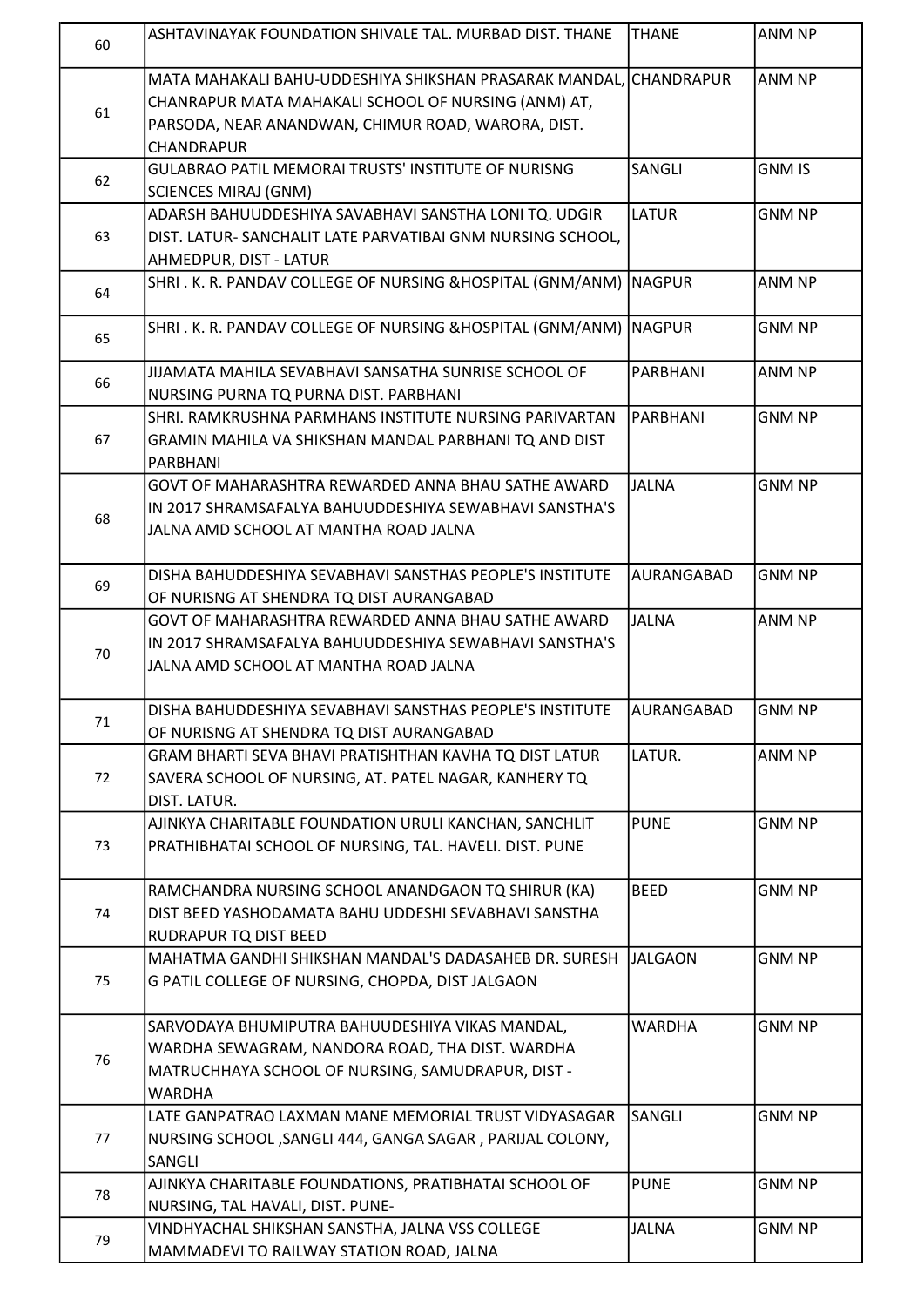| 80  | <b>IDEAL INSTITUTE OF NURSING EDUCATION NAGPUR SHAMA</b>             | <b>SOLAPUR</b> | ANM NP             |
|-----|----------------------------------------------------------------------|----------------|--------------------|
|     | <b>EDUCATION SOCIETY NAGAPUR</b>                                     |                |                    |
| 81  | SANJIVANI SEVABHAVI SANSTHA VIBHAV NAGAR, JINTUR ROAD                | PARBHANI       | <b>GNM NP</b>      |
|     | <b>PARBHANI</b>                                                      |                |                    |
| 82  | AJNKYA CHARITABLE FOUNDATIONS, PRATIBHATAI SCHOOL OF                 | <b>PUNE</b>    | ANM NP             |
|     | NURSING, TAL HAVALI, DIST. PUNE-                                     |                |                    |
|     | SANMARG SHIKSHAN SANSTHA'S SMT. SHALINITAI MEGHE COLLEGE BHANDARA    |                | ANM NP             |
| 83  | OF NURISNG HOSPITAL RESEARCH CENTRE BHILLEWADA BHANDARA              |                |                    |
|     |                                                                      |                |                    |
|     | SARASWATI SHIKSHAN PRASARAK MANDAL TIRUKA'S SARASWATI                | <b>LATUR</b>   | <b>GNM NP</b>      |
| 84  | NURISNG SCHOOL TIRUKA. TQ JALKOT DIST. LATUR, EMAIL ID:              |                |                    |
|     | MAROTIPANDE55@GMAIL.COM, 9922397868/8788505003                       |                |                    |
|     | SARASWATI SHIKSHAN PRASARAK MANDAL TIRUKA'S SARASWATI                | <b>LATUR</b>   | ANM NP             |
|     | NURISNG SCHOOL TIRUKA. TQ JALKOT DIST. LATUR, EMAIL ID:              |                |                    |
| 85  | MAROTIPANDE55@GMAIL.COM, 9922397868/8788505003                       |                |                    |
|     |                                                                      |                |                    |
|     | MAHATMA PHULE GRAMIN VIKAS SEVABHAVI SANSTHA SONAWALA LLATUR         |                | <b>GNM NP</b>      |
| 86  | TQ JALKOT DIST. LATUR                                                |                |                    |
|     | SARVODAYA BHUMIPUTRA BAHUUDESHIYA VIKAS MANDAL,                      | <b>WARDHA</b>  | <b>GNM NP</b>      |
|     | WARDHA SEWAGRAM, NANDORA ROAD, THA DIST. WARDHA                      |                |                    |
| 87  | MATRUCHHAYA SCHOOL OF NURSING, SAMUDRAPUR, DIST -                    |                |                    |
|     | <b>WARDHA</b>                                                        |                |                    |
|     | KARVE INSTITUTE OF SOCIAL SERVICE HILLL SIDE, KARVENAGAR,            | <b>PUNE</b>    | <b>DIPLOMA IN</b>  |
| 88  | <b>PUNE</b>                                                          |                | <b>PSYCHIATRIC</b> |
|     |                                                                      |                | <b>NURSING</b>     |
|     | DEV MORGRA FOUNDATION TRUST B-11/12 CENTRE POINT GOLD,               | <b>THANE</b>   | ANM NP             |
| 89  | KACHERI ROAD, PALGHAR DIST. THANE                                    |                |                    |
| 90  | CHETANA EDUCATION SOCIETY WARDHA DR. BABA SAHEB                      | <b>WARDHA</b>  | ANM NP             |
|     | AMBEDKAR COLLAGE OF NURSING WARDHA                                   |                |                    |
| 91  | CHETANA EDUCATION SOCIETY WARDHA DR. BABA SAHEB                      | <b>WARDHA</b>  | <b>GNM NP</b>      |
|     | AMBEDKAR COLLAGE OF NURSING WARDHA                                   |                |                    |
| 92  | KAYADHU NURSING ANM COLLEGE, KALAMNURI TQ KALMNURI                   | <b>HINGOLI</b> | ANM NP             |
|     | DIST. HINGOLI                                                        |                |                    |
| 93  | AJINKYA CHARITABLE FOUNDATION URULI KANCHAN TAL. HAVELI.             | <b>PUNE</b>    | ANM NP             |
|     | <b>DIST. PUNE</b>                                                    |                |                    |
|     | MATOSHRI SANTABAI GOTE COLLEGE WASHIM PRABHU SHRI                    | <b>WASHIM</b>  | <b>GNM NP</b>      |
| 94  | RAMCHANDRA SHIKSHAN PRASARK MANDAL TONDGAON WASHIM<br>TQ DIST WASHIM |                |                    |
|     | K.R.S. WAGH EDUCATIONAL &HEALTH INSTITUTE, RAJARAM                   | <b>NASHIK</b>  | <b>GNM NP</b>      |
| 95  | NAGAR, TAL. DINDORI, DIST. NASHIK                                    |                |                    |
|     | SAU. SUMANTAI JANARDHAN BAJAD BAHUUDDESHIYA SANSTHA,                 | <b>WASHIM</b>  | <b>GNM NP</b>      |
| 96  | NETANSA. TQ. RISOD DIST. WASHIM                                      |                |                    |
|     | SAU. SUMANTAI JANARDHAN BAJAD BAHUUDDESHIYA SANSTHA,                 | <b>WASHIM</b>  | ANM NP             |
| 97  | NETANSA. CORRESPONDENCE ADDRESS BAJAD HOSPITAL MANTRI                |                |                    |
|     | <b>PARK WASHIM</b>                                                   |                |                    |
|     | YASHODA HOSPITAL KAMOTHE NAVI MUMBAI YASHODA SCHOOL                  | <b>RAIGAD</b>  | <b>GNM NP</b>      |
| 98  | OF NURSING RGNM NAVI MUMBAI                                          |                |                    |
|     | NAVJAGRUTI VIKAS SANSTHA AURANGABAD KAMALA SCHOOL OF                 | AURANGABAD     | <b>GNM NP</b>      |
| 99  | <b>NURSING RGNM</b>                                                  |                |                    |
|     | LATUR HEALTH EDUCATIONAL SOCIETY, LATUR ARCHIES NURSING              | <b>LATUR</b>   | <b>GNM NP</b>      |
| 100 | SCHOOL LATUR TQ. LATUR DIST; LATUR                                   |                |                    |
| 101 | SHREE PEDKAI SHAISHNIK SAMAJIK SANSKRUTIK SANSTHA, DHULE             | <b>DHULE</b>   | ANM NP             |
|     |                                                                      |                |                    |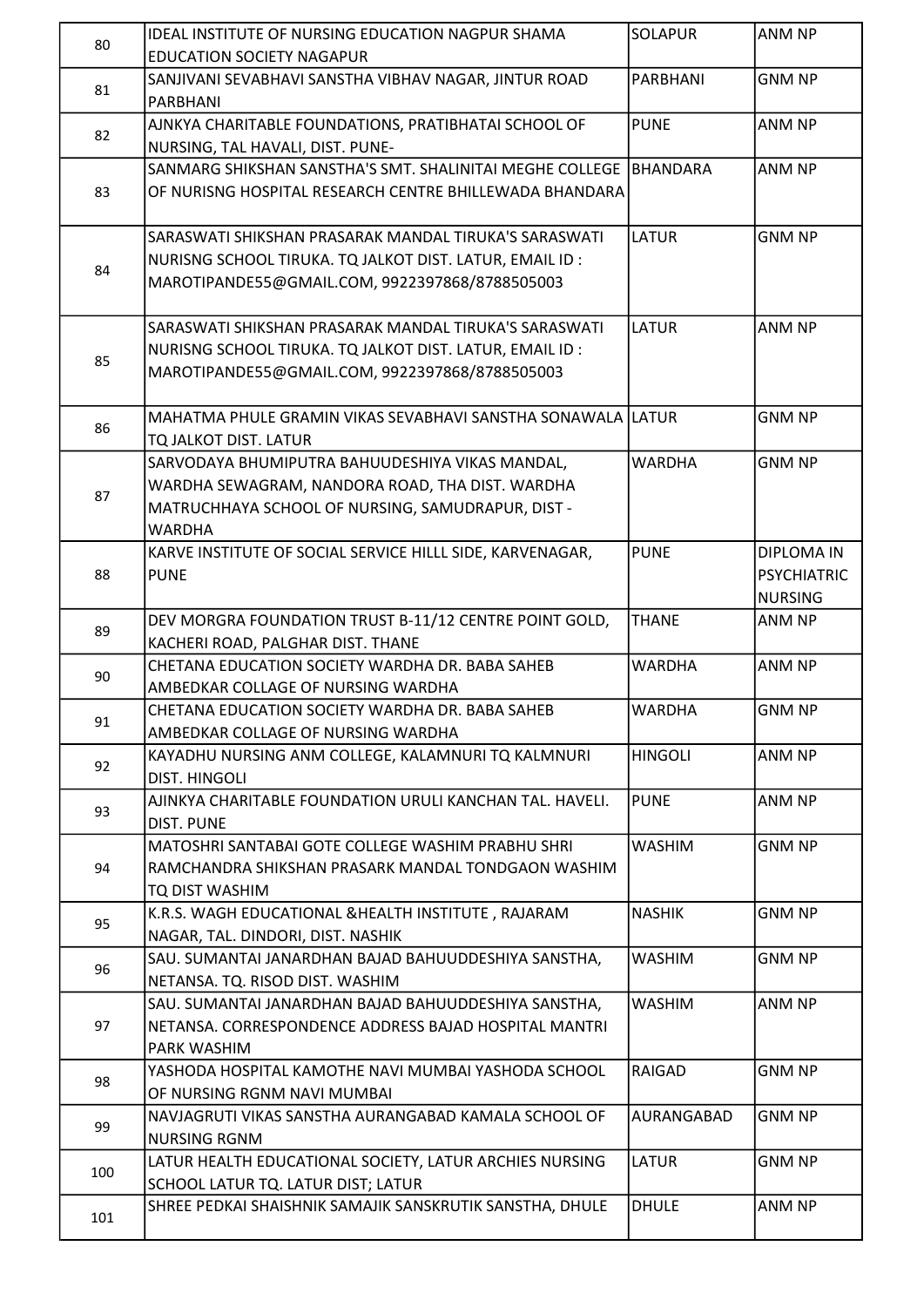| 102 | SHREE PEDKAI SHAISHNIK SAMAJIK SANSKRUTIK SANSTHA, DHULE                                                                                                                                                      | <b>DHULE</b>     | <b>GNM NP</b> |
|-----|---------------------------------------------------------------------------------------------------------------------------------------------------------------------------------------------------------------|------------------|---------------|
| 103 | MANDVI SHIKSHAN PRASARAK MANDAL, MANDAVI SANCHLIT YASH<br>ANM AND GNM NURSING SCHOOL PALSHI TQ. KINWAT DIST.<br>NANDED                                                                                        | <b>NANDED</b>    | <b>ANM NP</b> |
| 104 | MANDVI SHIKSHAN PRASARAK MANDAL, MANDAVI SANCHLIT YASH<br>ANM AND GNM NURSING SCHOOL PALSHI TQ. KINWAT DIST.<br><b>NANDED</b>                                                                                 | <b>NANDED</b>    | <b>GNM NP</b> |
| 105 | FLORENCE SCHOOL OF NURSING, LATUR SWAMI VIVEKANAND<br>SHIKSHAN PRASARAK MANDAL, UDGIR SRY NO. 184, NAGAR,<br><b>JALKOT ROAD.UDGIR</b>                                                                         | <b>LATUR</b>     | <b>GNM IS</b> |
| 106 | DATTA MEGHE INSTITUTE OF MEDICAL SCIENCES G.H. RAISONI<br>COLLEGE OF NURISNG, YAWAT MAUZA KEDGAON TAL DOUND DIST.<br>PUNE.                                                                                    | PUNE.            | <b>GNM NP</b> |
| 107 | SARSWATI SHIKSHAN PRASARAK MANDAL'S ABHISHEK INSTITUTE OF PARBHANI<br>NURISNG AT POST SONPETH TO SONEPTH DIST PARBHANI                                                                                        |                  | ANM NP        |
| 108 | KAYADHU NURSING ANM COLLEGE, KALAMNURI TQ KALMNURI<br><b>DIST. HINGOLI</b>                                                                                                                                    | <b>HINGOLI</b>   | ANM NP        |
| 109 | KAYADHU NURSING ANM COLLEGE, KALAMNURI TQ KALMNURI<br><b>DIST. HINGOLI</b>                                                                                                                                    | <b>HINGOLI</b>   | <b>GNM NP</b> |
| 110 | GALABRAO PATIL MEMORIAL TRUST'S INSTITUTE OF NURSING<br>SCIENCE'S MIRAJ (GNM) GULABRAO PATIL MEMORIAL TRUST<br>SANGLI, 795 GULABRAO PATIL EDUCATION CAMPUR NEAR GOVT.<br>MILK DAIRY MIRAJ DIST. SANGLI 416410 | SANGLI           | <b>GNM IS</b> |
| 111 | PUNE FOUNDATION FOR DEUCATION & HEALTH CARE S.NO.4/1<br>SADASHIV PETH, LBS ROAD, PUNE,                                                                                                                        | <b>PUNE</b>      | ANM NP        |
| 112 | PUNE FOUNDATION FOR DEUCATION & HEALTH CARE S.NO.4/1<br>SADASHIV PETH, LBS ROAD, PUNE,                                                                                                                        | <b>PUNE</b>      | <b>GNM NP</b> |
| 113 | SANMARG SHIKSHAN SANSTHA, NAGPUR UNDER SHRI K.R. PANDAV<br>COLLAGE OF NURSING HOSPITAL GNM / ANM NAGPUR                                                                                                       | <b>NAGPUR</b>    | ANM NP        |
| 114 | SANMARG SHIKSHAN SANSTHA, NAGPUR UNDER SHRI K.R. PANDAV<br>COLLAGE OF NURSING HOSPITAL GNM / ANM NAGPUR                                                                                                       | <b>NAGPUR</b>    | <b>GNM NP</b> |
| 115 | SHRI PRAKASHCHAND JAIN INSTITUTE OF NURSING ANM<br>PALASKHEDE BK TAL JAMNER DIST JALGAON                                                                                                                      | <b>JALGAON</b>   | ANM NP        |
| 116 | DNYANDEEP BAHU-UDDESHIYA VIKAS SANSTHA SHRI<br>RAMESHCHANDRA GHUGE ANNA NURSING COLLEGE, UGAON ROAD<br>NIPHAD, TAL. NIPHAD, DIST. NASHIK-422 303                                                              | <b>NASHIK</b>    | ANM NP        |
| 117 | DNYANDEEP BAHU-UDDESHIYA VIKAS SANSTHA SHRI<br>RAMESHCHANDRA GHUGE ANNA NURSING COLLEGE, UGAON ROAD<br>NIPHAD, TAL. NIPHAD, DIST. NASHIK-422 303                                                              | <b>NASHIK</b>    | <b>GNM NP</b> |
| 118 | SUKHPRADA BAHUUDDESHIY SANSTHA, NASHIK SANCHLIT<br>VISARWADI NURSING SCHOOL, VISARWADI NAVAPUR, NANDURBAR<br><b>DIST. NANDURBAR</b>                                                                           | <b>NANDURBAR</b> | ANM NP        |
| 119 | SUKHAPRADA BAHUUDDESHIY SANSTHA, NASHIK SANCHALIT SHREE DHULE<br>SAI COLLEGE OF NURSING, SAKRI DIST. DHULE                                                                                                    |                  | ANM NP        |
| 120 | SHREE SWAMI SAMARTH NURISNG SCHOOL, NANDURBAR                                                                                                                                                                 | <b>NANDURBAR</b> | ANM NP        |
| 121 | MRS.KALPNABAI UTTAMRAO MAHAJAN INSTITUTE OF GENERAL<br>NURSING & MIDWIFERY NIMZARI ROAD, SHIRPUR DIST.DHULE                                                                                                   | <b>DHULE</b>     | ANM NP        |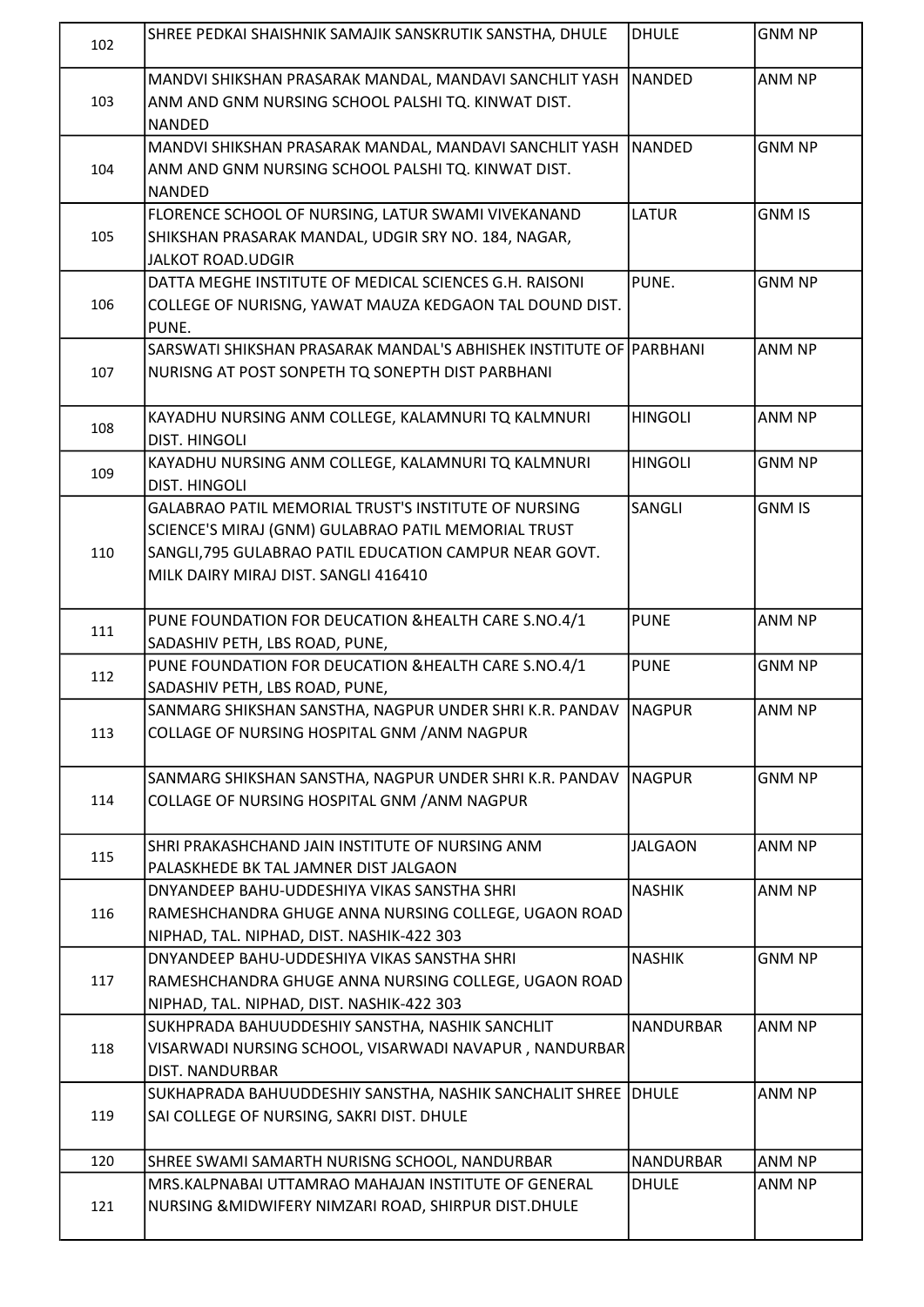|     | GLOBAL INSTITUTE OF NURSING EDUCATION PUNE FOUNDATION             | <b>PUNE</b>       | <b>ANM NP</b> |
|-----|-------------------------------------------------------------------|-------------------|---------------|
| 122 | FOR EDUCATION AND HEALTHCARE.S.NO.1/1 FINAL PLON NO 4/1           |                   |               |
|     | SADISHIV PETH PUNE                                                |                   |               |
|     | GLOBAL INSTITUTE OF NURSING EDUCATION PUNE FOUNDATION             | <b>PUNE</b>       | <b>GNM NP</b> |
| 123 | FOR EDUCATION AND HEALTHCARE.S.NO.1/1 FINAL PLON NO 4/1           |                   |               |
|     | SADISHIV PETH PUNE                                                |                   |               |
|     | DATTA MEGHE INSTITUTE OF MEDICAL SCIENCES G. H. RAISONI           | <b>PUNE</b>       | ANM NP        |
| 124 | COLLEGE OF NURISNG YAWAT MAUZA KEDGAON TAL. DOUND DIST.           |                   |               |
|     | <b>PUNE</b>                                                       |                   |               |
|     | COLLEGE OF NURSING ST. LUKES HOSPITAL SHIRAMPUR, DIST.            | AHMEDNAGAR        | ANM NP        |
| 125 |                                                                   |                   |               |
|     | AHMEDNAGAR                                                        |                   |               |
|     | SHIVBHAKTA PRATISTHAN SANCHILIT TANAJI INSTITUTE OF               | <b>SOLAPUR</b>    | ANM NP        |
| 126 | NURSING LIGADE COMPLEX SHOP NO-3 NEAR CARPORATION BANK,           |                   |               |
|     | <b>PANDHARPUR</b>                                                 |                   |               |
|     | SHRI SWAMI SAMARTH BAHUUDDESHIYA SANSTHA SANCHALIT                | <b>SOLAPUR</b>    | ANM NP        |
| 127 | SARA INSTITUTE OF NURISNG TEMBHURNI TQ MADHA DIST.                |                   |               |
|     | <b>SOLAPUR</b>                                                    |                   |               |
| 128 | VISHWA PRATISTHAN SANCHLIT AHILYAMATA NURSING COLLEGE             | <b>PUNE</b>       | ANM NP        |
|     | KALTHAN NO. 1 TALUKA INDAPUR DIST. PUNE                           |                   |               |
|     | SHIVTIRTHA BAHUDESHIY SEVA SANSTHA SANCHILIT SHIVPARVATI          | <b>SOLAPUR</b>    | ANM NP        |
| 129 | NURSING EDUCATION ANM & GNM AT. POST MALSHIRAS, PILIV             |                   |               |
|     | ROAD TAL MALSHIRAS DIST. SOLAPUR                                  |                   |               |
|     | SHIVTIRTHA BAHUDESHIY SEVA SANSTHA SANCHILIT SHIVPARVATI          | <b>SOLAPUR</b>    | <b>GNM NP</b> |
| 130 | NURSING EDUCATION ANM & GNM AT. POST MALSHIRAS, PILIV             |                   |               |
|     | ROAD TAL MALSHIRAS DIST. SOLAPUR                                  |                   |               |
|     | SEVA SADAN SCHOOL OF NURSING GADHINGLAJ PATTANSHETTI              | <b>KOLHAPUR</b>   | ANM NP        |
| 131 | INSTITUTE OF MEDICAL EDUCATION RESEARCH CENTER                    |                   |               |
|     | <b>GADHINGLAJ D. KOLHAPUR</b>                                     |                   |               |
|     | SEVA SADAN SCHOOL OF NURSING GADHINGLAJ PATTANSHETTI              | <b>KOLHAPUR</b>   | <b>GNM NP</b> |
| 132 | INSTITUTE OF MEDICAL EDUCATION RESEARCH CENTER                    |                   |               |
|     | <b>GADHINGLAJ D. KOLHAPUR</b>                                     |                   |               |
|     | MATA MAHAKALI SCHOOL OF NURSING AT PARSODA TAH. WARARA CHANDRAPUR |                   | ANM NP        |
| 133 | DIST. CHANDRAPUR                                                  |                   |               |
|     | ORANGE CITY COLLEGE OF NURSING NAGPUR SC. TRUST REG NO. E.        | <b>WARDHA</b>     | ANM NP        |
| 134 | <b>WARDHA</b>                                                     |                   |               |
|     | ORANGE CITY COLLEGE OF NURSING NAGPUR SC. TRUST REG NO. E.        | <b>WARDHA</b>     | <b>GNM NP</b> |
| 135 | <b>WARDHA</b>                                                     |                   |               |
|     | DR. BABASAHEB AMBEDKAR NURSING AMRAVATI DIST. AMRAVATI            | <b>AMRAVATI</b>   | ANM NP        |
| 136 |                                                                   |                   |               |
|     | DR. BABASAHEB AMBEDKAR NURSING AMRAVATI DIST. AMRAVATI            | <b>AMRAVATI</b>   | <b>GNM NP</b> |
| 137 |                                                                   |                   |               |
| 138 | BIRSA MUNDA COLLEGE OF NURSING DIST. BHANDARA                     | <b>BHANDARA</b>   | ANM NP        |
| 139 | BIRSA MUNDA COLLEGE OF NURSING DIST. BHANDARA                     | <b>BHANDARA</b>   | <b>GNM NP</b> |
|     |                                                                   |                   |               |
| 140 | MAUHULI BAHUUDDESHIY SHIKSHAN SANSTHA RANM&GNM                    | <b>WASHIM</b>     | ANM NP        |
|     | MANGRULPIR TQ MANGRULPIR DIST. WASHIM                             |                   |               |
| 141 | MAUHULI BAHUUDDESHIY SHIKSHAN SANSTHA RANM&GNM                    | <b>WASHIM</b>     | <b>GNM NP</b> |
|     | MANGRULPIR TQ MANGRULPIR DIST. WASHIM                             |                   |               |
|     | SANKALP-SIDDHI BAHUUDDESHIYA VIKAS SANSTHA, GADCHIROLI            | <b>GADCHIROLI</b> | ANM NP        |
| 142 | SANCHLIT SHRI SANT GAJANAN MAHARAJ NURSING COLLEGE CAMP           |                   |               |
|     | <b>AREA GADCHIROLI</b>                                            |                   |               |
|     | SANKALP- SIDDHI BAHUUDDESHIYA VIKAS SANSTHA, GADCHIROLI           | <b>GADCHIROLI</b> | <b>GNM NP</b> |
| 143 | SANCHLIT SHRI SANT GAJANAN MAHARAJ NURSING COLLEGE CAMP           |                   |               |
|     | AREA GADCHIROLI                                                   |                   |               |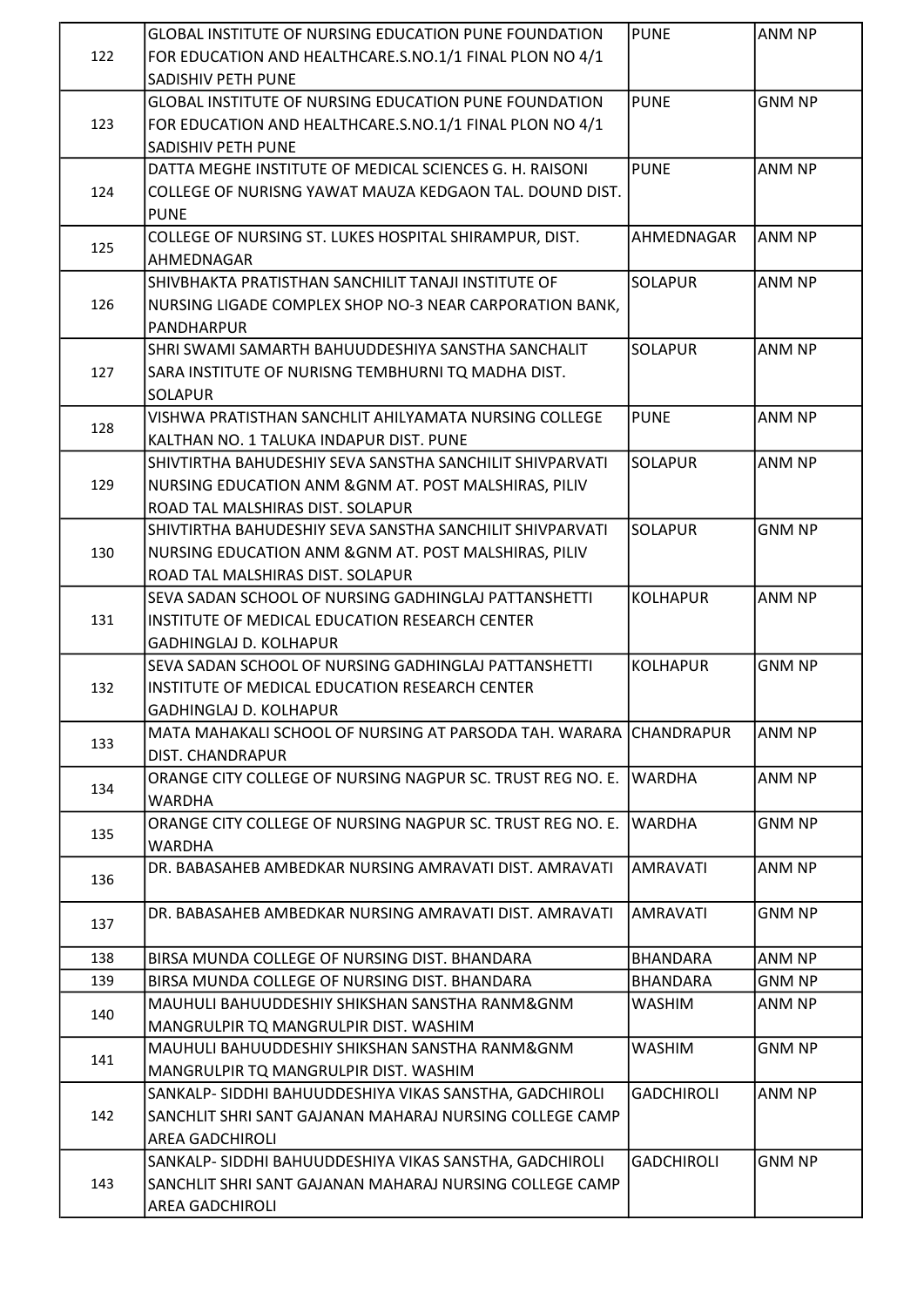|     | SADGURU SAI COLLEGE OF NURSING CHANDRAPUR DIST                         | <b>CHANDRAPUR</b> | <b>ANM NP</b> |
|-----|------------------------------------------------------------------------|-------------------|---------------|
| 144 | CHANDRAPUR LATE RAHULBHAU BOMAWAR SMURTI                               |                   |               |
|     | BAHUDDESHIY SANSTHA SAOLI DIST. CHANDRAPUR                             |                   |               |
|     | SADGURU SAI COLLEGE OF NURSING CHANDRAPUR DIST                         | <b>CHANDRAPUR</b> | <b>GNM NP</b> |
| 145 | CHANDRAPUR LATE RAHULBHAU BOMAWAR SMURTI                               |                   |               |
|     | BAHUDDESHIY SANSTHA SAOLI DIST. CHANDRAPUR                             |                   |               |
|     | SUYOG NURSING SCHOOL RAVER, MAULI FOUNDATION SAVDA, RD                 | JALGAON.          | <b>GNM NP</b> |
| 146 | RAVER DIST JALGAON. 425508                                             |                   |               |
|     | SHRI. BHAGWAN MUNGSAJI DHARMDAY, KRIDA SHIKSHAN PASARAK WASHIM         |                   | ANM NP        |
|     | MANDAL CHONDI, TQ. MANORA DIST. WASHIM SANCHLIT SNEH                   |                   |               |
| 147 | COLLEGE OF NURSING, NANDGAON, DIST- AMRAVATI                           |                   |               |
|     |                                                                        |                   |               |
|     | SHRI. BHAGWAN MUNGSAJI DHARMDAY, KRIDA SHIKSHAN PASARAK WASHIM         |                   | <b>GNM NP</b> |
|     | MANDAL CHONDI, TQ. MANORA DIST. WASHIM SANCHLIT SNEH                   |                   |               |
| 148 | COLLEGE OF NURSING, NANDGAON, DIST-AMRAVATI                            |                   |               |
|     |                                                                        |                   |               |
|     | MAULI BAHUUDESHIYA SHIKSHAN PRASAK MANDAL SAMBHAJI                     | <b>WASHIM</b>     | ANM NP        |
|     | NAGAR MANGRULPIR DIST WASHIM SANCHLIT VAISHNAVI COLLEGE                |                   |               |
| 149 | OF NURSING, SONKHAS, SHAHAPUR, TAL-MANGRULPIR, DIST-                   |                   |               |
|     | <b>WASHIM</b>                                                          |                   |               |
|     | MAULI BAHUUDESHIYA SHIKSHAN PRASAK MANDAL SAMBHAJI                     | <b>WASHIM</b>     | <b>GNM NP</b> |
|     | NAGAR MANGRULPIR DIST WASHIM SANCHLIT VAISHNAVI COLLEGE                |                   |               |
| 150 | OF NURSING, SONKHAS, SHAHAPUR, TAL- MANGRULPIR, DIST-                  |                   |               |
|     | <b>WASHIM</b>                                                          |                   |               |
|     | VIDYANIKETAN COLLEGE OF NURSING NEW COLLEGE PROPOSAL                   | <b>AMRAVATI</b>   | ANM NP        |
| 151 |                                                                        |                   |               |
|     | TAKERKHEDA MORE ROAD ANJANGAON SURJI, TAL. ANJANGAON                   |                   |               |
|     | DIST. AMRAVATI<br>VIDYANIKETAN COLLEGE OF NURSING NEW COLLEGE PROPOSAL | <b>AMRAVATI</b>   | <b>GNM NP</b> |
|     |                                                                        |                   |               |
| 152 | TAKERKHEDA MORE ROAD ANJANGAON SURJI, TAL. ANJANGAON                   |                   |               |
|     | DIST. AMRAVATI                                                         |                   |               |
| 153 | SHALINITAI MEGHE COLLEGE OF NURSING WANDONGRI TAH.                     | <b>NAGPUR</b>     | <b>ANM NP</b> |
|     | HINGNA DIST. NAGPUR                                                    |                   |               |
|     | VARSHA BAHUDDESHIYA MAHILA PRASARAK MANDAL, BHANDARA                   | <b>BHANDARA</b>   | ANM NP        |
| 154 | AROMIRA SCHOOL OF NURSING, TQ- LAKHANDUR, BHANDARA.                    |                   |               |
|     |                                                                        |                   |               |
|     | MITANSH INSTITUTE OF NURSING BHANDARA RASHTRAJYOTI                     | <b>BHANDARA</b>   | ANM NP        |
| 155 | BAHUUDDESHIYA SANSTHA B 29 TAYWADE NAGAR, BELTARODI                    |                   |               |
|     | ROAD NAGPUR-440 037                                                    |                   |               |
| 156 | SD MESOC FOUNDATION'S DR. PRAFULLA PATIL NURISNG SCHOOL                | PARBHANI          | ANM NP        |
|     | ROAD, NH-61 PARBHANI                                                   |                   |               |
|     | SWAMI RAMANAND TEERTH NURSING SCHOOL RUNS UNDER JAI                    | <b>NANDED</b>     | ANM IS        |
| 157 | JAWAN JAI KISAN S P M KANDHARS TQ KANDHAR DIST. NANDED                 |                   |               |
|     |                                                                        |                   |               |
|     | SRASWATI SHIKSHAN PRASARAK MANDALS ABHISHEK INSTITUTE OF PARBHANI      |                   | ANM NP        |
| 158 | NURSING AT POST SONEPETH TAQ SONEPTH DIST PARBHANI                     |                   |               |
|     |                                                                        |                   |               |
|     | ADHIVASI THAKURBUVA SHIKSHAN SANSTHA DITHNA TQ DIST                    | PARBHANI          | ANM NP        |
| 159 | PARBHANI VITTHLA NURSING SCHOOL LONI TQ PATHRI DIST                    |                   |               |
|     | PARBHANI                                                               |                   |               |
|     | PARAS EDUCATIONAL AND WELFARE SOCIETY GALIB NAGAR, DARGA PARBHANI      |                   | ANM NP        |
| 160 | ROAD, PARBHANI, FLORENCE NURSING SCHOOL, PARBHANI                      |                   |               |
|     |                                                                        |                   |               |
|     | SHRI BHAGWANBABA SEVABHAVI SANSTHAS VAISHANAVIDEVI                     | <b>BEED</b>       | L.H.V         |
| 161 | MATA NURSINGCOLLEGE TADSONA AT.BEED                                    |                   |               |
|     |                                                                        |                   |               |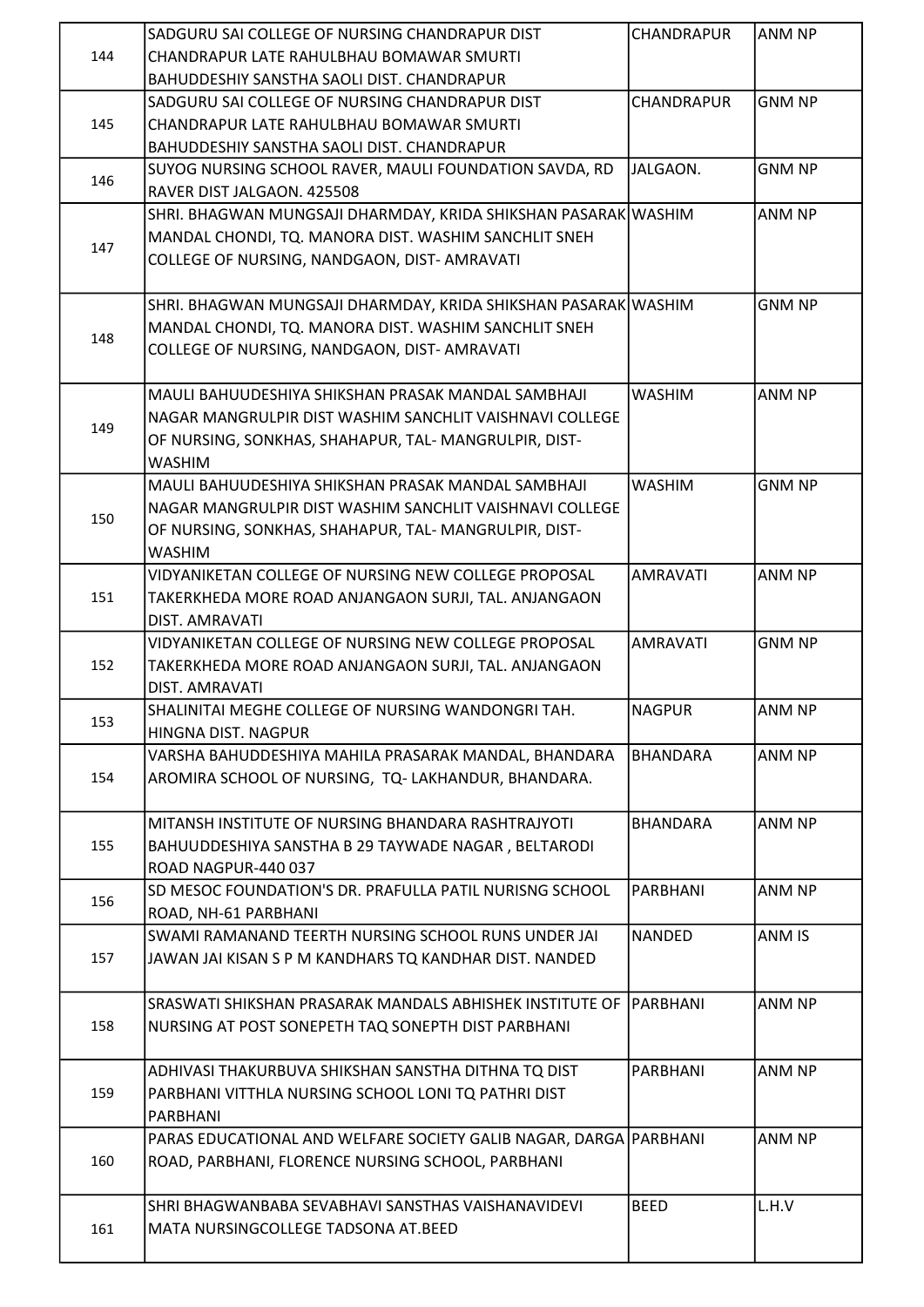|     | ISHRI VIGHNAHARTA PRATISHTHAN NILANGA SANCHALIT LATE      | <b>LATUR</b>     | ANM NP        |
|-----|-----------------------------------------------------------|------------------|---------------|
| 162 | SHIVAJIRAO PATIL NILANGEKAR NURSING COLLEGE ANM NILANGA   |                  |               |
|     | TQ NILANGA DIST LATUR                                     |                  |               |
|     | LATE MALTIBAI BABURAO KADAM SEVABHAVI SANSTHA VAIDEHI     | PARBHANI         | ANM NP        |
| 163 | SCHOOL OF NURSING BRAMHAPURI TARFE LOHGAON, TQ. DIST.     |                  |               |
|     | PARBHANI                                                  |                  |               |
|     | TULSI MAHILA MANDAL SHAHUNAGAR BEED TULSI COLLEGE OF      | <b>BEED</b>      | ANM NP        |
| 164 | NURSING, CHOUSALKAR COLONY, PARLI ROAD, AMBAJOGAI TQ      |                  |               |
|     | DIST. BEED                                                |                  |               |
|     | MUKTAI BAHUUDDHESHIY SEVABHAVI SANSTHA BEED NARAYANA      | AURANGABAD       | ANM NP        |
| 165 | COLLEGE OF NURSING ANM AT STATARA PARISAR, BEED BYPASSS,  |                  |               |
|     | AURANGABAD                                                |                  |               |
|     | SAMYAK PRATISHTHAN BEED JM.COLLEGE OF NURISNG ANM AT      | AURANGABAD       | ANM NP        |
| 166 | SAMARTH NAGAR, AURANGABD DIST.AURANGABAD                  |                  |               |
|     | TIRUMALA FOUNDATION NANDED SANCHALIT TIRUMALA NURSING     | AURANGABAD       | ANM NP        |
| 167 | SCHOO GUT NO.279 NEAR SATARA TANDA 01, SATARA PARISAR     |                  |               |
|     | AURANGABAD                                                |                  |               |
|     | NALANDA COLLEGE OF NURSING ANM GORE COMPLEX SAMTA         | <b>OSMANABAD</b> | ANM NP        |
| 168 |                                                           |                  |               |
|     | NAGAR OSMANABAD TQ DIST OSMANABAD                         | NANDED           | ANM NP        |
|     | TIRUMALA FOUNDATION NANDED SANCHALIT TIRUMALA NURSING     |                  |               |
| 169 | SCHOOL ANM NEAR GANDHI CHOUK DEGLOOR TO DEGLOOR DIST.     |                  |               |
|     | <b>NANDED</b>                                             |                  |               |
|     | NALANDA BAHUUDDESHIYA SEVA SANTHA SANCHILIT RAJSHRI       | <b>RAIGAD</b>    | ANM NP        |
| 170 | SHAHU NURSING COLLEGE MURUD, AAMBEDKAR CHOUK TAL          |                  |               |
|     | MURUD, DIST. MURUD                                        |                  |               |
|     | KAYADHU NURSING ANM COLLEGE, KALAMNURI TQ. KALMNURI       | HINGOLI.         | ANM NP        |
| 171 | DIST. HINGOLI GANGAMAI SHIKSHAN PRASARAK MANDAL BASMATS   |                  |               |
|     | HINGOLI.                                                  |                  |               |
|     | KAYADHU NURSING ANM COLLEGE, KALAMNURI TQ. KALMNURI       | HINGOLI.         | <b>GNM NP</b> |
| 172 | DIST. HINGOLI GANGAMAI SHIKSHAN PRASARAK MANDAL BASMATS   |                  |               |
|     | HINGOLI.                                                  |                  |               |
|     | RAJIV GANDHI MEMORIAL TRUST, PARBHANI GURUKRUPA SCHOOL    | PARBHANI         | ANM NP        |
| 173 | OF NURSING DATTA NAGAR, JINTUR ROAD, PARBHANI, TQ DIST.   |                  |               |
|     | PARBHANI                                                  |                  |               |
|     | PRERNA NURSING SCHOOL NALANDA BHUUDDESHIY SEVABHAVI       | <b>LATUR</b>     | ANM NP        |
| 174 | SANTHA AT. PO MURUD NEAR AMBEDKAR CHOWK TLA LATUR DIST.   |                  |               |
|     | LATUR                                                     |                  |               |
|     | MAHATMA JYOTIBA PHULE NURSING (ANM) COLLEGE, KALAMNURI    | <b>HINGOLI</b>   | <b>GNM NP</b> |
| 175 | TQ. KALAMNURI DIST. HINGOLI HU. BAHIRJI SMARAK VIDHYALAY  |                  |               |
|     | SHIKSHAN SANSTHA WAPTI TQ. BASMAT DIST. HINGOLI           |                  |               |
|     |                                                           |                  |               |
|     | PANCHALI EDUCTION EDUCATION SOCIETY SANCHALIT LATE SOW    | <b>NANDED</b>    | ANM NP        |
| 176 | SULOCHANATAI KURDE NURSING COLLEGE (ANM) MALEGAON         |                  |               |
|     | ROAD NANDED TQ& DIST NANDED                               |                  |               |
|     | ADIWASI MAHILA MANDAL SANCHALIT LATE GANGADHARRAO         | <b>NANDED</b>    | ANM NP        |
| 177 | PAMPATWAR NURSING SCHOOL ANM PENDA TQ KINWAT DIST.        |                  |               |
|     | <b>NANDED</b>                                             |                  |               |
| 178 | MUKTAI NURSING SCHOOL DHANGARWADI ROAD SAIBABA NAGAR      | <b>LATUR</b>     | ANM IS        |
|     | WADI PATI NANDED LATUR                                    |                  |               |
|     | <b>MAHATMA PHULE EDUCATION SOCIETYS MAHATMA PHULE</b>     | PARBHANI         | ANM NP        |
| 179 | SCHOOL OF NURSING JINTUR ROAD, PARBHANI, TQ. & DIST.      |                  |               |
|     | PARBHANI                                                  |                  |               |
| 180 | LATE VAIJANATHRAO DESHMUKH NURSING COLLAGE PARLI V. DIST. | BEED             | ANM NP        |
|     | BEED-431 515                                              |                  |               |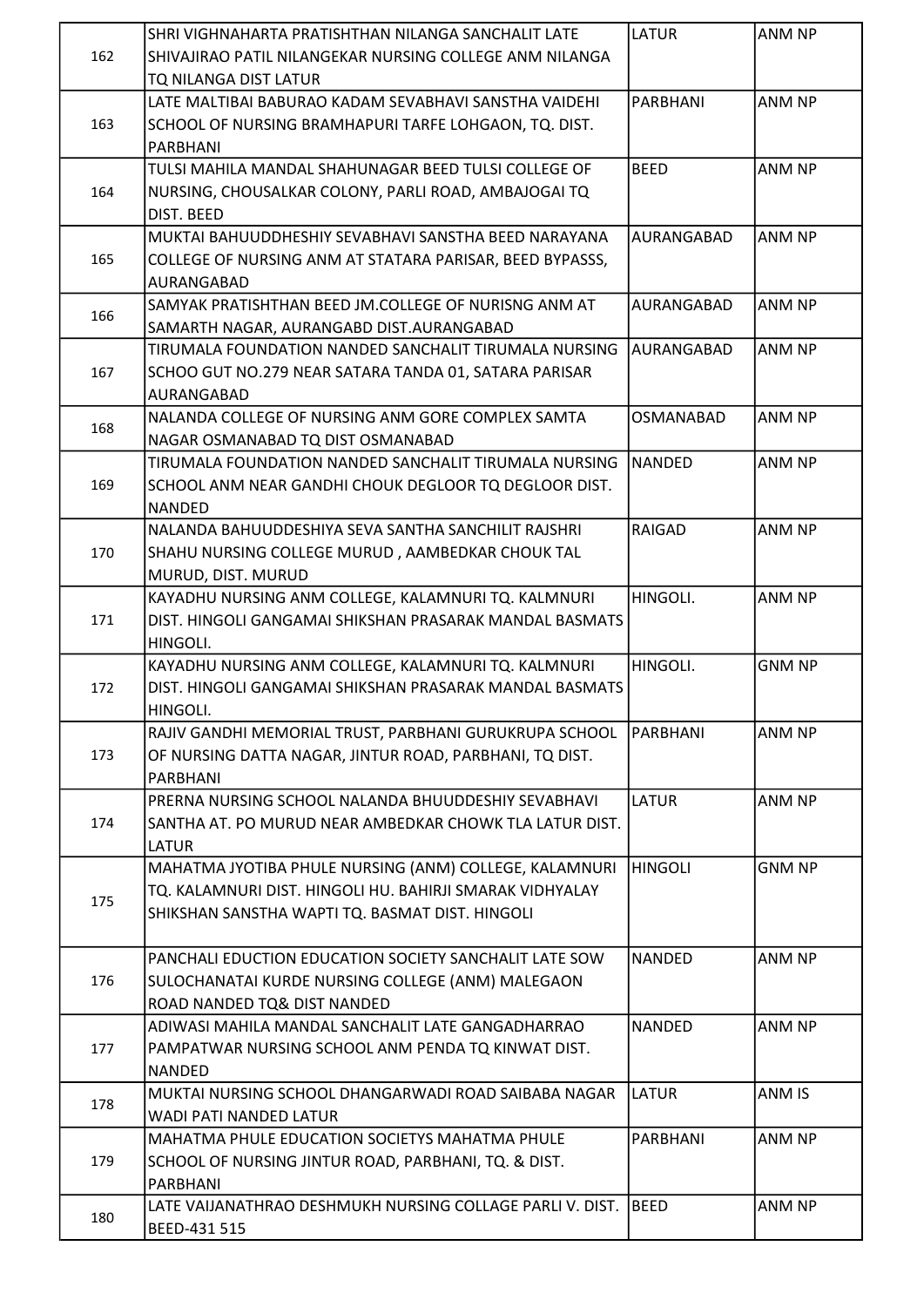| 181 | LATE VAIJANATHRAO DESHMUKH NURSING COLLAGE PARLI V. DIST.          | <b>BEED</b>    | <b>GNM NP</b> |
|-----|--------------------------------------------------------------------|----------------|---------------|
|     | BEED-431 515                                                       |                |               |
|     | LATE VAIJANATHRAO DESHMUKH NURSING COLLAGE PARLI V. DIST.          | BEED           | <b>POST</b>   |
| 182 | BEED-431 515                                                       |                | C.COURSES&L   |
|     |                                                                    |                | HV            |
|     | RASHTRIYA AROGYA NYAYA SANSHODHAN SANSTHA 004,                     | <b>THANE</b>   | <b>GNM NP</b> |
| 183 | DATTBHUMIK HOUSING SOCIETY, NANDIVALI ROAD, DOMBIVALI              |                |               |
|     | EAST.                                                              |                |               |
|     | MURUD JANACARE LLP JANACARE SCHOOL OF NURSING GNM SHOP             | RAIGAD         | <b>GNM NP</b> |
| 184 | NO. 24 SHITALDHARA COMPLEX PLOT NO. 28 SEVTOR.7 KAMOTHE            |                |               |
|     | KAMOTHE, TAL PANVEL DIST. RAIGAD                                   |                |               |
| 185 | SHUSHRUSHA MEDICAL & RESEARCH FOUNDATION REGD. OFF PLOT THANE      |                | <b>GNM NP</b> |
|     | NO. 22A SETOR -6 NERUL NAVI MUMBAI.                                | <b>NASHIK</b>  | <b>GNM NP</b> |
| 186 | VEDANT FOUNDATION PAREGAON ROAD, YEOLA DIST. NASHIK                |                |               |
|     | SAYOG NURSING SCHOOL RAVER, MOULI FOUNDATION SAVDA, RD             | JALGAON.       | ANM NP        |
| 187 | RAVER DIST JALGAON.                                                |                |               |
| 188 | SHREE SWAMI SAMARTH NURISNG SCHOOL, NANDURBAR                      | NANDURBAR      | <b>GNM NP</b> |
|     | MATRUKRUPA NURSING COLLEGE, MANOR, PALGHAR,                        | PALGHAR.       | <b>GNM NP</b> |
| 189 | MATRUKRUPA NURSING COLLEGE MANOR PALGHAR.                          |                |               |
|     | DR. UTTAMRAO D. MAHAJAN INSTITUTE OF GENERAL NURSING&              | <b>JALGAON</b> | <b>GNM NP</b> |
| 190 | MIDWIFERY GNM KARGAON ROAD CHALISGAON DIST. JALGAON                |                |               |
|     |                                                                    |                |               |
|     | MRS.KALPNABAI UTTAMRAO MAHAJAN INSTITUTE OF AUXILLARY              | <b>DHULE</b>   | <b>ANM NP</b> |
| 191 | NURSING & MIDWIFERY(ANM) NIMZARI ROAD, SHIRPUR DIST.DHULE          |                |               |
|     |                                                                    |                |               |
|     | MRS.KALPNABAI UTTAMRAO MAHAJAN INSTITUTE OF AUXILLARY              | <b>DHULE</b>   | <b>GNM NP</b> |
| 192 | NURSING & MIDWIFERY(ANM) NIMZARI ROAD, SHIRPUR DIST.DHULE          |                |               |
|     |                                                                    |                |               |
| 193 | VISARWADI NURSING SCHOOL, VISARWADI NAVAPUR , NANDURBAR NANDURBAR  |                | <b>GNM NP</b> |
|     | DIST. NANDURBAR                                                    |                |               |
| 194 | SUKHAPRADA BAHUUDDESHIYA SANSTHA SHREE SAI COLLEGE OF              | <b>DHULE</b>   | <b>GNM NP</b> |
|     | NURSING, SAKRI DIST. DHULE                                         |                |               |
| 195 | SAHYADRI SEVA SANSTHA'S INSTITUTE OF NURSING SATPUR NASHIK- NASHIK |                | <b>GNM IS</b> |
|     | 13<br>SANJEEVAN NURSING SCHOOL, SATARA NEAR MARATHA SAHAKARI       | <b>SATARA</b>  | <b>GNM NP</b> |
| 196 | PATHASANSTHA BEHIND ST. STAND, 506/2 PLOT NO. 6 SADAR              |                |               |
|     | <b>BAZAR SATARA</b>                                                |                |               |
|     | DHARESHWAR, VIDYA VA KRIDA PRATISHTHAN'S DHARESHWAR                | <b>PUNE</b>    | <b>GNM IS</b> |
| 197 | INSTITUTE OF NURSING SR. NO. 48 INDRAPRASTHANAGAR,                 |                |               |
|     | DHAYARI, PUNE                                                      |                |               |
|     | SHIVBHAKTA PRATISTHAN SANCHILIT TANAJI INSTITUTE OF                | <b>SOLAPUR</b> | <b>GNM NP</b> |
| 198 | NURSING LIGADE COMPLEX SHOP NO-3 NEAR CARPORATION BANK,            |                |               |
|     | PANDHARPUR                                                         |                |               |
|     | SHRI SWAMI SAMARTH BAHUUDDESHIYA SANSTHA SANCHALIT                 | <b>SOLAPUR</b> | <b>GNM NP</b> |
| 199 | SARA INSTITUTE OF NURISNG TEMBHURNI TQ MADHA DIST.                 |                |               |
|     | <b>SOLAPUR</b>                                                     |                |               |
| 200 | ADARSH EDUCATION SOCIETY, CAMBRIDGE NURSING COLLEGE,               | <b>SATARA</b>  | <b>GNM NP</b> |
|     | WADHE, DIST.SATARA                                                 |                |               |
| 201 | USHADEVI PHADTARE NURSING SCHOOL AT POST                           | <b>PUNE</b>    | <b>GNM NP</b> |
|     | WALCHANDNAGAR TQ - INDAPUR DIST. PUNE                              |                |               |
| 202 | VISHWA PRATISTHAN SANCHLIT AHILYAMATA NURSING COLLEGE              | <b>PUNE</b>    | <b>GNM NP</b> |
|     | KALTHAN NO. 1 TALUKA INDAPUR DIST. PUNE                            |                |               |
| 203 | <b>GULABRAO PATIL MEMORIAL TRUSTS INSTITUTE OF NURISNG</b>         | SANGLI         | <b>GNM IS</b> |
|     | <b>SCIENCES MIRAJ SANGLI</b>                                       |                |               |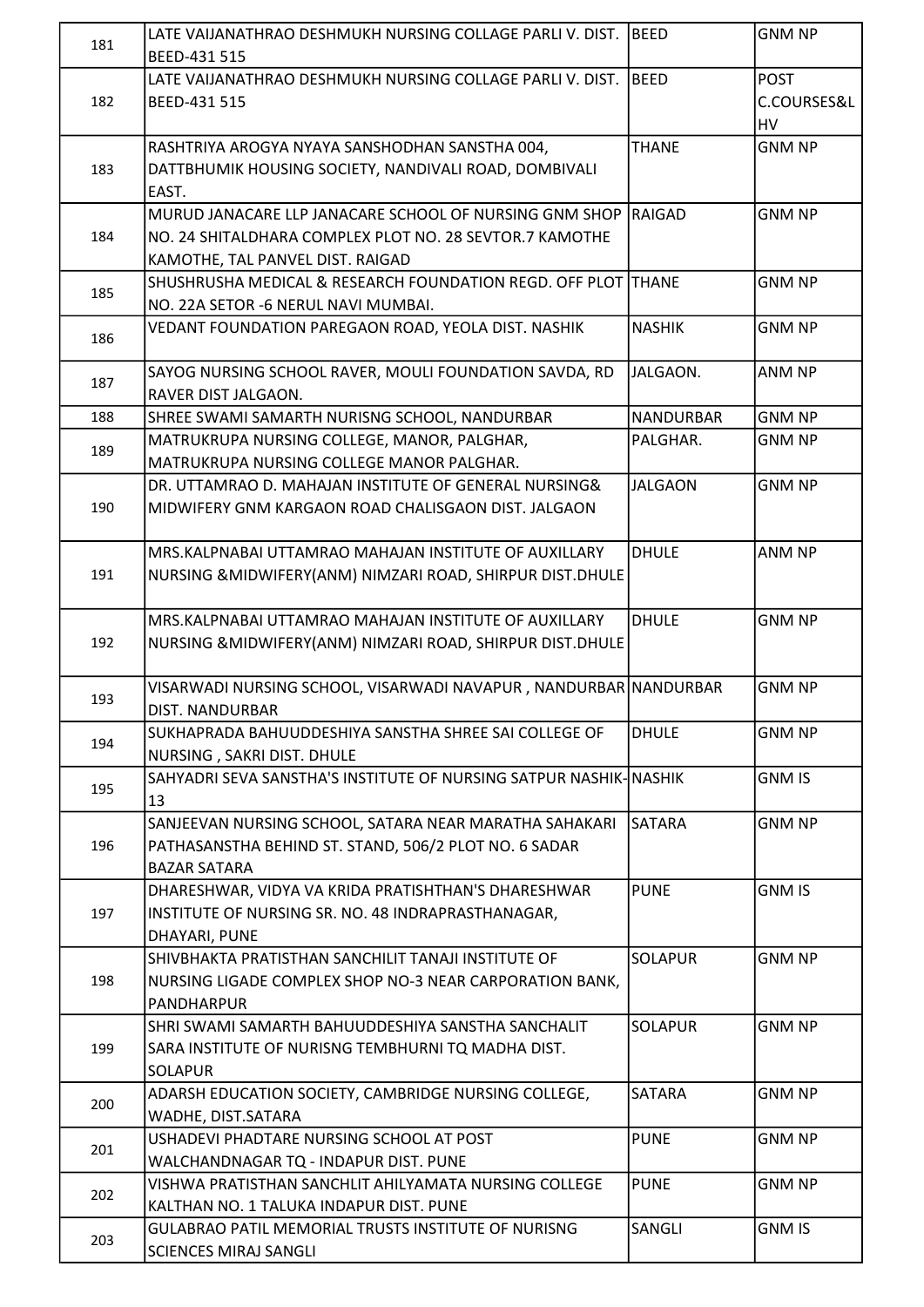|     | PRABHADEVI SCHOOL OF NURSING, BESIE RAJIV GANDHI KAMGAR           | <b>CHANDRAPUR</b> | <b>GNM IS</b> |
|-----|-------------------------------------------------------------------|-------------------|---------------|
|     | BHAVAN, CHANDRAPUR SARVADAYA BHUMIPUTRA                           |                   |               |
| 204 | BAHUUDDESHIYA VIKAS MANDAL VARDHA                                 |                   |               |
|     |                                                                   |                   |               |
|     | SHRI SAI INSTITUTE OF NURSING MEDICAL SCIENCE GADCHIROLI          | <b>GADCHIROLI</b> | <b>GNM NP</b> |
| 205 | LORD LEADING ORGANIZATION FOR RURAL DEVELOPMENT F 4271            |                   |               |
|     | DIST.NAGPUR                                                       |                   |               |
|     | GURUKUL BAHUUDESHIYA VIKAS SANSTHA NERPINGLAI TQ MORSHI, AMRAVATI |                   | <b>GNM NP</b> |
| 206 | AMRAVATI VATSALYA COLLEGE OF NURSING, AMRAVATI                    |                   |               |
|     |                                                                   |                   |               |
|     | VISARWADI NURSING SCHOOL GNM VISARWADI NAVAPUR                    | <b>NANDURBAR</b>  | <b>GNM NP</b> |
| 207 | NANDURBAR                                                         |                   |               |
|     | BAHU UDDESHIYA SHIKSHAN SANSTHA KHAMARI BUTTI, BHANDARA BHANDARA  |                   | <b>GNM NP</b> |
| 208 | SUNANDA SCHOOL OF NURSING TATA TOPE WARD RAJIV GANDHI             |                   |               |
|     | SQUARE, BHANDARA                                                  |                   |               |
|     | SUSHILABAI SHYAMRLAO BANEKAR NURSING SCHOOL SHRAI                 | <b>GONDIA</b>     | <b>GNM NP</b> |
| 209 | GANESH GRAMIN VIKAS SHIKSHAN SANSTHA GONDIA                       |                   |               |
|     | JANKALYAN VIKAS MANDAL SANCHALIT LILAWATI NURSING                 | <b>NANDED</b>     | <b>GNM NP</b> |
| 210 | COLLAGE GNM AT POST KHARAB KHANDGAON TQ MUKHED DIST.              |                   |               |
|     | <b>NANDED</b>                                                     |                   |               |
|     | SWAMI VIVEKANAND SEVABABHAVI SANSTHA HADGAON TQ.                  | NANDED            | <b>GNM NP</b> |
| 211 |                                                                   |                   |               |
|     | HADGAON DIST. NANDED LATE PANJABRAO PATIL JAVALGAONKAR            |                   |               |
|     | COLLEGE OF NURSING, NANDED                                        |                   |               |
|     | LAXMIBAI BANKATLALJI PUNPALE MEMORIAL LATUR RURAL CENCER LATUR    |                   | <b>GNM NP</b> |
| 212 | FOUNDATION AND RESEARCH CENTER LATUR SANCHLIT SAI                 |                   |               |
|     | <b>NURSING SCHOOL LATUR</b>                                       |                   |               |
|     | NATH SHIKSHAN PRASARAK MANDAL PINGLI GOKULNATH                    | PARBHNAI          | <b>GNM NP</b> |
| 213 | INSTITUTE OF NURISNG AT POST LIMLA TQ PURNA DIST. PARBHNAI        |                   |               |
|     |                                                                   |                   |               |
|     | LATE WAMNRAOJI KADAM BORDIKAR SEVA SANSTHA JINTUR                 | PARBHANI          | <b>GNM NP</b> |
| 214 | SANCHALIT SHRIMATI SHAKUNTALABAI BORDIKAR NURSING                 |                   |               |
|     | COLLEGE GNM JINTUR TQ JINTUR DIST. PARBHANI                       |                   |               |
| 215 | SD MESOC FOUNDATION'S DR. PRAFULLA PATIL NURISNG SCHOOL           | PARBHANI          | <b>GNM IS</b> |
|     | ROAD, NH-61 PARBHANI                                              |                   |               |
|     | DAYANAND SHIKSHAN PRASARAK MANDAL BABHALGAON TQ DIST.             | <b>LATUR</b>      | <b>GNM NP</b> |
| 216 | LATUR (GNM) SANCHLIT DSPM SCHOOL OF NURSING, BABHALGAO,           |                   |               |
|     | <b>TQ-DIST-LATUR</b>                                              |                   |               |
|     | TIRUMALA FOUNDATION NANDED SANCHALIT TIRUMALA NURSING             | <b>AURANGABAD</b> | <b>GNM NP</b> |
| 217 | SCHOOL GNM GUT. NO. 297 NEAR SATARA TANDA SATARA PARISAR          |                   |               |
|     | AURANGABAD                                                        |                   |               |
| 218 | VIDHYAVIKAS BAHUUDDESHIYA SEVABHAVI SANSTHA UDGIR DIST.           | <b>LATUR</b>      | <b>GNM NP</b> |
|     | LATUR                                                             |                   |               |
| 219 | COLLEGE OF NURSING ST. LUKES HOSPITAL SHIRAMPUR, DIST.            | AHMEDNAGAR        | <b>GNM IS</b> |
|     | AHMEDNAGAR                                                        |                   |               |
|     | SARASWATI CHARITABLE TRUST BASMAT NAGAR SANCHALIT                 | <b>HINGOLI</b>    | <b>GNM NP</b> |
| 220 | UNIVERSAL NURSING SCHOOL GNM JAWLA BABULGAON BASMAT               |                   |               |
|     | TQ BASMAT DIST. HINGOLI                                           |                   |               |
|     | DR. PRAFULA PATIL NURSING SCHOOL FOR GNM PARBHANI                 | PARBHANI          | <b>GNM NP</b> |
| 221 | SARASWATI DHANWANTRI MESOC FOUNDATION PARBHANI                    |                   |               |
|     | NATH SHIKSHAN PRASARAK MANDAL PINGLI GOKULNATH                    | PARBHANI          | <b>GNM NP</b> |
| 222 | INSTITUTE OF NURISNG AT POST LIMLA TQ PURNA DIST. PARBHNAI        |                   |               |
|     |                                                                   |                   |               |
|     | PANCHALI EDUCATION SOCIETY SANCHALIT LATE SOW                     | NANDED            | <b>GNM NP</b> |
| 223 | SULOCHANATAI KURDE NURSING COLLEGE GNM MALEGAON ROAD              |                   |               |
|     | NANDED TQ DIST NANDED                                             |                   |               |
|     |                                                                   |                   |               |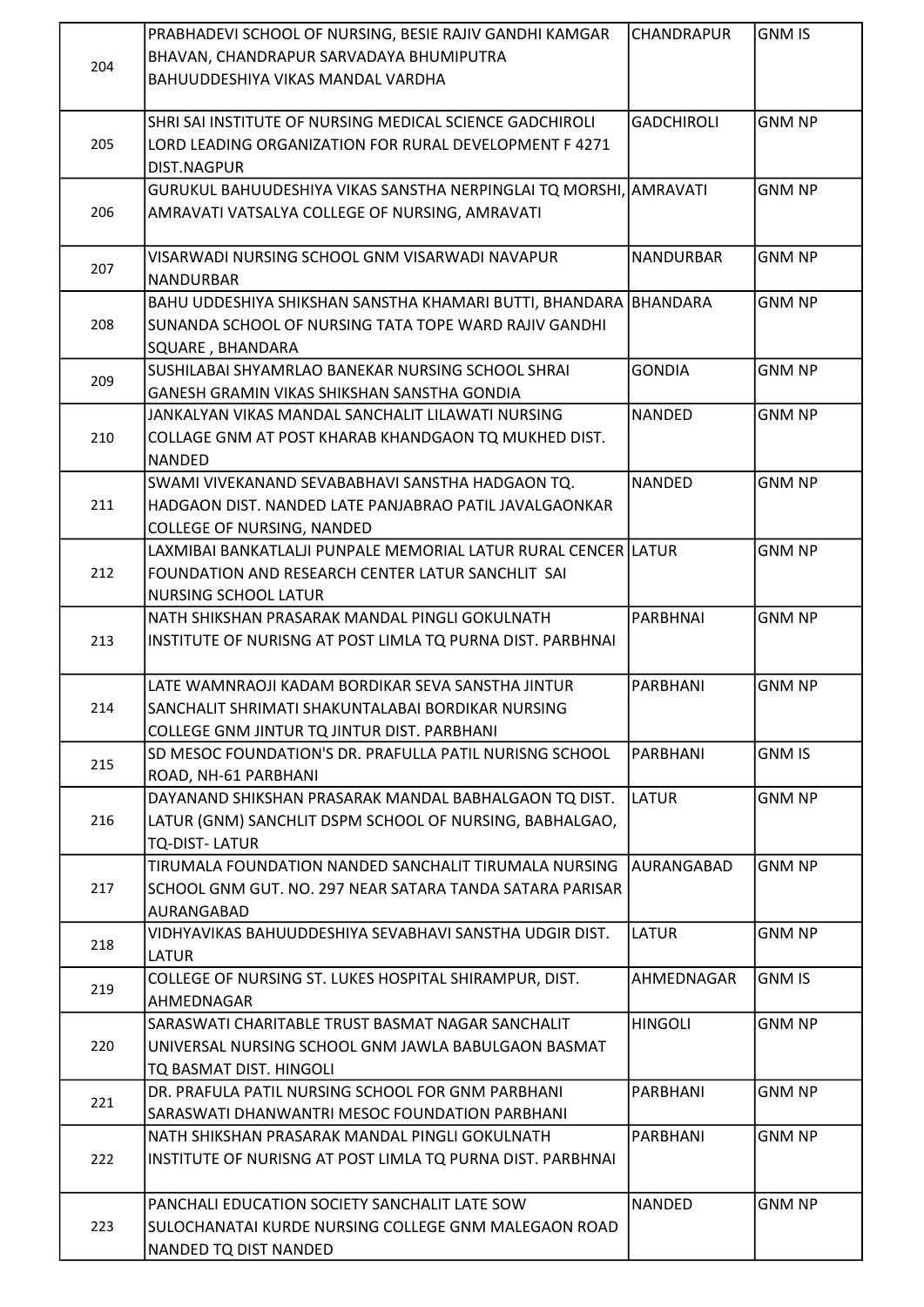|     | VISHWKARMA GRAMIN SHAIKSHANIK VIKAS SANSTHA VISHNUPURI           | LATUR          | <b>GNM NP</b> |
|-----|------------------------------------------------------------------|----------------|---------------|
| 224 | MATOSHRI NURSING INSTITUTE AT AUSA TO AUSA DIST. LATUR           |                |               |
|     |                                                                  |                |               |
|     | TIRUMALA FOUNDATION NANDED SANCHALIT TIRUMALA NURSING            | <b>NANDED</b>  | <b>GNM NP</b> |
| 225 | SCHOOL ANM NEAR GANDHI CHOUK DEGLOOR TO DEGLOOR DIST.            |                |               |
|     | <b>NANDED</b>                                                    |                |               |
|     | NALANDA BAHUUDDESHIYA SEVA SANTHA SANCHILIT RAJSHRI              | <b>LATUR</b>   | <b>GNM NP</b> |
| 226 | SHAHU NURSING COLLEGE MURUD, AAMBEDKAR CHOUK TAL                 |                |               |
|     | MURUD, DIST. LATUR                                               |                |               |
|     | VANDANA NURSING SCHOOL, LATUR TQ DIST LATUR VANDANA              | <b>LATUR</b>   | <b>GNM NP</b> |
| 227 | <b>BAHUDDESIYA SEVABHAVI SANSTHA LATUR</b>                       |                |               |
|     | BHAGWAN SHIKSHAN PRASARAK MANDAL, AHMEDPUR SANCHLIT              | <b>LATUR</b>   | <b>GNM IS</b> |
| 228 | RAJIV GANDHI RGNM NURISNG SCHOOL, UDGIR DIST. LATUR.             |                |               |
|     |                                                                  |                |               |
|     | MAHATMA PHULE EDUCATION SOCIETY'S MAHATMA PHULE                  | PARBHANI       | <b>GNM NP</b> |
| 229 | SCHOOL OF NURSING JINTUR ROAD, PARBHANI, TQ. DIST. PARBHANI      |                |               |
|     |                                                                  |                |               |
|     | ADIWASI MAHILA MANDAL SANCHALIT LATE GANGADHARRAO                | <b>NANDED</b>  | <b>GNM NP</b> |
| 230 | PAMPATWAR NURSING SCHOOL ANM PENDA TQ KINWAT DIST.               |                |               |
|     | INANDED                                                          |                |               |
|     | SHRI VIGHNAHARTA PRATISHTHAN NILANGA SANCHALIT LATE              | <b>LATUR</b>   | <b>GNM NP</b> |
| 231 | SHIVAJIRAO PATIL NILANGEKAR NURSING COLLEGE GNM NILANGA          |                |               |
|     | TQ NILANGA DIST LATUR                                            |                |               |
|     | SARASWATI CHARITABEL TURST BASMATNAGAR SANCHALIT                 | <b>HINGOLI</b> | <b>GNM NP</b> |
| 232 | UNIVERSAL NURSING SCHOOL GNM JAWLA BABULGAON BASMAT              |                |               |
|     | TQ BASMAT DIST. HINGOLI                                          |                |               |
|     | FLORENCE SCHOOL OF NURSING LATUR SWAMI VIVEKANAND                | LATUR          | <b>GNM IS</b> |
| 233 | SHIKSHAN PRASARAK MANDAL, UDGIR SRY NO 184, BODHAN               |                |               |
|     | NAGAR JALKOT ROAD UDGIR LATUR                                    |                |               |
|     | IRA SCHOOL OF NURSING CHAKUR TQ CHAKUR DIST. LATUR               | <b>LATUR</b>   | <b>GNM NP</b> |
| 234 | MURHARI KAKNATE BAHUDDESIYA SEVABHAVI SANSTHA LATUR AT           |                |               |
|     | <b>POST CHAKUR LATUR</b>                                         |                |               |
|     | MAHATMA JYOTIBA PHULE NURSING(GNM) COLLEGE, KALAMUNURI HINGOLI   |                | <b>GNM NP</b> |
| 235 | TQ KALAMNURI DIST.HINGOLI                                        |                |               |
|     | SMT.RAMABAI KESHAV THAKARE VISHWASARH SANSTHA SACHALIT           | RAIGAD         | <b>GNM NP</b> |
| 236 | SWA.MEENATAI THAKARE COLLEGE OF NURSING, AT POST - ADOSHI        |                |               |
|     | KHOPOLI, TQ-DIST- RAIGAD                                         |                |               |
|     | K.R.S. WAGH EDUCATIONAL &HEALTH INSTITUTE, RAJARAM               | <b>NASHIK</b>  | ANM NP        |
| 237 | NAGAR, TAL. DINDORI, DIST. NASHIK                                |                |               |
|     | SHIVBHAKTA PRATISTHAN, SOLAPUR SANCHILIT SADHANA NURSING SOLAPUR |                | ANM NP        |
|     | COLLEGE LIGADE COMPLEX SHOP NO-3 NEAR CARPORATION BANK,          |                |               |
| 238 | BHOSALE CHOWK, PANDHARPUR - 413304 DIST-SOLAPUR                  |                |               |
|     |                                                                  |                |               |
|     | UDAN FOUNDATION, PUNE SANCHLIT SANJEEVANI SCHOOL OF              | <b>PUNE</b>    | ANM NP        |
| 239 | NURSING, 241/1, NEW DP ROAD, OPPOSITE EAT SOME NEXT TO           |                |               |
|     | HOTEL SARFI AUNDH, PUNE 411007                                   |                |               |
|     | UDAN FOUNDATION, PUNE SANCHLIT SANJEEVANI SCHOOL OF              | <b>PUNE</b>    | <b>GNM NP</b> |
| 240 | NURSING, 241/1, NEW DP ROAD, OPPOSITE EAT SOME NEXT TO           |                |               |
|     | HOTEL SARFI AUNDH, PUNE 411007                                   |                |               |
|     | SAPTSHRUNGI DURGA SEVABHAVI SANSTHA, BEED SANCHLIT LATE          | <b>BEED</b>    | ANM NP        |
| 241 | VAIJANATHRAO DESHMUKH NURSING COLLEGE PARLI. V, DIST -           |                |               |
|     | <b>BEED 431515</b>                                               |                |               |
|     | SAPTSHRUNGI DURGA SEVABHAVI SANSTHA, BEED SANCHLIT LATE          | <b>BEED</b>    | <b>GNM NP</b> |
| 242 | VAIJANATHRAO DESHMUKH NURSING COLLEGE PARLI. V, DIST -           |                |               |
|     | <b>BEED 431515</b>                                               |                |               |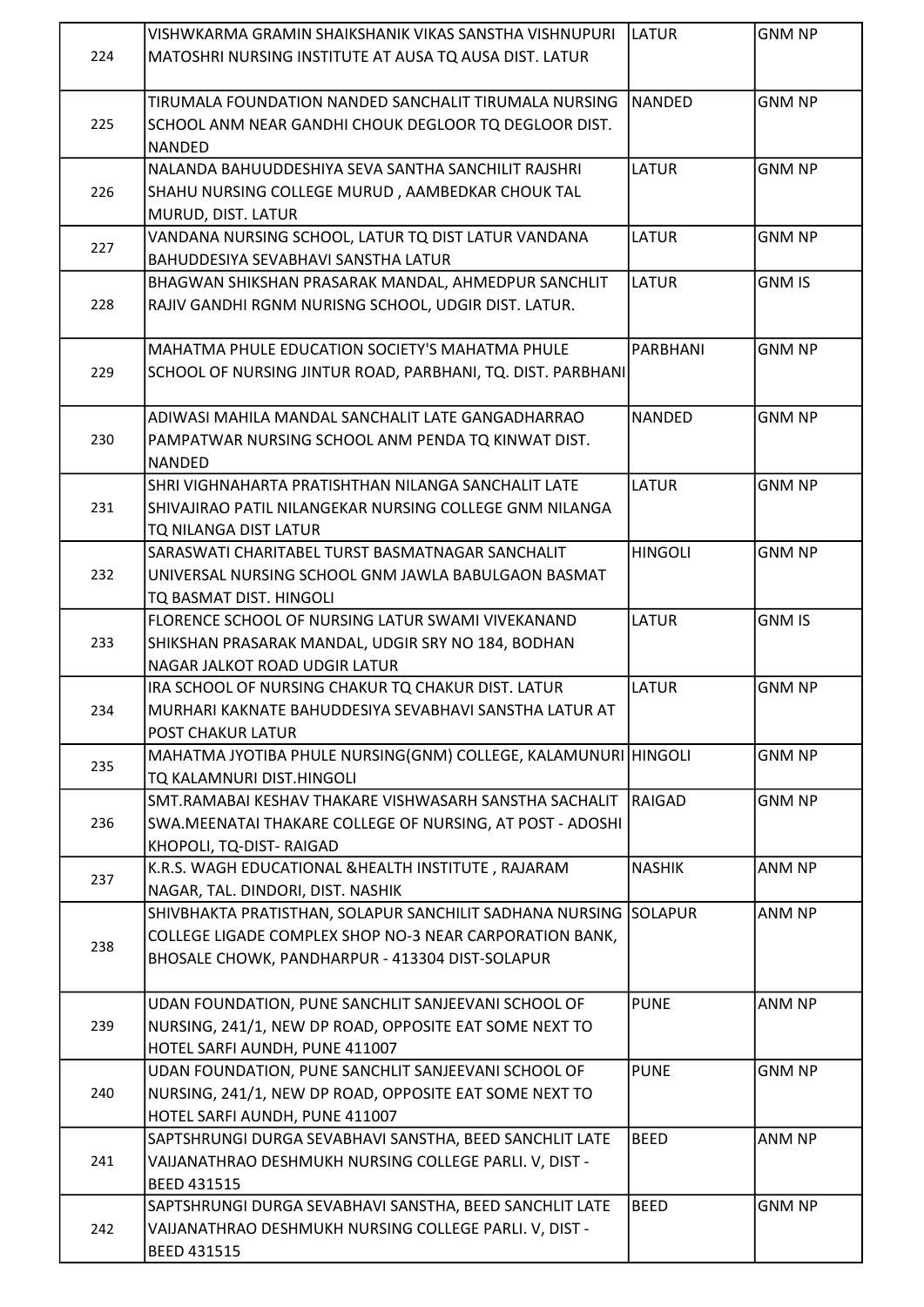| 243 | CHATRAPATI SHIVAJI MAHARAJ PRATISHTHAN, NANDED SANCHLIT                      | <b>NANDED</b>    | <b>GNM NP</b> |
|-----|------------------------------------------------------------------------------|------------------|---------------|
|     | JIJAU NURSING SCHOOL, NANDED                                                 |                  |               |
| 244 | MGM'S FLORENCE NIGHTINGALE INSTITUTE OF NURSING                              | <b>MUMBAI</b>    | <b>GNM IS</b> |
|     | EDUCATION, MGM GENERAL CUM SUPER SPECIALITY HOSPITAL                         |                  |               |
|     | CAMPUS, PLOT NO.46, SECTOR - 30, VASHI, NAVI MUMBAI                          |                  |               |
|     |                                                                              |                  |               |
|     | VARSHA BAHUUDDESHIYA MAHILA PRASARAK MANDAL, BHANDARA GONDIYA                |                  | ANM NP        |
| 245 | SANCHLIT AROMIRA SCHOOL OF NURSING, KUDVA, GONDIYA, DIST -                   |                  |               |
|     | <b>GONDIYA</b>                                                               |                  |               |
|     | VARSHA BAHUUDDESHIYA MAHILA PRASARAK MANDAL, BHANDARA GONDIYA                |                  | <b>GNM NP</b> |
| 246 | SANCHLIT AROMIRA SCHOOL OF NURSING, KUDVA, GONDIYA, DIST -                   |                  |               |
|     | <b>GONDIYA</b>                                                               |                  |               |
| 247 | OM SHANTI KRIDA VA SANSKRUTIK MANDAL, JALNA SANCHLIT OM                      | <b>JALNA</b>     | <b>GNM NP</b> |
|     | SHANTI GNM COLLEGE, JAFRABAD, JALNA                                          |                  |               |
|     | SANT GAJANAN MAHARAJ SHIKSHAN PRASARAK MANDAL                                | CHANDRAPUR       | <b>GNM NP</b> |
| 248 | SINDEWAHI SANCHLIT SANT GAJANAN MAHARAJ NURSING SCHOOL                       |                  |               |
|     | SINDEWAHI, DIST- CHANDRAPUR 441222                                           |                  |               |
|     | SAHAKAR MAHARSHI GANPATRAO SATHE PRATISHTHAN, MADHA,                         | <b>SOLAPUR</b>   | ANM NP        |
| 249 | SOLAPUR SANCHLIT MITRAPREM INSTITUTE OF NURSING, MADHA,                      |                  |               |
|     | <b>SOLAPUR</b>                                                               |                  |               |
| 250 | VIVEKVARDHINI SAMAJIK SANSTHA UMARGA SANCHLIT S.S.J.                         | <b>OSMANABAD</b> | ANM NP        |
|     | COLLEGE OF NURSING, UMARGA, DIST - OSMANABAD                                 |                  |               |
|     | SHREE BHAIRAVNATH SHIKSHAN & SEVA BHAVI SANSTHA,                             | <b>KOLHAPUR</b>  | <b>ANM IS</b> |
| 251 | ICHALKARANJI, KOLHAPUR SANCHLIT SHREE BHAIRAVNATH                            |                  |               |
|     | NURSING SCHOOL, ICHALKARANJI, KOLHAPUR                                       |                  |               |
|     | SHREE BHAIRAVNATH SHIKSHAN & SEVA BHAVI SANSTHA,                             | <b>KOLHAPUR</b>  | <b>GNM IS</b> |
| 252 | ICHALKARANJI, KOLHAPUR SANCHLIT SHREE BHAIRAVNATH                            |                  |               |
|     | NURSING SCHOOL, ICHALKARANJI, KOLHAPUR                                       |                  |               |
|     | VARDHAMAN EDUCATION & WELFARE SOCIETY'S SANCHALIT                            | <b>DHULE</b>     | <b>GNM NP</b> |
| 253 | AHINSA INSTITUTE OF NURSING, DONDAICHA, TQ-SHINDKHEDA,                       |                  |               |
|     | DIST-DHULE-425408<br>SHIVAM VAIDIKIYA AND SAMAJIK PRATISHTAN'S SANCHALIT SAI | SANGLI           | <b>GNM NP</b> |
|     | INSTITUTE OF NURSING SCIENCES, NEAR AYODHYA NAGAR,                           |                  |               |
| 254 | PANDHURPUR ROAD MIRAJ, TAL-MIRAJ, DIST-SANGLI. EMAIL ID-                     |                  |               |
|     | SAIINSTITUTENURSING@GMAIL.COM, MOB.NO.9881678505                             |                  |               |
|     |                                                                              |                  |               |
|     | VARSHA BAHUDDESHIYA MAHILA PRASARAK MANDAL, BHANDARA                         | <b>BHANDARA</b>  | ANM IS        |
|     | SANCHALIT AROMIRA SCHOOL OF NURSING, BHANDARA,                               |                  |               |
| 255 | AT.RAMABAI AMBEDKAR WARD, Z.P.SQUARE, GANESHPUR,                             |                  |               |
|     | BHANDARA-441904 (M.S.), PH.NO.07184-252777                                   |                  |               |
|     |                                                                              |                  |               |
|     | SHIVA TRUST AURANGABAD SANCHALIT AURANGABAD NURSING                          | AURANGABAD       | <b>GNM IS</b> |
| 256 | SCHOOL BHALGAON, AURANGABAD,                                                 |                  |               |
|     | RAJMATA JIJAU SHIKSHAN PRASARAK MANDAL'S, SCHOOL OF                          | <b>PUNE</b>      | <b>GNM IS</b> |
|     | NURSING, GAT NO.101/102, AT-DUDULGAON, POST-ALANDI, TAL-                     |                  |               |
| 257 | HAVELI, DIST-PUNE - 412105, EMAIL ID-                                        |                  |               |
|     | RAJMATANURSINGSCHOOL@GMAIL.COM                                               |                  |               |
|     | SAI DISHA SAMAJIK VIKAS SANSTH'S, AURANGABAD SANCHALIT                       | <b>PUNE</b>      | <b>GNM NP</b> |
| 258 | SAVITRIBAI PHULE NURSING SCHOOL (G.N.M.), AT-GAHUNJE, TL-                    |                  |               |
|     | <b>DIST-PUNE.</b>                                                            |                  |               |
|     | RASHTRIYA ARROGYA NYAYA SANSHODHAN SANSTHA, DOMBIVALI                        | <b>RAIGAD</b>    | <b>GNM NP</b> |
| 259 | (E), DIST-THANE- SANCHALIT OM COLLEGE OF NURSING, AT-                        |                  |               |
|     | MAHAD, TAL-MAHAD, DIST-RAIGAD, EMAIL ID-                                     |                  |               |
|     | OMCONMAHAD@GAMIL.COM                                                         |                  |               |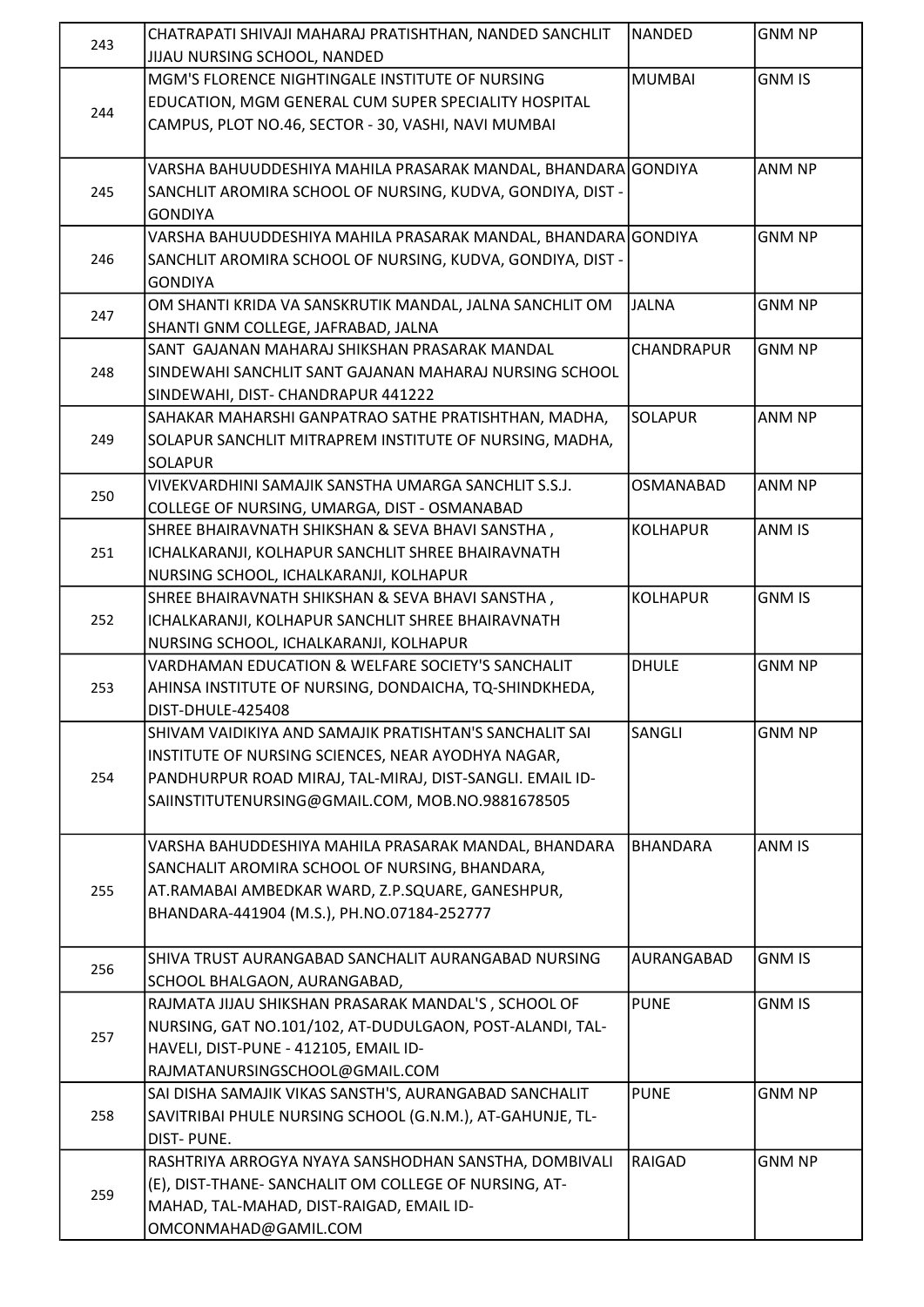|     | RASHTRIYA ARROGYA NYAYA SANSHODHAN SANSTHA, DOMBIVALI         | <b>RAIGAD</b>   | <b>GNM NP</b> |
|-----|---------------------------------------------------------------|-----------------|---------------|
|     | (E), DIST-THANE- SANCHALIT RAIGAD INSTITUTE OF NURSING        |                 |               |
| 260 | EDUCATION, A/P-WALVATI, TAL-MURUD-JANJIRA, DIST-RAIGAD.       |                 |               |
|     |                                                               |                 |               |
|     | SHIVANJALII SHAIKSHANIK VA SAMAJIK SANSTHA NASHIK SACHALIT    | <b>DHULE</b>    | <b>GNM NP</b> |
| 261 | SAI CARE NURSING SCHOOL GNM, TAL-SAKRI, DIST-DHULE, EMAIL.ID- |                 |               |
|     | SHIVANJALI444@GMAIL.COM                                       |                 |               |
|     | SHIVANJALII SHAIKSHANIK VA SAMAJIK SANSTHA NASHIK SACHALIT    | <b>DHULE</b>    | ANM NP        |
| 262 | SAI CARE NURSING SCHOOL ANM, TAL-SAKRI, DIST-DHULE, EMAIL.ID- |                 |               |
|     | SHIVANJALI444@GMAIL.COM                                       |                 |               |
|     | SHIVANJALII SHAIKSHANIK VA SAMAJIK SANSTHA NASHIK SACHALIT    | <b>THANE</b>    | <b>GNM NP</b> |
|     | SAI CARE NURSING SCHOOL GNM SHAHAPUR, TAL-SHAHAPUR, DIST -    |                 |               |
| 263 | THANE, EMAIL.ID- SHIVANJALI444@GMAIL.COM                      |                 |               |
|     |                                                               |                 |               |
|     | SHIVANJALII SHAIKSHANIK VA SAMAJIK SANSTHA NASHIK SACHALIT    | PALGHAR         | <b>GNM NP</b> |
|     | SAI CARE NURSING SCHOOL GNM PALGHAR, AT-MANOR, TAL.-DIST-     |                 |               |
| 264 | PALGHAR., PH.NO.0253-2629555, MOBI.NO.9370724488              |                 |               |
|     |                                                               |                 |               |
|     | SHIVANJALII SHAIKSHANIK VA SAMAJIK SANSTHA NASHIK SACHALIT    | lPALGHAR        | ANM NP        |
|     | SAI CARE NURSING SCHOOL GNM PALGHAR, AT-MANOR, TAL.-DIST-     |                 |               |
| 265 | PALGHAR., PH.NO.0253-2629555, MOBI.NO.9370724488              |                 |               |
|     |                                                               |                 |               |
|     | SHIVANJALII SHAIKSHANIK VA SAMAJIK SANSTHA NASHIK SACHALIT    | <b>THANE</b>    | ANM NP        |
| 266 | SAI CARE NURSING SCHOOL ANM SHAHAPUR. TAL-SHAHAPUR, DIST-     |                 |               |
|     | <b>THANE</b>                                                  |                 |               |
|     | VIDYA PRASARAK MANDAL, DARWHA'S, SANCHALIT SMT.               | <b>AMRAVATI</b> | <b>GNM NP</b> |
|     | VASUNDHARABAI GHUIKHEDKAR NURSING SCHOOL, AMRAVATI,           |                 |               |
| 267 | VADALI TO TAPOWAN ROAD, IN FRONT OF DENTAL, AMRAVATI.         |                 |               |
|     |                                                               |                 |               |
|     | VIDYA PRASARAK MANDAL, DARWHA'S, SHRI SWAMI SAMARTH           | YAVATMAL        | ANM IS        |
| 268 | NURSING SCHOOL NER (PERSOPANT), DIST.-YAVATMAL.,              |                 |               |
|     | PH.NO.07232-246919                                            |                 |               |
|     | VIDYA PRASARAK MANDAL'S, DARWHA, DIST-YAWATMAL (M.S.),        | <b>AMRAVATI</b> | <b>GNM NP</b> |
|     | SANCHALIT MUNGASAJI MAHARAJ SCHOOL OF NURSING,                |                 |               |
| 269 | AMRAVATI., PH.NO.07232-250345, 246919, EMAIL.ID.-             |                 |               |
|     | MMDCD@REDIFFMAIL.COM                                          |                 |               |
|     | DHAIRYASHIL SHIKSHAN SANSTHA, AKOLA, SANTOSH NAGAR,           | <b>AKOLA</b>    | <b>GNM NP</b> |
|     | KHADAKI, AKOLA, SANCHALIT RADHIKA NURSING COLLEGE ANM,        |                 |               |
| 270 | AKOLA, PH NO.0724-2488052, M.NO.9923103042                    |                 |               |
|     |                                                               |                 |               |
|     | AIMS INSTITUTE OF NURSING EDUCATION, VILLAGE                  | <b>THANE</b>    | <b>GNM NP</b> |
|     | JAMBHALIGHAR, TAL-AMBARNATH, DIST-THANE, EMAIL ID -           |                 |               |
| 271 | AIMSINSTITUTEOFNURSING@GMAIL.COM, PH.NO.0251-6185000          |                 |               |
|     |                                                               |                 |               |
|     | NAVNIRMAN SHIKSHAN SANSTHA, RATNAGIRI, S.M.JOSHI              | RATNAGIRI       | ANM NP        |
|     | VIDHYANIKETAN, P-63, M.I.D.C., MIRJOLE, RATNAGIRI - 415639    |                 |               |
|     | SANCHALIT NAVNIRMAN INSTITUTE OF NURSING EDUCATION, A/P       |                 |               |
| 272 | LOVALA, TAL-SANGMESHWAR, DIST-RATNAGIRI-415611, EMAIL ID -    |                 |               |
|     | NSSNURSING@GMAIL.COM, PH.NO.02354299196                       |                 |               |
|     |                                                               |                 |               |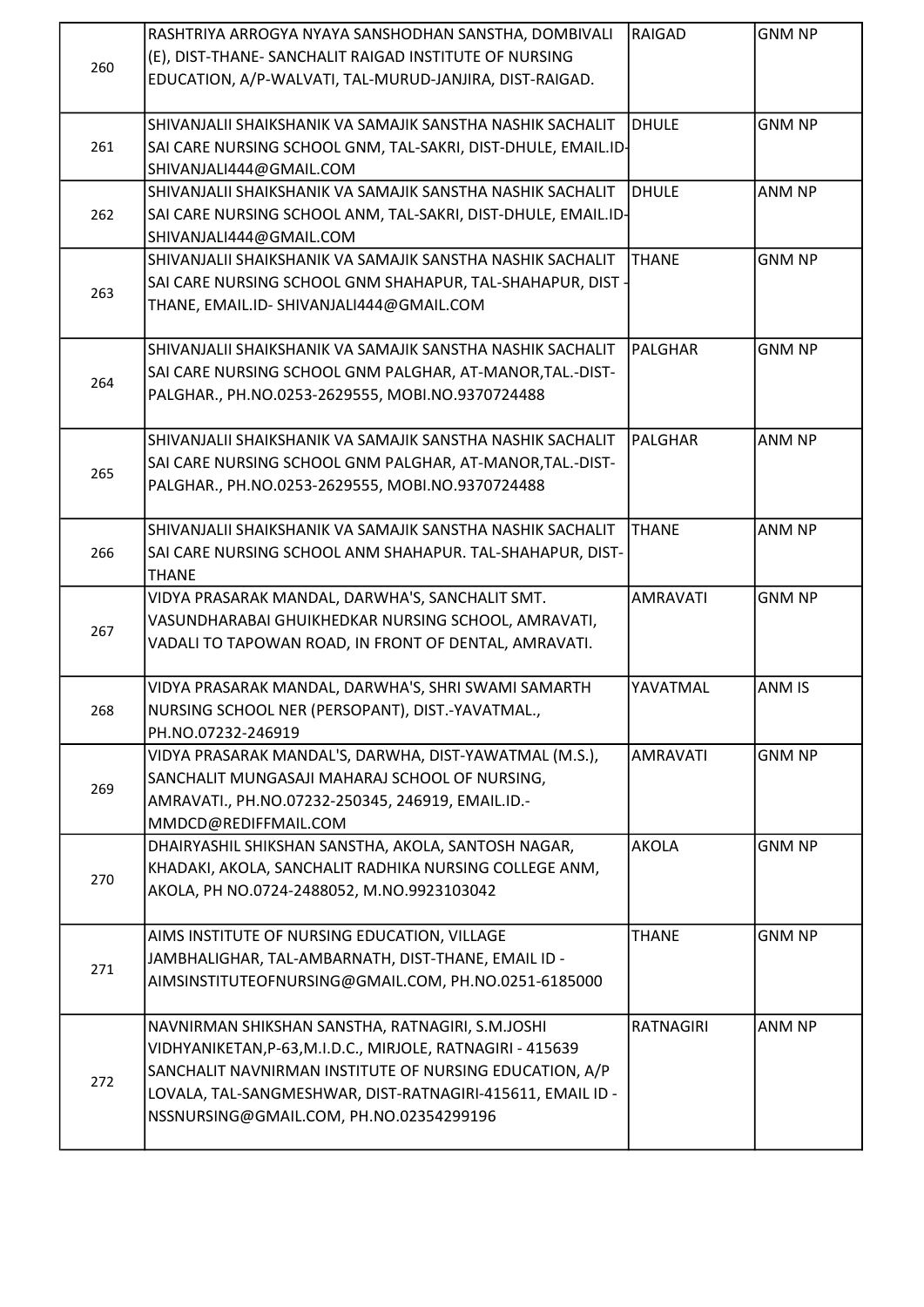|     | NAVNIRMAN SHIKSHAN SANSTHA, RATNAGIRI, S.M.JOSHI<br>VIDHYANIKETAN, P-63, M.I.D.C., MIRJOLE, RATNAGIRI - 415639<br>SANCHALIT NAVNIRMAN INSTITUTE OF NURSING EDUCATION, A/P | <b>RATNAGIRI</b> | <b>GNM NP</b> |
|-----|---------------------------------------------------------------------------------------------------------------------------------------------------------------------------|------------------|---------------|
| 273 | LOVALA, TAL-SANGMESHWAR, DIST-RATNAGIRI-415611, EMAIL ID -<br>NSSNURSING@GMAIL.COM, PH.NO.02354299196                                                                     |                  |               |
|     | VIDYA PRASARAK MANDAL, DARWHA SANCHALIT VIJAYATAI                                                                                                                         | YAVATMAL         | <b>GNM NP</b> |
| 274 | GHUIKHEDKAR SCHOOL OF NURSING, VANI, DIST-YAVATMAL, EMAIL                                                                                                                 |                  |               |
|     | ID-MMCOLLEGEDARWHA@GMAIL.COM, PH.NO.07238-254245                                                                                                                          |                  |               |
|     | VIDYA PRASARAK MANDAL, DARWHA SANCHALIT MUNGSAJI                                                                                                                          | YAVATMAL         | <b>GNM NP</b> |
| 275 | MAHARAJ NURSING SCHOOL, DARWHA, DIST-YAVATMAL, EMAIL ID-                                                                                                                  |                  |               |
|     | MMCOLLEGEDARWHA@GMAIL.COM, PH.NO.07238-254245                                                                                                                             |                  |               |
|     | SHRI SHIVAJI MARATHA SOCIETY PUNE'S EDUCATIONAL INSTITUTE                                                                                                                 | <b>PUNE</b>      | <b>GNM NP</b> |
| 276 | OF NURSING (ANM) AT-74/1 A, 74/1 B PARVATI, ARANESHWAR                                                                                                                    |                  |               |
|     | PUNE TQ & DIST - PUNE (M.S.)                                                                                                                                              |                  |               |
|     | SHRI SHIVAJI MARATHA SOCIETY PUNE'S EDUCATIONAL INSTITUTE                                                                                                                 | <b>PUNE</b>      | ANM NP        |
| 277 | OF NURSING (ANM) AT-74/1 A, 74/1 B PARVATI, ARANESHWAR                                                                                                                    |                  |               |
|     | PUNE TQ & DIST - PUNE (M.S.)                                                                                                                                              |                  |               |
|     | SHANTAI EDUCATION SOCIETY, PIMPALNER, TAL-SAKRI, DIST- DHULE NANDURBAR                                                                                                    |                  | <b>GNM NP</b> |
| 278 | SANCHALIT D.S.NURSING SCHOOL (G.N.M.), NAVAPUR, DIST-                                                                                                                     |                  |               |
|     | NANDURBAR, MOB.NO. 9860990099<br>SHANTAI EDUCATION SOCIETY, PIMPALNER, TAL-SAKRI, DIST-DHULE DHULE                                                                        |                  | <b>GNM NP</b> |
| 279 | SANCHALIT VIHAN SCHOOL OF NURSING (G.N.M.), DHULE, TAL-DIST-                                                                                                              |                  |               |
|     | DHULE MOB.NO.9860990099                                                                                                                                                   |                  |               |
|     | SHRISAI CHARITABLE TRUST, GATE NO.349,350,351, DIAMOND                                                                                                                    | <b>PUNE</b>      | <b>GNM NP</b> |
|     | COMMERCAL COMPLEX, SOMATANE PHATA, TAL-MAVAL, DIST-                                                                                                                       |                  |               |
| 280 | PUNE, SANCHALIT SHRI SAI PIONEER NURSING SCHOOL, SOMATANE                                                                                                                 |                  |               |
|     | PHATA, TAL-MAVAL, DIST-PUNE                                                                                                                                               |                  |               |
|     | SHRI.SAI BAHUUDDESHIYA SHIKSHAN SANSTHA, KATOL, TAL-                                                                                                                      | <b>AMRAVATI</b>  | <b>GNM NP</b> |
| 281 | CHIKHALDARA, DIST-AMRAVATI SANCHALIT FLORENCE NURSING                                                                                                                     |                  |               |
|     | COLLEGE, CHIKHALDARA, TAL-CHAKHALDARA, DIST-AMRAVATI.                                                                                                                     |                  |               |
|     | OM CHAITANYA MEDICAL FOUNDATION & RESEARCH CENTRE REG.                                                                                                                    | Ipune            | <b>GNM NP</b> |
| 282 | TRUST SANCHALIT TEJASWINI NURSING SCHOOL, M.G. ROAD, OTUR,                                                                                                                |                  |               |
|     | TAL-JUNNAR, DIST-PUNE-412409, PH.NO.02132-265098                                                                                                                          |                  |               |
|     | COUNCIL OF EDUCATION KOLHAPUR SACHALIT PARVATIDEVI                                                                                                                        | <b>KOLHAPUR</b>  | <b>GNM NP</b> |
| 283 | KUMBAR SCHOOL OF NURSING, 649, 'C'WARD, AZAD CHOWK,                                                                                                                       |                  |               |
|     | KOLHAPUR, 416002                                                                                                                                                          |                  |               |
| 284 | NIRWANA FOUNDATION'S, INSTITUTE OF NURSING EDUCATION,                                                                                                                     | <b>DHULE</b>     | ANM NP        |
|     | SANGAVI, TQ-SHIRPUR, DIST-DHULE                                                                                                                                           |                  |               |
| 285 | NIRWANA FOUNDATION'S, INSTITUTE OF NURSING EDUCATION,                                                                                                                     | <b>DHULE</b>     | <b>GNM NP</b> |
|     | SANGAVI, TQ-SHIRPUR, DIST-DHULE                                                                                                                                           |                  |               |
|     | SHREE DATTATRAYA PRABHU BAHU. SHIKSHAN SANSTHA                                                                                                                            | <b>GONDIA</b>    | <b>GNM NP</b> |
| 286 | SURYATOLA, GONDIA SANCHLIT SHREE DATTA GNM NURSING<br>SCHOOL, TIRODA, DIST-GONDIA                                                                                         |                  |               |
|     | SHREE DATTATRAYA PRABHU BAHU. SHIKSHAN SANSTHA SRYATOLA, GONDIA                                                                                                           |                  | <b>GNM NP</b> |
| 287 | GONDIA SANCHLIT SHREE DATTA GNM NURSING SCHOOL GONDIA                                                                                                                     |                  |               |
|     |                                                                                                                                                                           |                  |               |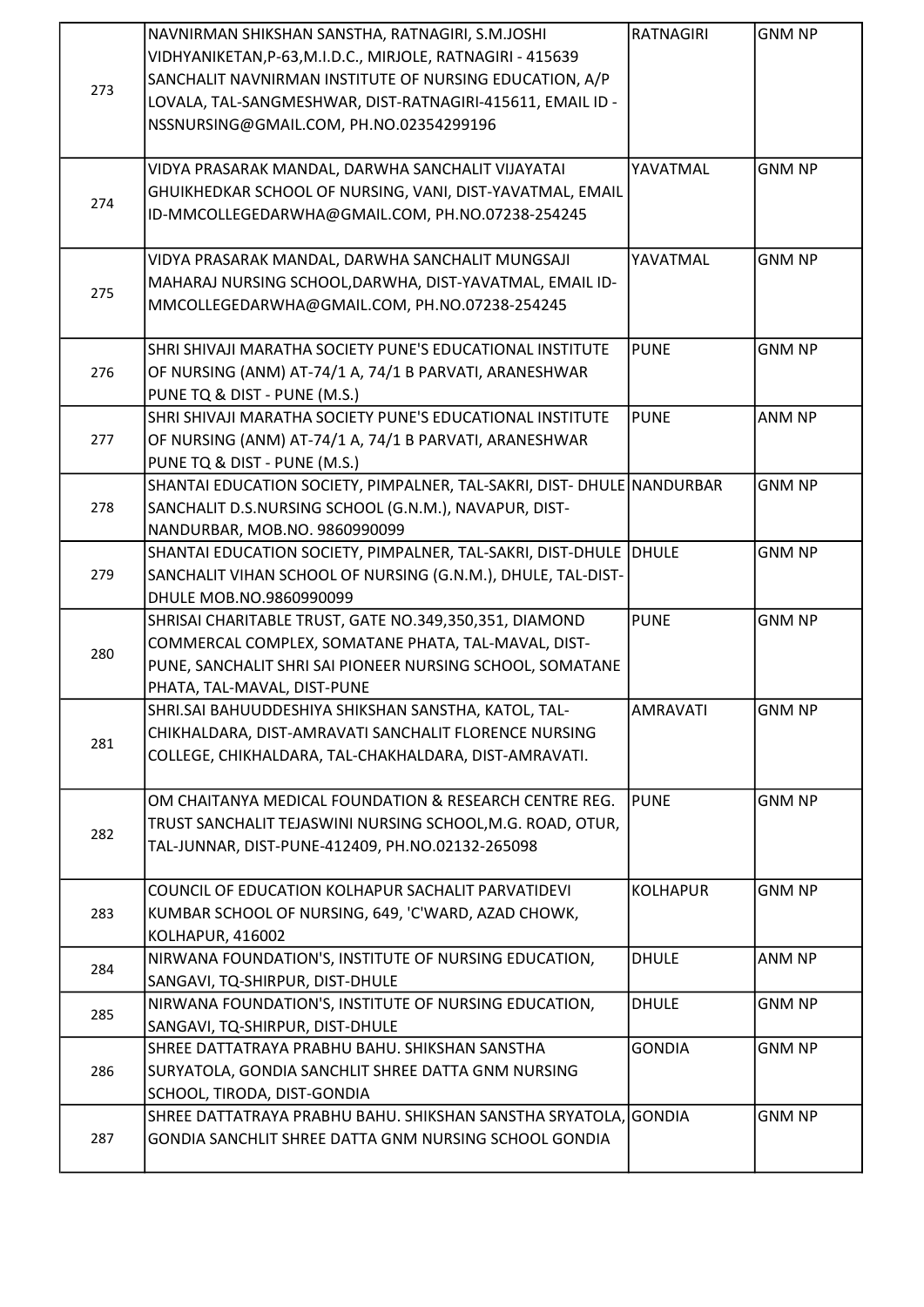| 288 | SHRI DATTATREY PRABHU BAHUUDDESHIYA SHIKSHAN SANSTHA,<br>SURYATOL, GONDIA, RAILWAY CHOUKI, GAUTAM BUDDHA WARD,<br>KHAIRCODI ROAD, TIRODA, TQ-TIRODA, DIST-GONDIA SANCHALIT<br>SHRI DATTA GNM NURSING SCHOOL, DAREKASA, DIST-GONDIA,                            | <b>GONDIA</b>     | <b>GNM NP</b> |
|-----|----------------------------------------------------------------------------------------------------------------------------------------------------------------------------------------------------------------------------------------------------------------|-------------------|---------------|
| 289 | SHRI DATTATREY PRABHU BAHUUDDESHIYA SHIKSHAN SANSTHA,<br>SURYATOL, GONDIA, RAILWAY CHOUKI, GAUTAM BUDDHA WARD,<br>KHAIRCODI ROAD, TIRODA, TQ-TIRODA, DIST-GONDIA SANCHALIT<br>SHRI DATTA NURSING SCHOOL, KUNGHADA TAH, TQ-CHAMORSHI,<br><b>DIST-GADCHIROLI</b> | <b>GADCHIROLI</b> | <b>GNM NP</b> |
| 290 | SHREE DATTATRAYA PRABHU BAHU SHIKSHAN SANSTHA<br>SURYATOLA GONDIA SACHALIT SHREE DATTA GNM NURSING<br>SCHOOL, KURKHEDA, DIST-GADCHIROLI-441209                                                                                                                 | <b>GADCHIROLI</b> | <b>GNM NP</b> |
| 291 | RAJARSHI SHAHU MAHARAJ BAHUUDDESHIYA SHIKSHAN PRASARAK  AMRAVATI<br>MANDAL HIVARKHED, TQ-MORSHI, DIST-AMRAVATI SACHALIT<br>KAMAL INSTITUTE OF NURSING SCIENCE'S & RECEARCH,<br>HIWARKHED, TQ.-MORSHI, DIST-AMRAVATI                                            |                   | <b>GNM NP</b> |
| 292 | SARASWATI BAHUUDDESHIYA SHIKSHAN SANSTHA AMRAVATI<br>SANCHALIT SARASWATI INSTITUTE OF NURSING SCIENCES AND<br>RESEARCH, SARASWATI NAGAR NO.-2, NEAR SAHIL LON, VADNERA<br>ROAD, DIST - AMRAVATI - 444701                                                       | <b>AMRAVATI</b>   | <b>GNM IS</b> |
| 293 | NATIONAL HEALTH & LAW RESEARCH INSTITUTE'S VIDARBHA<br>REGION, NAGPUR SANCHALIT SUJATA SCHOOL OF NURSING,<br>MAHALAXMI NAGAR, NEAR CHHANGANI NAGAR, AMRAVATI-<br>444605                                                                                        | <b>AMRAVATI</b>   | <b>GNM NP</b> |
| 294 | <b>GRAMIN MAHARASHTRA MEDICAL FOUNDATION &amp; RESEARCH</b><br>INSTITUTE,TQ-SAKRI, DIST-DHULE SACHALIT SHREE SAPTASHRUNGI<br>COLLEGE OF NURSING, DESH-SHIRWADE, TQ-SAKRI, DIST-DHULE-<br>424306                                                                | <b>DHULE</b>      | <b>GNM NP</b> |
| 295 | INDIRA BAHUUDDESHIYA SHIKSHAN SANSTHA BULDANA SANCHLIT<br>GODE NIWAS CHIKHLI ROAD, BULDANA, TQ & DIST - BULDANA                                                                                                                                                | <b>BULDHANA</b>   | <b>GNM NP</b> |
| 296 | INDIRA BAHUUDDESHIYA SHIKSHAN SANSTHA BULDANA SANCHLIT<br>DR. RAJENDRA GODE ANM NURSING SCHOOL, DR. RAJENDRA GODE<br>EDUCATIONAL CAMPUS MARDI ROAD GHATKHED AMRAVATI 444<br>901                                                                                | <b>AMRAVATI</b>   | ANM NP        |
| 297 | DR. DMFT SCHOOL OF NURSING, AURANGABAD SANCHLIT DR.<br>DAHIPHALE MEDICAL FOUNDATION TRUST SCHOOL OF NURSING,<br>ADALAT ROAD, KRANTI CHOWK, AURANGABAD - 431 001                                                                                                | AURANGABAD        | <b>GNM IS</b> |
| 298 | MAULI SHIKSHAN PRASARAK MANDAL'S SANCHLIT MAULI INSTITUTE PARBHANI<br>OF NURSING, PINGLI ROAD, PARBHANI - 431 401                                                                                                                                              |                   | <b>GNM IS</b> |
| 299 | TRIMURTI SHIKSHAN PRASARAK MANDAL, AURANGABAD<br>SANCHALIT LATE MAHALING SWAMI NURSING SCHOOL, LATUR                                                                                                                                                           | LATUR             | <b>GNM IS</b> |
| 300 | MARATHA VIDYA PRASARAK SAMAJ, NASHIK SANCHLIT M.V.P<br>SAMAJ'S INSTITUTE OF NURSING EDUCATION, ADGAON, NASHIK                                                                                                                                                  | <b>NASHIK</b>     | <b>GNM IS</b> |
| 301 | SHREE SIDDHI CHARITABLE TRUST, THANE SANCHLIT GAYATRI<br>NURSING COLLEGE, BHIWANDI, THANE                                                                                                                                                                      | <b>THANE</b>      | <b>GNM NP</b> |
| 302 | LATE KEDARI REDEKAR SHIKSHAN SANSTHA, BALKRUSHNA NIVAS,<br>KAJU BAGH VASAHT, KADGAON ROAD, GADHINGLAJ, KOLHAPUR<br>SANCHALIT KEDARI NURSING SCHOOL, GADHINGLAJ, KOLHAPUR-<br>4165502                                                                           | <b>KOLHAPUR</b>   | <b>GNM IS</b> |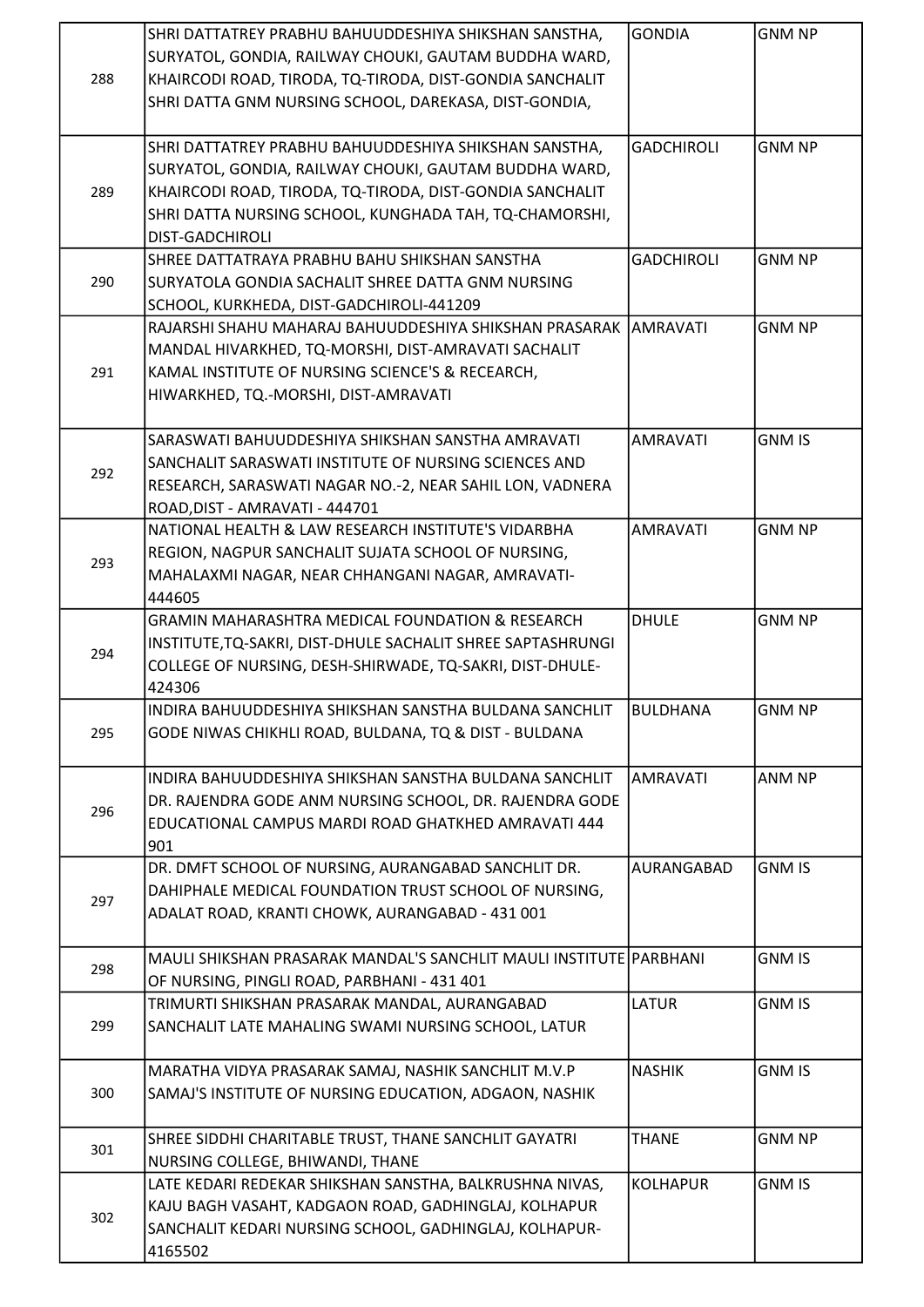| 303 | RAJARAM SHIKSHAN SANSTHA, ASHTA, TQ- WALWA, SANGLI         | SANGLI          | <b>GNM NP</b> |
|-----|------------------------------------------------------------|-----------------|---------------|
|     | SHRI PANDITRAO NERE CHARITABLE SHAIKSHNIK VIKAS SANSTHA    | <b>PALGHAR</b>  | <b>GNM NP</b> |
|     | SANCHLIT SUPPERRTECH ANM GNM NURSING COLLEGE AND           |                 |               |
| 304 | PARAMEDICAL INSTITUTE, 109/B WING ARYAU RESIDENCY, NEAR    |                 |               |
|     | SHRIRAM NAGAR, PALGHAR - 401 404                           |                 |               |
|     | SHRI PANDITRAO NERE CHARITABLE SHAIKSHNIK VIKAS SANSTHA    | PALGHAR         | ANM NP        |
|     | SANCHLIT SUPPERRTECH ANM GNM NURSING COLLEGE AND           |                 |               |
| 305 |                                                            |                 |               |
|     | PARAMEDICAL INSTITUTE, 109/B WING ARYAU RESIDENCY, NEAR    |                 |               |
|     | SHRIRAM NAGAR, PALGHAR - 401 404                           |                 |               |
|     | LORD VENKATESHWARA SHIKSHAN & AROGYA SEVA PRATISTHAN       | <b>NANDED</b>   | ANM IS        |
| 306 | SANCHLIT GNASHANTI NURSING SCHOOL, JIJAI NAGAR, GNASHANTI  |                 |               |
|     | CHOWK, HUDCO NEW NANDED - 431603                           |                 |               |
|     |                                                            |                 |               |
|     | KISAN DNYANODAY MANDAL GUDHE, TAL-BHADGAON, DIST-          | <b>JALGAON</b>  | <b>GNM NP</b> |
| 307 | JALGAON SANCHALIT DR.UTTAMRAO D. MAHAJAN INSTITUTE OF      |                 |               |
|     | NURSING (RGNM), CHALISGAON, DIST-JALGAON-424101            |                 |               |
|     |                                                            |                 |               |
|     | KISAN DNYANODAY MANDAL GUDHE, TAL-BHADGAON, DIST-          | <b>DHULE</b>    | ANM NP        |
|     | JALGAON SANCHALIT KALPANABAI UTTAMRAO MAHAJAN              |                 |               |
| 308 | INSTITUTE OF NURSING (RANM), SHIRPUR, DIST-DHULE-425405    |                 |               |
|     |                                                            |                 |               |
|     | KISAN DNYANODAY MANDAL GUDHE, TAL-BHADGAON, DIST-          | <b>DHULE</b>    | <b>GNM NP</b> |
|     | JALGAON SANCHALIT KALPANABAI UTTAMRAO MAHAJAN              |                 |               |
| 309 | INSTITUTE OF NURSING (GNM), SHIRPUR, DIST-DHULE-425405     |                 |               |
|     |                                                            |                 |               |
|     | JAWAHAR MEDICAL FOUNDATION, SAKRI ROAD, DHULE TRUST        | <b>DHULE</b>    | <b>GNM IS</b> |
| 310 | SANCHALIT JAWAHAR MEDICAL FOUNDATION SCHOOL OF             |                 |               |
|     | NURSING, DHULE-424001                                      |                 |               |
|     |                                                            | <b>DHULE</b>    | <b>ANM NP</b> |
|     | JAWAHAR MEDICAL FOUNDATION, SAKRI ROAD, DHULE TRUST        |                 |               |
| 311 | SANCHALIT JAWAHAR MEDICAL FOUNDATION SCHOOL OF             |                 |               |
|     | NURSING, DHULE-424001                                      |                 |               |
|     | POOJA EDUCATION & DEVELOPMENT TRUST, THANE SACHALIT        | <b>THANE</b>    | <b>GNM NP</b> |
| 312 | SHILP BHARAT COLLEGE OF NURSING (GNM), GHODBUNDAR ROAD,    |                 |               |
|     | THANE-400607                                               |                 |               |
|     | VEDANTA INSTITUTE OF MEDICAL SCIENCES, VEDANTAA HOSPITAL   | <b>PALGHAR</b>  | <b>GNM NP</b> |
|     | & RESEARCH CENTRE, SION, MUMBAI SACHALIT VEDANTAA          |                 |               |
| 313 | INSTITUTE OF PARAMEDICAL SCIENCES, VILLAGE, SASWAND, POST- |                 |               |
|     | DHUNDALWADI TQ-DAHANU, DIST-PALGHAR-401606                 |                 |               |
|     |                                                            |                 |               |
|     | ANKOWA EDUCATION TRUST, THANE, B-2/15 B, MERIDIAN.         | <b>THANE</b>    | ANM NP        |
|     | COSMOS CLASSICE, THANE (W) SANCHALIT SWA.KAUSTUBH          |                 |               |
| 314 | TARMALE COLLEGE OF NURSING, ANM, ASANGAON, TQ-             |                 |               |
|     | SHAHPUR, DIST-THANE-421601                                 |                 |               |
|     | ANKOWA EDUCATION TRUST, THANE, B-2/15 B, MERIDIAN.         | <b>THANE</b>    | <b>GNM NP</b> |
|     | COSMOS CLASSICE, THANE (W) SANCHALIT SWA.KAUSTUBH          |                 |               |
| 315 | TARMALE COLLEGE OF NURSING, GNM, ASANGAON, TQ-             |                 |               |
|     | SHAHPUR, DIST-THANE-421601                                 |                 |               |
|     | OM SAI BAHUUDDESHIYA SHIKSHAN SANSTHA, SHRIRAM NAGAR,      | <b>BHANDARA</b> | ANM NP        |
| 316 | TUMSAR, TH-TUMSAR, DIST-BHANDARA SANCHALIT SAI NURSING     |                 |               |
|     |                                                            |                 |               |
|     | COLLEGE, ANM, BHANDARA, TQ-DIST-BHANDARA-441912            |                 |               |
|     |                                                            |                 |               |
|     | OM SAI BAHUUDDESHIYA SHIKSHAN SANSTHA, SHRIRAM NAGAR,      | <b>BHANDARA</b> | <b>GNM NP</b> |
| 317 | TUMSAR, TH-TUMSAR, DIST-BHANDARA SANCHALIT SAI NURSING     |                 |               |
|     | COLLEGE, ANM, BHANDARA, TQ-DIST-BHANDARA-441912            |                 |               |
|     |                                                            |                 |               |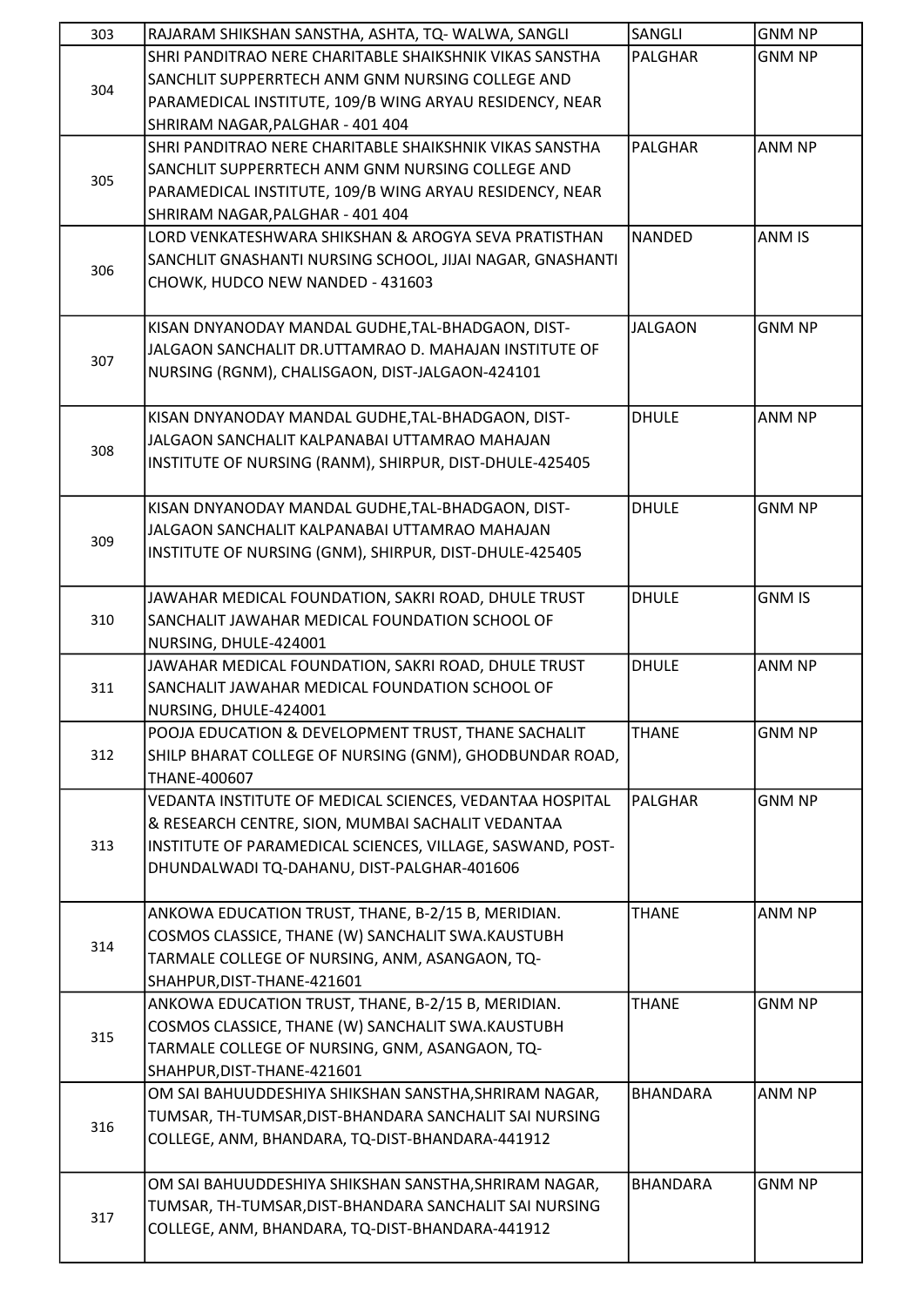| 318 | LORD VENKATESHWARA SHIKSHAN VA AROGYA SEVA PRATISHTHAN THANE<br>SANCHALIT TULJAI NURSING SCHOOL, O.T. SECTION ULHASNAGAR, |                 | <b>GNM NP</b> |
|-----|---------------------------------------------------------------------------------------------------------------------------|-----------------|---------------|
|     | <b>THANE</b>                                                                                                              |                 |               |
| 319 | LOKSEVA BAHUUDDESHIYA SEVABHAVI SANSTHA,                                                                                  | <b>LATUR</b>    | <b>GNM IS</b> |
|     | GAUSPURA, LATUR, TQ-DIST-LATUR SANCHALIT SONI NURSING                                                                     |                 |               |
|     | SCHOOL, (GNM), SAMBHAJI NAGAR, KHADGAON ROAD, LATUR, TQ-                                                                  |                 |               |
|     | DIST-LATUR-413512                                                                                                         |                 |               |
|     | SHRI RAMRAO NAIK BAHUUDDESHIYA SEVABHAVI SANSTHA                                                                          | PARBHANI        | ANM NP        |
| 320 | MUNSIRAM TANDA, TQ-SONPETH, DIST-PARBHANI SANCHALIT SANT                                                                  |                 |               |
|     | SEVALAL MAHARAJ NURSING SCHOOL ANM, DEVINAGAR TANDA, TQ-                                                                  |                 |               |
|     | SONPETH, DIST-PARBHANI                                                                                                    |                 |               |
|     | SHREE RAMRAO NAIKE BAHUUDDESHIYA SEVABHAVI SANSTHA                                                                        | PARBHANI        | <b>GNM NP</b> |
|     | MUNSHIRAM TANDA TQ-SONPETH, DIST-PARBHANI SANCHLIT KAI,                                                                   |                 |               |
| 321 | MUNSHIRAM NAIKE NURSING SCHOOL, MUNSHIRAM TANDA, TQ-                                                                      |                 |               |
|     | SONPETH, DIST- PARBHANI                                                                                                   |                 |               |
|     | HARIOM BAHUUDDESHIYA SEVABHAVI SANSTHA,                                                                                   | <b>NANDED</b>   | ANM IS        |
| 322 | HALADWADHWNA, TQ-JALKOT, DIST-LATUR SANCHALIT TIRUMALA                                                                    |                 |               |
|     | ANM NURSING SCHOOL HADGAON, TQ-HADGAON, DIST-NANDED-                                                                      |                 |               |
|     | 431712                                                                                                                    |                 |               |
|     | HARIOM BAHUUDDESHIYA SEVABHAVI SANSTHA,                                                                                   | <b>NANDED</b>   | <b>GNM IS</b> |
| 323 | HALADWADHWNA, TQ-JALKOT, DIST-LATUR SANCHALIT                                                                             |                 |               |
|     | DAGDOJIRAO PATIL GNM NURSING SCHOOL HADGAON, TQ-                                                                          |                 |               |
|     | HADGAON, DIST-NANDED-431712                                                                                               |                 |               |
|     | JEEVAN JYOTI BAHHUDDESHIYA SANSTHA DHALEGAON, TQ-                                                                         | <b>NANDED</b>   | <b>GNM IS</b> |
| 324 | AHMEDPUR SANCHALIT NEW RAJMATA JIJAU GNM NURSING                                                                          |                 |               |
|     | SCHOOL, 303, NANDED HOUSING SOCIETY, VIJAY NAGAR, NANDED                                                                  |                 |               |
|     | JEEVAN JYOTI BAHHUDDESHIYA SANSTHA DHALEGAON, TQ-                                                                         | <b>NANDED</b>   | ANM IS        |
| 325 | AHMEDPUR SANCHALIT RAJMATA JIJAU NURSING SCHOOL, 303,                                                                     |                 |               |
|     | NANDED HOUSING SOCIETY, VIJAY NAGAR, NANDED                                                                               |                 |               |
|     | MATUSHRI SHIKSHAN SEVA MANDAL KAULKHED, AKOLA SACHALIT                                                                    | <b>BULDHANA</b> | <b>GNM NP</b> |
| 326 | MATUSHRI SCHOOL OF NURSING, MANASGAON, TQ-SHEGAON, DIST-                                                                  |                 |               |
|     | BULDANA.                                                                                                                  |                 |               |
|     | MAHARASHTRA INSTITUTE OF RURAL DEVOLOPMENT, AKOLA                                                                         | <b>AKOLA</b>    | <b>GNM IS</b> |
|     | SANCHALIT NATIONAL SCHOOL OF NURSING, AKOLA. OM NAGAR,                                                                    |                 |               |
| 327 | NEAR NEW TAPDIA NAGAR, KHARAP ROAD, AKOLA-444 003                                                                         |                 |               |
|     | RABHU SHRI RAMCHANDRA SHIKSHAN PRASARAK MANDAL                                                                            | <b>WASHIM</b>   | <b>GNM NP</b> |
| 328 | TONDGAON WASHIM, SANCHLIT MATOSHRI SHANTABAI GOTE                                                                         |                 |               |
|     | <b>COLLEGE WASHIM</b>                                                                                                     |                 |               |
|     | SHANTISAGAR SHIKSHAN PRASARAK MANDAL, OSMANABAD                                                                           | OSMANABAD       | <b>GNM NP</b> |
|     | SANCHALIT SHAKUNTALA NURSING SCHOOL, OSMANABAD, SHRI.                                                                     |                 |               |
| 329 | SHINGADE DHANANJAY GANGADHAR, BAUDHA NAGAR, NAGANATH                                                                      |                 |               |
|     | ROAD (ZOPADPATTI), OSMANABAD                                                                                              |                 |               |
|     | SOU. DEVIBAI NARAYANDAS CHHABADA RURAL EDUCATION                                                                          | <b>SATARA</b>   | <b>GNM IS</b> |
|     | SOCIETY, SATARA SANCHLIT LATE NARAYADAS BHAWANDAS                                                                         |                 |               |
| 330 | CHHABADA TRAINING COLLEGE OF NURSING, RAIGAON TAL-JAOLI,                                                                  |                 |               |
|     | <b>DIST - SATARA</b>                                                                                                      |                 |               |
|     | MAHARSHRI KARVE STREE SHIKSHAN SANSTHA'S SANCHALIT                                                                        | RATNAGIRI       | ANM NP        |
| 331 | INSTITUTE OF NURSING FOR WOMEN, SAKHRTAR ROAD, SHIRGAON,                                                                  |                 |               |
|     | DIST-RATNAGIRI-415629                                                                                                     |                 |               |
|     | MAHARSHRI KARVE STREE SHIKSHAN SANSTHA'S SANCHALIT                                                                        | RATNAGIRI       | <b>GNM NP</b> |
| 332 | INSTITUTE OF NURSING FOR WOMEN, SAKHRTAR ROAD, SHIRGAON,                                                                  |                 |               |
|     | DIST-RATNAGIRI-415629                                                                                                     |                 |               |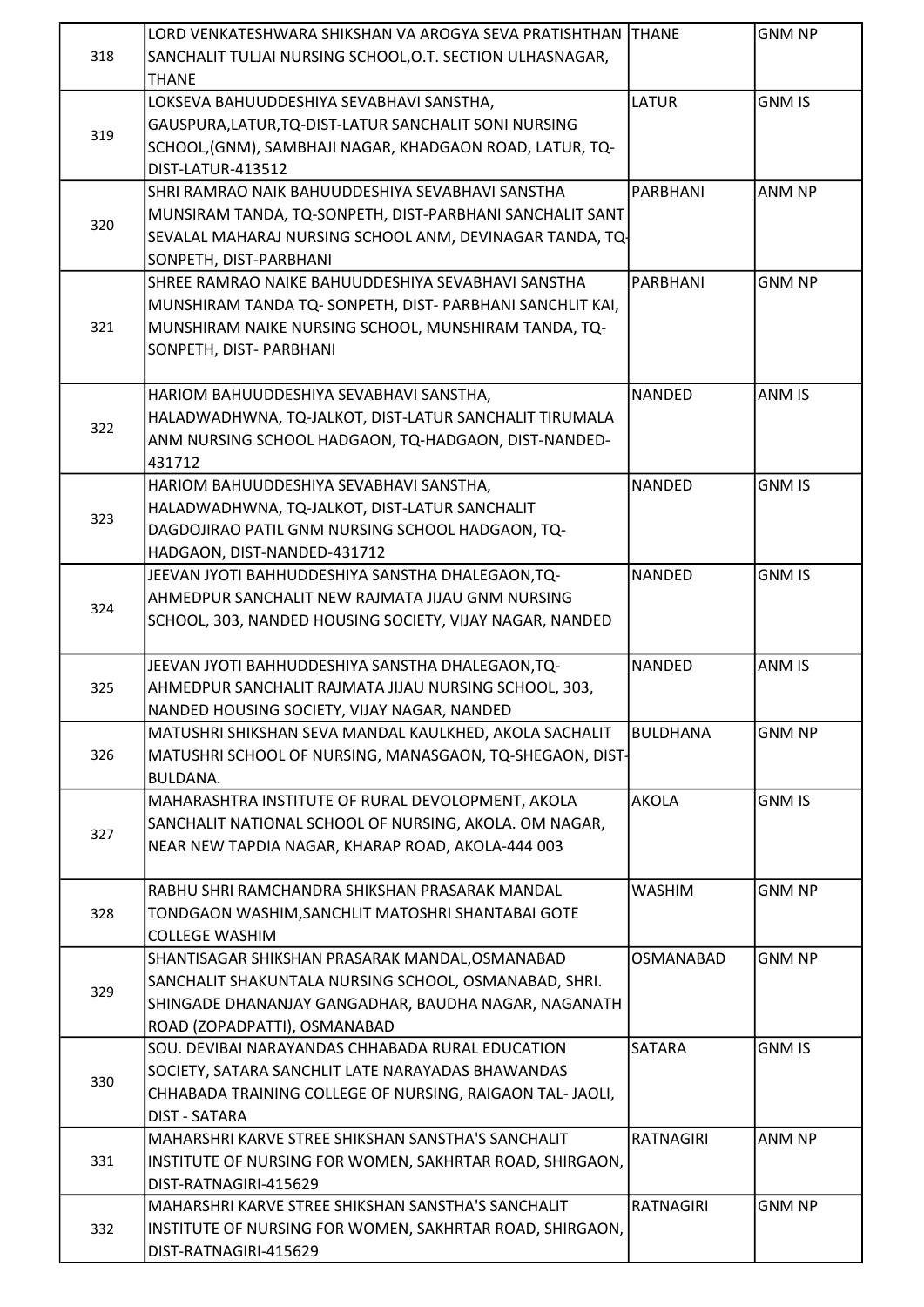|     | KOLPEWADI GRAMIN SAMAJSEVI SANSTHA'S, SHRI. SWAMI                | AHMEDNAGAR    | <b>GNM IS</b> |
|-----|------------------------------------------------------------------|---------------|---------------|
| 333 | SAMARTH NURSING COLLEGE (GNM), AT POST KOLPEWADI, TQ-            |               |               |
|     | KOPARGAON, DIST-AHMEDNAGAR-423602                                |               |               |
|     | SHREE SAMARTH SHIKSHAN VA KRIDA PRASARAK MANDAL, RANPISE AKOLA   |               | ANM NP        |
|     | NAGAR, AKOLA SANCHALIT SAMARTH NURSING GNM COLLEGE,              |               |               |
| 334 | NEAR BARA, JYOTIRLING MANDIR, RANPISE NAGAR, AKOLA.              |               |               |
|     |                                                                  |               |               |
|     | SHREE SAMARTH SHIKSHAN VA KRIDA PRASARAK MANDAL, RANPISE AKOLA   |               | <b>GNM NP</b> |
|     | NAGAR, AKOLA SANCHALIT SAMARTH NURSING GNM COLLEGE,              |               |               |
| 335 | NEAR BARA, JYOTIRLING MANDIR, RANPISE NAGAR, AKOLA.              |               |               |
|     |                                                                  |               |               |
|     | SHREE SAMARTH SHIKSHAN VA KRIDA PRASARAK MANDAL, RANPISE AKOLA   |               | ANM NP        |
|     | NAGAR, AKOLA SANCHALIT SAMARTH NURSING ANM COLLEGE,              |               |               |
| 336 | NEAR BARA, JYOTIRLING MANDIR, RANPISE NAGAR, AKOLA.              |               |               |
|     |                                                                  |               |               |
|     | KESHAV NARAYAN SHIKSHAN PRASARAK MANDAL GUNJTOTI, TQ-            | <b>LATUR</b>  | <b>GNM NP</b> |
|     | AHMEDNAGAR SANCHALIT VILASRAO DESHMUKH SCHOOL OF                 |               |               |
| 337 | NURSING (ANM) GUNKOTI, TQ-AHEMADPR, DIST-LATUR                   |               |               |
|     |                                                                  |               |               |
|     | KESHAV NARAYAN SHIKSHAN PRASARAK MANDAL GUNJTOTI, TQ-            | <b>LATUR</b>  | ANM NP        |
|     | AHMEDNAGAR SANCHALIT VILASRAO DESHMUKH SCHOOL OF                 |               |               |
| 338 | NURSING (ANM) GUNKOTI, TQ-AHEMADPR, DIST-LATUR                   |               |               |
|     |                                                                  |               |               |
|     | CHATRAPATI SHIVAJI MAHARAJ SARVAJANIK VACHANALAY,                | <b>NANDED</b> | <b>GNM NP</b> |
|     | VISHNUPURI, TQ-DIST-NANDED-431601 SANCHALIT JIJAU NURSING        |               |               |
| 339 | SCHOOL, VISHNUPURI, NANDED, TQ-DIST-NANDED                       |               |               |
|     |                                                                  |               |               |
|     | GOKHALE EDUCATION SOCIETY'S SANCHLIT SIR DR. M. S. GOSAVI        | <b>NASHIK</b> | <b>GNM IS</b> |
|     | INSTITUTE OF NURSING EDUCATION, TRAINING@ RESEARCH,              |               |               |
| 340 | KRUSHI NAGAR, COLLEGE ROAD, NASHIK - 422 005                     |               |               |
|     |                                                                  |               |               |
|     | MAHARSHI KARVE STREE SHIKSHAN SAMSTHA'S SANCHALIT SITABAI        | <b>NAGPUR</b> | <b>GNM NP</b> |
|     | NARGUNDKAR COLLEGE OF NURSING FOR WOMEN, MOUJE SUKLI             |               |               |
| 341 | (GUPCHUP), TQ-HINGNA, DIST-NAGPUR-441110                         |               |               |
|     |                                                                  |               |               |
|     | SANT DNYANESHWAR MEDICAL EDUCATION RESEARCH CENTRE               | <b>PUNE</b>   | <b>GNM NP</b> |
|     | SANCHALIT SANT DNYANESHWAR INSTITUTE OF NURSING                  |               |               |
| 342 | EDUCATION, 695-A, SADASHIV PETH, LAXMI ROAD, OPP. VIJAY          |               |               |
|     | TALKIES, PUNE-411030                                             |               |               |
|     | VARDHAMAN EDUCATION & WELFARE SOCIETY'S SANCHALIT                | <b>DHULE</b>  | <b>GNM NP</b> |
| 343 | AHINSA INSTITUTE OF NURSING, DONDAICHA, TQ-SHINDKHEDA,           |               |               |
|     | DIST-DHULE-425408                                                |               |               |
|     | VARDHAMAN EDUCATION & WELFARE SOCIETY'S SANCHALIT                | <b>DHULE</b>  | ANM NP        |
| 344 | AHINSA INSTITUTE OF NURSING, DONDAICHA, TQ-SHINDKHEDA,           |               |               |
|     | DIST-DHULE-425408                                                |               |               |
|     | RAJENDRA KADAM FOUNDATION THANE SANCHALIT KAVYANSH               | <b>THANE</b>  | <b>GNM NP</b> |
|     | SCHOOL OF (GNM) NURSING, 1 ST FLOOR NEW MATRUVANDANA             |               |               |
| 345 | BLDG, NEAR KOPATI BUS STOP, THANE (E), DIST-THANE-400603         |               |               |
|     |                                                                  |               |               |
|     | BHARTIYA EDUCATION/SOCIAL CHARITABLE TRUST SANCHALIT ANJU RAIGAD |               | <b>GNM NP</b> |
|     | (GNM) NURSING COLLEGE, AT-YELSHET, POST-PIGONDA                  |               |               |
| 346 | NAGOTHANE, TQ-ROHA, DIST-RAIGAD-402106                           |               |               |
|     |                                                                  |               |               |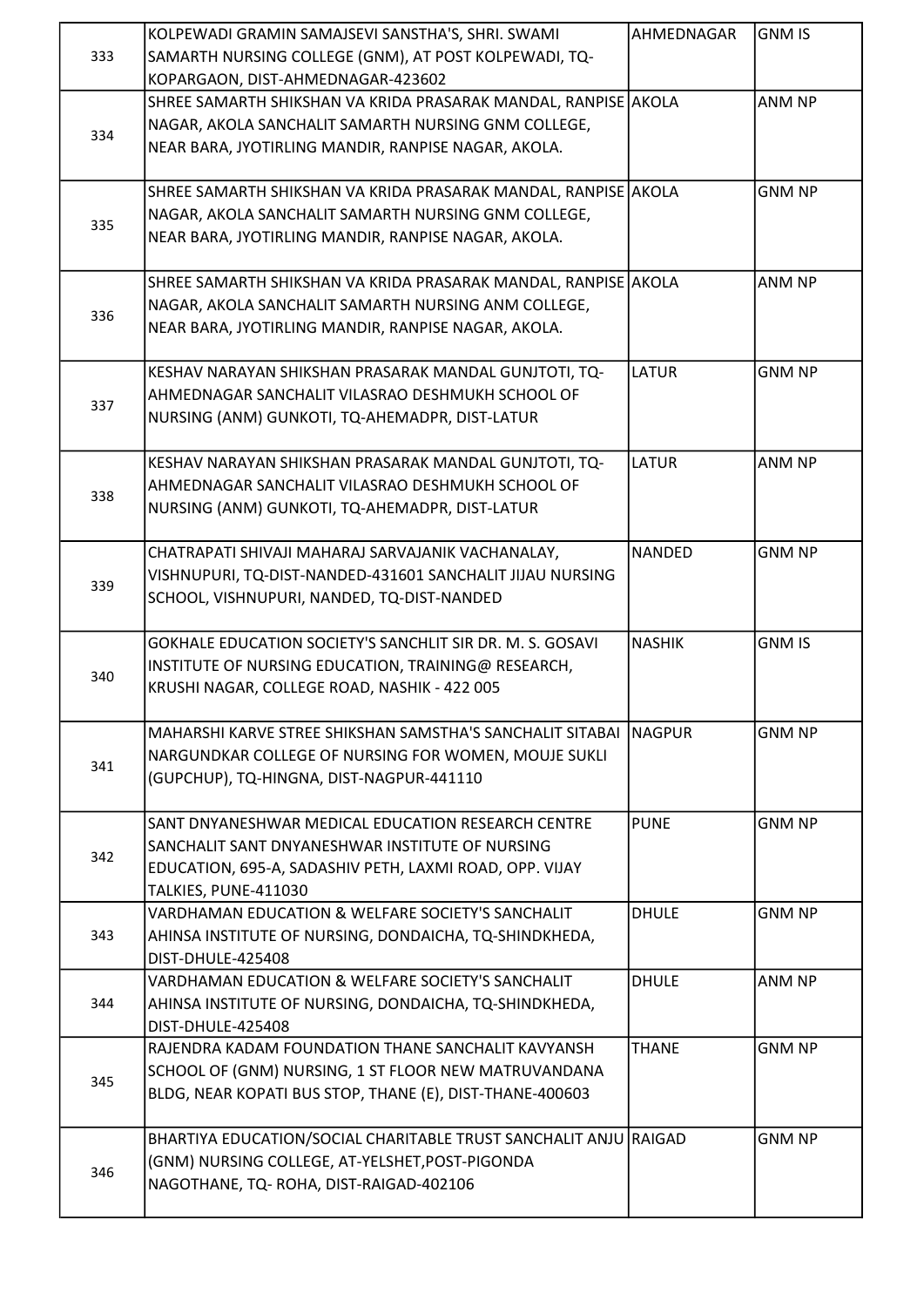| 347 | BHARTIYA EDUCATION/SOCIAL CHARITABLE TRUST SANCHALIT ANJU RAIGAD<br>(ANM) NURSING COLLEGE, AT-YELSHET, POST-PIGONDA<br>NAGOTHANE, TQ-ROHA, DIST-RAIGAD-402106 |                  | <b>ANM NP</b> |
|-----|---------------------------------------------------------------------------------------------------------------------------------------------------------------|------------------|---------------|
| 348 | NAGAR YUWAK SHIKSHAN SANSTHA, NAGPUR SANCHALIT DATTA<br>MEGHE COLLEGE OF NURSING, WANADNGRI, HINGNA ROAD,<br>NAGPUR-441110                                    | <b>NAGPUR</b>    | <b>GNM IS</b> |
| 349 | SANJEEVAN MEDICAL FOUNDATION TRUST, SANJEEVANI NURSING<br>COLLEGE, VALASE, SATARA, GAT NO. 362A, PLOT NO.5, AT POST-<br>VALASE, TQ & DIST-SATARA-415519       | <b>SATARA</b>    | <b>GNM NP</b> |
| 350 | ANUSAYA SHIKSHAN PRASARAK MANDAL, SANCHALIT SUMATI TAI<br>NURSING INSTITUTE, ATGAON, TQ-SHAHAPUR, DIST-THANE                                                  | <b>THANE</b>     | <b>GNM NP</b> |
| 351 | PALVI MAHILA MANDAL, KOPARI, THANE SANCHLIT PALVI INSTITUTE THANE<br>OF NURSING, TOKAWDE, TQ- MURBAD, DIST- THANE                                             |                  | <b>GNM NP</b> |
| 352 | ANUSAYA SHIKSHAN PRASARAK MANDAL, SANCHALIT DURGABAI<br>NURSING INSTITUTE, AASHTE, TQ- NANDURBAR, DIST - NANDURBAR                                            | <b>NANDURBAR</b> | <b>GNM NP</b> |
| 353 | SHREE GAJANAN MAULI SEVABHAVI SANSTHA, SAYANE (BK)<br>SANCHALIT BIRSA MUNDA INSTITUTE OF NURSING (GNM),<br>SHAHADA, TQ-SHAHADA, DIST-NANDURBAR                | <b>NANDURBAR</b> | <b>GNM NP</b> |
| 354 | JAI MALHAR SHIKSHAN PRASARAK MANDAL'S LATUR SANCHALIT P P<br>COLLEGE OF NURSING, AMBAJOGAI ROAD, LATUR 413512                                                 | <b>ILATUR</b>    | ANM NP        |
| 355 | SHREE GAJANAN MAULI SEVABHAVI SANSTHA, SAYANE (BK)<br>SANCHALIT MA.AJITDADA PAWAR INSTITUTE OF NURSING (GNM),<br>TQ-DIST-DHULE                                | <b>DHULE</b>     | <b>GNM NP</b> |
| 356 | SHREE GAJANAN MAULI SEVABHAVI SANSTHA, SAYANE (BK)<br>SANCHALIT LATE VILASRAO DESHMUKH INSTITUTE OF NURSING<br>(GNM), NAVAPUR, TQ-NAVAPUR, DIST-NANDURBAR     | <b>NANDURBAR</b> | <b>GNM NP</b> |
| 357 | GNYANVARDHINI BAHUUDDESHIYA SHIKSHAN SANSTHA SANCHALIT<br>NAV YUVA COLLEGE OF NURSING, TQ- BHANDARA, DIST-<br><b>BHANDARA</b>                                 | <b>IBHANDARA</b> | <b>GNM NP</b> |
| 358 | SHREE GAJANAN MAULI SEVABHAVI SANSTHA, SAYANE (BK)<br>SANCHALIT MA.SHARADI PAWAR INSTITUTE OF NURSING (GNM), TQ-<br>DIST-NASHIK-422001                        | <b>NASHIK</b>    | <b>GNM NP</b> |
| 359 | BHARATI VIDYAPEETH (DEEMED TO BE UNIVERSITY), PUNE(INDIA),<br>COLLEGE OF NURSING, AT WANLESSWADI, SANGLI                                                      | SANGLI           | <b>GNM NP</b> |
| 360 | SHRI VITHALRAO JOSHI CHARITIES TRUST'S SANCHLIT SVJCT'S<br>SAMARTH INSTITUTE OF NURSING EDUCATION, DERVAN TQ-<br>CHIPLUN, DIST-RATNAGIRI                      | <b>RATNAGIRI</b> | <b>GNM IS</b> |
| 361 | GRAM VIKAS SEVABHAVI SANSTHA, NANDED SANCHALIT<br>GOVINDRAO PAUL NURSING SCHOOL, HADGAON, TQ-HADGAON,<br>DIST-NANDED                                          | <b>NANDED</b>    | <b>GNM IS</b> |
| 362 | DISHA SAMAJIK BAHUUDDESHIYA MAHILA MANDAL, VASANT<br>NAGAR, LATUR SANCHLIT RENAISSANCE SCHOOL OF NURSING,<br><b>SOLAPUR</b>                                   | <b>SOLAPUR</b>   | <b>GNM NP</b> |
| 363 | DISHA SAMAJIK BAHUUDDESHIYA MAHILA MANDAL, VASANT<br>NAGAR, LATUR SANCHLIT OM SAI SCHOOL OF NURSING BHIWANDI,<br><b>THANE</b>                                 | <b>THANE</b>     | <b>GNM NP</b> |
| 364 | RAHEBAR SEVABHAVI SANSTHA PARBHANI SANCHLIT KARMAYOGI<br>NURSING COLLEGE, AJIJIYA NAGAR, PARBHANI                                                             | PARBHANI         | <b>GNM NP</b> |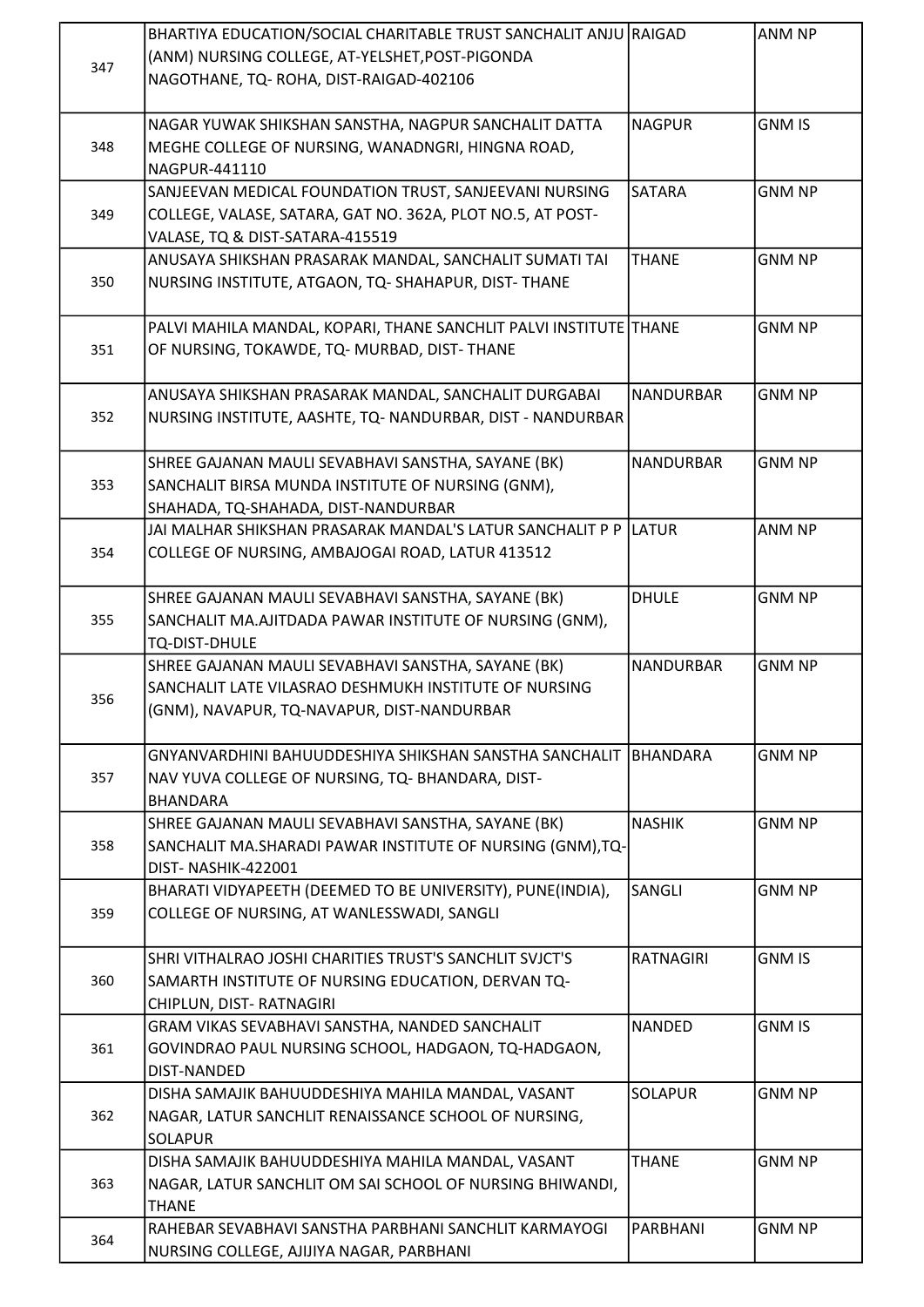|     | DISHA SAMAJIK BAHUUDDESHIYA MAHILA MANDAL, LATU                     | <b>BEED</b>      | ANM NP        |
|-----|---------------------------------------------------------------------|------------------|---------------|
| 365 | SANCHLIT RENAISSANCE SCHOOL OF NURSING AMBEJOGAI, DIST-             |                  |               |
|     | <b>BEED</b>                                                         |                  |               |
|     | DHANWANTARI BAHUUDDESHIY SANSTHA DEULGAON BULDANA                   | <b>BULDHANA</b>  | <b>GNM NP</b> |
| 366 | SANCHLIT DHANWANTARI NURSING SCHOOL DOIFODEWADI,                    |                  |               |
|     | BULDANA                                                             |                  |               |
|     |                                                                     |                  |               |
|     | VIDYAVARDHINI BAHUUDDESHIYA SHIKSHAN SANSTHA NAGPUR                 | <b>NAGPUR</b>    | <b>GNM NP</b> |
| 367 | SANCHLIT TREATWELL COLLEGE OF NURSING, MAIN ROAD, NEAR              |                  |               |
|     | AJMERA TYRE, NAGPUR - 440001                                        |                  |               |
|     | SUKHPRADA BAHUUUDDESHIYA SANSTHA, NASHIK SANCHLIT TULSI             | <b>NANDURBAR</b> | ANM NP        |
| 368 | INSTITUTE OF NURSING, BYPASS ROAD, K NANDURBAR - 425412             |                  |               |
|     |                                                                     |                  |               |
|     | SUKHPRADA BAHUUUDDESHIYA SANSTHA, NASHIK SANCHLIT TULSI             | NANDURBAR        | <b>GNM NP</b> |
| 369 | INSTITUTE OF NURSING, BYPASS ROAD, K NANDURBAR - 425412             |                  |               |
|     |                                                                     |                  |               |
|     | SUKHPRADA BAHUUDDESHIYA SANSTHA, NASHIK SANCHLIT                    | <b>NANDURBAR</b> | <b>GNM NP</b> |
| 370 | VISARWADI NURSING SCHOOL, VISARWADI, TQ- NAVAPUR, DIST-             |                  |               |
|     | NANDURBAR-425426                                                    |                  |               |
|     | SUKHPRADA BAHUUDDESHIYA SANSTHA, NASHIK SANCHLIT SHREE              | <b>DHULE</b>     | <b>GNM NP</b> |
| 371 | SAI COLLEGE OF NURSING, SAKRI, DHULE                                |                  |               |
|     | SUKHPRADA BAHUUDDESHIYA SANSTHA, NASHIK SANCHLIT                    | <b>NANDURBAR</b> | ANM NP        |
| 372 | VASARWADI NURSING SCHOOL, VISARWADI, NAVAPUR DIST-                  |                  |               |
|     | NANDURBAR 425426                                                    |                  |               |
|     | SUKHPRADA BAHUUDDESHIYA SANSTHA, NASHIK SANCHLIT SHREE              | <b>DHULE</b>     | ANM NP        |
| 373 | SAI COLLEGE OF NURSING, SAKRI, DHULE                                |                  |               |
|     | MOIZ REHMAN BAHUUDDESHIYA SANSTHA, WARDHA SANCHLIT                  | <b>WARDHA</b>    | <b>GNM NP</b> |
| 374 | NAYAB COLLEGE OF NURSING, AT, PULGAON, TQ- DEOLI, DIST-             |                  |               |
|     | <b>WARDHA</b>                                                       |                  |               |
|     |                                                                     |                  |               |
|     | SMT. GURUBAI BATKADLI SHIKSHAN SANSTHA, KOLHAPUR                    | <b>KOLHAPUR</b>  | <b>GNM NP</b> |
| 375 | SANCHLIT SHRI SIDDHI COLLEGE OF NURSING, MURUGDM TAL-               |                  |               |
|     | KAGAL, DIST-KOLHAPUR 416 209                                        |                  |               |
|     | MOIZ RAHEMAN BAHUUDESHIYA SANSTHA, WARDHA SANCHLIT                  | <b>AMRAVATI</b>  | <b>GNM NP</b> |
| 376 | SHAGUFTA COLLEGE OF NURSING, AMRAVATI DIST - AMRAVATI               |                  |               |
|     |                                                                     |                  |               |
|     | MOIZ RAHEMAN BAHUUDESHIYA SANSTHA, WARDHA SANCHLIT                  | <b>WARDHA</b>    | ANM NP        |
| 377 | MOIZ COLLEGE OF NURSING, AARVI NAKA, WARDHA                         |                  |               |
|     |                                                                     |                  |               |
|     | SMT. GURUBAI BATKADLI SHIKSHAN SANSTHA, KOLHAPUR                    | <b>KOLHAPUR</b>  | <b>GNM NP</b> |
| 378 | SANCHLIT SHRI SIDDHI COLLEGE OF NURSING, AP- UTTUR, TQ-             |                  |               |
|     | AJARA, DIST- KOLHAPUR 416 220                                       |                  |               |
|     | BHARTIYA VIKAS BAHUUDDESHIYA SHIKSHAN AND PRASHIKSHAN               | <b>AMRAVATI</b>  | <b>GNM NP</b> |
| 379 | SANSTHA WARDHA SANCHLIT HAJRA COLLEGE OF NURSING,                   |                  |               |
|     | CHIKALDHARA, AMRAVATI - 444807                                      |                  |               |
|     | CHETANA SHIKSHAN VA SAMAJIK VIKAS SANSTHA SANCHLIT SANTAJI AMRAVATI |                  | <b>GNM NP</b> |
| 380 | NURSING COLLEGE, AMRAVTI                                            |                  |               |
|     | BHARTIYA VIKAS BAHUUDDESHIYA SHIKSHAN SANSTHA, WARDHA               | <b>WARDHA</b>    | <b>GNM NP</b> |
| 381 | SANCHLIT BHARTIYA MAHILA VIKAS NURSING SCHOOL, WARDHA               |                  |               |
|     | 442001                                                              |                  |               |
|     | PAWAN BAHUUDDESHIYA SHIKSHAN VA SAMAJIK VIKAS SANSTHA               | <b>WARDHA</b>    | <b>GNM NP</b> |
| 382 |                                                                     |                  |               |
|     | SANCHLIT SANTAJI NURSING COLLEGE, WARDHA, SANT TUKARAM              |                  |               |
|     | MATH, RAMNAGAR, WARDHA                                              |                  |               |
|     | PAWAN BAHUUDESHIYA SHIKSHAN & SAMAJIK VIKAS SANSTHA                 | YAVATMAL         | <b>GNM NP</b> |
| 383 | SANCHLIT MAHALAKSHMI NURSING COLLEGE, RALEGAON, SHANTI              |                  |               |
|     | NAGAR, NEAR BUS STAND, RALEGAON, YAVATMAL                           |                  |               |
|     |                                                                     |                  |               |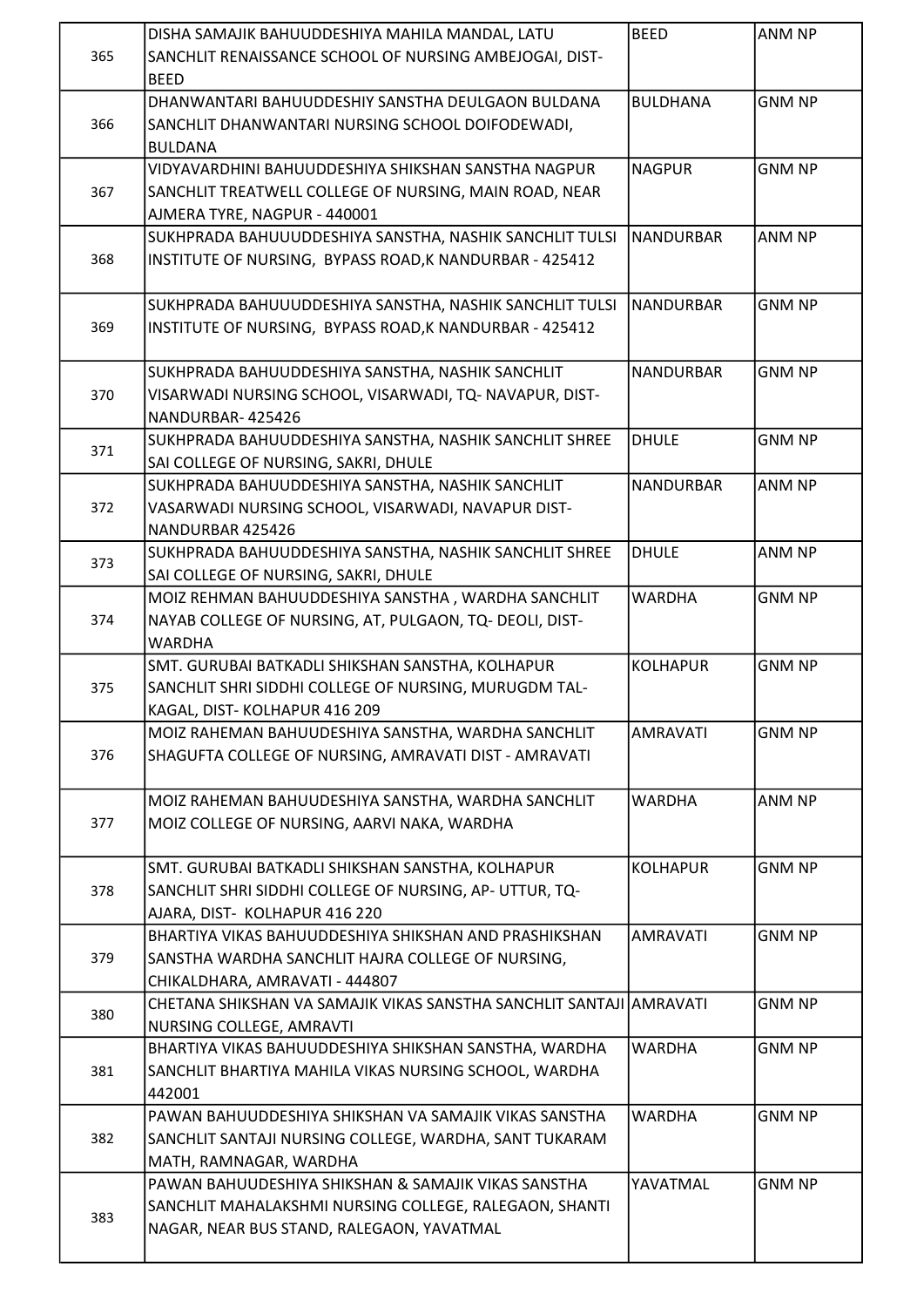|     | NEW DAILAT BAHUUDDESHIYA VIKAS SANSTHA SANCHLIT SANTAJI                                         | <b>NAGPUR</b>   | <b>GNM NP</b> |
|-----|-------------------------------------------------------------------------------------------------|-----------------|---------------|
| 384 | NURSING COLLEGE BUTIBORI, DIST - NAGPUR                                                         |                 |               |
|     | BHARTIYA VIKAS BAHUUDDESHIYA SHIKSHAN AND PRASHIKSHAN                                           | <b>AMRAVATI</b> | <b>GNM NP</b> |
|     | SANSTHA WARDHA SANCHLIT HURERA HANEEF COLLEGE OF                                                |                 |               |
| 385 | NURSING, CHAMP ROAD, AMRAVATI 444601                                                            |                 |               |
|     |                                                                                                 |                 |               |
|     | PRACHET SHAIKSHANIK SANSTHA, NANDED SANCHLIT GLOBAL                                             | <b>NANDED</b>   | <b>GNM NP</b> |
| 386 | NURSING INSTITUTE, NANAPURI, TQ- LOHA DIST- NANDED 431606                                       |                 |               |
|     |                                                                                                 |                 |               |
|     | MAHARASHTRA INSTITUTE OF MEDICAL SCIENCES & RESEARCH,                                           | <b>LATUR</b>    | <b>GNM NP</b> |
| 387 | PUNE, SANCHLIT PRAYAG NURSING COLLEGE, NANDGAON, DIST-                                          |                 |               |
|     | <b>LATUR 413512</b>                                                                             |                 |               |
|     | SAMAJ SHIKSHAN SANSTHA, AHMEDNAGAR SANCHLIT SHRI.                                               | AHMEDNAGAR      | <b>GNM NP</b> |
| 388 | NAGESHWAR NURSING SCHOOL, BHANDGAON, TQ- PARNER, DIST -                                         |                 |               |
|     | AHMEDNAGAR                                                                                      |                 |               |
|     | DHANWANTARI BAHUUDDESHIYA SANSTHA SANCHLIT                                                      | <b>BULDHANA</b> | ANM NP        |
| 389 | DHANWANTARI NURSING SCHOOL, DOEFODEWADI, TQ-                                                    |                 |               |
|     | DEULGAONRAJA, DIST- BULDHANA- 443204                                                            |                 |               |
|     | SAHYADRI EDUCATION SOCIETY, KOLHAPUR SANCHLIT SAHYADRI                                          | <b>KOLHAPUR</b> | <b>GNM NP</b> |
| 390 | SCHOOL OF NURSING MINACHE, TQ- HATAKANANGALE, DIST-                                             |                 |               |
|     | KOLHAPUR                                                                                        |                 |               |
|     | SHRI BAL BHAGWAN SHIKSHAN PRASARAK MANDAL, MHADA, JULE                                          | <b>SOLAPUR</b>  | <b>GNM NP</b> |
|     | SOLAPUR SANCHLIT SAU. ANURADHA GNM NURSING PADVIKA                                              |                 |               |
| 391 | MAHAVIDYALAYA, MHADA, JULE SOLAPUR, DIST- SOLAPUR 413 008                                       |                 |               |
|     |                                                                                                 |                 |               |
|     |                                                                                                 | SANGLI          |               |
|     | SHRIRATNA BAHUUDDESHIYA SEVABHAVI SANSTHA, SANGLI                                               |                 | <b>GNM NP</b> |
| 392 | SANCHLIT SHRIRATNA GNM NURSING PADVIKA MAHAVIDYLAYA,                                            |                 |               |
|     | PATGAON, MIRAJ PANDHRPUR ROAD, MIRAJ, DIST-SANGLI                                               |                 |               |
|     | SAMAJ SHIKSHAN SANSTHA, AHMEDNAGAR SANCHLIT SHRI.                                               | AHMEDNAGAR      | ANM NP        |
|     | NAGESHWAR NURSING SCHOOL, BHANDGAON, TQ- PARNER, DIST -                                         |                 |               |
| 393 | AHMEDNAGAR                                                                                      |                 |               |
|     | ASIAN INSTITUTE OF MEDICAL SCIENCES, DOMBIVLI SANCHLIT AIMS THANE                               |                 | <b>GNM NP</b> |
| 394 | COLLEGE OF NURSING, VADAVLI-KHURD, TQ- KALYAN, DIST- THANE                                      |                 |               |
|     |                                                                                                 |                 |               |
|     | RENUKA BAHUUDDESHIYA TRUST, MUMBAI SANCHLIT SAI                                                 | <b>PALGHAR</b>  | <b>GNM NP</b> |
| 395 | INSTITUTE OF NURSING EDUCATION, AT- POTKHALPADA, POST-                                          |                 |               |
|     |                                                                                                 |                 |               |
|     | UTAWALI, TQ- VIKHRAMGAD, DIST- PALGHAR 401605<br>SAVITRIBAI FULE MAHILA MANDAL, WARDHA SANCHLIT | <b>WARDHA</b>   | <b>GNM NP</b> |
| 396 |                                                                                                 |                 |               |
|     | PARVATIBAI NURSING SCHOOL, WARDHA, SNEHAL NAGAR WARD                                            |                 |               |
|     | NO 2, SEWAGRAM ROAD, WARDHA                                                                     |                 |               |
|     | PARSHURAM MEDICAL & RESEARCH FOUNDATION SANCHLIT SUSHIL PUNE                                    |                 | <b>GNM NP</b> |
| 397 | NURSING SCHOOL, DR, BHANGALE HOSPITAL, SHIRAPUR ROAD,                                           |                 |               |
|     | DAUND - 413801 PUNE                                                                             |                 |               |
|     | SAVITRIBAI FULE MAHILA MANDAL'S WARDHA SANCHLIT                                                 | CHANDRAPUR      | <b>GNM NP</b> |
| 398 | PARVATIBAI NURSING SCHOOL, POST ANANDVAN, TQ-WARORA,                                            |                 |               |
|     | <b>DIST- CHANDRAPUR</b>                                                                         |                 |               |
| 399 | RAHEBAR SEVABHAVI SANSTHA PARBHANI SANCHLIT KARMAYOGI                                           | AHMEDNAGAR      | <b>GNM NP</b> |
|     | NURSING COLLEGE, KEDGAON, AHMEDNAGAR                                                            |                 |               |
| 400 | ADARSH EDUCATION SOCIETY'S SATARA SANCHLIT CAMBRIDGE                                            | <b>SATARA</b>   | <b>GNM NP</b> |
|     | NURSING COLLEGE, WADHE, DIST - SATARA                                                           |                 |               |
| 401 | PARSHURAM MEDICAL & RESEARCH FOUNDATION SANCHLIT                                                | <b>PUNE</b>     | ANM IS        |
|     | SUSHILA NURSING SCHOOL, DAUND, PUNE                                                             |                 |               |
| 402 | SAGAR SEVABHAVI SANSTHA, SANGLI SANCHALIT SAGAR NURSING                                         | SANGLI          | <b>GNM NP</b> |
|     | COLLEGE, MIRAJ, DIST-SANGLI                                                                     |                 |               |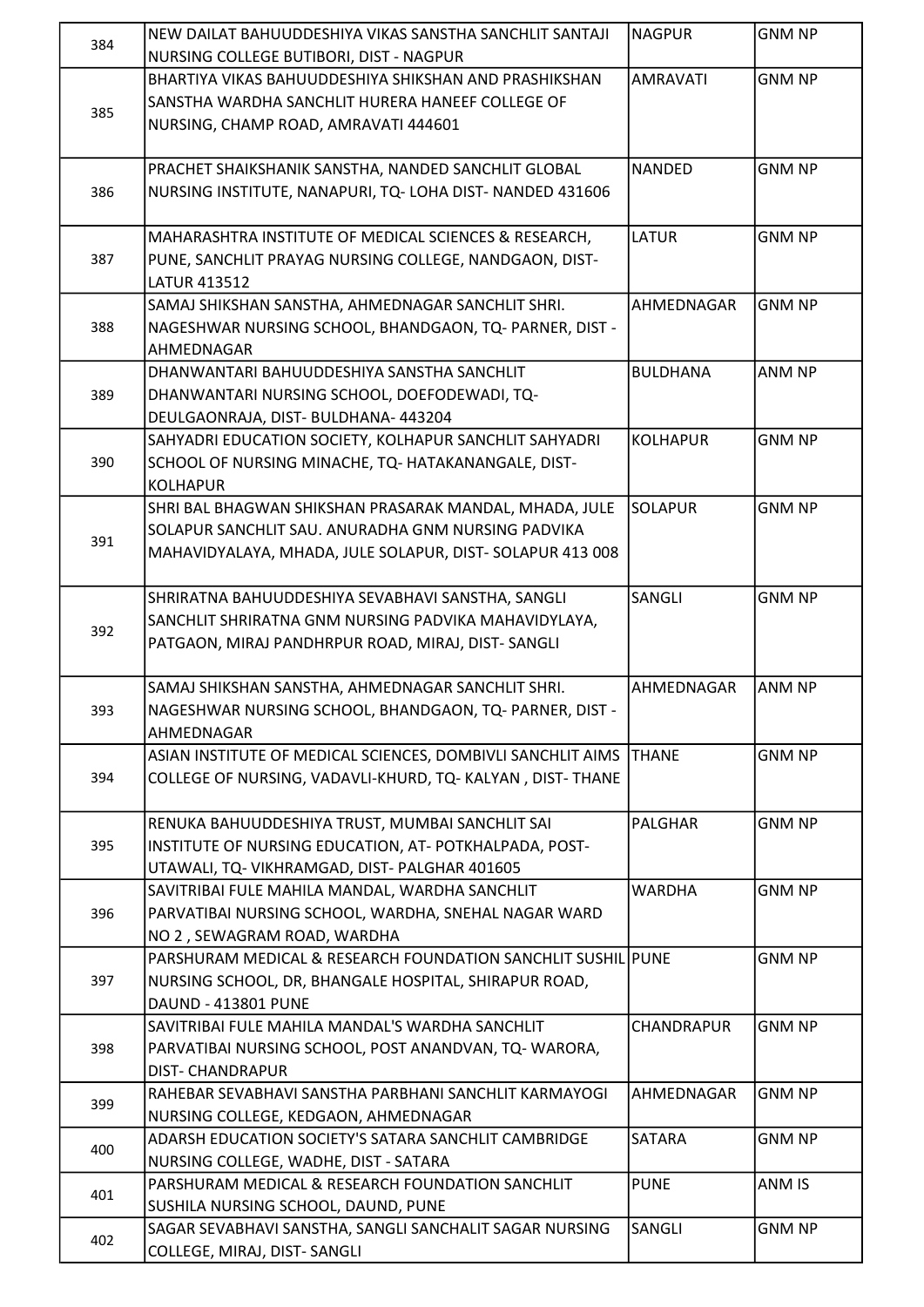|     | LATE RAMABHILASH BAHUUDDESHIYA SHIKSHAN PRASARAK                   | YAVATMAL        | ANM IS        |
|-----|--------------------------------------------------------------------|-----------------|---------------|
|     | SANSTHA YAVATMAL SANCHALIT YASH INSTITUTE OF NURSING,              |                 |               |
| 403 | FLAT NO.S-3, ABHINANDAN PLAZA, MAINDE CHOWK, YAVATMAL -            |                 |               |
|     | 445001                                                             |                 |               |
|     | PARAMHANSA RAMKRUSHNA MAUNIBABA SHIKSHAN SANSTHA                   | <b>BULDHANA</b> | <b>GNM NP</b> |
| 404 | CHIKHLI, DIST-BULDANA ANURADHA NURSING SCHOOL, CHIKHLI,            |                 |               |
|     | DIST - BULDANA - 443201                                            |                 |               |
|     | SATPUDA EDUCATION SOCIETY JALGAON JAMOD, DIST - BULDHANA BULDHANA  |                 | <b>GNM NP</b> |
| 405 | SANCHALIT SATPUDA NURSING INSTITUTE SHEGAON, DIST-                 |                 |               |
|     | <b>BULDANA</b>                                                     |                 |               |
|     | REYNOLDS MEMORIAL HOSPITAL & AFFILIATED CLINICS, WASHIM            | <b>WASHIM</b>   | <b>GNM NP</b> |
|     | SANCHALIT NAZARENE NURSES TRAINING COLLEGE, REYNOLDS               |                 |               |
| 406 | MEMORIAL HOSPITAL, WASHIM - 444505                                 |                 |               |
|     |                                                                    |                 |               |
|     | SHIVPRATAP GRAMVIKAS MANDAL'S, PARBHANI SANCHALIT NBM              | <b>PALGHAR</b>  | <b>GNM NP</b> |
| 407 | SCHOOL OF NURSING (GNM) TQ & DIST PALGHAR                          |                 |               |
|     | SATPUDA EDUCATION SOCIETY JALGAON JAMOD, DIST - BULDHANA BULDHANA  |                 | ANM NP        |
|     |                                                                    |                 |               |
| 408 | SANCHALIT SATPUDA NURSING INSTITUTE SHEGAON, DIST-                 |                 |               |
|     | BULDHANA<br>NIRAMAYA BAHUDDESHIYA SOCIETY GONDIA SANCHALIT CENTRAL |                 | <b>GNM NP</b> |
| 409 |                                                                    | <b>GONDIA</b>   |               |
|     | INSTITUTE OF EDUCATION, GONDIA-440016                              |                 |               |
| 410 | BHAGWANBABA PRATISHTHAN PARBHANI SANCHLIT BBM NURSING AKOLA        |                 | <b>GNM NP</b> |
|     | SCHOOL OF GNM, PATUR, TQ- PATUR, DIST- AKOLA                       |                 |               |
| 411 | GRAMIN VIKAS BAHUDDESHIYA SANSTHA AMRAVATI SANCHALIT               | <b>AMRAVATI</b> | <b>GNM NP</b> |
|     | ASHA COLLEGE OF NURSING, AMRAVATI                                  |                 |               |
|     | PARAS EDUCATIONAL AND WELFARE SOCIETY'S MATOSHRI                   | <b>WASHIM</b>   | ANM NP        |
| 412 | NURSING SCHOOL, WASHIM, SELU KHURD, POST- PIMPALGAON,              |                 |               |
|     | <b>DIST-WARDHA</b>                                                 |                 |               |
|     | VISHWAMITRA MANAV VIKAS SANSTHA CHANDRPUR SANCHLIT                 | CHANDRAPUR      | <b>GNM NP</b> |
| 413 | ASHOKA NURSING COLLEGE, KOSARA, CHANDRAPUR                         |                 |               |
|     |                                                                    |                 |               |
|     | SWAMI GAGANGIRI SANGANK PRASHIKSHAN SANSTHA'S SANCHLIT             | <b>THANE</b>    | <b>GNM IS</b> |
|     | SHRI JAYRAMSHETH CHAUDHARI INSTITUTE OF NURSING                    |                 |               |
| 414 | EDUCATION & PARAMEDICAL SCIENCES, AP- MALIPADA, BEL, S.P.          |                 |               |
|     | SCHOOL MALIPAD TQ- MURBAD, DIST- THANE 421 401                     |                 |               |
|     |                                                                    |                 |               |
|     | HARI OM BAHUUDDESHIYA KRIDA VA SANSKRUTIK SANSTHA                  | <b>BULDHANA</b> | <b>GNM NP</b> |
| 415 | BAULDHANA SANCHLIT KAUSHALYA INSTUTE OF NURSING                    |                 |               |
|     | SUNDERKHED, BULDHANA 443001                                        |                 |               |
|     | SHRI LAL BAHADUR SHASTRI SHIKSHAN SANSTHA, KATA, TQ & DIST         | <b>WASHIM</b>   | ANM NP        |
| 416 | WASHIM SANCHALIT SHIVSHAKTI NURSING INSTITUTE KATA-                |                 |               |
|     | 444505                                                             |                 |               |
|     | AGAMJYOT EDUCATION SOCIETY 227, N-1, CIDCO, AURANGABAD             | <b>RAIGAD</b>   | <b>GNM NP</b> |
| 417 | SANCHALIT OYSTER NURSING SCHOOL, KOPARKHAIRANE, NAVI               |                 |               |
|     | <b>MUMBAI - 400705</b>                                             |                 |               |
|     | AGAMJYOT EDUCATION SOCIETY 227, N-1, CIDCO, AURANGABAD             | <b>THANE</b>    | ANM NP        |
| 418 | SANCHALIT OYSTER NURSING SCHOOL, KOPARKHAIRANE, NAVI               |                 |               |
|     | MUMBAI - 400705 DIST-THANE                                         |                 |               |
|     | SHRI LAL BAHADUR SHASTRI SHIKSHAN SANSTHA, KATA, TQ & DIST         | <b>WASHIM</b>   | <b>GNM NP</b> |
| 419 | WASHIM SANCHALIT MAULI NURSING SCHOOL, WASHIM - 444505             |                 |               |
|     |                                                                    |                 |               |
|     | SHRI LAL BAHADUR SHASTRI SHIKSHAN SANSTHA, KATA, TQ & DIST         | <b>WASHIM</b>   | ANM NP        |
| 420 | WASHIM SANCHALIT MAULI NURSING SCHOOL, WASHIM - 444505             |                 |               |
|     |                                                                    |                 |               |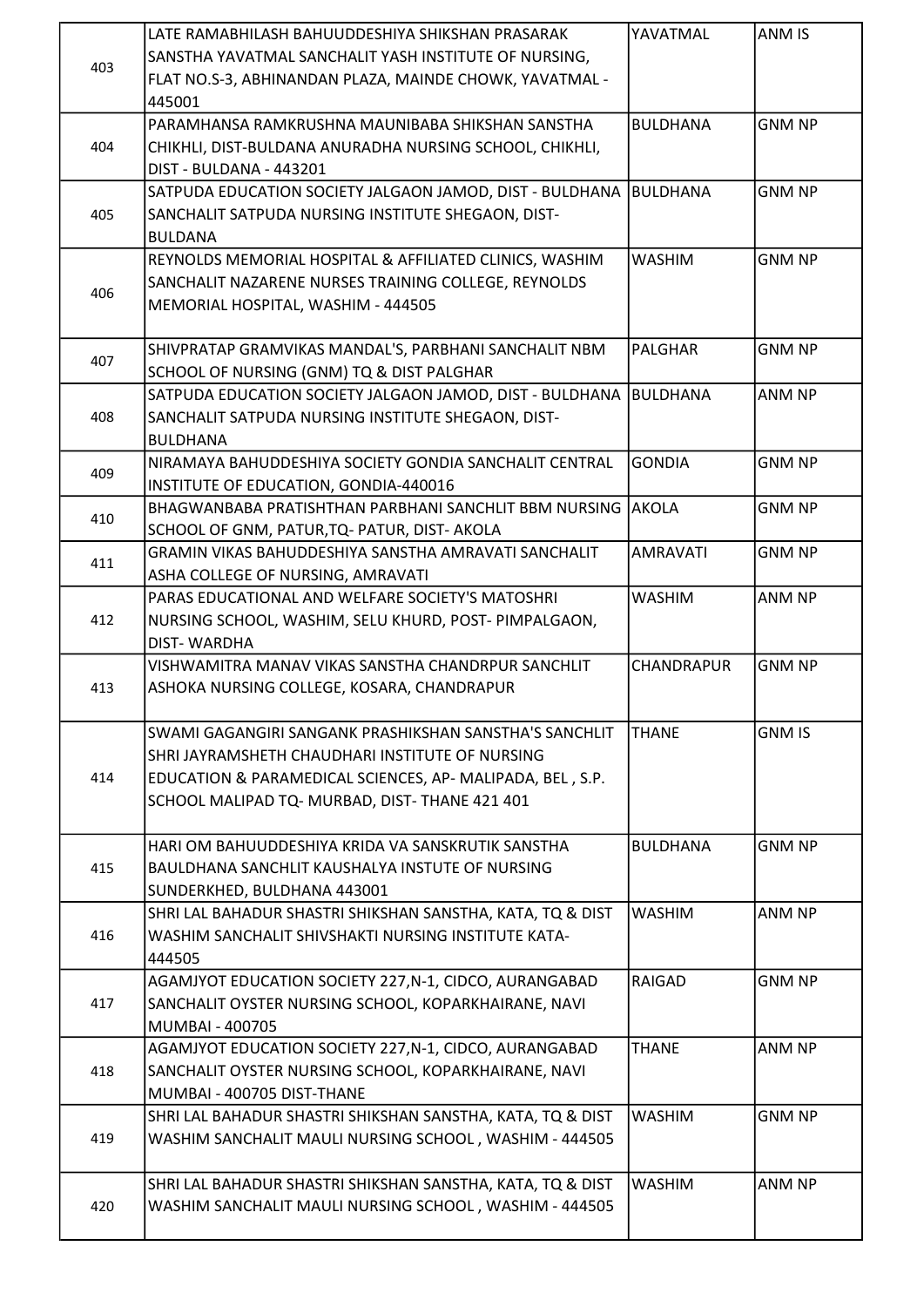| 421 | BARRISTER RAMRAO DESHMUKH SHIKSHAN SANSTHA, NIVANA, TQ-<br>SANGRAMPUR, DIST-BULDANA SANCHALIT U.V.D.INSTITUTE OF<br>NURSING (GNM), DIST- BULDANA                                                                                                   | <b>BULDHANA</b> | <b>GNM NP</b> |
|-----|----------------------------------------------------------------------------------------------------------------------------------------------------------------------------------------------------------------------------------------------------|-----------------|---------------|
| 422 | MAHARASHTRA INSTITUTE OF RURAL DEVELOPMENT, AKOLA<br>SANCHALIT SUREKHATAI GANAGANE SCHOOL OF NURSING, AKOT,<br><b>DIST - AKOLA</b>                                                                                                                 | <b>AKOLA</b>    | ANM NP        |
| 423 | JIVAN VIKAS SHIKSHAN PRASARAK MANDAL, SHRINAGAR, NANDED<br>SANCHALIT SARASWATI NURSING SCHOOL, ULHASNAGAR, DIST -<br><b>NANDED</b>                                                                                                                 | NANDED          | ANM NP        |
| 424 | LATE GANGARAM PATIL CHONDE PRATISHTHAN, GHODAJ, TQ-<br>KANDHAR, DIST-NANDED SANCHALIT MAA JIJAU NURSING SCHOOL<br>PRATHAMIK, TQ-KANDHAR, DIST-NANDED                                                                                               | <b>NANDED</b>   | <b>GNM NP</b> |
| 425 | ADARSHA SHIKSHAN SANSTHA, WAI (KARANJA), TQ-KARANJA, DIST-<br>WASHIM SANCHALIT ADVIKA COLLEGE OF NURSING, GNM, UMARA<br>ROAD, ANSING, TQ & DIST WASHIM - 444507                                                                                    | <b>WASHIM</b>   | <b>GNM NP</b> |
| 426 | ADARSHA SHIKSHAN SANSTHA, WAI (KARANJA), TQ-KARANJA, DIST-<br>WASHIM SANCHALIT ADVIKA COLLEGE OF NURSING, ANM, UMARA<br>ROAD, ANSING, TQ & DIST WASHIM - 444507                                                                                    | <b>WASHIM</b>   | ANM NP        |
| 427 | DR.BABARAO RAGHOJI PATODEKAR SEVABHAVI SANSTHA PANVEL,<br>TQ-PANVEL, DIST-RAIGAD SANCHALIT KUSHUMTAI CHAVAN<br>COLLEGE OF NURSING, NEW PANVEL, TQ-PANVEL, DIST-RAIGAD                                                                              | <b>RAIGAD</b>   | ANM NP        |
| 428 | SWAMI VIVEKANAND PRATISHTHAN KHADAGAON, TQ-GANGAKHED, PARBHANI<br>DIST-PARBHANI SANCHALIT RADHAI NURSING SCHOOL ANM,<br>GANGAKHE, TQ-GANGAKHED, DIST-PARBHANI-431514                                                                               |                 | ANM IS        |
| 429 | VIVEK VARDHANIYA SAMAJIK SANSTHA, OMERGA, TQ-OMERGA,<br>DIST-OSMANABAD SANCHALIT S.S.J. COLLEGE OF NURSING, GNM,<br><b>SOLAPUR TQ &amp; DIST SOLAPUR</b>                                                                                           | <b>SOLAPUR</b>  | <b>GNM NP</b> |
| 430 | JAMIA ISLAMIA ISHAATUL ULOOM AKKALKUWA SANCHALIT<br>MOTHER HAWWA SCHOOL OF NURSING (GNM0, WARUDI, TQ-<br>BADNAPUR, DIST-JALNA-431202                                                                                                               | <b>JALNA</b>    | <b>GNM NP</b> |
| 431 | ARUN MEGHE EDUCATION SOCIETY, MADHA COLONY, WARDHA,<br>DIST WARDHA, SANCHALIT KARTIK NURSING INSTITUTE, CHANDUR<br>ROAD, KHADKI, DIST-AKOLA-444001, MOB.NO.8550991138,<br>972256267, EMAIL ID-PAKHANJI@REDIFFMAIL.COM                              | <b>AKOLA</b>    | <b>GNM NP</b> |
| 432 | EKVIRA MULTIPURPOSE SOCIETY, WARDHA SANCHALIT EKVIRA<br>NURSING OF INSTITUTE, CHANDUR BAZAR ROAD, MORSHI, TQ-<br>MORSHI, DIST-AMRAVATI-444905, EMAIL ID-<br>PRAMODLAVA@GMAIL.COM,MOB.NO.9637016053/9422016143                                      | <b>AMRAVATI</b> | <b>GNM NP</b> |
| 433 | RAHEBAR SEVABHAVI SANSTHA PARBHANI SANCHLIT KARMAYOGI<br>NURSING COLLEGE, BARSHI ROAD, LATUR                                                                                                                                                       | <b>LATUR</b>    | <b>GNM NP</b> |
| 434 | SHRI GANESH EDUCATION SOCIETY, YAVATMAL SANCHALIT<br>GAJANAN MAHARAJ NURSING INSTITUTE, PARAS, DIST-AKOLA,<br>VIDUT COLONY COLONY PARAS, TQ-BALAPUR, DIST-AKOLA, EMAIL<br>ID-EKVIRASCHOOLE@GMAIL.COM/PAKHANJI@REDIFFMAIL.COM,<br>MOB.NO.8550991134 | <b>AKOLA</b>    | <b>GNM NP</b> |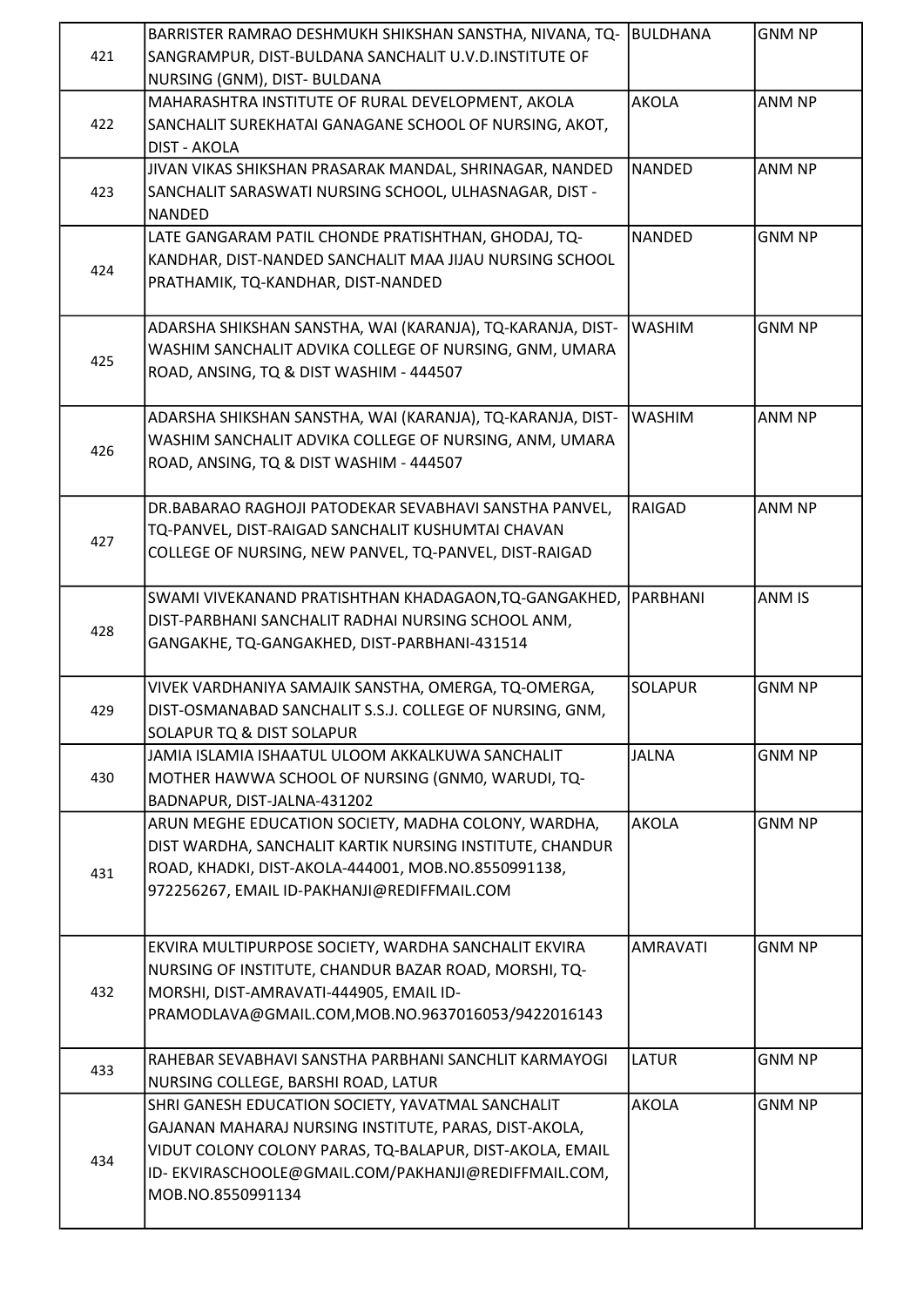|     | ORANGE WORLD BAHUUDHESHIYA SANSTHA, GAVHANKUND                     | <b>AMRAVATI</b> | <b>GNM NP</b> |
|-----|--------------------------------------------------------------------|-----------------|---------------|
| 435 | SANCHALIT SHRI CHATRAPATI SHIVAJI MAHARAJ NURSING                  |                 |               |
|     | COLLGE, MORSHI, TQ-MORSHI, DIST-AMRAVATI-444906, EMAIL ID-         |                 |               |
|     | MANISHGUDADHE@ICLOUD.COM, MOB.NO. 8390159015                       |                 |               |
|     |                                                                    |                 |               |
|     | ORANGE WORLD BAHUUDHESHIYA SANSTHA, GAVHANKUND                     | <b>AMRAVATI</b> | <b>GNM NP</b> |
|     | SANCHALIT KRANTIJYOTI SAVITRIBAI FULE COLLEGE, WARUD, TQ-          |                 |               |
| 436 | WARUD, DIST-AMRAVATI-444906, EMAIL ID-                             |                 |               |
|     | MANISHGUDADHE@ICLOUD.COM, MOB.NO. 8390159015                       |                 |               |
|     | PRAGATISHIL BAHUDDESHIYA SANSTHA, WASHIM SANCHALIT                 | <b>BHANDARA</b> | ANM NP        |
|     | SNEHA INSTITUTE OF NURSING, BEHIND KHEDULE SAMAJ MANDIR,           |                 |               |
| 437 | PIMPALGOAN ROAD, TQ-LAKHANDUR, DIST- BHANDARA, SUBHASH             |                 |               |
|     | AMBORE NIWAS, AT-POST-CIVIL LINE, WASHIM -444505,                  |                 |               |
|     | MOB.NO.9822221566, 8999908810                                      |                 |               |
|     | ORANGE WORLD BAHUUDHESHIYA SANSTHA, GAVHANKUND                     | <b>AMRAVATI</b> | ANM NP        |
| 438 | SANCHALIT SHRI.CHATRAPATI SHIVAJI MAHARAJ NURSING                  |                 |               |
|     | COLLEGE, MORSHI, TQ-MORSHI, AMRAVATI-444906,                       |                 |               |
|     | ORANGE WORLD BAHUUDHESHIYA SANSTHA, GAVHANKUND                     | <b>AMRAVATI</b> | ANM NP        |
| 439 | SANCHALIT KRANTIJOTI SAVITRIBAI FULE COLLEGE OF NURSING,           |                 |               |
|     | WARUD, AMRAVATI-444906                                             |                 |               |
|     | SHRI LAXMINARAYAN SHAIKSHANIK BAHUUDDESHIYA GRAMVIKAS              | <b>BULDHANA</b> | <b>GNM NP</b> |
|     | SANSTHA, HINGANA, TQ-KHANGAON, BULDANA SANCHALIT                   |                 |               |
| 440 | LAXMINARAYAN SCHOOL OF NURSING, KHAMGAON, DIST-BULDANA             |                 |               |
|     |                                                                    |                 |               |
| 441 | ST.GEORGE'S HOSPITAL, MUMBAI SACHALIT TRAINING COLLEGE OF          | <b>MUMBAI</b>   | <b>GNM IS</b> |
|     | NURSING, MUMBAI                                                    |                 |               |
|     | THE KAGAL EDUCATION SOCIETY, KAGAL KOLHAPUR SANCHALIT THE KOLHAPUR |                 | <b>GNM NP</b> |
|     | KAGAL EDUCATION SOCIETY'S Y.D.MANE INSTITUTE OF NURSING,           |                 |               |
| 442 | C.S.NO.2071 SHAHU NIVAS, CAMPUS OF D.R.MANE                        |                 |               |
|     | MAHAVIDYALAYA, A/P-KAGAL, TQ-KAGAL, DIST-KOLHAPUR-416216           |                 |               |
|     |                                                                    |                 |               |
|     | PRAGATISHIL BAHUDDESHIYA SANSTHA WASHIM SANCHALIT                  | <b>AMRAVATI</b> | <b>GNM NP</b> |
| 443 | MELGHAT INSTITUTE OF NURSING, CHIKALDHARA, DIST-AMRAVATI           |                 |               |
|     |                                                                    |                 |               |
|     | MAULI DNYANESHWAR GRAM VIKAS BAHUUDDESHIYA PRATISHTAN TYAVATMAL    |                 | ANM NP        |
| 444 | ANM SCHOOL OF NURSING, AT POST-JAVALA, TQ-ARNI, DIST-              |                 |               |
|     | YAVATMAL-445105                                                    |                 |               |
|     | DNYANESHWARI SHIKSHAN SANSTHA, YAVATMAL SANCHALIT SANT             | AMRAVATI        | <b>GNM NP</b> |
| 445 | GADGE BABA NURSING SCHOOL, CHANDUR R/Y-DIST-AMRAVATI-              |                 |               |
|     | 444904                                                             |                 |               |
|     | MISSION FOR AWARENESS OF NUTRITION, ILLITERACY,                    | <b>AMRAVATI</b> | <b>GNM NP</b> |
|     | SOCIALIZATION, HEALTH & AGRICULTURES, MATOSHRI                     |                 |               |
| 446 | ORGANIZATION OF NURSING EDUCATION YAVATMAL SANCHALIT               |                 |               |
|     | CHHATRAPATI NURSING SCHOOL, DHAMANGAON, TQ-                        |                 |               |
|     | DHAMANGAON, DIST-AMRAVATI-4447070                                  |                 |               |
|     | RASHTRASANT TUKDOJI MAHARAJ BAHUUDDESHIYA KRIDA &                  | YAVATMAL        | <b>GNM IS</b> |
|     | SHAIKSHANIK SANSTHA, CHINCHOLI, YAVATMAL SANCHALIT SAKSHI          |                 |               |
| 447 | DESHMUKH INSTITUTE OF NURSING, GNM, DARVHA ROAD, DIST-             |                 |               |
|     | YEVATMAL                                                           |                 |               |
|     | SHREE DURGAMATA KRIDA & SHAIKSHANIK SANSTHA, CHINCHOLI             | YAVATMAL        | ANM IS        |
|     | NO.2, DIRAG, DIST-YAVATMAL SANCHALIT PRUTHVIRAJ DESHMUKH           |                 |               |
| 448 | INSTITUTE OF NURSING, ANM, LOHARA, DIST-YAVATMAL                   |                 |               |
|     |                                                                    |                 |               |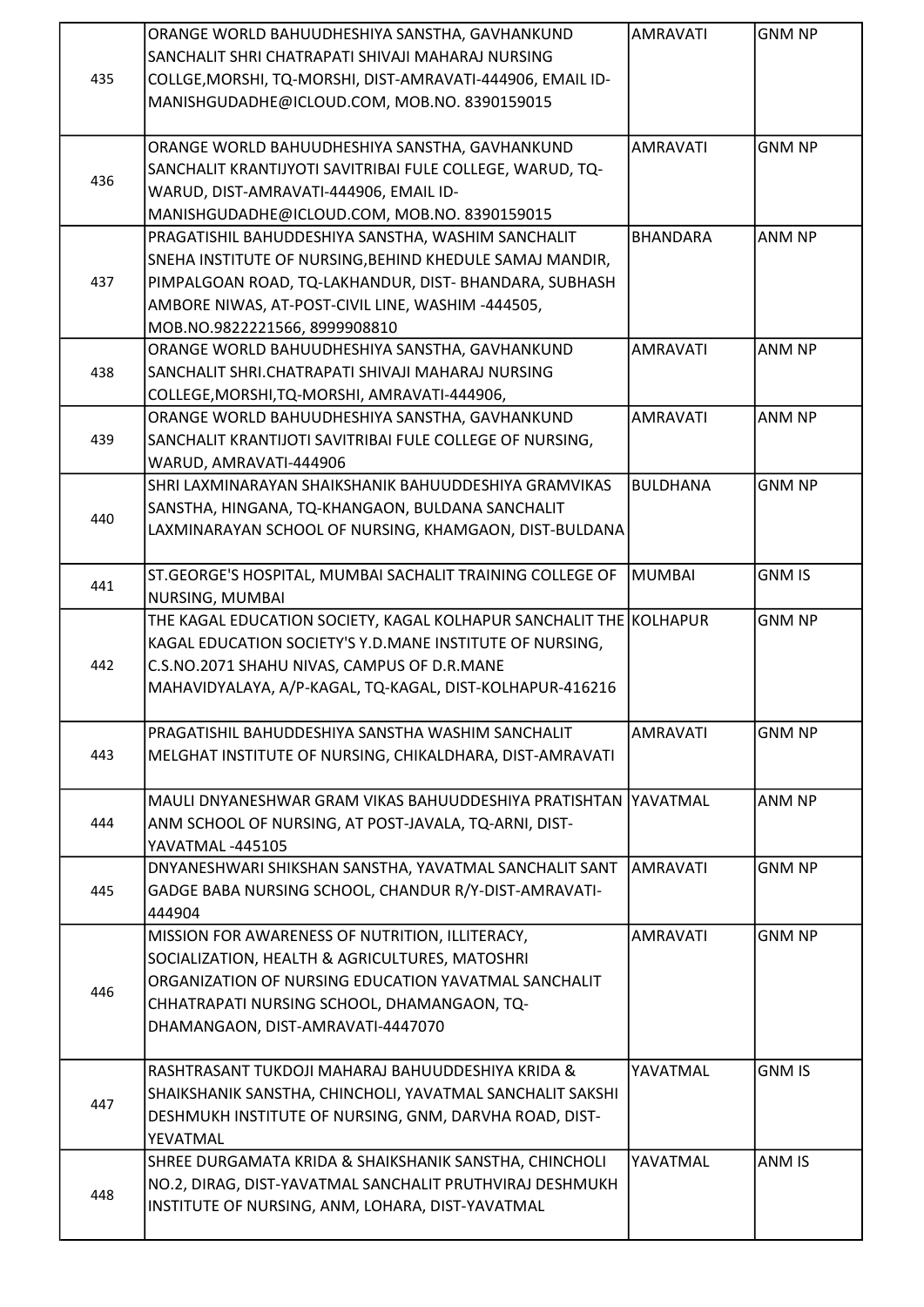|     | SWAMI VIVEKANAND PRATISHTHAN KHADGAON, TQ-GANGAKHED,         | PARBHANI          | <b>GNM NP</b> |
|-----|--------------------------------------------------------------|-------------------|---------------|
|     | DIST-PARBHANI SANCHALIT RADHAI NURSING SCHOOL, RAMNAGAR      |                   |               |
| 449 | AKOLI, TQ-GANGAKHED, DIST-PARBHANI                           |                   |               |
|     |                                                              |                   |               |
|     | SANVI BAHUUDDESHIYA SHIKSHAN SANSTHA SANCHALIT HEALTH        | <b>AMRAVATI</b>   | <b>GNM NP</b> |
| 450 | CARE INSTITUTE OF NURSING, DHARANI, DIST-AMRAVATI            |                   |               |
|     |                                                              |                   |               |
|     | VAISHALITAI DESHMUKH SHIKSHAN SANSTHA, DHANEGAON             | <b>LATUR</b>      | <b>GNM NP</b> |
| 451 | SANCHALIT M.K.INSTITUTE OF NURSING SCHOOL, MHADA COLONY,     |                   |               |
|     | LATUR, TQ-DIST-LATUR                                         |                   |               |
|     | PRAGATI BAHUUDESHIYA SANSTHA PULGAON SANCHALIT               | <b>WARDHA</b>     | <b>GNM NP</b> |
| 452 | MAHATMA GANDHI NURSING INSTITUTE, KAVATHA, TQ-DEVALI,        |                   |               |
|     | WARDHA                                                       |                   |               |
|     | LOKSEVA BAHUUDDESHIYA SEVABHAVI SANSTHA, GAUSPURA,           | <b>LATUR</b>      | <b>GNM NP</b> |
|     | LATUR, TQ. & DIST - LATUR SANCHALIT S.G.NURSING SCHOOL, GNM, |                   |               |
| 453 | SAMBHAJI NAGAR, KHADGAON ROAD, LATUR, TQ-DIST-LATUR -        |                   |               |
|     | 413512                                                       |                   |               |
|     | SOU. GULABI BAHUUDDESHIYA SAMAJIK SHIKSHAN V AROGYA          | <b>GADCHIROLI</b> | <b>GNM NP</b> |
|     | SANSTHA, KESHORI, TQ.ARJUNI, DIST-GONDIA SANCHALIT VEER      |                   |               |
| 454 | BHAGWAN BIRSAMUNDA INSTITUTE OF NURSING, RGNM, KANERI,       |                   |               |
|     | TAHASIL & DIST- GADCHIROLI                                   |                   |               |
|     | SOU. GULABI BAHUUDDESHIYA SAMAJIK SHIKSHAN V AROGYA          | <b>GADCHIROLI</b> | <b>GNM NP</b> |
|     | SANSTHA, KESHORI, TQ.ARJUNI, DIST-GONDIA SANCHALIT DR.JATIN  |                   |               |
| 455 | CHANDRA KRUSHNAKANT, RGNM, NHANI, CHIKHALI TAHASIL           |                   |               |
|     | KURAKHEDA, DIST- GADCHIROLI                                  |                   |               |
|     | SOU. GULABI BAHUUDDESHIYA SAMAJIK SHIKSHAN V AROGYA          | CHANDRAPUR        | <b>GNM NP</b> |
|     |                                                              |                   |               |
| 456 | SANSTHA, KESHORI, TQ.ARJUNI, DIST-GONDIA SANCHALIT           |                   |               |
|     | SHRIKRUSHNA NURSING INSTITUTE, SURBODI, TAHASIL              |                   |               |
|     | BRAMHAPURI, DIST-CHANDRAPUR                                  |                   |               |
|     | MATOSHRI EDUCATION SOCIETY, YEOLA, NASHIK SANCHALIT          | <b>PALGHAR</b>    | <b>GNM NP</b> |
| 457 | MATOSHRI SCHOOL OF NURSING, AT POST-JAWHAR, TQ-JAWHAR,       |                   |               |
|     | THANE, DIST-PALGHAR                                          |                   |               |
|     | NARAYANAN NAIL EDUCATION TRUST'S SANCHALIT SHARADA           | <b>THANE</b>      | ANM NP        |
| 458 | COLLEGE OF NURSING (ANM). TQ-AMBARNATH, KALYAN (E), DIST-    |                   |               |
|     | THANE-421306                                                 |                   |               |
|     | SHRI BALESHWAR SHAIKSHANIK VA KRISHI VIKAS FOUNDATION        | AHMEDNAGAR        | <b>GNM NP</b> |
| 459 | SANCHALIT SHRI SWAMI SAMARTH COLLEGE OF NURSING,             |                   |               |
|     | MALWADI (BOTA), TQ-SANGAMNER, DIST-AHMEDNAGAR-422602         |                   |               |
|     | BHAGAVAN SAI BAHUUDDESHIYA SEVABHAVI SANSTHA,                | <b>BEED</b>       | ANM NP        |
| 460 |                                                              |                   |               |
|     | ANANDGAON, TQ-SHIRUR, (KASAR), DIST-BEED, SAI NURSING        |                   |               |
|     | SCHOOL, BEED-413249                                          | YAVATMAL          |               |
|     | SAMAJIK VIKAS SANSTHA KALAMB SANCHALIT PADOLE NURSING        |                   | ANM IS        |
| 461 | SCHOOL, YAVATMAL, C/O DR.PRASHANT GADE 34, TIRUPTI NAGAR,    |                   |               |
|     | LOHARA, YAVATMAL. 445204.                                    |                   |               |
|     | NAGAR YUWAK SHIKSHAN SANSTHA, NAGPUR SANCHALIT DATTA         | <b>NAGPUR</b>     | ANM NP        |
| 462 | MEGHE COLLEGE OF NURSING, WANADONGRI, HINGNA ROAD,           |                   |               |
|     | NAGPUR-441110,                                               |                   |               |
|     | DATTA MEGHE INSTITUTE OF MEDICAL SCIENCES, SHALINITAI        | <b>WARDHA</b>     | <b>GNM IS</b> |
| 463 | MEGHE COLLEGE OF NURSING, SALOD (HIRAPUR), DIST-WARDHA-      |                   |               |
|     | 442004,,                                                     |                   |               |
|     | GNYANVARDHINI BAHUDDESHIYA SHIKSHAN SANSTHA SANCHALIT        | <b>BHANDARA</b>   | <b>GNM NP</b> |
| 464 | RAINBOW COLLEGE OF NURSING, TQ-AMRAVATI, DIST-AMRAVATI-      |                   |               |
|     | 444601                                                       |                   |               |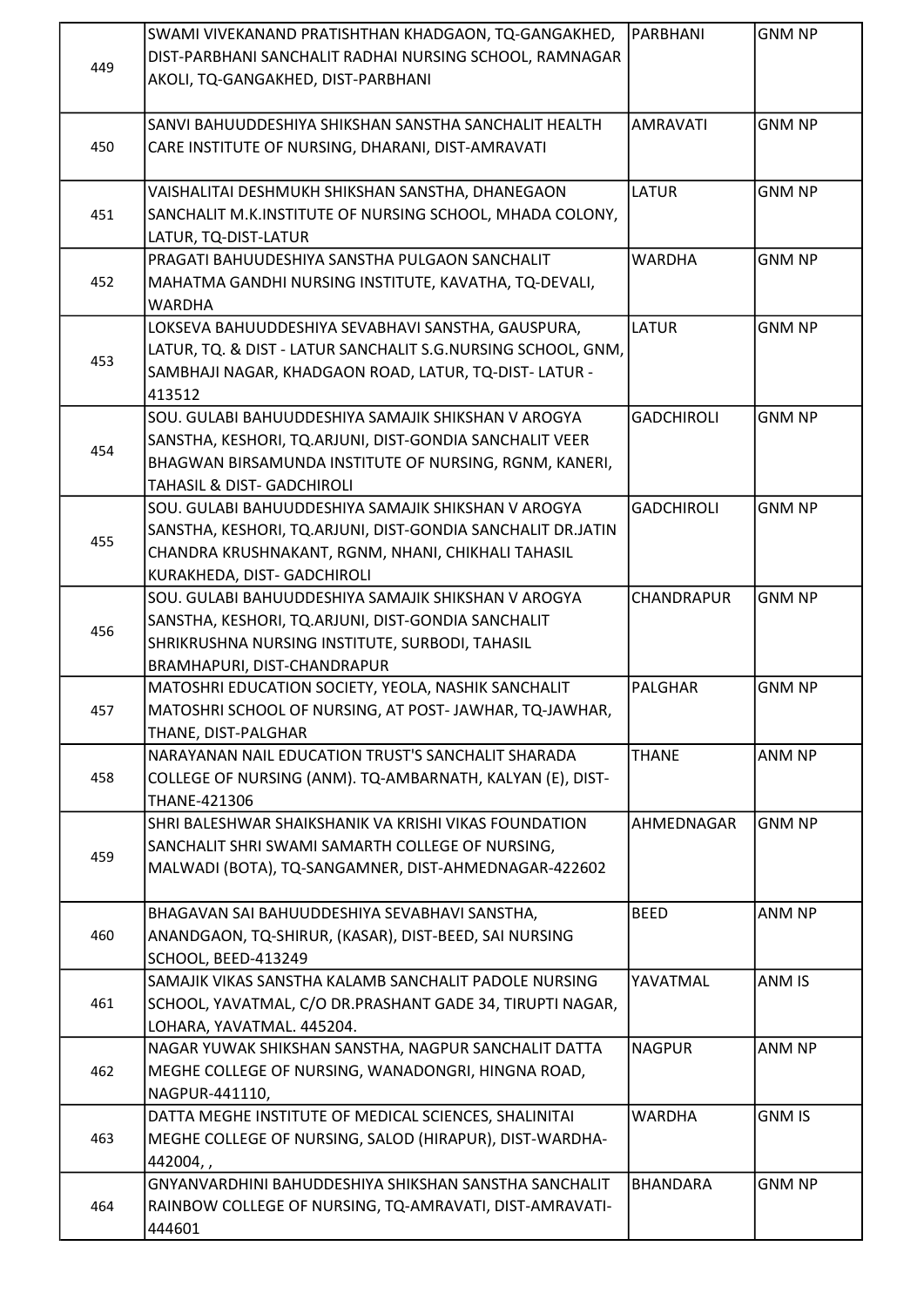|     | GNYANVARDHINI BAHUDDESHIYA SHIKSHAN SANSTHA SANCHALIT G BHANDARA |                         | <b>GNM NP</b> |
|-----|------------------------------------------------------------------|-------------------------|---------------|
| 465 | S COLLEGE OF NURSING, SAKOLI, DIST-BHANDARA                      |                         |               |
|     |                                                                  |                         |               |
| 466 | SHRI WAGHESHWAR GRAMVIKAS PRATISTHAN, MANDAVGAN                  | <b>PUNE</b>             | <b>GNM NP</b> |
|     | PRARATA, TQ-SHIRUR, DIST-PUNE - 412211                           |                         |               |
|     | SANJEEVANI PRASHIKSHAN SANSTHA, SANJEEVANI COLLEGE OF            | <b>RATNAGIRI</b>        | <b>GNM NP</b> |
| 467 | NURSING, CITY CENTER, 2ND FLOOR, BAHADURSHAIKH NAKA,             |                         |               |
|     | CHIPLUN, DIST - RATNAGIRI - 415605                               |                         |               |
|     | STUDENTS ACADEMIC EDUCATION SOCIETY, AURANGABAD                  | AURANGABAD              | <b>GNM NP</b> |
| 468 | SANCHALIT OYSTER COLLEGE OF NURSING, PLOT NO.4, OPP.             |                         |               |
|     | GURUDWARA, SINDHI COLONY, JALNA RAOD, DIST - AURANGABAD -        |                         |               |
|     | 431005                                                           |                         |               |
|     | STUDENTS ACADEMIC EDUCATION SOCIETY, AURANGABAD                  | AURANGABAD              | ANM NP        |
| 469 | SANCHALIT OYSTER COLLEGE OF NURSING, PLOT NO.4, OPP.             |                         |               |
|     | GURUDWARA, SINDHI COLONY, JALNA RAOD, DIST - AURANGABAD -        |                         |               |
|     | 431005                                                           |                         |               |
|     | SANTOSHIMATA BAHUUDDESHIYA SHAIKSHANIK SEVA SANSTHA,             | <b>THANE</b>            | <b>ANM NP</b> |
| 470 | YEOLA, NASHIK SANCHALIT SANTOSHIMATA SCHOOL OF NURSING,          |                         |               |
|     | ANM, AT POST - SHAHAPUR, TQ - SHAHAPUR, DIST - THANE             |                         |               |
|     |                                                                  |                         |               |
|     | JAGDAMBA EDUCATION SOCIETY, YEOLA, NASHIK SANCHALIT S.N.D.       | <i><b>NANDURBAR</b></i> | <b>GNM NP</b> |
| 471 | SCHOOL OF NURSING, GNM, AT POST & DIST - NANDURBAR               |                         |               |
|     |                                                                  |                         |               |
|     | JAGDAMBA EDUCATION SOCIETY, YEOLA, NASHIK SANCHALIT S.N.D.       | PALGHAR                 | ANM NP        |
| 472 | SCHOOL OF NURSING, ANM, AT POST - JAWHAR, DIST - PALGHAR         |                         |               |
|     |                                                                  |                         |               |
|     | MATOSHRI EDUCATION SOCIETY, YEOLA, NASHIK SANCHALIT              | <b>NANDURBAR</b>        | ANM NP        |
| 473 | MATOSHRI SCHOOL OF NURSING, ANM, AT POST-NANDURBAR, DIST-        |                         |               |
|     | <b>NANDURBAR</b>                                                 |                         |               |
|     | MATOSHRI EDUCATION SOCIETY, YEOLA, NASHIK SANCHALIT              | <b>PALGHAR</b>          | ANM NP        |
| 474 | MATOSHRI SCHOOL OF NURSING, ANM, AT POST-JAWHAR, DIST-           |                         |               |
|     | <b>PALGHAR</b>                                                   |                         |               |
|     | MATOSHRI EDUCATION SOCIETY, YEOLA, NASHIK SANCHALIT              | <b>THANE</b>            | ANM NP        |
| 475 | MATOSHRI SCHOOL OF NURSING, ANM, AT POST-SHAHAPUR, DIST-         |                         |               |
|     | <b>THANE</b>                                                     |                         |               |
|     | JAGDAMBA EDUCATION SOCIETY, YEOLA, NASHIK SANCHALIT S.N.D.       | <b>THANE</b>            | ANM NP        |
| 476 | SCHOOL OF NURSING, ANM, AT POST - SHAHAPUR, DIST - THANE         |                         |               |
|     |                                                                  |                         |               |
|     | MINORITY EDUCATION & MULTIPURPOSE SOCIETY, AT - MUKTAI           | <b>JALGAON</b>          | <b>GNM NP</b> |
| 477 | NAGAR, JALGAON SANCHALIT DR.A.P.J. ABDUL KALAM NURSING           |                         |               |
|     | INSTITUTE, DIST - JALGAON - 425306                               |                         |               |
|     | YASHOYUTE BAHUUDDESHIY SANSTHA, NASHIK SANCHALIT                 | <b>NANDURBAR</b>        | <b>GNM NP</b> |
| 478 | TEJOMAY COLLEGE OF NURSING, DIST - NANDURBAR                     |                         |               |
|     | MAHARASHTRA ACADEMY OF ENGINEERING AND EDUCATION                 | <b>LATUR</b>            | <b>GNM IS</b> |
|     | RESEARCH'S, PUNE SANCHALIT MAHARASHTRA INSTITUTE OF              |                         |               |
|     | MEDICAL SCIENCE & RESEARCH NURSING, LATUR-413512 (SCHOOL         |                         |               |
|     | CODE -408) MMSR MEDICAL COLLEGE & YESHWANTRAO CHAVAN             |                         |               |
| 479 | RURAL HOSPITAL COMPUS, VISHANATHPURAM, AMBAJOGAI ROAD,           |                         |               |
|     | LATUR-413531, PHONE NO.02382-227812, 227424, 227028, EMAIL       |                         |               |
|     | ID-MINSLATUR@GMAIL.COM                                           |                         |               |
|     |                                                                  |                         |               |
|     | AAKAR BAHUUDDESHIYA GRAMIN VIKAS SANSTHA, NAGPUR,                | <b>NAGPUR</b>           | ANM IS        |
|     | SANCHALIT AAKAR SCHOOL OF NURSING HINGNA NAGPUR, NEAR            |                         |               |
| 480 | TAHSHIL OFFICE KANHOLIBARA ROAD HUNGNA, NAGPUR-441110,           |                         |               |
|     |                                                                  |                         |               |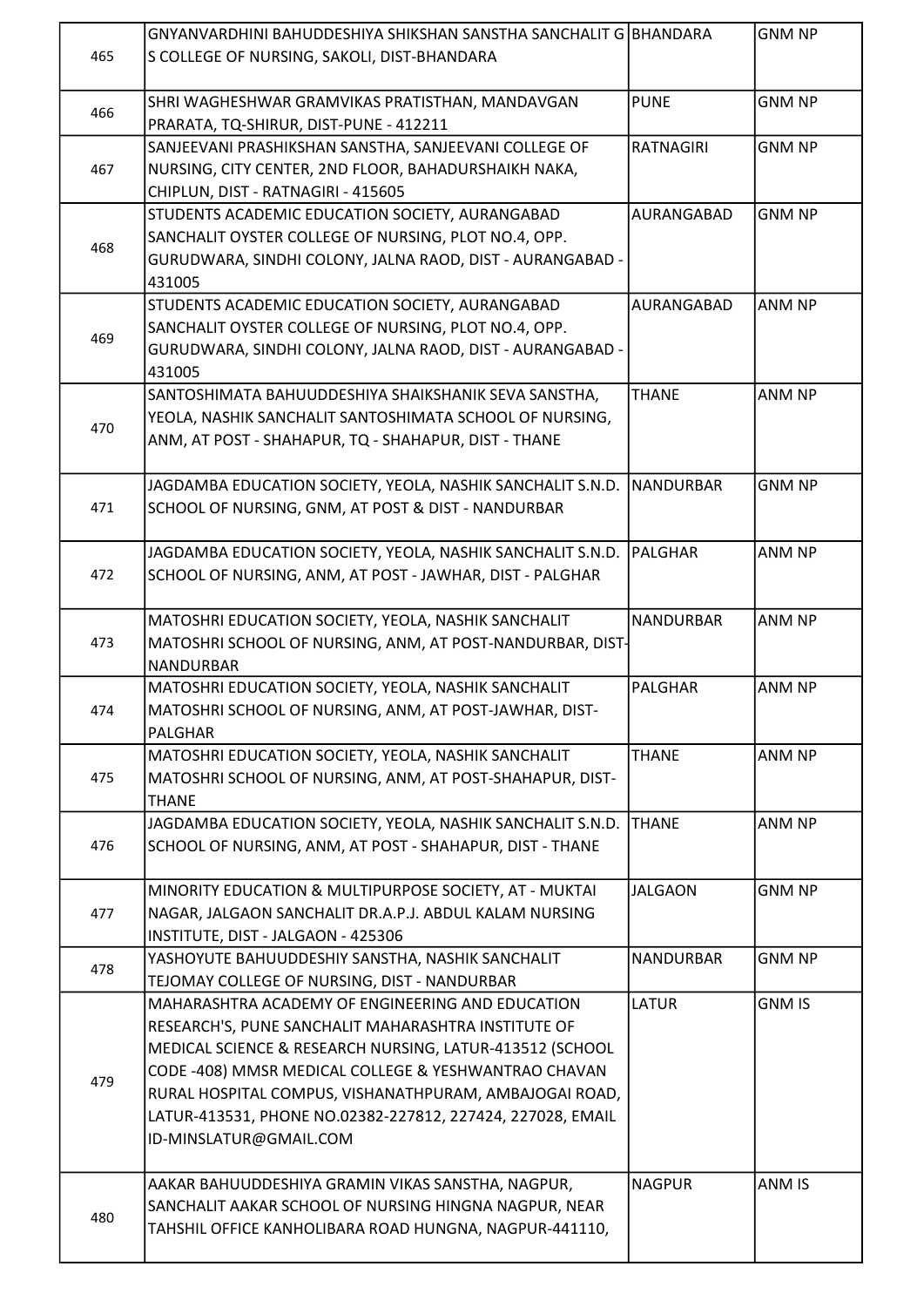|     | AAKAR BAHUUDDESHIYA GRAMIN VIKAS SANSTHA, NAGPUR,              | <b>GADCHIROLI</b> | <b>GNM NP</b> |
|-----|----------------------------------------------------------------|-------------------|---------------|
| 481 | SANCHALIT GONDWANA COLLEGE OF NURSING, GODCHIROLI, DIST-       |                   |               |
|     | GODCHIROLI,                                                    |                   |               |
|     | AAKAR BAHUUDDESHIYA GRAMIN VIKAS SANSTHA, NAGPUR,              | <b>NAGPUR</b>     | <b>GNM NP</b> |
|     | SANCHALIT AAKAR SCHOOL OF NURSING HUNGNA NAGPUR, NEAR          |                   |               |
|     | TAHSHIL OFFICE KANHOLIBARA ROAD HUNGNA, NAGPUR-441110,         |                   |               |
| 482 | <b>EMAIL ID-</b>                                               |                   |               |
|     | AAKARNURSINGSCHOOL@GMAIL.COM/AAKAREDUCATION@GMAIL.             |                   |               |
|     | COM CONTACT NO.07104-27620/7722088205                          |                   |               |
|     |                                                                |                   |               |
|     | DNYNDEEP SHIKSHAN SANSTHA, AT-KHADAKI, PT-DEVALA, TAL-         | <b>PUNE</b>       | <b>GNM NP</b> |
|     | DHARURA, DIST-BEED, SANCHALIT PRIYA NURSING COLLEGE GNM        |                   |               |
| 483 | SUS, DIST-PUNE-431122, MOB.NO.9420655551, EMAIL ID-            |                   |               |
|     | MUNDEMAHADEV55@GMAIL.COM                                       |                   |               |
|     |                                                                |                   |               |
|     | NATIONAL INTEGRATED CHILD EDUCATION SOCIETY SANCHALIT          | <b>GONDIA</b>     | <b>GNM NP</b> |
| 484 | SANIDHYA NURSING COLLEGE, MORGAON ARJUNI, TQ-ARJUNI, DIST-     |                   |               |
|     | <b>GONDIA</b>                                                  |                   |               |
|     | BHAGAVANBABA SEVABHAVI SANSTHA, TADSONNA, TAL-DIST-BEED, BEED  |                   | ANM NP        |
| 485 | VAISHNOVIDEVIMATA ANM NURSING COLLEGE, TADSONNA, DIST-         |                   |               |
|     | BEED.-431122, MOB.NO.9420655551, EMAIL ID-                     |                   |               |
|     | MUNDEMAHADEV55@GMAIL.COM                                       |                   |               |
|     | NATIONAL INTEGRATED CHILD EDUCATION SOCIETY SANCHALIT SAI      | <b>INAGPUR</b>    | <b>GNM NP</b> |
| 486 | INSTITUTE OF NURSING KALMESHWAR TAL-KALMESHWAR DIST-           |                   |               |
|     | <b>NAGPUR</b>                                                  |                   |               |
|     | NATIONAL INTEGRATED CHILD EDUCATION SOCIETY SANCHALIT          | <b>NAGPUR</b>     | <b>GNM NP</b> |
| 487 | S.R.V.INSTITUTE OF NURSING, SANDEKAR NAGAR, K.N.85/2, MANE     |                   |               |
|     | WADA, BESA ROAD, DIST-NAGPUR                                   |                   |               |
|     | NATIONAL INTEGRATED CHILD EDUCATION SOCIETY SANCHALIT          | <b>BHANDARA</b>   | <b>GNM NP</b> |
| 488 | SANIDHYA NURSING COLLEGE, SHAHAPUR, TQ- DIST-BHANDARA          |                   |               |
|     |                                                                |                   |               |
|     | CHANDRAKANTA BAHUUDDESHIYA SHIKSHAN SANSTHA SANCHALIT   NAGPUR |                   | <b>GNM NP</b> |
| 489 | MOTHER TERESA NURSING COLLEGE, KATOL, NAGPUR                   |                   |               |
|     |                                                                |                   |               |
|     | SHREE BHAVWANBABA SEVABHAVI SANSTHA, TADSONN, DIST-            | <b>BEED</b>       | ANM IS        |
| 490 | BEED, SANCHALIT MAULI NURSING COLLEGE, OPP. BAGAWAN            |                   |               |
|     | VIDYALAYA, DHANORA ROAD, BEED-433112                           |                   |               |
|     | SHREE BHAVWANBABA SEVABHAVI SANSTHA, TADSONN, DIST-            | <b>BEED</b>       | <b>GNM IS</b> |
| 491 | BEED, SANCHALIT MAULI NURSING COLLEGE, OPP. BAGAWAN            |                   |               |
|     | VIDYALAYA, DHANORA ROAD, BEED-433112                           |                   |               |
|     | DHANVANTARY MEDICAL EDUCATION SOCIETY, PEN'S SANCHALIT         | RAIGAD            | <b>GNM IS</b> |
| 492 | PRABHAKAR PATIL INSTITUTE OF NURSING EDUCATION, PEN, DIST-     |                   |               |
|     | <b>RAIGAD 402107</b>                                           |                   |               |
|     | SANTOSHIMATA BAHUUDDESHIYA SHAIKSHANIK SEVA SANSTHA,           | <b>PALGHAR</b>    | ANM NP        |
|     |                                                                |                   |               |
| 493 | YEVALA, DIST-NASHIK SANCHALIT NEW SANTOSHIMATA SCHOOL OF       |                   |               |
|     | NURSING, AT POST-JAWHAR, DIST-PALGHAR                          |                   |               |
|     | SHRIVASTAV CHARITABLE TRUST, WARDHA SANCHALIT DR.              | <b>AMRAVATI</b>   | <b>GNM NP</b> |
| 494 | BABASAHEB AMBEDKAR NURSING COLLEGE, AMRAVATI                   |                   |               |
|     | SWA. RUPESHKUMAR INGOLE BAHUUDDESHIYA GRAMIN VIKAS             | YAVATMAL          | <b>GNM NP</b> |
|     |                                                                |                   |               |
| 495 | SANSTHA PARDI, TQ- KALMAB, DIST- YAVATMAL SANCHALIT SWA        |                   |               |
|     | RUPESHKUMAR INGOLE SCHOOL OF NURSING, YAVATMAL                 |                   |               |
|     |                                                                |                   |               |
| 496 | SHRIVASTAV CHARITABLE TRUST, WARDHA SANCHALIT ORANGE           | <b>NAGPUR</b>     | <b>GNM NP</b> |
|     | CITY COLLEGE OF NURSING, NAGPUR                                |                   |               |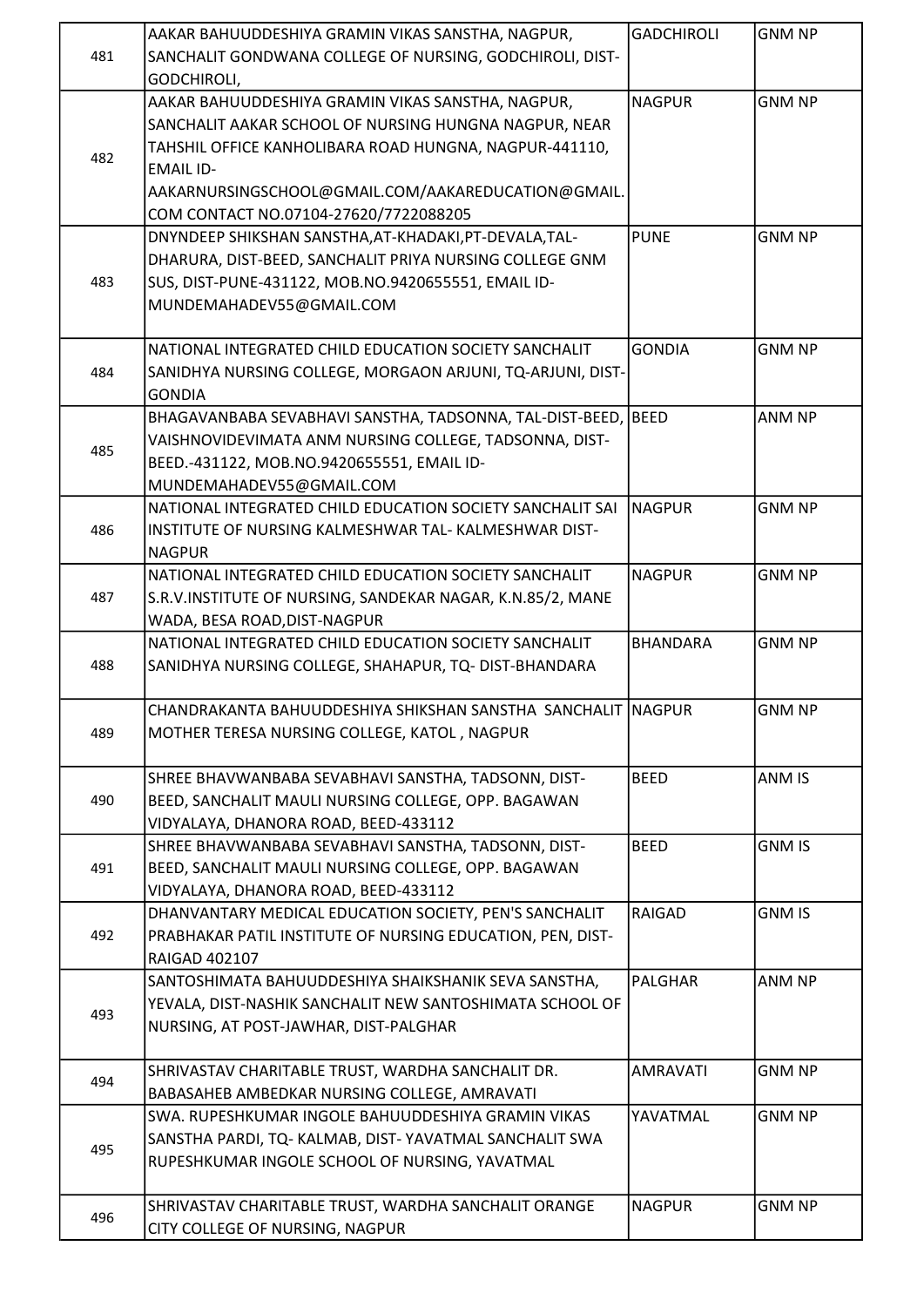|     | SAINATH BAHUUDDESHIYA SEVABHAVI SANSTHA DONGARJAVALA,             | PARBHANI         | <b>GNM NP</b> |
|-----|-------------------------------------------------------------------|------------------|---------------|
|     | TQ-GANGAKHEDE, DIST-PARBHANI-431514 SANCHALIT                     |                  |               |
| 497 | SANTOSHRAO MURKUTE NURSING SCHOOL, KASARAWADI,                    |                  |               |
|     | GANGAKHED, DIST-PARBHANI-431514                                   |                  |               |
|     | SAINATH BAHUUDDESHIYA SEVABHAVI SANSTHA DONGARJAVALA,             | PARBHANI         | ANM NP        |
|     | TQ-GANGAKHEDE, DIST-PARBHANI-431514 SANCHALIT                     |                  |               |
| 498 | SANTOSHRAO MURKUTE NURSING SCHOOL, KASARAWADI,                    |                  |               |
|     |                                                                   |                  |               |
|     | GANGAKHED, DIST-PARBHANI-431514                                   |                  |               |
|     | SANTOSHIMATA BAHUUDDESHIYA SHAIKSHANIK SEVA                       | <b>NANDURBAR</b> | ANM NP        |
| 499 | SANSTHA, YAOLA, DIST-NASHIK SANCHALIT NEW SANTOSHIMATA            |                  |               |
|     | SCHOOL OF NURSING ANM, AT POST NANDURBAR, DIST-                   |                  |               |
|     | <b>NANDURBAR</b>                                                  |                  |               |
|     | BHAGAVAN SAI BAHUUDDESHIYA SEVABHAVI SANSTHA,                     | <b>BEED</b>      | <b>GNM NP</b> |
| 500 | ANANGAON, TQ-SHIRUR(KASAR), DIST-BEED SANCHALIT SAI               |                  |               |
|     | NURSING SCHOOL, BEED                                              |                  |               |
|     | SANTOSHIMATA BAHUUDDESHIYA SHAIKSHANIK SEVA SANSTHA,              | <b>NANDURBAR</b> | <b>GNM NP</b> |
|     | YEVALA, DIST-NASHIK SANCHALIT NEW SANTOSHIMATA SCHOOL OF          |                  |               |
| 501 | NURSING, AT POST-NANDURBAR, DIST-NANDURBAR                        |                  |               |
|     |                                                                   |                  |               |
|     | DHANVANTARY MEDICAL EDUCATION SOCIETY, PEN'S SANCHALIT            | <b>RAIGAD</b>    | ANM IS        |
|     | PRABHAKAR PATIL INSTITUTE OF NURSING EDUCATION, INFONT OF         |                  |               |
| 502 | WADKHAL POLICE STATION, TQ-PEN, DIST-RAIGAD 402107                |                  |               |
|     |                                                                   |                  |               |
|     | M.R. BAHUUDDESHIYA VIKAS SANSTHA, GONDIA SANCHALIT M.J.           | <b>GONDIA</b>    | ANM NP        |
| 503 |                                                                   |                  |               |
|     | PARAMEDICAL NURSING SCHOOL, GONDIA                                |                  |               |
|     | MATOSHRI EDUCATION SOCIETY, YEOLA, NASHIK SANCHALIT               | <b>NANDURBAR</b> | <b>GNM NP</b> |
| 504 | MATOSHRI SCHOOL OF NURSING GNM, AT POST-NANDURBAR, DIST-          |                  |               |
|     | <b>NANDURBAR</b>                                                  |                  |               |
|     | SHRI SANDGURU MAULI SEVABHAVI SANSTHA, BHOGAON SABLE, TQ PARBHANI |                  | <b>GNM NP</b> |
| 505 | DIST-PARBHANI SANCHALIT SAVITRIBAI PHULE NURSING SCHOOL,          |                  |               |
|     | GNM, AT POST-MANVAT, DIST-PARBHANI                                |                  |               |
|     |                                                                   |                  |               |
|     | JAGDAMBA EDUCATION SOCIETY, YEOLA, NASHIK SANCHALIT NEW           | PALGHAR          | <b>GNM NP</b> |
| 506 | S.N.D.SCHOOL OF NURSING, AT POST JAWHAR, DIST-PALGHAR             |                  |               |
|     |                                                                   |                  |               |
|     | SANTOSHIMATA BAHUUDDESHIYA SHAIKSHANIK SEVA SANSTHA,              | <b>PALGHAR</b>   | <b>GNM NP</b> |
| 507 | NASHIK SANCHLIT SANTOSHIMATA SCHOOL OF NURSING, JAWHAR,           |                  |               |
|     |                                                                   |                  |               |
|     | <b>DIST-THANE</b>                                                 |                  |               |
|     | SHRI CHHATRAPATI SAMBHAJI SHIKSHAN SANSTHA,                       | <b>PUNE</b>      | <b>GNM NP</b> |
|     | SHIRUR(GHODNADI), DIST-PUNE SANCHALIT BAPUSAHEB THITE             |                  |               |
| 508 |                                                                   |                  |               |
|     | COLLEGE OF NURSING (GNM), SHIRUR (GHODNADI), DIST-PUNE-           |                  |               |
|     | 412210                                                            |                  |               |
|     | JAGDAMBA EDUCATION SOCIETY, YEOLA, NASHIK SANCHALIT S.N.D.        | <b>THANE</b>     | <b>GNM NP</b> |
| 509 | SCHOOL OF NURSING, GNM, AT POST - SHAHAPUR, TQ - SHAHAPUR,        |                  |               |
|     | <b>DIST - THANE</b>                                               |                  |               |
|     | PRAGATISHIL BAHUDDESHIYA SANSTHA, WASHIM SANCHALIT                | <b>NAGPUR</b>    | ANM NP        |
| 510 | SAVITRIBAI INSTITUTE OF NURSING, BUTTIBORI, DIST-NAGPUR           |                  |               |
|     |                                                                   |                  |               |
|     | SANTOSHIMATA BAHUUDDESHIYA SHAIKSHANIK SEVA SANSTHA,              | <b>THANE</b>     | <b>GNM NP</b> |
| 511 | YEOLA, NASHIK SANCHALIT SANTOSHIMATA SCHOOL OF NURSING,           |                  |               |
|     | GNM, AT POST SHAHAPUR, TQ - SHAHAPUR, DIST- THANE                 |                  |               |
|     |                                                                   |                  |               |
|     | SHRI LAXMINARAYAN SHAIKSHANIK BAHUUDDESHIYA GRAMVIKAS             | <b>BULDHANA</b>  | ANM NP        |
| 512 | SANSTHA, HINGANA, TQ-KHAMGAON, DIST-BULDANA                       |                  |               |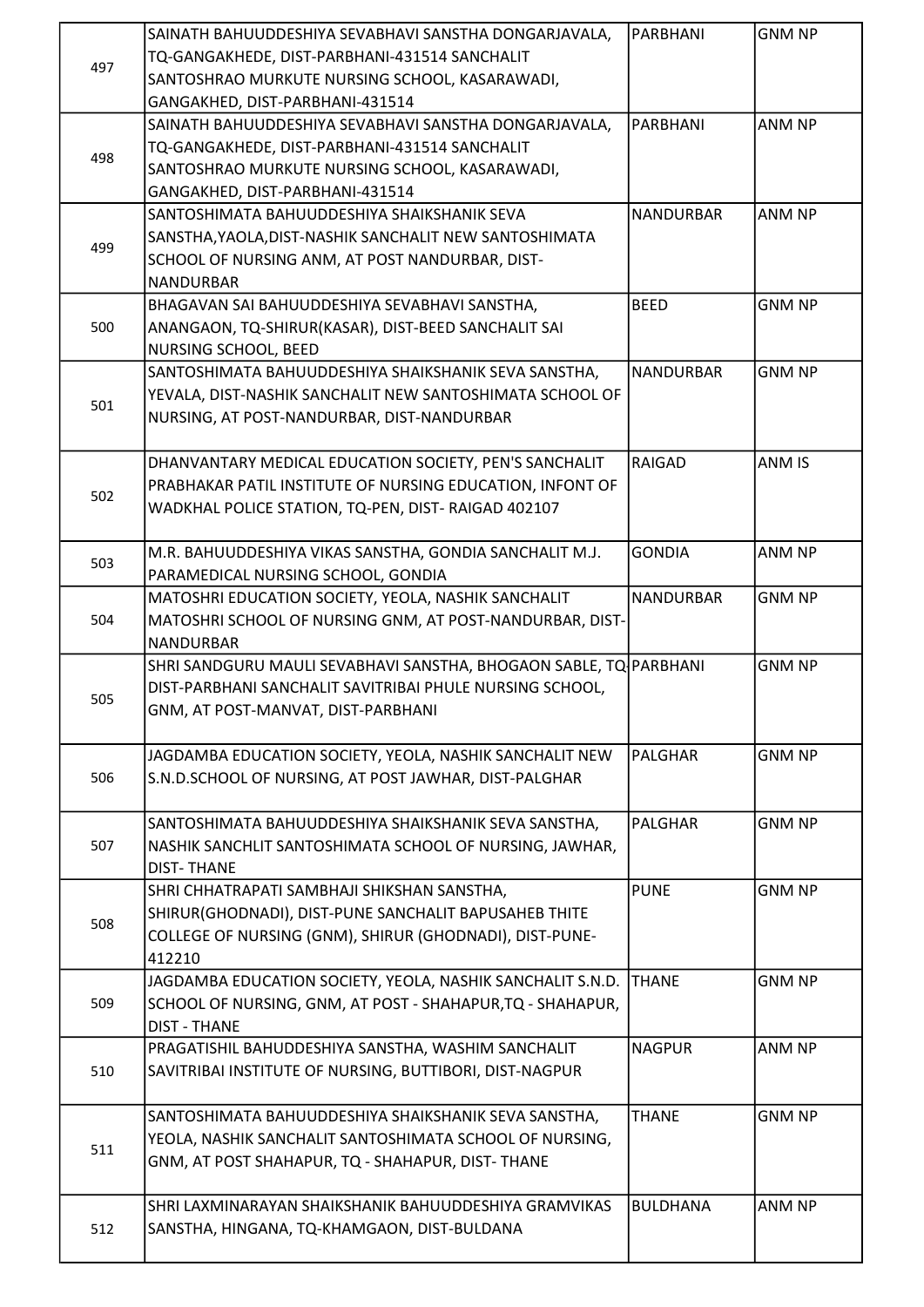| 513 | JAGDAMBA EDUCATION SOCIETY, YEOLA, NASHIK SANCHALIT S.N.D. NANDURBAR<br>SCHOOL OF NURSING, GNM, AT POST - DIST - NANDURBAR                                                                                                                                                                                                         |                  | <b>GNM NP</b> |
|-----|------------------------------------------------------------------------------------------------------------------------------------------------------------------------------------------------------------------------------------------------------------------------------------------------------------------------------------|------------------|---------------|
| 514 | ADARSH KALYANKARI SHIKSHAN SANSTHA, GOREGAON, DIST-<br>GONDIA SANCHALIT M.P.M. NURSING SCHOOL, TQ-ARJUNI,<br>MORGAON, DIST-GONDIA                                                                                                                                                                                                  | <b>GONDIA</b>    | <b>GNM NP</b> |
| 515 | KIRANTAI BABARAO MEGHE EDUCATION SOCIETY, ARNI ROAD,<br>YAVATMAL SANCHALIT JAGDAMBA NURSING INSTITUTE, AT POST -<br>KHARVE LAWN, HARIHAR NAGAR, TALAI CAMP. DHARNI, TQ-<br>DHARNI, DIST - AMRAVATI - 444702                                                                                                                        | <b>AMRAVATI</b>  | <b>GNM NP</b> |
| 516 | SHRI.BHAGVANBABA SEVABHAVI SANSTHA TADSONNA, TQ-DIST-<br>BEED, VAISHNODEVIMATA NURSING COLLEGE, AT POST-TADSOON,<br>TQ-DIST-BEED - 431122, MOB.NO.9420655551, EMAIL ID-<br>MUNDEMAHADEV55@GMAIL.COM                                                                                                                                | <b>BEED</b>      | <b>GNM NP</b> |
| 517 | SATYABHAMA BAHUUDDESHIY PRASHIKSHAN SANSTHA, SADAK<br>ARJINI, TQ-SADAK ARJUNI, DIST-GONDIA, MALTI MANIK NURSING<br>INSTITUTE, SALEKASA, DIST-GONDIA-441916, EMAIL ID-<br>SATYABHAMASANSTHA123@GMAIL.COM, CONTACT<br>NO.9404886455                                                                                                  | <b>GONDIA</b>    | <b>GNM NP</b> |
| 518 | SHREE BHAGWANRAO NAPATE INSTITUTE OF HEALTHCARE<br><b>EDUCATION PUNE 411004</b>                                                                                                                                                                                                                                                    | <b>PUNE</b>      | <b>GNM NP</b> |
| 519 | JAI SHREE GAJANAN MAHARAJ BAHUUDDSHIYA SHIKSHAN VA KRIDA AAKOLA<br>PRASARAK MANDAL, SHIRLA, TQ-PATUR, DIST-AKOLA SANCHALIT<br>LAT. PURNAJI SONONE INSTITUTE OF NURSING, PARAMEDICAL AND<br>MEDICAL SCIENCE EDUCATION, BODAKHA, TQ-PATUR, DIST-AKOLA-<br>444501, EMAIL ID                                                           |                  | ANM NP        |
| 520 | VIVEK VARDHANIY SAMAJIK SANSTHA, OMERGA SANCHALIT<br>S.S.J.COLLEGE OF NURSING, OMERGA, DIST- OSMANABAD                                                                                                                                                                                                                             | <b>OSMANABAD</b> | <b>GNM NP</b> |
| 521 | JAI SHREE GAJANAN MAHARAJ BAHUUDDSHIYA SHIKSHAN VA KRIDA AAKOLA<br>PRASARAK MANDAL, SHIRLA, TQ-PATUR, DIST-AKOLA SANCHALIT<br>LAT. PURNAJI SONONE INSTITUTE OF NURSING, PARAMEDICAL AND<br>MEDICAL SCIENCE EDUCATION, ARIF NAGAR BODAKHA, TQ-PATUR,<br>DIST-AKOLA-444501, EMAIL ID-SANJAY.S.SONONE@GMAIL.COM,<br>MOB.NO.9823651132 |                  | <b>GNM NP</b> |
| 522 | VIVEK VARDHANIY SAMAJIK SANSTHA, OMERGA SANCHALIT<br>S.S.J.COLLEGE OF NURSING, OMERGA, DIST-OSMANABAD                                                                                                                                                                                                                              | <b>OSMANABAD</b> | ANM NP        |
| 523 | MAA GAYATRI BAHHU-UDDESHIYA SHIKSHAN SANSTHA, AMRAVATI,<br>RED ROSE NURSING SCHOOL, AT-ASHTI, TQ-BHATKULI, DIST-<br>AMRAVATI, JAWAHAR NAVODAY VIDYALAYA ROAD, BALAJI NAGAR,<br>NAVSARI, AMRAVATI - 444604, CONTACT<br>NO.9422190993/9422917892/9423648328                                                                          | AMRAVATI         | <b>GNM NP</b> |
| 524 | VIVEK VARDHANIY SAMAJIK SANSTHA, OMERGA SANCHALIT<br>S.S.J.COLLEGE OF NURSING ANM SOLAPUR, DIST-SOLAPUR                                                                                                                                                                                                                            | <b>SOLAPUR</b>   | ANM NP        |
| 525 | PRERANA BAHUUDDESHIYA SEVABAVI SANSTHA RAJUR, TQ-<br>BHOKDAN, DIST-JALNA SANCHALIT MAULI GNM NURSING COLLEGE,<br>RAJUR, TQ-BHOKARDAN, DIST-JALNA-431213                                                                                                                                                                            | <b>JALNA</b>     | <b>GNM NP</b> |
| 526 | ADARSH BAHUUDDESHIY SHIKSHAN PRASARAK SANSTHA,<br>RISOD, WASHIM SANCHLIT SANT GAJANAN MAHARAJ NURSING<br>COLLEGE, AGARWADI, KANKARWADI FATA, TQ-RISOD, DIST -<br>WASHIM-444506                                                                                                                                                     | <b>WASHIM</b>    | <b>GNM NP</b> |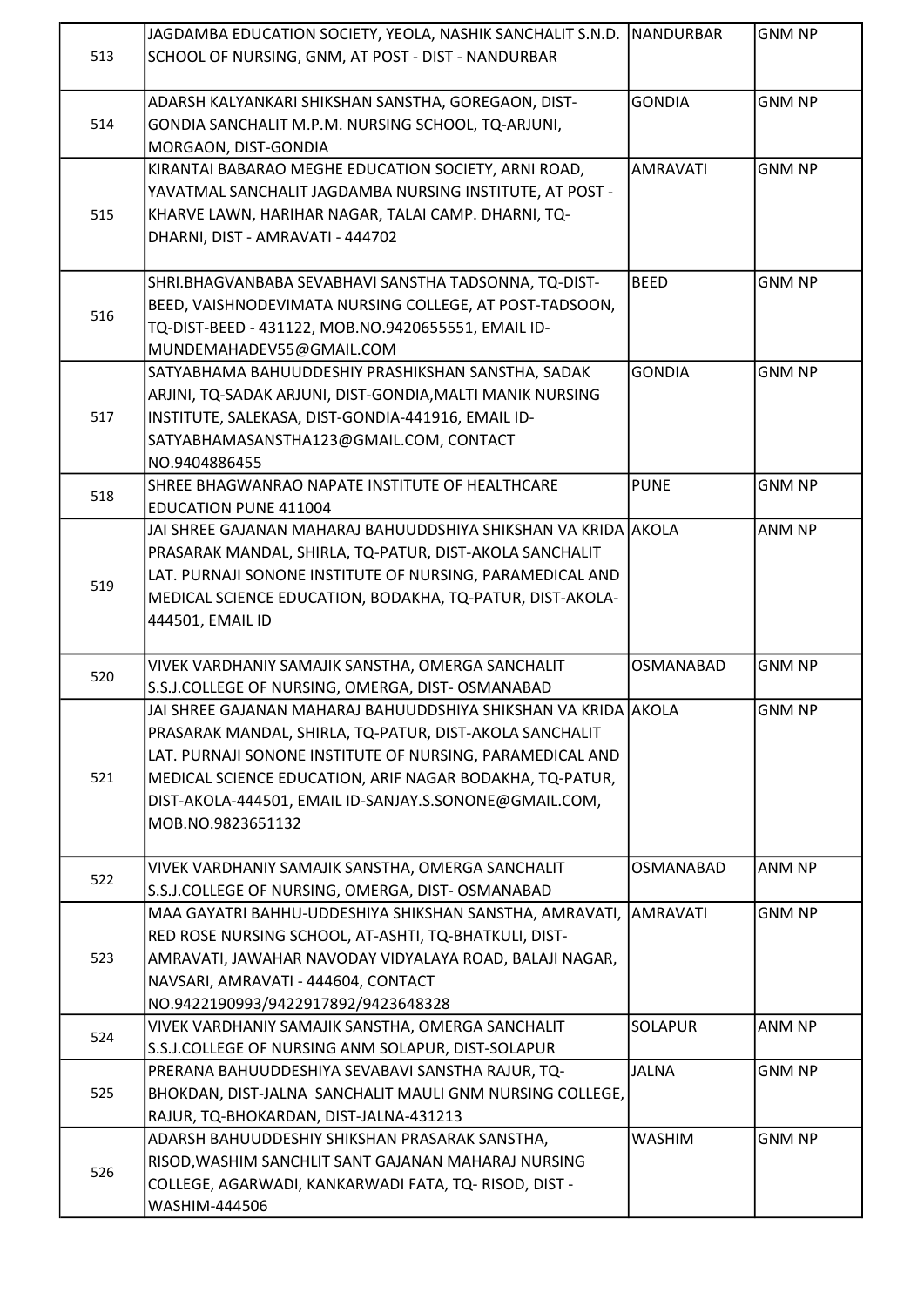|     | PRERANA BAHUUDDESHIYA SEVABAVI SANSTHA RAJUR, TQ-                                         | <b>JALNA</b>    | ANM NP        |
|-----|-------------------------------------------------------------------------------------------|-----------------|---------------|
| 527 | BHOKDAN, DIST-JALNA SANCHALIT MAULI ANM NURSING COLLEGE,                                  |                 |               |
|     | RAJUR, TQ-BHOKARDAN, DIST-JALNA-431213                                                    |                 |               |
|     | ADARSH BAHUUDDESHIY SHIKSHAN PRASARAK SANSTHA,                                            | <b>WASHIM</b>   | ANM NP        |
| 528 | RISOD, WASHIM SANCHLIT SANT GAJANAN MAHARAJ NURSING                                       |                 |               |
|     | COLLEGE, AGARWADI, KANKARWADI FATA, TQ-RISOD, DIST -                                      |                 |               |
|     | WASHIM-444506                                                                             |                 |               |
|     | MATRUBHUMI PRATISHTHAN SHIKSHAN PRASARAK MANDAL                                           | <b>PALGHAR</b>  | <b>GNM NP</b> |
| 529 | UDGIR, MATRUBHUMI SCHOOL OF NURSING (GNM) AT PALGHAR,                                     |                 |               |
|     | TQ & DIST PALGHAR                                                                         |                 |               |
|     | MAA GAYATRI BAHHU-UDDESHIYA SHIKSHAN SANSTHA, AMRAVATI, AMRAVATI                          |                 | ANM IS        |
| 530 | MAA GAYATRI SCHOOL OF NURSING, JAWAHAR NAVODAY                                            |                 |               |
|     | VIDYALAYA ROAD, BALAJI NAGAR, NAVSARI, AMRAVATI - 444604,                                 |                 |               |
|     | TIRUMALA FOUNDATION NANDED SANCHALIT TIRUMALA NURSING                                     | AMRAVATI        | <b>GNM NP</b> |
| 531 | SCHOOL (GNM) AMRAVATI ROAD, TQ & DIST AMRAWATI                                            |                 |               |
|     |                                                                                           |                 |               |
|     | MAA SARASWATI SHIKSHAN SANSTHA SANCHALIT MELGHAT                                          | <b>AMRAVATI</b> | ANM IS        |
| 532 | NURSING SCHOOL, DHARNI CIVIL LINE, PARATWADA, DIST-                                       |                 |               |
|     | AMRAVATI-4440805                                                                          |                 |               |
|     | MATRUBHUMI PRATISHTHAN SHIKSHAN PRASARAK MANDAL UDGIR THANE                               |                 | <b>GNM NP</b> |
| 533 | SANCHALIT ADHISHA SCHOOL OF NURSING (GNM) AT WASHI TQ-                                    |                 |               |
|     | WASHI, DIST-THANE-400703                                                                  |                 |               |
|     | TIRUMALA FOUDATION NANDED SANCHALIT TIRUMALA NURSING                                      | <b>WASHIM</b>   | <b>GNM NP</b> |
| 534 | SCHOOL, GNM, WASHIM, TQ & DIST - WASHIM                                                   |                 |               |
| 535 | TIRUMALA FOUDATION NANDED SANCHALIT TIRUMALA NURSING                                      | <b>THANE</b>    | <b>GNM NP</b> |
|     | SCHOOL, GNM, THANE, TQ & DIST - THANE                                                     |                 |               |
| 536 | TIRUMALA FOUDATION NANDED SANCHALIT TIRUMALA NURSING                                      | <b>MUMBAI</b>   | <b>GNM NP</b> |
|     | SCHOOL, GNM, MUMBAI, TQ & DIST - MUMBAI                                                   |                 |               |
|     | JIVANDHARA FOUNDATION, JIVANGAD, NEAR PAROLA URBEN BANK, JALGAON                          |                 | <b>GNM NP</b> |
| 537 | PAROL, DIST - JALGAON SANCHALIT PRO N.S. KATEKAR INSTITUTE                                |                 |               |
|     | OF NURSING, PAROL, DIST - JALGAON                                                         |                 |               |
| 538 | HARIBU DYANDEV PATIL, SAHAKAR VISHNU ANNA PATIL NURSING                                   | SANGLI          | <b>GNM NP</b> |
|     | SCHOOL SANGLI-416416                                                                      |                 |               |
|     | JIVANDHARA FOUNDATION, JIVANGAD, NEAR PAROLA URBEN BANK, JALGAON                          |                 | ANM NP        |
| 539 | PAROL, DIST - JALGAON SANCHALIT PRO N.S. KATEKAR INSTITUTE                                |                 |               |
|     | OF NURSING, PAROL, DIST - JALGAON                                                         |                 |               |
| 540 | DWARKABAI KAIKADE COLLEGE OF NURSING, 459, BAZAAR ROAD,<br>HINGNA, DIST - NAGPUR - 441110 | <b>NAGPUR</b>   | <b>GNM NP</b> |
|     | GAJANAN MAHARAJ BAHUUDDESHIYA SEVABHAVI SANSTHA,                                          | <b>PUNE</b>     | <b>GNM NP</b> |
|     | AURANGABAD SANCHALIT SANT DNYANESHWAR MAULI COLLEGE                                       |                 |               |
| 541 | OF NURSING, GNM, DEHU-ALANDI ROAD, ALANDI DEVACHI, DIST -                                 |                 |               |
|     | <b>PUNE</b>                                                                               |                 |               |
|     | REV. N.S. BHORE MEMORIAL SOCIETY, KAVALAPUR, SANGALI                                      | SANGLI          | <b>GNM IS</b> |
| 542 | SANCHLIT MARY BHORE NURSING, SAMATA NAGAR, MIRAJ, SANGLI                                  |                 |               |
|     | 416 410                                                                                   |                 |               |
|     | GAJANAN MAHARAJ BAHUUDDESHIYA SEVABHAVI SANSTHA,                                          | AURANGABAD      | <b>GNM NP</b> |
|     | AURANGABAD SANCHALIT NEW NURSING COLLEGE, GNM, AT.                                        |                 |               |
| 543 | PAITHAN, TQ-PAITHAN, DIST - AURANGABAD                                                    |                 |               |
|     |                                                                                           |                 |               |
|     | FLORENCE EDUCATION AND WELFARE SOCIETY, MAULANA AZAD                                      | <b>JALNA</b>    | ANM NP        |
|     | COLONY NEAR KHATIJA MASJID PARTUR DIST - JALNA SANCHALIT                                  |                 |               |
| 544 | FLORENCE ANM NURSING INSTITUTE PARTUR, DIST - JALNA -                                     |                 |               |
|     | 431501                                                                                    |                 |               |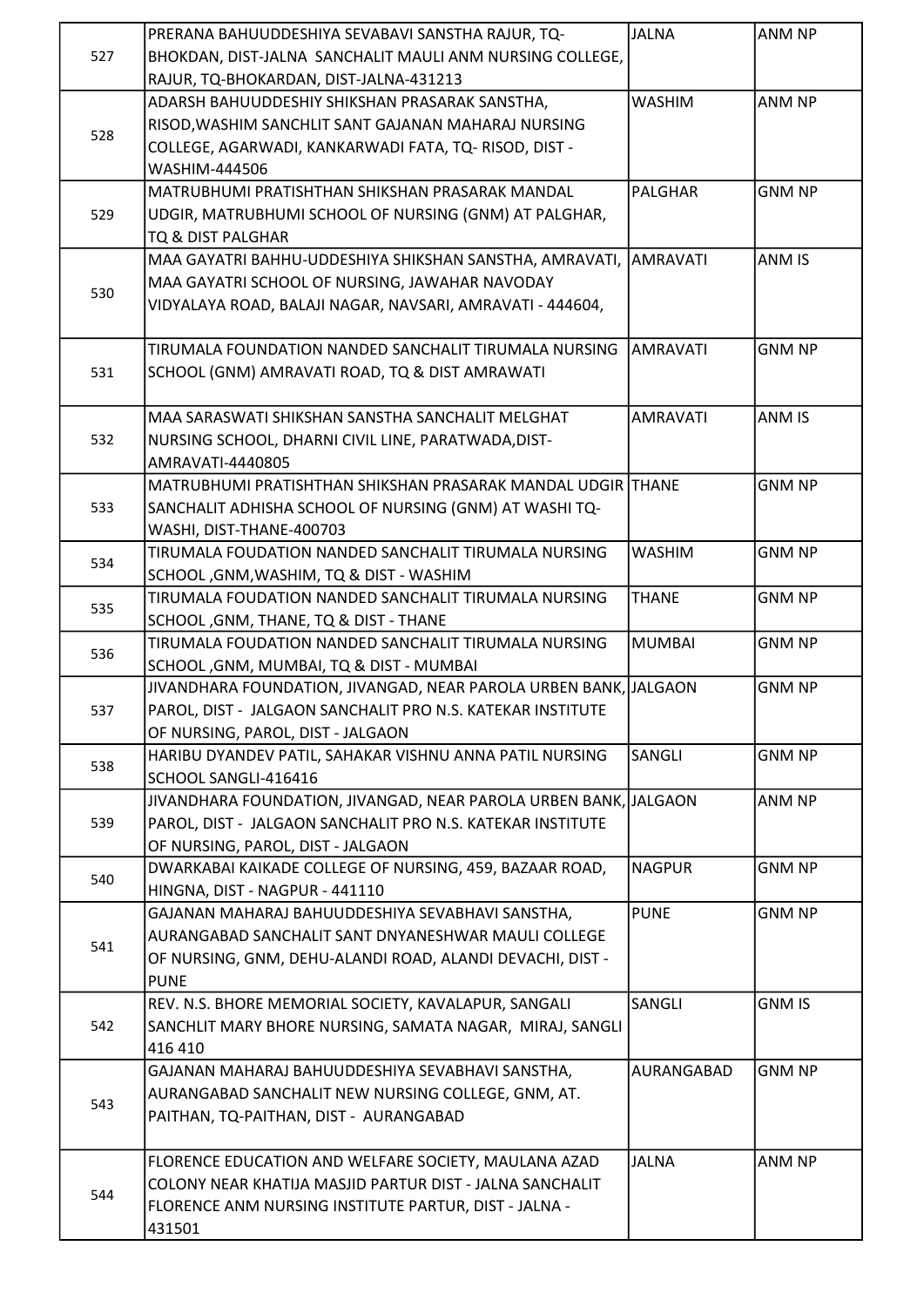|     | SHRI KASHI SHIKSHAN PRASARAK MANDAL, AURANGABAD                  | <b>SATARA</b>     | <b>GNM NP</b> |
|-----|------------------------------------------------------------------|-------------------|---------------|
| 545 | SANCHLIT NIRMALA SCHOOL OF NURSING, OLD PUNE ROAD,               |                   |               |
|     | SATARA TQ&DIST - SATARA                                          |                   |               |
|     | FLORENCE EDUCATION AND WELFARE SOCIETY, MAULANA AZAD             | <b>JALNA</b>      | <b>GNM NP</b> |
|     | COLONY NEAR KHATIJA MASJID PARTUR DIST - JALNA SANCHALIT         |                   |               |
| 546 | FLORENCE ANM NURSING INSTITUTE PARTUR, DIST - JALNA -            |                   |               |
|     | 431501                                                           |                   |               |
|     | SHRI KASHI SHIKSHAN PRASARAK MANDAL, AURANGABAD                  | <b>PUNE</b>       | <b>GNM NP</b> |
| 547 | SANCHLIT VAIBHAVI SCHOOL OF NURSING, LONIKAND, TQ & DIST -       |                   |               |
|     | <b>PUNE</b>                                                      |                   |               |
|     | VIVEKANAND ASHRAM, VIVEKANAND NAGAR, HAWARA ASHRAM,              | <b>BULDHANA</b>   | <b>GNM NP</b> |
|     | TQ - MEHAKAR, DIST - BULDANA SANCHALIT VIVEKANAND NURSING        |                   |               |
| 548 | COLLEGE, VIVEKANAND ASHRAM HIWARA, TQ-MEHAKAR, DIST -            |                   |               |
|     | <b>BULDANA - 443301</b>                                          |                   |               |
|     | AKHIL ADIVASI SHIKSHAN SANSTHA, GADCHIROLI SANCHLIT KAVALE       | <b>GADCHIROLI</b> | ANM NP        |
| 549 | INSTITUTE OF NURSING KURUD, TQ- DESAI GANJ, DIST- GADCHIROLI     |                   |               |
|     |                                                                  |                   |               |
|     | AKHIL ADIVASI SHIKSHAN SANSTHA, GADCHIROLI SANCHLIT KAVALE       | <b>GADCHIROLI</b> | <b>GNM NP</b> |
| 550 | INSTITUTE OF NURSING KURUD, TQ- DESAI GANJ, DIST- GADCHIROLI     |                   |               |
|     |                                                                  |                   |               |
|     | DALVI EDUCATIONAL AND CHARITABLE TRUST, 2/9 MAVLANKAR            | <b>RATNAGIRI</b>  | <b>GNM NP</b> |
|     | NAGAR, DATTA MANDIR ROAD, MALAD EAST, MUMBAI-400097              |                   |               |
|     |                                                                  |                   |               |
| 551 | SANCHALIT DALVI INSTITUTE OF NURSING, GNM, AT SHENALE, POST      |                   |               |
|     | SOVELI, TQ - MANDANGAD, DIST - RATNAGIRI                         |                   |               |
|     | JANTA SHIKSHAN PRASARAK MANDAL, AHMEDNAGAR SANCHLIT              | AHMEDNAGAR        | <b>GNM IS</b> |
| 552 | JIJAMATA NURSING SCHOOL DAHIGAON-NE, TQ- SHEVGAON, DIST-         |                   |               |
|     | AHMEDNAGAR - 414502                                              |                   |               |
|     | SHRI MARUTRAO GHULE PATIL SHIKSHAN SANSTHA'S,                    | AHMEDNAGAR        | <b>GNM IS</b> |
|     | AHMEDNAGAR SANCHLIT JIJAMATA NURSING SCHOOL,                     |                   |               |
| 553 | DNYANESHWAR NAGAR, BHENDA, TQ- NEWASA, DIST -                    |                   |               |
|     | AHMEDNAGAR 414605                                                |                   |               |
|     | JAI SHRI SIDDHIVINAYAK FOUNDATION SANCHLIT SMT                   | <b>THANE</b>      | <b>GNM NP</b> |
| 554 | CHANDRABHAGABAI HARNE SCHOOL OF NURSING, DOMBIVLI, TQ-           |                   |               |
|     | KALYAN, DIST-THANE 421202                                        |                   |               |
|     | JAI SHRI SIDDHIVINAYAK FOUNDATION SANCHLIT SMT                   | <b>THANE</b>      | ANM NP        |
| 555 | CHANDRABHAGABAI HARNE SCHOOL OF NURSING, DOMBIVLI, TQ-           |                   |               |
|     | KALYAN, DIST-THANE 421202                                        |                   |               |
|     | SWARAJYA SEVABHAVI SANSTHA, NANDED SANCHLIT RADHAI               | <b>NANDED</b>     | <b>GNM NP</b> |
| 556 | SCHOOL OF NPRATHMIK LOHA NANDED                                  |                   |               |
|     | MATOSHIR EDUCATION SOCIETY, NASHIK SANCHLIT MATOSHRI             | <b>THANE</b>      | <b>GNM NP</b> |
| 557 | SCHOOL OF NURSING SHAHAPUR, DIST-THANE                           |                   |               |
|     | SWARAJYA SEVABHAVI SANSTHA, NANDED SANCHLIT RADHAI               | <b>AMRAVATI</b>   | <b>GNM NP</b> |
| 558 | SCHOOL OF NURSING, AMRAVATI                                      |                   |               |
|     | MATOSHIR EDUCATION SOCIETY, NASHIK SANCHLIT MATOSHRI             | <b>PALGHAR</b>    | <b>GNM NP</b> |
| 559 | SCHOOL OF NURSING JAWHAR, DIST - PALGHAR                         |                   |               |
|     | SHARMA EDUCATION SOCIETY, NAGPUR SANCHLIT IDEAL INSTITUTE NAGPUR |                   | ANM NP        |
| 560 | OF NURSING, MANSAROVAR COLONY, PO- MANKAPUR, AWASTHI             |                   |               |
|     | NAGAR ROAD, NAGPUR - 440030                                      |                   |               |
|     | MAHATMA PHULE EDUCATION SOCIETY & DBGBS'S AIM INSTITUTE          | <b>MUMBAI</b>     | <b>GNM NP</b> |
|     | SANCHLIT MPES & AIM INSTITUTES COLLEGE OF NURSING, JERBAI        |                   |               |
| 561 | WADIA ROAD, BHOIWADA, PAREL MUMBAI-12                            |                   |               |
|     |                                                                  |                   |               |
|     |                                                                  |                   |               |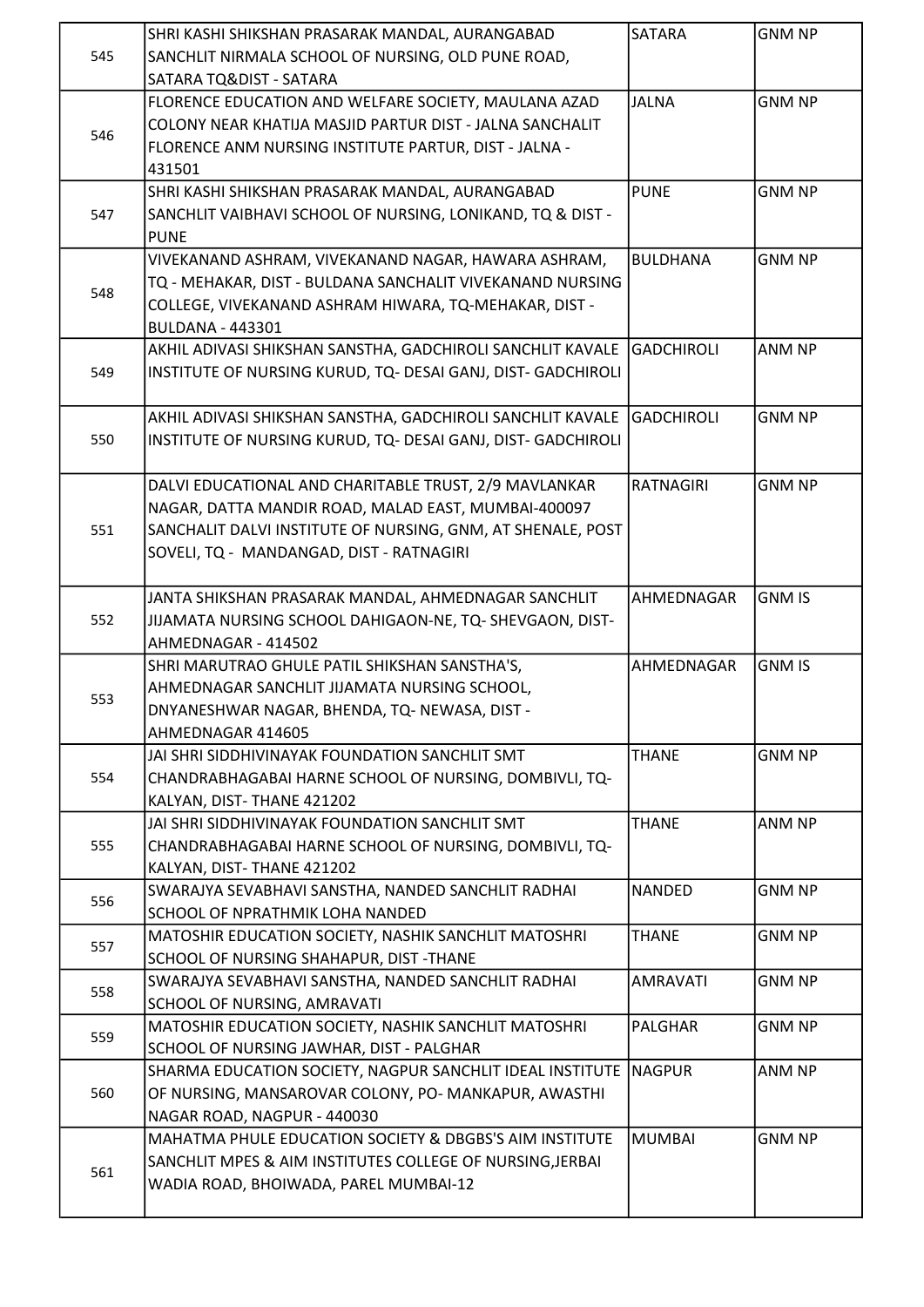|     | CHATRAPATI SAMBHAJI MAHARAJ KRUSHI, SHIKSHAN, VIKAS VA     | AHMEDNAGAR     | <b>GNM NP</b> |
|-----|------------------------------------------------------------|----------------|---------------|
|     | BAHUUDESHIYA PRABODHANI AHMEDNAGAR SANCHLIT                |                |               |
| 562 | CHHATRAPATI SAMHJAJIRAJE NURSING SCHOOL, AKHELGAON, TQ-    |                |               |
|     | SHEVGAON, DIST- AHMEDNAGAR 414502                          |                |               |
|     | SARVODAYA BHUMIPUTRA BAHUUDDESHIYA VIKAS MANDAL            | CHANDRAPUR     | <b>GNM IS</b> |
|     | SANCHALIT PRABHADEVI SCHOOL OF NURSING, BEHIND NEW         |                |               |
| 563 | ENGLISH HIGHSCHOOL, BESIDE RAJIV GANDHI KAMGAR BHAWAN,     |                |               |
|     | CHANDRAPUR-442401                                          |                |               |
|     | LATE RAMABHILASH BAHUUDDESHIYA SHIKSHAN PRASARAK           | YAVATMAL       | <b>GNM NP</b> |
| 564 | SANSTHA SANCHLIT YASH INSTITUTE OF NURSING, ABHINANDAN     |                |               |
|     | PLAZA, MAINDE CHOWK, YAVATMAL - 445001                     |                |               |
|     | SAMRUDDHI VIKAS PRATISHTHAN, ARAL, TQ. VASMAT, DIST-       | <b>HINGOLI</b> | <b>GNM NP</b> |
| 565 | HINGOLI SANCHALIT NILABAI EKNATH PAWAR NURSING GNM         |                |               |
|     | COLLEGE, HINGOLI, TQ & DIST - HINGOLI                      |                |               |
|     |                                                            | <b>PUNE</b>    | <b>GNM NP</b> |
|     | SHIVPRATAP GRAMVIKAS MANDAL'S, PARBHANI SANCHALIT YASH     |                |               |
| 566 | SCHOOL OF NURSING (GNM) A/P: KATKEWADI ROAD, WAGHOLI,      |                |               |
|     | <b>DIST-PUNE</b>                                           |                |               |
|     | SAMRUDDHI VIKAS PRATISHTHAN, ARAL, TQ. VASMAT, DIST-       | <b>NANDED</b>  | <b>GNM NP</b> |
| 567 | HINGOLI SANCHALIT SHRI SWAMI SAMARTH NURSING GNM           |                |               |
|     | COLLEGE, GANAPUR KAMATHA, TQ-ARDHAPUR, DIST-NANDED         |                |               |
|     |                                                            |                |               |
|     | SAMRUDDHI VIKAS PRATISHTHAN, ARAL, TQ-VASMAT, DIST-        | <b>HINGOLI</b> | <b>ANM NP</b> |
| 568 | HINGOLI SANCHALIT SHRI SWAMI SAMARTH NURSING COLLEGE,      |                |               |
|     | <b>HONGOLI-431513</b>                                      |                |               |
| 569 | SARVOPCHAR HOSPITAL, DHULE                                 | <b>DHULE</b>   | <b>GNM IS</b> |
| 570 | SANVI BAHUUDDESHIYA SHIKSHAN SANSTHA SANCHALIT SHRI        | <b>GONDIA</b>  | <b>GNM NP</b> |
|     | RAMKRUSHNA INSTITUTE OF NURSING, GONDIA                    |                |               |
|     | SANVI BAHUUDDESHIYA SHIKSHAN SANSTHA SANCHALIT SHRI.       | <b>WARDHA</b>  | ANM NP        |
| 571 | SAIBABA COLLEGE OF NURSING, HINGANGHAT, DIST-WARDHA        |                |               |
|     |                                                            |                |               |
|     | JANPRAGATI ABHINAV SAHAKARI SANSTHA, NANDED, BELANAGAR,    | <b>NANDED</b>  | <b>GNM NP</b> |
| 572 | BHAVSAR CHOUK, NANDED SANCHALIT TULJAI NURSING GNM         |                |               |
|     | COLLEGE, NANDED-431605                                     |                |               |
|     | SHRI SHIVAJI SHIKSHAN PRASARAK MANDAL, HINGOLI C/O JYOTIBA | <b>HINGOLI</b> | <b>GNM NP</b> |
|     | MEDICAL, OPP.MUNICIPAL COUNCIL, HINGOLI SACHALIT NILABAI   |                |               |
| 573 | EKNATH PAWAR GNM COLLEGE, HINGOLI, TQ-DIST-HINGOLI-431513  |                |               |
|     |                                                            |                |               |
|     | DIGAMBAR JAIN EDUCATION SOCIETY'S PUNE SANCHLIT VIMAL      | <b>PUNE</b>    | <b>GNM NP</b> |
| 574 | INSTITUTE OF NURSING, NEAR ANAND PARK, AMBEGAON, KATTAJ,   |                |               |
|     | PUNE - 411 046                                             |                |               |
|     | SHRI SHIVAJI SHIKSHAN PRASARAK MANDAL, HINGOLI C/O JYOTIBA | <b>HINGOLI</b> | ANM NP        |
|     | MEDICAL, OPP. MUNICIPAL COUNCIL, HINGOLI SACHALIT SHIVAJI  |                |               |
| 575 | NURSING ANM COLLEGE, HINGOLI, TQ-DIST-HINGOLI-431513       |                |               |
|     |                                                            |                |               |
|     | SHRI JAIN VIDYA PRASARAK MANDAL, PUNE SACHALIT SHRI JAIN   | <b>PUNE</b>    | <b>GNM NP</b> |
|     | VIDYA PRASARAK MANDAL INSTITUTE OF GNM NURSING,            |                |               |
| 576 | FATTECHAND MARG, CHINCHWAD, DIST-PUNE-411033               |                |               |
|     |                                                            |                |               |
|     | JEEVANDHARA FOUNDATION, JALGAON SANCHLIT PROF. N.S.        | <b>NASHIK</b>  | <b>GNM NP</b> |
| 577 | KATEKAR INSTITUTE OF NURSING, HINDUSTAN NAGAR, ADGAON-     |                |               |
|     |                                                            |                |               |
|     | SAYYAD PIMPRI ROAD, ODHA, NASHIK                           |                |               |
|     | JEEVANDHARA FOUNDATION, JALGAON SANCHLIT PROF. N.S.        | <b>NASHIK</b>  | ANM NP        |
| 578 | KATEKAR INSTITUTE OF NURSING, HINDUSTAN NAGAR, ADGAON-     |                |               |
|     | SAYYAD PIMPRI ROAD, ODHA, NASHIK                           |                |               |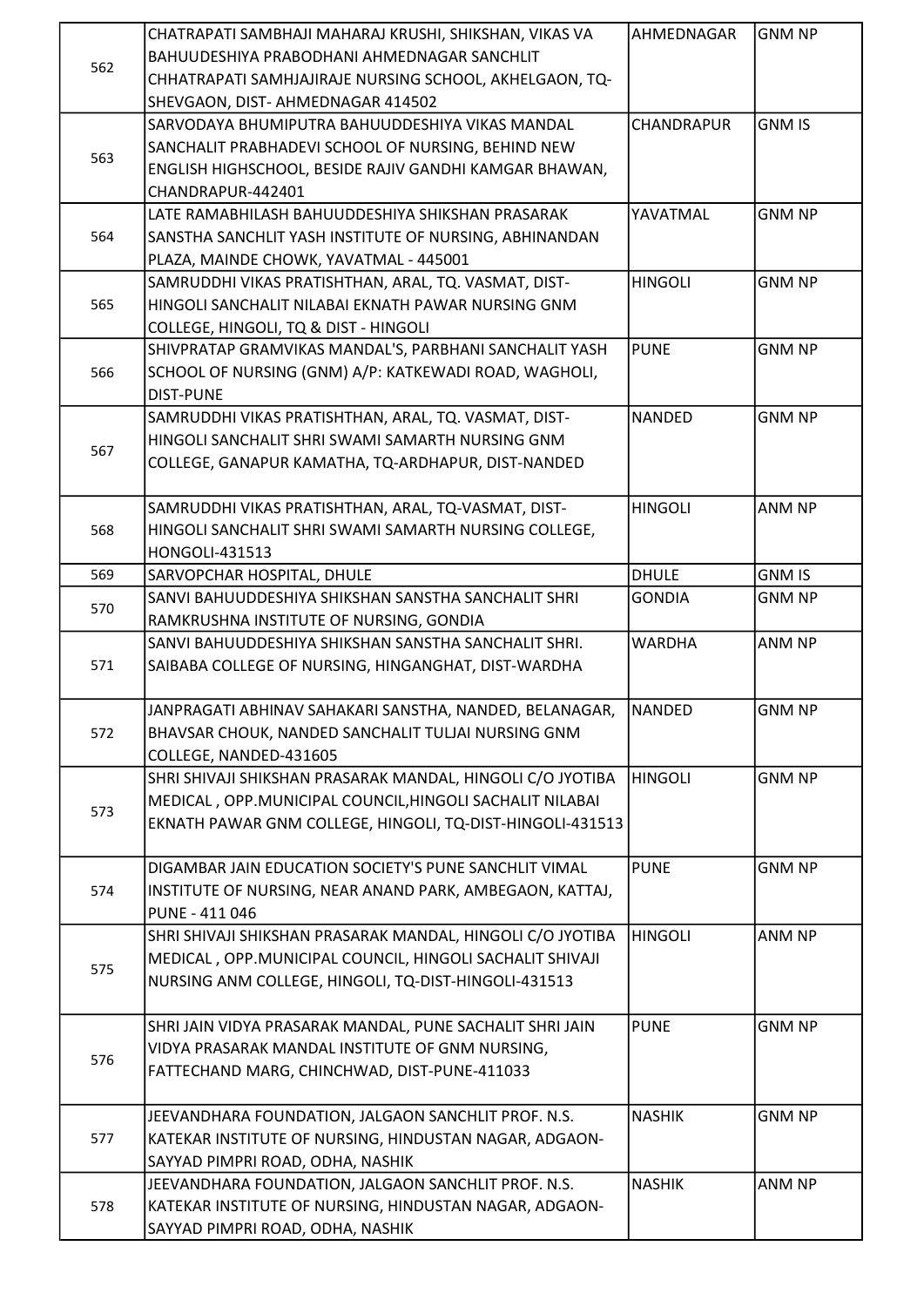|     | SAHAKAR MAHARSHI BASKARRAOJI SHINGANE KRIDA, KRUSHI VA      | <b>BULDHANA</b>  | <b>GNM IS</b> |
|-----|-------------------------------------------------------------|------------------|---------------|
|     | SHAIKSHANIK BAHU -UDDESHIYA SANSTHA, ANJANI (KHURD), TQ-    |                  |               |
| 579 | LONAR, DIST-BULDANA SANCHALIT ONENESS SCHOOL OF NURSING,    |                  |               |
|     | CHIKHALI ROAD, MIDC COMPOUND, YELGAON, TQ & DIST -          |                  |               |
|     | <b>BULDANA - 443001</b>                                     |                  |               |
|     | PUJYA BHAU DAMODARDAJI MUNDADA VISHAYAK SAMITEE,            | <b>NANDURBAR</b> | <b>GNM NP</b> |
| 580 | NANDURBAR SANCHLIT ANGEL SCHOOL OF NURSING, DHADGAON,       |                  |               |
|     | TQ- AKRANI, DIST- NANDURBAR- 425414                         |                  |               |
|     | SAMARTH RURAL EDUCATIONAL INSTITUTE PUNE SANCHLIT           | <b>PUNE</b>      | <b>GNM NP</b> |
| 581 | SAMARTH INSTITUTE OF NURSING, BANGERWADI, BELHE, TQ-        |                  |               |
|     | JUNNER, DIST- PUNE 412 410                                  |                  |               |
|     | PUJYA BHAU DAMODARDAJI MUNDADA VISHAYAK SAMITEE,            | <b>NANDURBAR</b> | <b>GNM NP</b> |
|     | NANDURBAR SANCHLIT ANGEL SCHOOL OF NURSING,                 |                  |               |
| 582 | KHANDABARA, C/O HEMLATA RAJESH GAVIT KHANDABARA, TQ-        |                  |               |
|     | NAVAPUR, DIST-NANDURBAR-425418                              |                  |               |
|     | PRAGATI BAHUUDDESHIYA SAMAJIK SEVABHAVI SANSTHA             | <b>OSMANABAD</b> | ANM IS        |
| 583 | SANCHALIT RENUKA SCHOOL OF NURSING ANM, KALLAM TQ-          |                  |               |
|     | KALLAM, DIST-OSMANABAD 412507                               |                  |               |
|     | MATRUBHUMI FOUNDATION, NANDERBAR SANCHALIT KAMAKSHA         | <b>NANDURBAR</b> | <b>GNM NP</b> |
| 584 | SCHOOL OF NURSING, PATONDA, TQ & DIST - NANDURBAR           |                  |               |
|     |                                                             |                  |               |
|     | SAI FOUNDATION'S BADRI COLLINI, TALODA (NANDURBAR) DIST-    | <b>NANDURBAR</b> | <b>GNM NP</b> |
|     | NANDURBAR SANCHALIT SAI NURSING SCHOOL GNM, DR.SONAR        |                  |               |
| 585 | D.M. PRABHAKAR COLLINI, PLIOT NO.71, TAL NAVAPUR,           |                  |               |
|     |                                                             |                  |               |
|     | DNYANDEEP SHIKSHAN SANSTHA BEED SANCHLIT PRIYA NURSING      | <b>BEED</b>      | <b>GNM NP</b> |
| 586 | SCHOOL, GEORAI TTQ- GEORAI, DIST - BEED 431122              |                  |               |
|     |                                                             |                  |               |
|     | LATE MADHAVRAO PATIL SEVABHAVI SHIKSHAN PRASARAK            | <b>LATUR</b>     | <b>GNM NP</b> |
| 587 | MANDAL, KEKATSINDAGI, JALKOT, LATUR SANCHALIT VILAS GNM     |                  |               |
|     | NURSING COLLEGE, UDGIR, DIST- LATUR                         |                  |               |
|     | SAI DISHA SAMAJIK VIKAS SANSTH'S, AURANGABAD SANCHALIT      | <b>NANDURBAR</b> | <b>GNM NP</b> |
| 588 | SHAHADA NURSING SCHOOL, AP- KAHATUL ROAD, SHAHADA, TQ-      |                  |               |
|     | SHAHADA, DIST - NANDURBAR - 425409                          |                  |               |
|     |                                                             |                  |               |
|     | KAI. MADHAVRAO PATIL SEVABHAVI SHIKSHAN PRASARAK MANDAL     | <b>LATUR</b>     | <b>GNM NP</b> |
| 589 | SANCHLIT SANT TUKARAM GNM NURSING COLLEGE, AHMADPUR,        |                  |               |
|     | <b>DIST - LATUR</b>                                         |                  |               |
|     | SWAMI VIVEKANAND PRATISHTHAN KHADGAON, PARBHANI             | <b>PARBHANI</b>  | ANM NP        |
| 590 | SANCHLIT RADHAI NURSING SCHOOL, RAM NAGAR, AKOLI, TAL-      |                  |               |
|     | GANGAKHED, DIST- PARBHANI                                   |                  |               |
|     | VISHWAKARMA BHAGWAN PRATISTHAN AURANGABAD SANCHLIT          | <b>SOLAPUR</b>   | <b>GNM NP</b> |
| 591 | MRUNMAYEE NURSING SCHOOL(GNM) AP - LAXMI DAHIWADI, TQ-      |                  |               |
|     | MANGALVEDHA, DIST-SOLAPUR-413305                            |                  |               |
|     | DHAMMAGIRI SAMAJIK, SANSKRUTIK SANSTHA, NASHIK SANCHALIT    | <b>THANE</b>     | <b>GNM NP</b> |
|     | DHAMMAGIRI SCHOOL OF NURSING (GNM) AT PROF. M.A.SHETE       |                  |               |
| 592 | INSTITUTE OF ENGINEERING & TECHNOLOGY S, NO.11 AT. VILLAGE, |                  |               |
|     | SHAHAPUR, DIST-THANE-421601                                 |                  |               |
|     |                                                             |                  |               |
|     | DHARMAVEER SAMBHAJIRAJE BAHUUDDESHIYA SEVABHAVI             | <b>AMRAVATI</b>  | <b>GNM NP</b> |
| 593 | SANSTHA, AURANGABD SANCHLIT DHARNI NURSING SCHOOL,          |                  |               |
|     | DHARNI, TQ- DHARNI, DIST- AMRAVATI 444702                   |                  |               |
|     | TULJABHAVANI GRAMVIKAS SEVABHAVI SANSTHA PATODA, BEED       | <b>BEED</b>      | <b>GNM NP</b> |
| 594 | SANCHLIT SW. INDIRA GANDHI NURSING SCHOOL PATODA, BEED      |                  |               |
|     |                                                             |                  |               |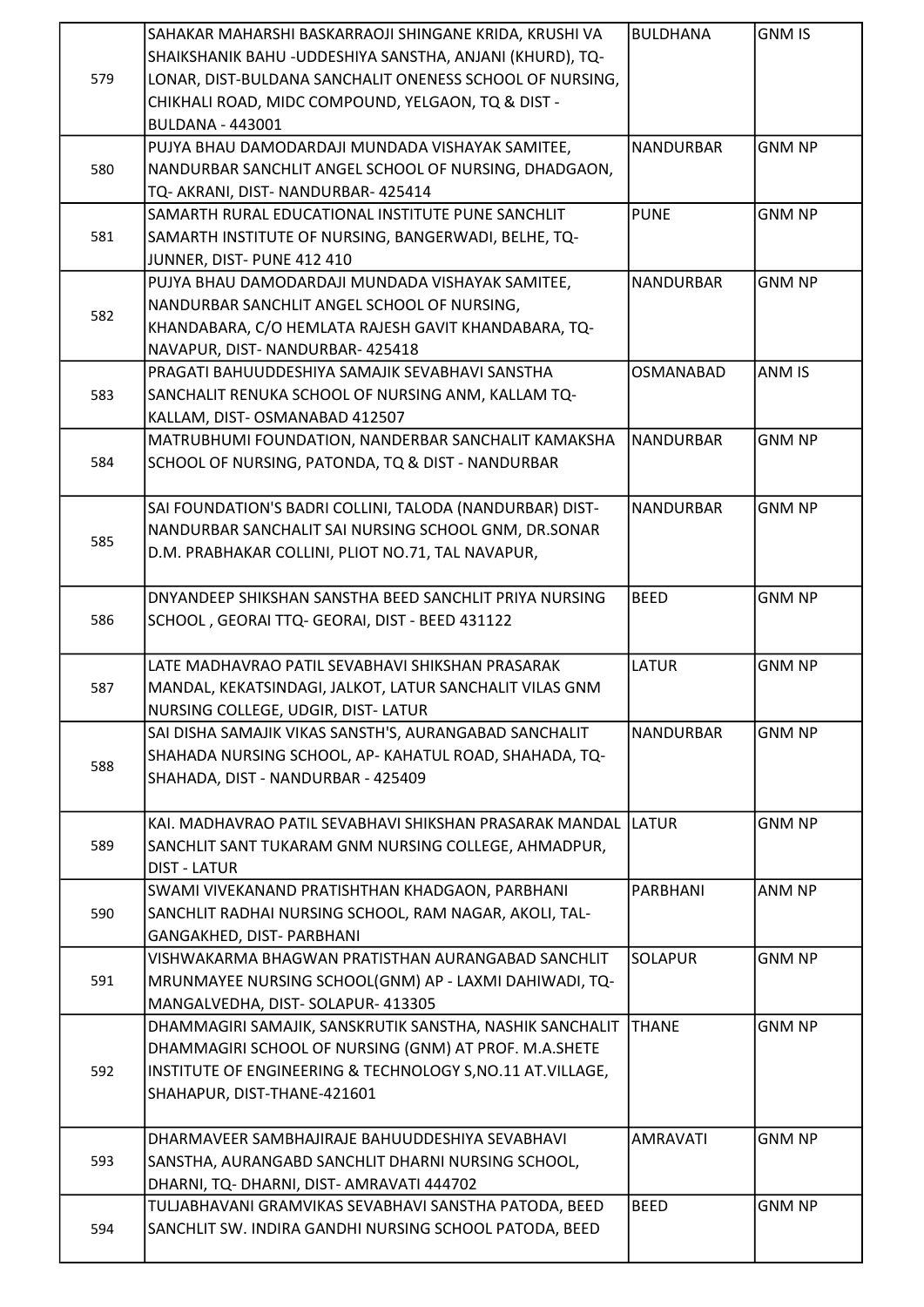|     | MAULI BAHUUDESHIYA SAMAJIK SANSTHA AT KONDALA ZAMARE,<br>TQ-DIST-WASHIM SANCHALIT MAULI INSTITUTE OF NURSING GNM, | <b>WASHIM</b>     | <b>GNM NP</b> |
|-----|-------------------------------------------------------------------------------------------------------------------|-------------------|---------------|
| 595 | AT. BUNDHE CAMPUS, KONDALA ROAD, WASHIM TQ-DIST-WASHIM                                                            |                   |               |
|     | - 444505                                                                                                          |                   |               |
|     | LATE BHASKARRAO SHINGNE KRIDA V SHIKSHAN PRASARAK                                                                 | <b>BULDHANA</b>   | <b>GNM IS</b> |
|     |                                                                                                                   |                   |               |
|     | SANSTHA MALKAPUR PANGRA, TQ-SINDHKHED RAJA, DIST-                                                                 |                   |               |
| 596 | BHULDHANA SANCHALIT LATE VIJAY MAKHMALE INSTITUTE OF                                                              |                   |               |
|     | R.G.N.M. SCHOOL, MALKAPUR PANGRA, TQ-SINDHKHED RAJA, DIST-                                                        |                   |               |
|     | <b>BULDANA</b>                                                                                                    |                   |               |
|     | VIVEKANAND SHIKSHAN PRASARAK MANDAL HINGOLI SANCHLIT                                                              | <b>HINGOLI</b>    | ANM IS        |
| 597 | V.B.N. NURSING SCHOOL, NARAYAN NAGAR, Z P ROAD, DIST -                                                            |                   |               |
|     | HINGOLI                                                                                                           |                   |               |
|     | THE BANDRA HOLY FAMILY HOSPITAL SOCIETY SANCHLIT HOLY                                                             | <b>MUMBAI</b>     | <b>GNM IS</b> |
| 598 | FAMILY INSTITUTE OF NURSING EDUCATION, PREMIER ROAD,                                                              |                   |               |
|     | KURLA, MUMBAI - 400070                                                                                            |                   |               |
|     | SHANTANAND HEALTH SERVICES & NURSING EDUCATION MANDAL,                                                            | <b>HINGOLI</b>    | <b>GNM NP</b> |
| 599 | HINGOLI SANCHALIT ANANDBHOOMI, THE INSTITUTE OF NURSING                                                           |                   |               |
|     | EDUCATION, HINGOLI, NEAR PETROL PUMP, CHINCHALA FATA, DIST-                                                       |                   |               |
|     | <b>HINGOLI</b>                                                                                                    |                   |               |
|     | PRAGATI ADIWASI GRAMIN VIKAS SANSTHA, SHEGAON, BULDANA                                                            | <b>BULDHANA</b>   | <b>GNM NP</b> |
| 600 | SANCHLIT SANT GAJANAN MAHARAJ SCHOOL OF NURSING                                                                   |                   |               |
|     | SHEGAON, TQ-SHEGAON, DIST-BULDANA - 444203                                                                        |                   |               |
|     | SHANTANAND HEALTH SERVICES & NURSING EDUCATION MANDAL,                                                            | <b>WASHIM</b>     | <b>GNM NP</b> |
| 601 | HINGOLI SANCHALIT THE INSTITUTE OF NURSING WASHIM 444 005                                                         |                   |               |
|     |                                                                                                                   |                   |               |
|     | DR. ALLAMA IQBAL EDUCATION SOCIETY, MAHADEOPUNA,                                                                  | <b>WARDHA</b>     | <b>GNM NP</b> |
| 602 | SEWAGRAM ROAD, WARDHA                                                                                             |                   |               |
|     | SAMARTH RURAL EDUCATIONAL INSTITUTE PUNE SANCHLIT                                                                 | <b>PUNE</b>       | ANM NP        |
| 603 | SAMARTH INSTITUTE OF NURSING, BANGERWADI, BELHE, TQ-                                                              |                   |               |
|     | JUNNER, DIST- PUNE 412 410                                                                                        |                   |               |
|     | SANT DNYANESHWAR SHIKSHAN SANSTHA, ISLAMPUR, TQ-WALWA, SANGLI                                                     |                   | <b>GNM NP</b> |
| 604 | DISAT-SANGLI 415 409                                                                                              |                   |               |
|     | INDRYANI PRATISHTHAN AURANGABAD SANCHLIT SAI CARE SCHOOL NASHIK                                                   |                   | <b>GNM NP</b> |
| 605 | OF NURSING, AT MANORI, TQ- DINDORI, DIST- NASHIK 422 004                                                          |                   |               |
|     |                                                                                                                   |                   |               |
|     | SAMARTH BAHUUDDESHIYA SEVABHAVI SANSTHA, VADAVANI, BEED BEED                                                      |                   | <b>GNM NP</b> |
| 606 | SANCHLIT SAMARTH NURSING SCHOOL TELGAON, TQ-VADAVANI,                                                             |                   |               |
|     | <b>DIST-BEED</b>                                                                                                  |                   |               |
|     | INDRYANI PRATISHTHAN AURANGABAD SANCHLIT SWAMI                                                                    | AURANGABAD        | <b>GNM NP</b> |
| 607 | VIVEKANAND SCHOOL OF NURSING, BEED BYPASS ROAD,                                                                   |                   |               |
|     | AURANGABAD - 431 001                                                                                              |                   |               |
|     |                                                                                                                   |                   | <b>GNM NP</b> |
|     | SAMARTH BAHUUDDESHIYA SEVABHAVI SANSTHA, VADAVANI, BEED BEED                                                      |                   |               |
| 608 | SANCHLIT SAMARTH NURSING SCHOOL VADAVANI, TQ- VADAVANI,                                                           |                   |               |
|     | <b>DIST-BEED</b>                                                                                                  |                   |               |
|     | SAMARTH BAHUUDDESHIYA SEVABHAVI SANSTHA, VADAVANI, BEED BEED                                                      |                   | ANM NP        |
| 609 | SANCHLIT SAMARTH NURSING SCHOOL TELGAON, TQ-VADAVANI,                                                             |                   |               |
|     | <b>DIST-BEED</b>                                                                                                  |                   |               |
|     | KISAN SHIKSHAN PRASARAK MANDAL, BORGAON KALE, TQ-DIST-                                                            | <b>AURANGABAD</b> | <b>GNM NP</b> |
| 610 | LATUR SANCHALIT GODAVARI SCHOOL OF NURSING GNM, HUDCO,N                                                           |                   |               |
|     | 12, AURANGABAD-443001                                                                                             |                   |               |
|     | DHULE CHARITABLE SOCIETY'S, DHULE SANCHLIT DHULE                                                                  | <b>DHULE</b>      | <b>GNM NP</b> |
| 611 | CHARITABLE SOCIETY'S COLLEGE OF NURSING, CITY SURVEY NO                                                           |                   |               |
|     | 4259, NEHARU CHOWK, OLD AGRA ROAD, DEOPUR, DHULE                                                                  |                   |               |
|     |                                                                                                                   |                   |               |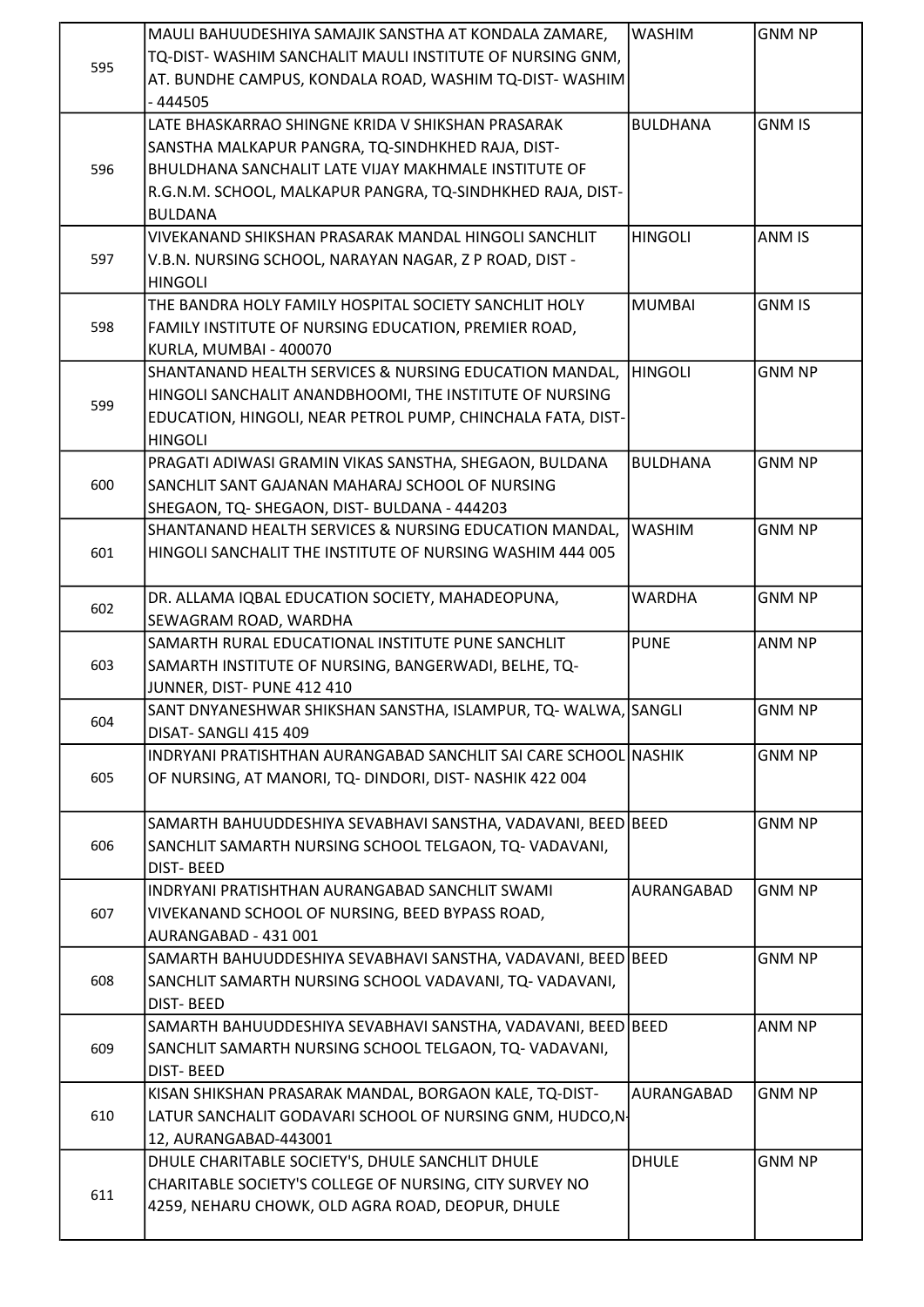|     | DIGAMBAR JAIN EDUCATION SOCIETY, PUNE SANCHLIT VIMAL       | <b>PUNE</b>     | <b>ANM NP</b> |
|-----|------------------------------------------------------------|-----------------|---------------|
|     | INSTUTUTE OF NURSING, AHEAD OF AGAM JAIN MANDIR, NEAR      |                 |               |
| 612 | RANGA SHETH CHOWK, AMBEGAON, KATRAJ, PUNE - 411046         |                 |               |
|     |                                                            |                 |               |
|     | ADIVASI KALYAN BAHUUDDESHIYA SEVABHAVI SANSTHA, BEED       | PARBHANI        | <b>GNM NP</b> |
| 613 | SANCHLIT RAJSHREE SHAHU MAHARAJ NURSING COLLEGE, GAUTAM    |                 |               |
|     | NAGAR, DIST- PARBHANI                                      |                 |               |
|     | SHRI SHRIKANT CHARITABLE TRUST, SONWALA, TQ- JALKOT, DIST- | PARBHANI        | ANM IS        |
| 614 | LATUR SANCHLIT KALPANA CHAWALA NURSING SCHOOL, DARGHA      |                 |               |
|     | JINTUR ROAD, PARBHANI - 431 401                            |                 |               |
|     | DIGAMBAR JAIN EDUCATION SOCIETY, PUNE SANCHLIT VIMAL       | <b>PUNE</b>     | <b>GNM NP</b> |
|     | INSTUTUTE OF NURSING ANM, DIGAMBAR JAIN EDUCATION          |                 |               |
| 615 | SOCIETY, KAMAL VIHAR, FLAT NO.1, MOHANNAGAR DHANKAWADI,    |                 |               |
|     | <b>PUNE - 411043</b>                                       |                 |               |
|     | ASHTVINAYAK FOUNDATION, THANE SANCHLIT ARYAVEER            | <b>THANE</b>    | <b>GNM NP</b> |
|     | INSTITUTE OF NURSING, AP- BADERAO COMPLED, SARALGAON, TQ-  |                 |               |
| 616 |                                                            |                 |               |
|     | MURBAD, DIST-THANE 421 401.                                | <b>HINGOLI</b>  | <b>GNM NP</b> |
| 617 | KAZI EDUCATION AND SOCIAL WELFARE SOCIETY, PARBHANI        |                 |               |
|     | SANCHLIT INDIRA GANDHI NURSING SCHOOL, HINGOLI             | AURANGABAD      |               |
|     | SHIVANJALI BAHUUDDESHIYA SANSTHA, AURANGABAD SANCHLIT      |                 | ANM IS        |
| 618 | SHRI SWAMI SAMARTH NURSING SCHOOL, GARKHEDA PARISAR,       |                 |               |
|     | <b>AURANGABAD</b>                                          |                 |               |
| 619 | ALL INDIA MUSLIM OBC ORGANISATION TRUST SANCHLIT SHABBIR   | SANGLI          | ANM IS        |
|     | AHMED ANSARI NURSING SCHOOL, MIRAJ, SANGLI                 |                 |               |
|     | SHREE GRAMIN JEEVAN SAUKHYA SAVARDHAN SANSTHA SHIRPUR      | <b>DHULE</b>    | ANM IS        |
| 620 | SANCHLIT PALAK NURSING INSTITUTE, SHIRPUR, DIST - DHULE    |                 |               |
|     |                                                            | <b>JALGAON</b>  | <b>GNM NP</b> |
|     | KAI. RAGHUNATHRAO JAGTAP FOUNDATION AURANGABAD             |                 |               |
| 621 | SANCHLIT GLOBAL NURSING SCOOL, AT PLOT NO 2, KRUSHNAPURI,  |                 |               |
|     | PACHORA, TQ- PACHORA, DISAT- JALGAON                       |                 |               |
| 622 | KAI. RAGHUNATHRAO JAGTAP FOUNDATION AURANGABAD             | <b>JALGAON</b>  | <b>ANM NP</b> |
|     | SANCHLIT GLOBAL NURSING SCOOL, AT PLOT NO 2, KRUSHNAPURI,  |                 |               |
|     | PACHORA, TQ- PACHORA, DISAT- JALGAON                       | <b>BEED</b>     | ANM NP        |
| 623 | LOKMANAS SHIKSHAN PRASARAK MANDAL LADZARI, TQ-PARALI,      |                 |               |
|     | DIST-BEED SANCHALIT LOKMANAS NURSING SCHOOL, TQ-DIST-BEED- |                 |               |
|     | 431122                                                     | <b>BEED</b>     | <b>GNM NP</b> |
| 624 | YASHODAMATA BAHUUDDESHIYA SEVABHAVI SANSTHA, BEED          |                 |               |
|     | SANCHALIT R.G.NURSING SCHOOL, BEED                         |                 |               |
|     | MAHARASHTRA ACADEMY OF ENGINEERING AND EDUCATIONAL         | <b>PUNE</b>     | <b>GNM NP</b> |
|     | RESEARCH, PUNE SANCHLIT MAEER'S COLLEGE OF NURSING,        |                 |               |
| 625 | YESHWANT NAGAR, OPP. TALEGAON RLY. STATION, TALEGAON       |                 |               |
|     | DABHADE, TQ- MAVAL, DIST- PUNE - 410507                    |                 |               |
|     |                                                            |                 |               |
|     | YASHODAMATA BAHUUDDESHIYA SEVABHAVI SANSTHA, BEED          | <b>BEED</b>     | ANM IS        |
| 626 | SANCHALIT RAMLING VIGHNE NURSING SCHOOL BEED - 431122      |                 |               |
|     |                                                            |                 |               |
|     | PRAGATI ADIWASI GRAMIN VIKAS SANSTHA, SHEGAON, BULDANA     | <b>BULDHANA</b> | ANM NP        |
| 627 | SANCHLIT PRABHAT SCHOOL OF NURSING KHAMGAON, TQ-           |                 |               |
|     | KHAMGAON, DIST- BULDANA                                    |                 |               |
|     | VISHWA VIKAS EDUCATION SOCIETY TALEGAON, TIWSA, DIST -     | <b>AMRAVATI</b> | <b>GNM NP</b> |
| 628 | AMRAVATI SANCHLIT AHEMAN COLLEGE OF NURSING, AT.           |                 |               |
|     | CHIKHALDARA, DIST- AMRAVATI                                |                 |               |
|     | MAHARASHTRA ACADEMY OF ENGINEERING AND EDUCATION           | <b>PUNE</b>     | ANM NP        |
| 629 | RESEARCH'S, PUNE SANCHALIT MAEER'S COLLEGE OF NURSING,     |                 |               |
|     | <b>PUNE</b>                                                |                 |               |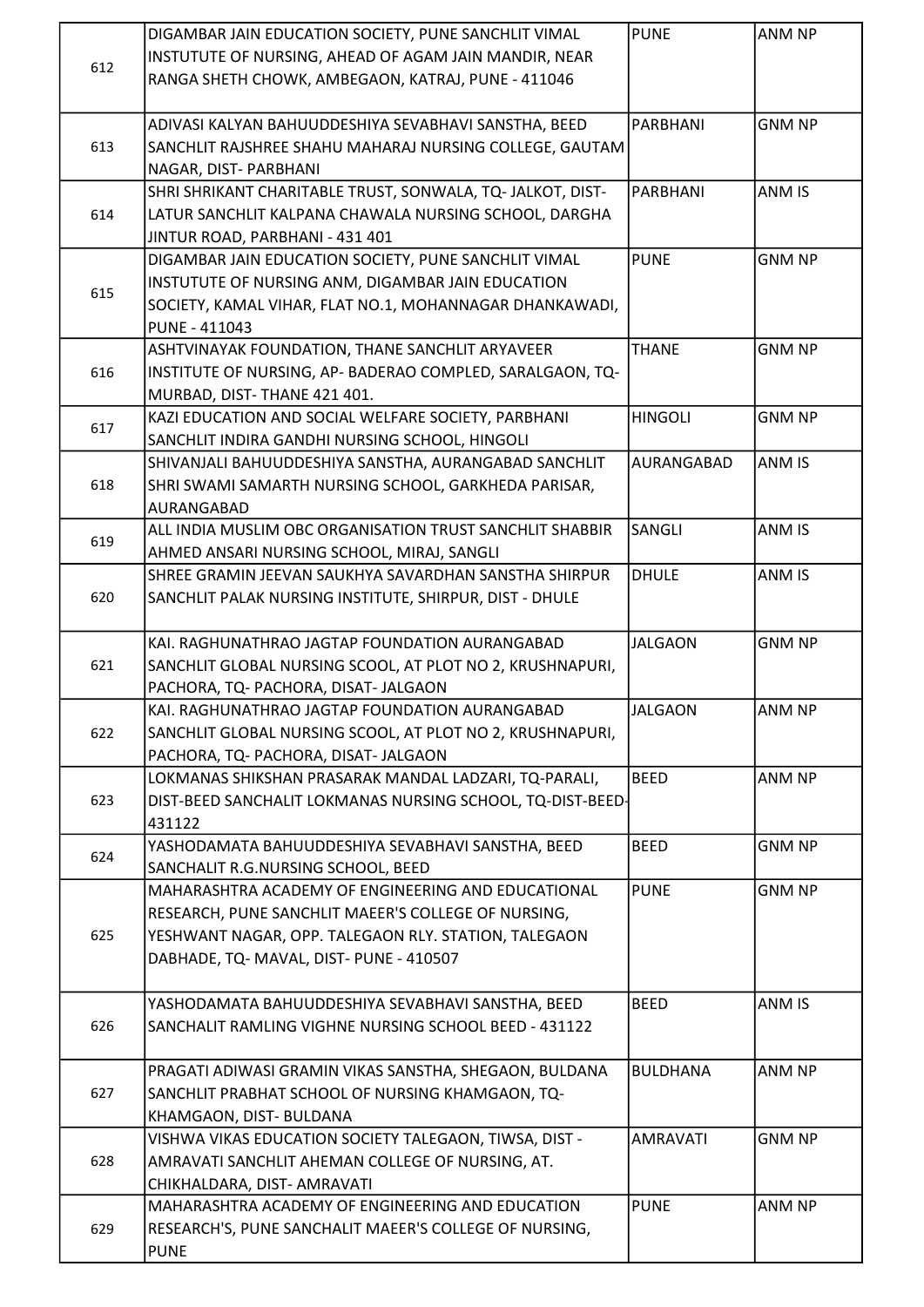|     | VISHWA VIKAS EDUCATION SOCIETY TALEGAON, TIWSA, DIST -                                                            | <b>AMRAVATI</b>   | <b>GNM NP</b> |
|-----|-------------------------------------------------------------------------------------------------------------------|-------------------|---------------|
| 630 | AMRAVATI SANCHLIT AHEMAN COLLEGE OF NURSING, VARUD, TQ-                                                           |                   |               |
|     | VARUD, DIST- AMRAVATI                                                                                             |                   |               |
|     | BHARTIYA VIKAS BAHUDDESHIYA SHIKSHAN AND PRASHIKSHAN                                                              | <b>AMRAVATI</b>   | <b>GNM NP</b> |
| 631 | SANSTHA WARDHA SANCHLIT HAJRA COLLEGE OF NURSING,                                                                 |                   |               |
|     | CHIKALDAHARA, DIST- AMRAVATI                                                                                      |                   |               |
|     | SAISHYAM FOUNDATION'S SANCHLIT SAI NURSING INSTITUTE,                                                             | <b>THANE</b>      | <b>GNM NP</b> |
| 632 | DUGAD PHATA, TQ- BHIWANDI, DIST- THANE- 421302                                                                    |                   |               |
|     |                                                                                                                   |                   |               |
|     | BHARTIYA VIKAS BAHUDDESHIYA SHIKSHAN AND PRASHIKSHAN                                                              | <b>NAGPUR</b>     | <b>GNM NP</b> |
| 633 | SANSTHA WARDHA SANCHLIT BABA SARWAR COLLEGE OF NURSING                                                            |                   |               |
|     | <b>NAGPUR</b>                                                                                                     |                   |               |
|     | SWA. RUPESHKUMAR INGOLE BAHUUDDESHIYA GRAMIN VIKAS                                                                | YAVATMAL          | ANM IS        |
|     | SANSTHA PARDI, TQ- KALMAB, DIST- YAVATMAL SANCHALIT SWA                                                           |                   |               |
| 634 | RUPESHKUMAR INGOLE SCHOOL OF NURSING, YAVATMAL                                                                    |                   |               |
|     |                                                                                                                   |                   |               |
|     | MOIZ RAHEMAN BAHUUDESHIYA SANSTHA WARDHA SANCHLIT                                                                 | <b>GADCHIROLI</b> | <b>GNM NP</b> |
| 635 | AHEMAN COLLEGE OF NURSING KURKHEDA, DIST- GADCHIROLI                                                              |                   |               |
|     |                                                                                                                   |                   |               |
|     | SWA. RAMRAOJI DUDHE BAHUUDDESHIYA SANSTHA DIGRAS,                                                                 | <b>WASHIM</b>     | <b>GNM NP</b> |
| 636 | YAVATMAL SANCHLIT SWA. RAMRAOJI DUDHE BAHUUDDESHIYA                                                               |                   |               |
|     | SANSTHA, MANORA, DIST WASHIM                                                                                      |                   |               |
|     | VINDHYACHAL SHIKSHAN SANSTHA, JALNA SANCHLIT V.S.S. SCHOOL JALNA                                                  |                   | <b>GNM NP</b> |
| 637 | OF NURSING, GUT NO. 101,104 JALNA AURANGABAD HIGHWAY, TQ-                                                         |                   |               |
|     | BADNAPUR, DIST- JALNA                                                                                             |                   |               |
|     | BHARATI VIDYAPEETH (DEEMED TO BE UNIVERSITY), PUNE(INDIA),                                                        | <b>RAIGAD</b>     | <b>GNM NP</b> |
|     | COLLEGE OF NURSING, SECTOR- 7 RAIN TREE MARG, BELPADA                                                             |                   |               |
| 638 |                                                                                                                   |                   |               |
|     | COMPLED, OPPOSITE KHARGHAR RAILWAY STATION, CBD BELAPUR,                                                          |                   |               |
|     | NAVI MUMBAI - 400 614<br>POOJA EDUCATION & DEVELOPMENT TRUST THANE SANCHLIT SHILP THANE                           |                   |               |
|     |                                                                                                                   |                   | <b>GNM NP</b> |
| 639 | BHARAT COLLEGE OF NURSING, GHODBUNDER ROAD, THANE                                                                 |                   |               |
|     | POOJA EDUCATION & DEVELOPMENT TRUST THANE SANCHLIT SHILP THANE                                                    |                   | ANM NP        |
| 640 | BHARAT COLLEGE OF NURSING, GHODBUNDER ROAD, THANE                                                                 |                   |               |
|     |                                                                                                                   |                   |               |
|     | SOU. VAIJANTA SHAMRAO SAWANT CHARITABLE TRUST, SANGLI                                                             | SANGLI            | <b>GNM NP</b> |
|     | ADITYA HOSPITAL, MAIN CHOWK, VISHRAMBAG, SANGLI-416415                                                            |                   |               |
| 641 | SANCHALIT SAKSHI NURSING SCHOOL, SANGLI                                                                           |                   |               |
|     |                                                                                                                   |                   |               |
|     | KHADRA EDUCATION & WELFARE SOCIETY PARBHANI SANCHLIT                                                              | PARBHANI          | <b>GNM NP</b> |
| 642 | NASEEM NURSING SCHOOL, PARBHANI                                                                                   |                   |               |
|     | SHRI GAIKWAD BAHUUDDESHIYA SEVABHAVI SANSTHA, NANDED                                                              | PALGHAR           | ANM NP        |
|     | SANCHLIT RANI LAXMIBAI NURSING COLLEG, KOLARAM BAG, VARAD                                                         |                   |               |
| 643 | HOSPITAL NEAR BHOISAR, TAL & DIST- PALGHAR                                                                        |                   |               |
|     |                                                                                                                   |                   |               |
|     | DNYANESHAWRI SHIKSHAN SANSTHA YAVATMAL SANCHLIT                                                                   | YAVATMAL          | <b>GNM NP</b> |
|     |                                                                                                                   |                   |               |
| 644 | DEVYANI SCHOOL OF NURSING, BAJAJ BUILDING NEAR COTTON<br>MARKET, OPP. OF BSNL OFFICE, DHAMANGAON ROAD, YAVATMAL - |                   |               |
|     |                                                                                                                   |                   |               |
|     | 445 001                                                                                                           |                   |               |
|     | MISSION FOR AWARENESS OF NUTRITION ILLITERACY,                                                                    | YAVATMAL          | <b>GNM NP</b> |
|     | SOCIALISATION, HEALTH & AGRICULTURES YAVATMAL SANCHLIT                                                            |                   |               |
| 645 | MATOSHREE ORGANIZATION OF NURSING EDUCATION, EKTA                                                                 |                   |               |
|     | GRUHANIRMAN SOCIETY, NEAR DHAMANGAON ROAD TO NAGPUR                                                               |                   |               |
|     | BYPASS ROAD, YAVATMAL - 445 001                                                                                   |                   |               |
|     |                                                                                                                   |                   |               |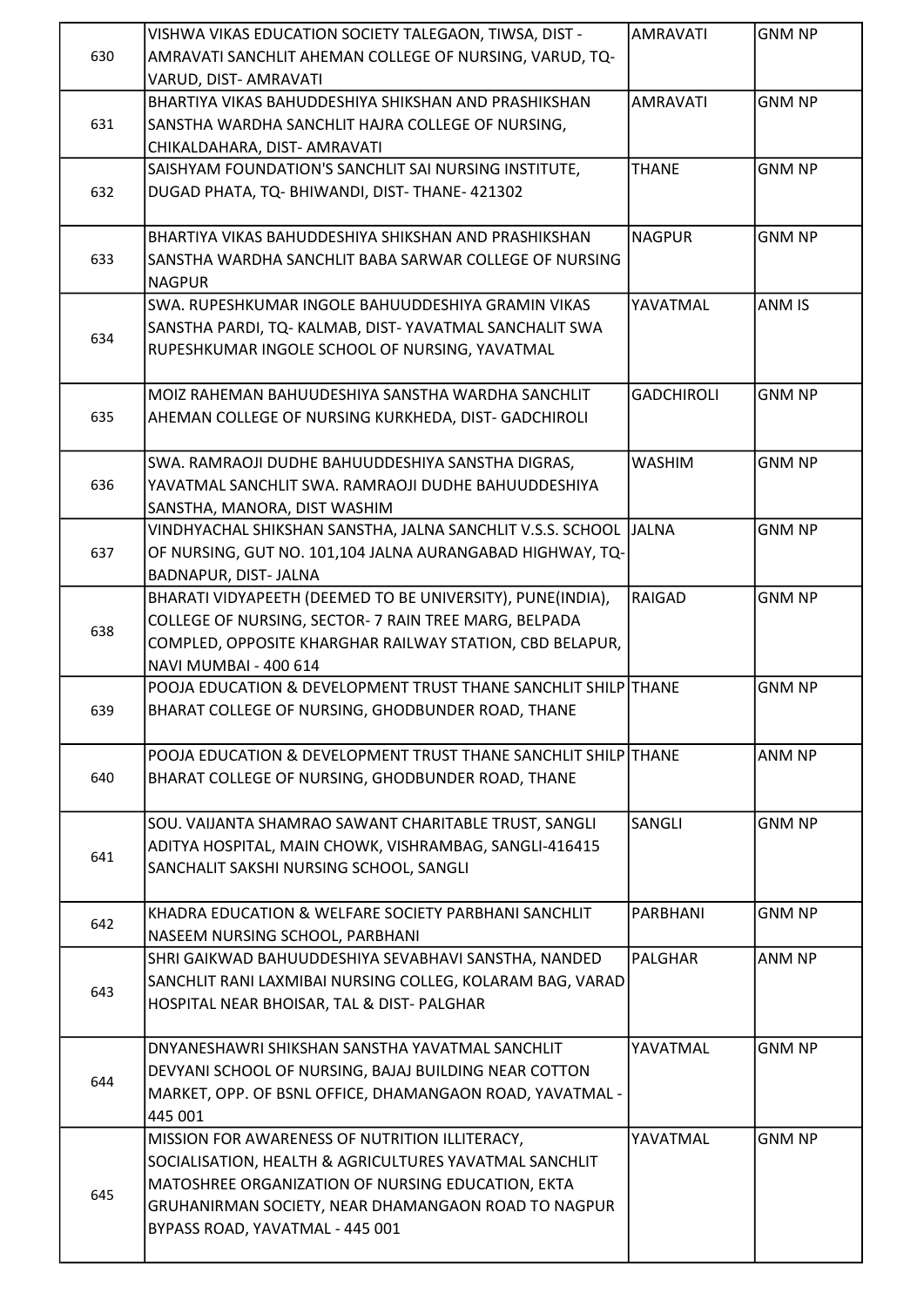| 646 | SHRI BHAGWANBABA SEVABHAU SANSTHA TADSONNA, BEED<br>SANCHLIT RAJNANADINI NURSING SCHOOL GNM, GEORAI TQ-<br><b>GEORAI, DIST- BEED</b>                                                             | <b>BEED</b>     | <b>GNM NP</b> |
|-----|--------------------------------------------------------------------------------------------------------------------------------------------------------------------------------------------------|-----------------|---------------|
| 647 | KUSUM SEVABHAVI SANSTHA CIDCO NANDED SANCHLIT SARIKA<br>SCHOOL OF NURSING (GNM) THANE                                                                                                            | <b>THANE</b>    | <b>GNM NP</b> |
| 648 | CHETANA SHIKSHAN V SAMAJIK VIKAS SANSTHA WARDHA<br>SANCHALIT SAVITRI BAI PHULE NURSING COLLEGE, MUMBAI                                                                                           | <b>MUMBAI</b>   | <b>GNM NP</b> |
| 649 | TEJAL BAHUUDDESHIYA SEVABHAVI SANSTHA'S SANCHLIT DR.<br>ARCHANATAI GADE PATIL SCHOOL OF NURSING LOHARA,<br>YAVATMAL                                                                              | YAVATMAL        | <b>ANM IS</b> |
| 650 | DNYANESHAWRI SHIKSHAN SANSTHA YAVATMAL SANCHLIT<br>DEVYANI SCHOOL OF NURSING YAVATMAL                                                                                                            | YAVATMAL        | ANM IS        |
| 651 | ATMARAM MAHARAJ SEVABHAVI SANSTHA, NANDED SANCHLIT<br>MATOSHRI NURSING SCHOOL AMBEDKAR NAGAR, NANDED                                                                                             | <b>NANDED</b>   | ANM IS        |
| 652 | MISSION FOR AWARENESS OF NUTRITION ILLITERACY,<br>SOCIALISATION, HEALTH & AGRICULTURES YAVATMAL SANCHLIT<br>MATOSHREE ORGANIZATION OF NURSING EDUCATION YAVATMAL                                 | YAVATMAL        | ANM IS        |
| 653 | KAI AMDAR GOVINDRAO PATIL BAHUUDDESHIYA SHIKSHAN<br>PRASARAK MANDAL'S UDGIR, DIST- LATUR SANCHLIT G.B. PATIL<br>SCHOOL OF NURSING, UDGIR, DIST-LATUR                                             | <b>LATUR</b>    | <b>GNM IS</b> |
| 654 | SHREE SAI EDUCATION SHANSTHA SANCHLIT SMT. LALTI DEVI<br>PARAMEDICAL INSTITUTE NALLASOPARA, DIST- PALGHAR 401 209                                                                                | <b>PALGHAR</b>  | <b>GNM NP</b> |
| 655 | KRANTI SHIKSHAN SANSTHA BHANDARA SANCHLIT SPANDAN<br>NURSING COLLEGE BHANDAR, TQ/DIST- BHANDARA                                                                                                  | <b>BHANDARA</b> | <b>GNM NP</b> |
| 656 | BHARAT EDUCATION SOCIETY BARAD SANCHLIT KAI ANANTRAO<br>RAJURAKAR COLLAGE OF NURSING, AMRAVATI, TQ/DIST-AMRAVATI                                                                                 | <b>AMRAVATI</b> | <b>GNM NP</b> |
| 657 | YASHWANT CHAVAN RURAL DEVLOPMENT MISSION, HINGOLI<br>SANCHALIT YASHWANT INSTITUTE OF NURSING, ANM/GNM<br>HINGOLI, JAGDAMBA MULTISPECIALITY HOSPITAL, AKOLA BAIPASS,<br>BALASOND, TQ-DIST-HINGOLI | <b>HINGOLI</b>  | ANM IS        |
| 658 | SHRI GAIKWAD BAHUUDDESHIYA SEVABHAVI SANSTHA, NANDED<br>SANCHLIT RANI LAXMIBAI NURSING COLLEG, KOLARAM BAG, VARAD<br>HOSPITAL NEAR BHOISAR, TAL & DIST- PALGHAR                                  | <b>PALGHAR</b>  | <b>GNM NP</b> |
| 659 | SAKINA EDUCATION SOCIETY TQ-DIST-AMRAVATI SANCHALIT<br>VIDARBH SCHOOL OF NURSING GNM, LONI TAKALI, TQ-NANDGAON<br>KHANDESHWAR, NAWAB URDU SCHOOL, YASMIN NAGAR, FAIZ<br>COLONY, AMRAVATI-444601  | <b>AMRAVATI</b> | <b>GNM NP</b> |
| 660 | DNYNDEEP SHIKSHAN SANSTHA, AT-KHADAKI, PT-DEVALA, TAL-<br>DHARURA, DIST-BEED, SANCHALIT PRIYA NURSING COLLEGE GNM,<br>TQ-WADWANI, DIST-BEED,                                                     | <b>BEED</b>     | <b>GNM NP</b> |
| 661 | YASHWANT CHAVAN RURAL DEVLOPMENT MISSION, HINGOLI<br>SANCHALIT YASHWANT INSTITUTE OF NURSING, WASHIM                                                                                             | <b>WASHIM</b>   | ANM NP        |
| 662 | BALKRUSHNA SEVABHAVI SANSTHA WADI TULJAPUR, TQ- VASMAT<br>DIST-HINGOLI SANCHLIT SAISHA NURSING SCHOOL, ANM,<br>ERANDESHWAR, TQ-PURNA, DIST-PARBHANI                                              | PARBHANI        | ANM IS        |
| 663 | DHAMMA DARSHANA FOUNDATION'S SANCHALIT PRIYADHARSHI<br>NURSING & PARAMEDICAL INSTITUTE, AT POST KHANDALA, DIST-<br><b>SATARA</b>                                                                 | <b>SATARA</b>   | <b>GNM NP</b> |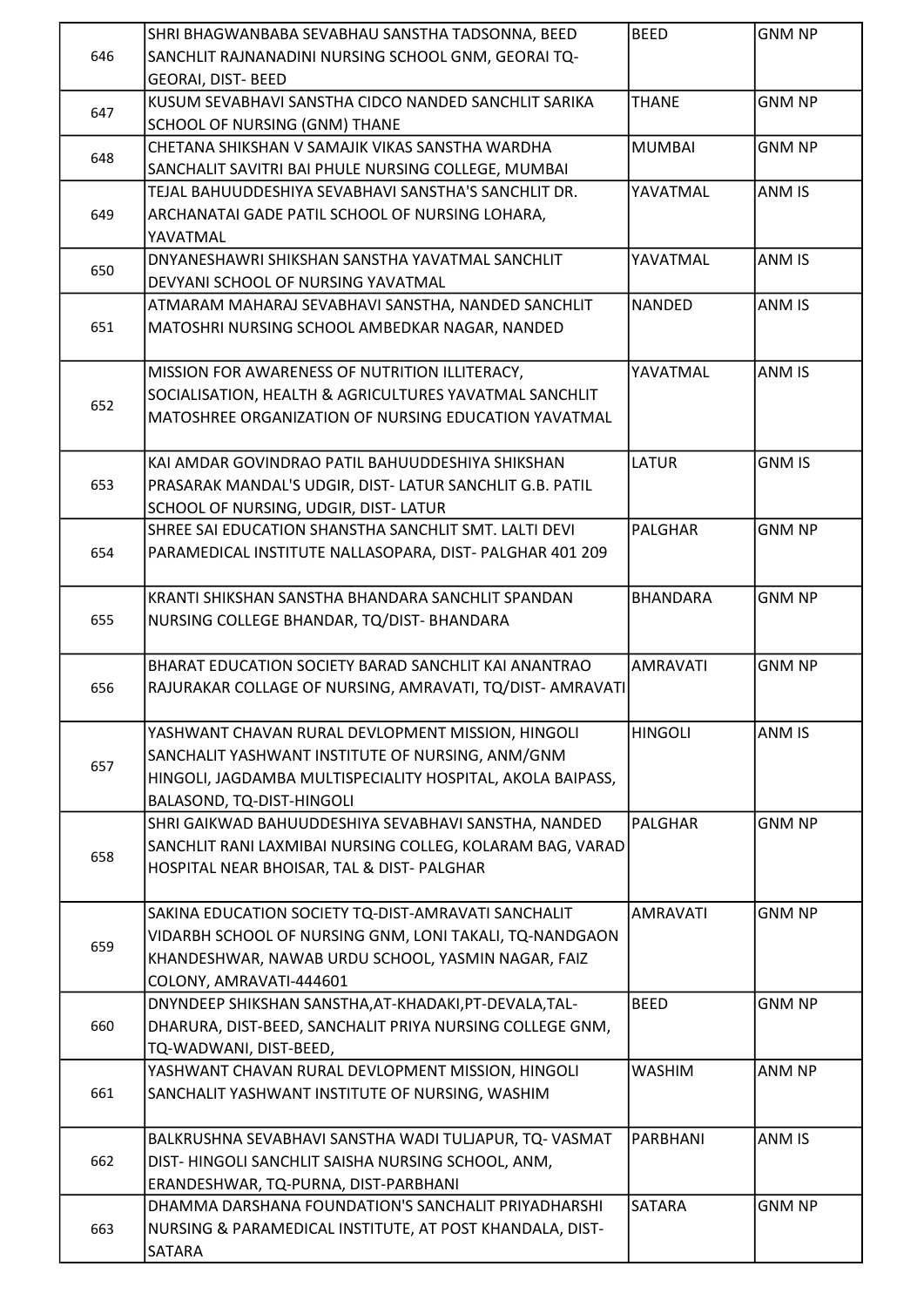|     | SANT GAJANAN MAHARAJ SHIKSHAN PRASARK MANDAL,                                         | CHANDRAPUR     | <b>GNM NP</b> |
|-----|---------------------------------------------------------------------------------------|----------------|---------------|
|     | SINDEVAHI, TQ-SINDEVAHI, DIST-CHANDRAPUR SANCHALIT                                    |                |               |
| 664 | GAJANAN MAHARAJ NURSING SCHOOL SINDEWAHI, DIST-                                       |                |               |
|     | CHANDRAPUR-441222                                                                     |                |               |
|     | PUJYA AHILYADEVI HOLKAR MAHILA SEVABHAVI SANSTHA,                                     | <b>SOLAPUR</b> | <b>GNM NP</b> |
| 665 | TAMBAVA, TQ-KEJ, DIST-BEED SANCHALIT KAMLAI NURSING                                   |                |               |
|     | SCHOOL, NAGARE HOSPITAL, KARMALA, SOLAPUR                                             |                |               |
|     | SHRI. SAMARTH BAHUUDDESHIYA SEVABHAVI SANSTHA, WADVANI,                               | BEED           | ANM IS        |
|     |                                                                                       |                |               |
| 666 | TQ-WADAWANI, DIST-BEED SANCHALIT SAMARTH NURSING                                      |                |               |
|     | SCHOOL, WADAWANI, DIST-BEED-431131                                                    |                |               |
|     |                                                                                       |                |               |
|     | YASHWANTRAO CHAVAN RURAL DEVELOPMENT MISSION HINGOLI                                  | HINGOLI        | <b>GNM IS</b> |
| 667 | SANCHLIT YASHWANT INSTITUTE OF NURSING SCHOOL, HINGOLI                                |                |               |
|     | SHIVSRUSHTI PRATISTHAN CHIKHALI NANDED SANCHLIT LATE                                  | <b>NANDED</b>  | <b>GNM NP</b> |
| 668 |                                                                                       |                |               |
|     | DEVIDASRAO KALYANKAR COLLEGE, NANDED                                                  |                |               |
| 669 | ABOLI EDUCATION & CHARITABLE TRUST PARBHANI SANCHLIT                                  | PARBHANI       | <b>GNM NP</b> |
|     | ABOLI SCHOOL OF NURSING PARBHANI                                                      |                |               |
|     | SANT GAJANAN MAHARAJ SHIKSHAN PRASARAK MANDAL                                         | CHANDRAPUR     | ANM IS        |
| 670 | SINDEWAHI, SANCHLIT SANT GAJANAN MAHARAJ NURSING                                      |                |               |
|     | SCHOOL, SINDEWAHI CHANDRAPUR                                                          |                |               |
|     | SHREE KASHI SHIKSHAN PRASARAK MANDAL, AURANGABAD                                      | <b>JALNA</b>   | <b>GNM NP</b> |
| 671 | SANCHALIT SEEMA SCHOOL OF NURSING GNM AT AMBAD ROAD,                                  |                |               |
|     | JALNA, TQ & DIST - JALNA                                                              |                |               |
|     | SHRI KASHI SHIKSHAN PRASARAK MANDAL, AURANGABAD                                       | AURANGABAD     | <b>GNM NP</b> |
| 672 | SANCHLIT SAKSHI SCHOOL OF NURSING GNM AT PUSAD TQ- PUSAD,                             |                |               |
|     | <b>DIST - YAVATMAL</b>                                                                |                |               |
|     | SHREE KASHI SHIKSHAN PRASARAK MANDAL, AURANGABAD                                      | AURANGABAD     | <b>GNM NP</b> |
| 673 | SANCHALIT LATE ARVIND GAIKWAD SCHOOL OF NURSING GNM AT                                |                |               |
|     | JALNA ROAD, TQ & DIST - AURANGABAD                                                    |                |               |
|     | BALKRUSHNA SEVABHAVI SANSTHA WADI TULJAPUR, TQ- VASMAT                                | NANDED         | <b>ANM NP</b> |
| 674 | DIST-HINGOLI SANCHLIT SAVITRI INSTITUTE OF NURSING ANM,                               |                |               |
|     | KINAVAT, TQ-KINAVAT, DIST-NANDED                                                      |                |               |
|     | GITANJALI BAHUUDDESHIYA VA SANSHODHAN SANSTHA, AKLUJ                                  | <b>SOLAPUR</b> | <b>GNM NP</b> |
| 675 | SANCHLIT SIDDHYAYOGI INSTITUTE OF NURSING, AKLUJ, SOLAPUR                             |                |               |
|     |                                                                                       |                |               |
|     | GITANJALI BAHUUDDESHIYA VA SANSHODHAN SANSTHA, AKLUJ                                  | <b>SOLAPUR</b> | ANM NP        |
| 676 | SANCHLIT SIDDHYAYOGI INSTITUTE OF NURSING, AKLUJ, SOLAPUR                             |                |               |
|     |                                                                                       |                |               |
|     | BALKRUSHNA SEVABHAVI SANSTHA WADI TULJAPUR, TQ- VASMAT                                | <b>BEED</b>    | <b>GNM NP</b> |
|     | DIST-HINGOLI SANCHLIT SANGITA KARAD INSTITUTE OF NURSING                              |                |               |
| 677 | GNM, PARALI VAIDYANATH, TQ-PARALI VAIDYANATH, DIST-BEED-                              |                |               |
|     |                                                                                       |                |               |
|     | BALKRUSHNA SEVABHAVI SANSTHA TULJAPUR WADI TQ- VASMAT                                 | <b>HINGOLI</b> | ANM NP        |
| 678 | DIST-HINGOLI SANCHLIT RATNPRABHA INSTITUTE OF NURSING                                 |                |               |
|     |                                                                                       |                |               |
|     | AUNDH NAGNATH, DIST- HINGOLI<br>RAJE SAMBHAJI PRATISHTHAN PATODA SANCHLIT RASHTRAMATA | <b>BEED</b>    | <b>GNM NP</b> |
|     |                                                                                       |                |               |
| 679 | JIJAU NURSING SCHOOL, SHIRUR KASARA, TQ- SHIRUR, DIST- BEED                           |                |               |
|     | BALKRUSHNA SEVABHAVI SANSTHA TULJAPUR WADI TQ- VASMAT                                 | <b>HINGOLI</b> | <b>GNM NP</b> |
| 680 | DIST-HINGOLI SANCHLIT SAVITRI INSTITUTE OF NURSING KINWAT,                            |                |               |
|     | <b>DIST-NANDED</b>                                                                    |                |               |
|     | BALKRUSHNA SEVABHAVI SANSTHA TULJAPUR WADI TQ- VASMAT                                 | PARBHANI       | ANM NP        |
| 681 | DIST-HINGOLI SANCHLIT PRAYAG INSTITUTE OF NURSING                                     |                |               |
|     |                                                                                       |                |               |
|     | PARBHANI, DIST- PARBHANI                                                              |                |               |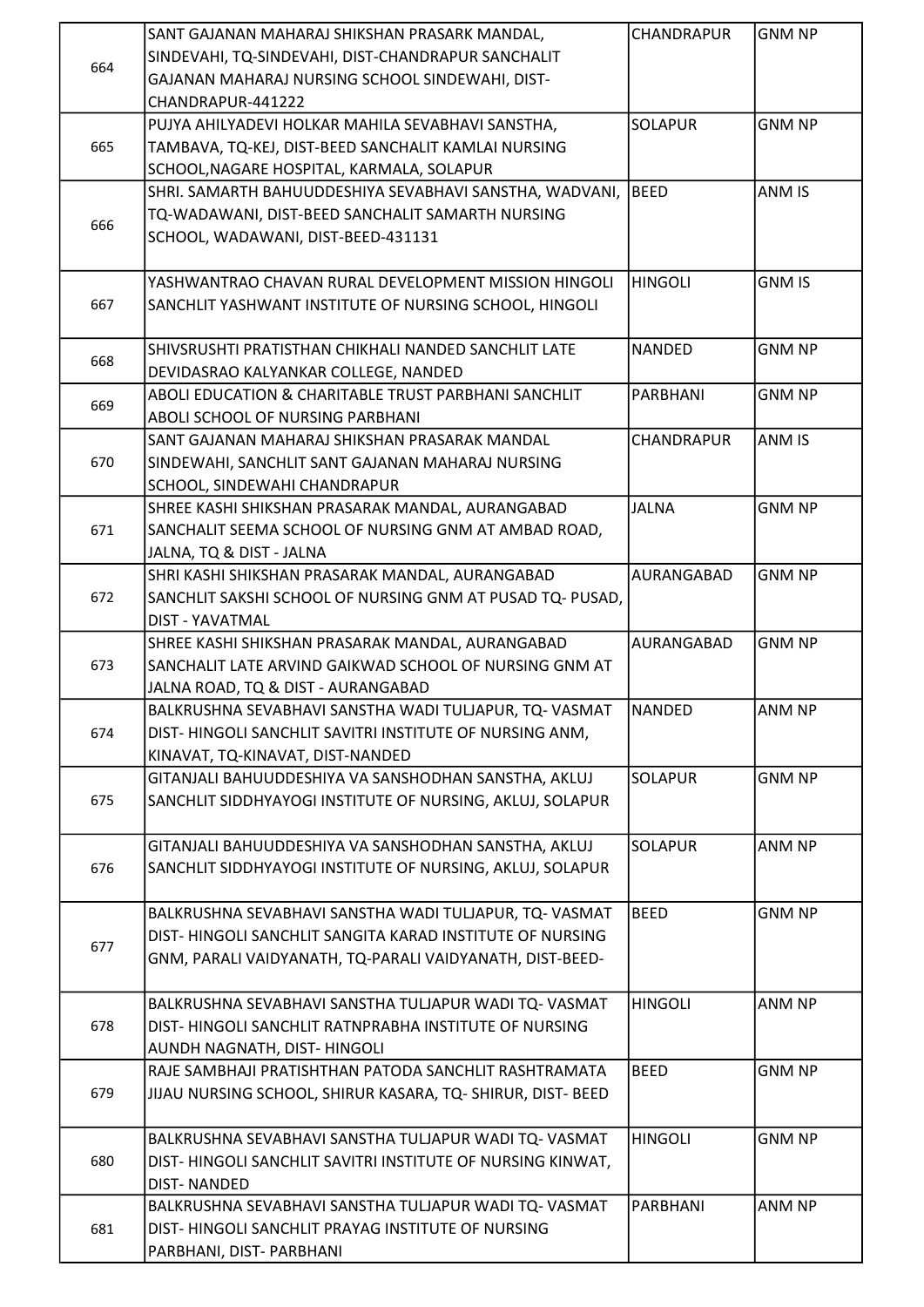|     | MEHER SHIKSHAN PRASARAK MANDAL, AURANGABAD SANCHLIT                                    | <b>AURANGABAD</b> | <b>GNM NP</b> |
|-----|----------------------------------------------------------------------------------------|-------------------|---------------|
| 682 | SIDDHIVINAYAK NURSING SCHOOL, PISADEVI, TQ/DIST-                                       |                   |               |
|     | AURANGABAD                                                                             |                   |               |
|     | BALKRUSHNA SEVABHAVI SANSTHA TULJAPUR WADI TQ- VASMAT                                  | <b>BEED</b>       | ANM NP        |
| 683 | DIST-HINGOLI SANCHLIT SANGITA KARAD INSTITUTE OF NURSING                               |                   |               |
|     | PARALI VAIJANATH, DIST - BEED<br>BALKRUSHNA SEVABHAVI SANSTHA TULJAPUR WADI TQ- VASMAT | PARBHANI          | <b>GNM NP</b> |
|     | DIST-HINGOLI SANCHLIT PRAYAG INSTITUTE OF NURSING                                      |                   |               |
| 684 | PARBHANI, DIST- PARBHANI                                                               |                   |               |
|     | BALKRUSHNA SEVABHAVI SANSTHA TULJAPUR WADI TQ- VASMAT                                  | <b>HINGOLI</b>    | <b>GNM NP</b> |
| 685 | DIST-HINGOLI SANCHLIT KASHI INSTITUTE OF NURSING                                       |                   |               |
|     | KALAMNURI, TAL - KALAMNURI, DIST- HINGOLI                                              |                   |               |
|     | SHREE ANNASAHEB SHINDE MAISHALKAR CHARITABLE TRUST                                     | SANGLI            | <b>GNM NP</b> |
| 686 | <b>SANGLI</b>                                                                          |                   |               |
|     | BALKRUSHNA SEVABHAVI SANSTHA TULJAPUR WADI TQ- VASMAT                                  | <b>HINGOLI</b>    | ANM NP        |
| 687 | DIST-HINGOLI SANCHLIT KASHI INSTITUTE OF NURSING                                       |                   |               |
|     | KALAMNURI, TAL - KALAMNURI, DIST- HINGOLI                                              |                   |               |
|     | SHIVPRATAP GRAMVIKAS MANDAL, MARGALWADI, TQ-                                           | <b>NANDED</b>     | <b>GNM NP</b> |
| 688 | GANGAKHED, DIST- PARBHANI-431514 SANCHALIT SAYALI SCHOOL                               |                   |               |
|     | OF NURSING DEGLUR ROAD, CIDCO, NANDED                                                  |                   |               |
|     | BALKRUSHNA SEVABHAVI SANSTHA TULJAPUR WADI TQ- VASMAT                                  | <b>HINGOLI</b>    | ANM NP        |
| 689 | DIST-HINGOLI SANCHLIT RATNPRABHA INSTITUTE OF NURSING                                  |                   |               |
|     | AUNDH NAGNATH, DIST- HINGOLI                                                           |                   |               |
|     | SHIVPRATAP GRAMVIKAS MANDAL, MARGALWADI, TQ-                                           | <b>HINGOLI</b>    | <b>GNM NP</b> |
|     | GANGAKHED, DIST- PARBHANI- 431514 SANCHALIT DNYANESHWARI                               |                   |               |
| 690 | INSTITUTE OF NURSING, HINGOLI, DIST - HINGOLI                                          |                   |               |
|     |                                                                                        |                   |               |
|     | SHIVPRATAP GRAMVIKAS MANDAL, MARGALWADI, TQ-                                           | PARBHANI          | <b>GNM NP</b> |
| 691 | GANGAKHED, DIST- PARBHANI- 431514 SANCHALIT NEHA SCHOOL                                |                   |               |
|     | OF NURSING, AAROGYA COLONY, PARBHANI                                                   |                   |               |
|     | MUSLIM EDUCATION CULTUTAL, HEALTH & WELFARE SOCIETY,                                   | AURANGABAD        | <b>GNM IS</b> |
| 692 | PARBHANI SANCHLIT YESHWANT INSTUTUTE OF NURSING, PAITHAN                               |                   |               |
|     | ROAD, AURANGABAD                                                                       |                   |               |
|     |                                                                                        |                   |               |
|     | DR. BABASAHEB AMBEDKAR EDUCATION SOCIETY, CHANDA                                       | CHANDRAPUR        | <b>GNM IS</b> |
| 693 | (BRAMHAPURI) SANCHLIT MEERABAI KAMBLE NURSING COLLEGE,                                 |                   |               |
|     | <b>BRAMHAPURI, CHANDRAPUR</b>                                                          |                   |               |
|     | SHARMA EDUCATION SOCIETY, MANKAPUR, NAGPUR-440013                                      | <b>NAGPUR</b>     | <b>GNM NP</b> |
| 694 | SANCHALIT DR. M.I. MOMIN INSTITUTE OF NURSING EDUCATION,                               |                   |               |
|     | <b>NAGPUR</b>                                                                          |                   |               |
|     | NATIONAL INTEGRATED CHILD EDUCATION SOCIETY GONDIA                                     | <b>THANE</b>      | <b>GNM NP</b> |
| 695 | SANCHALIT SAI INSTITUTE OF NURSING WAGHIVALI, TQ- MURBAD,                              |                   |               |
|     | <b>DIST - THANE</b>                                                                    |                   |               |
|     | NATIONAL INTEGRATED CHILD EDUCATION SOCIETY GONDIA                                     | <b>THANE</b>      | ANM NP        |
| 696 | SANCHALIT SAI INSTITUTE OF NURSING WAGHIVALI, TQ- MURBAD,                              |                   |               |
|     | <b>DIST - THANE</b>                                                                    |                   |               |
|     | NATIONAL INTEGRATED CHILD EDUCATION SOCIETY GONDIA                                     | <b>THANE</b>      | ANM NP        |
| 697 | SANCHALIT SAI INSTITUTE OF NURSING BHIWANDI, TQ - BHIWANDI,                            |                   |               |
|     | <b>DIST - THANE</b>                                                                    |                   |               |
|     | NATIONAL INTEGRATED CHILD EDUCATION SOCIETY GONDIA                                     | <b>THANE</b>      | <b>GNM NP</b> |
| 698 | SANCHALIT SAI INSTITUTE OF NURSING BHIWANDI, TQ - BHIWANDI,                            |                   |               |
|     | <b>DIST - THANE</b>                                                                    |                   |               |
|     | YASHWANT CHARITABLE ASSOCIATION SANCHALIT YASHWANT                                     | <b>KOLHAPUR</b>   | <b>GNM NP</b> |
| 699 | INSTITUTE OF NURSING COLLEGE, ICHALKARANJI, TQ -<br>HATKANANGALE, DIST - KOLHAPUR      |                   |               |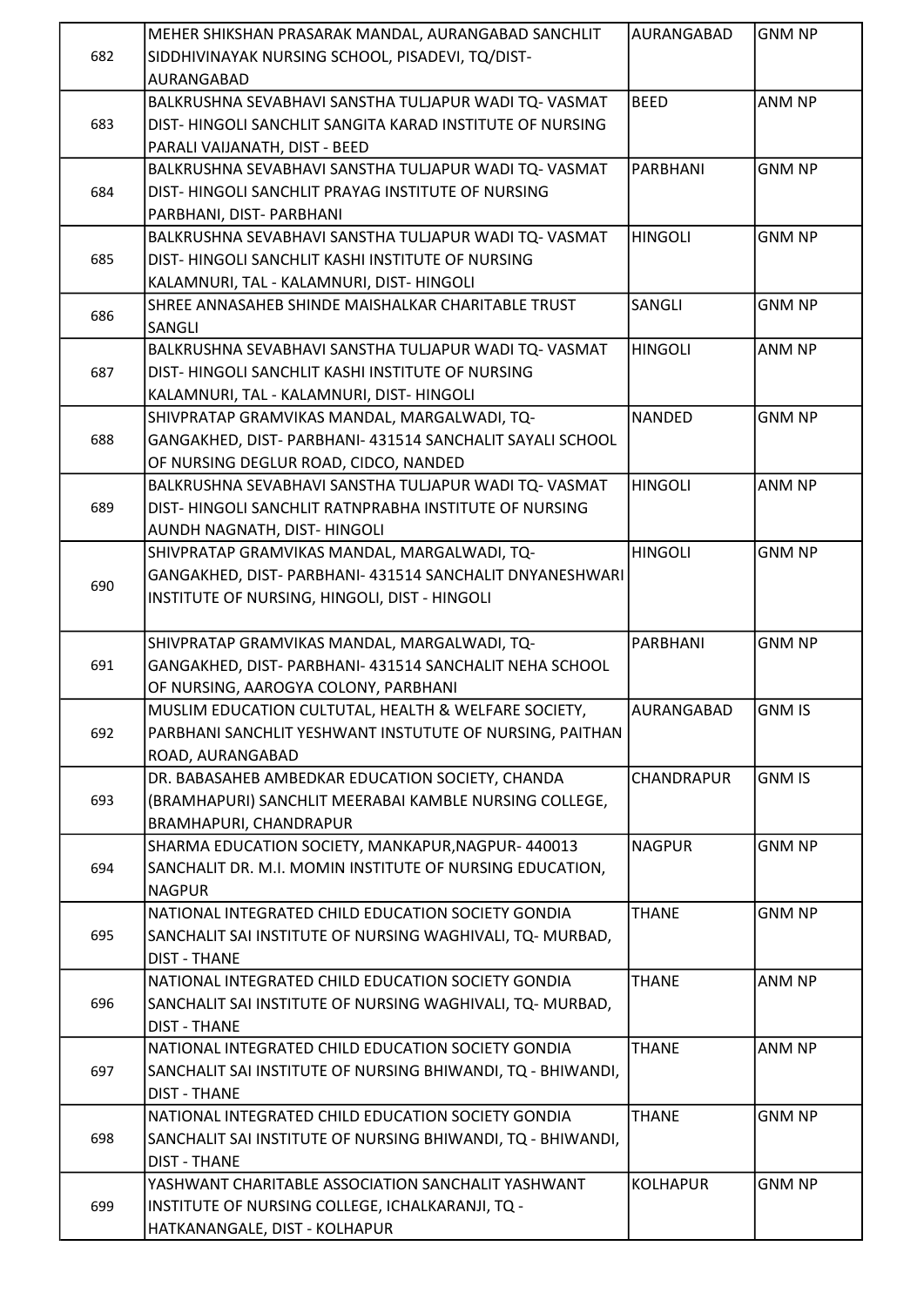|     | YASHWANT CHARITABLE ASSOCIATION SANCHALIT YASHWANT         | <b>KOLHAPUR</b>  | ANM NP        |
|-----|------------------------------------------------------------|------------------|---------------|
| 700 | INSTITUTE OF NURSING COLLEGE, ICHALKARANJI, TQ -           |                  |               |
|     | HATKANANGALE, DIST - KOLHAPUR                              |                  |               |
|     | NATIONAL INTEGRATED CHILD EDUCATION SOCIETY SANCHALIT      | CHANDRAPUR       | ANM NP        |
|     | RASHTRASANT TUKADOJI MAHARAJ NURSING                       |                  |               |
| 701 | COLLEGE, JAMBHULGHAT/CHIMUR, TQ-CHIMUR, DIST-              |                  |               |
|     | CHANDRAPUR.                                                |                  |               |
|     | NATIONAL INTEGRATED CHILD EDUCATION SOCIETY SANCHALIT SAI  | INAGPUR          | ANM NP        |
| 702 | INSTITUTE OF NURSING KALMESHWAR TAL- KALMESHWAR DIST-      |                  |               |
|     | <b>NAGPUR</b>                                              |                  |               |
|     | NATIONAL INTEGRATED CHILD EDUCATION SOCIETY SANCHALIT      | <b>BHANDARA</b>  | ANM NP        |
| 703 | SANIDHYA NURSING COLLEGE, SHAHAPUR, TQ- DIST-BHANDARA      |                  |               |
|     |                                                            |                  |               |
|     | NATIONAL INTEGRATED CHILD EDUCATION SOCIETY SANCHALIT      | <b>GONDIA</b>    | ANM NP        |
|     | SANIDHYA NURSING COLLEGE, MORGAON ARJUNI, TQ-ARJUNI, DIST- |                  |               |
| 704 |                                                            |                  |               |
|     | <b>GONDIA</b>                                              | <b>GONDIA</b>    |               |
|     | ASHRAY SHAIKSHANIK VA SAMAJIK VIKAS SANSTHA MARAMJOB       |                  | <b>GNM NP</b> |
| 705 | SANCHALIT LAXMIBAI CHANDEKAR NURSING COLLEGE GOREGAON,     |                  |               |
|     | TQ - GOREGAON, DIST- GONDIA                                |                  |               |
|     | NATIONAL INTEGRATED CHILD EDUCATION SOCIETY SANCHALIT      | <b>NAGPUR</b>    | ANM NP        |
| 706 | S.R.V.INSTITUTE OF NURSING, SANDEKAR NAGAR, K.N.85/2, MANE |                  |               |
|     | WADA, BESA ROAD, DIST-NAGPUR                               |                  |               |
|     | PRERNA BAHUUDHESHIYA SANSKRITIK SHIKSHAN SANSTHA,          | YAVATMAL         | <b>GNM NP</b> |
| 707 | PANDHARKAWADA, DIST YEOTMAL SANCHALIT VARSHA RAJ           |                  |               |
|     | NURSING SCHOOL, VITTHALWADI WARD NO 1 WANI, DIST           |                  |               |
|     | YAVATMAL                                                   |                  |               |
|     | PRERNA BAHUUDHESHIYA SANSKRITIK SHIKSHAN SANSTHA,          | YAVATMAL         | <b>ANM IS</b> |
| 708 | PANDHARKAWADA, DIST YEOTMAL SANCHALIT VARSHA RAJ           |                  |               |
|     | NURSING SCHOOL, VITTHALWADI WARD NO 1 WANI, DIST           |                  |               |
|     | YAVATMAL                                                   |                  |               |
|     | ADIVASI THAKURBUVA SHIKSHAN SANSTHA, DAITHANA, PRABHANI    | IAMRAVATI        | <b>ANM NP</b> |
| 709 | SANCHALIT VITHTHALA NURSING SCHOOL, POST-TIWASA, TQ-       |                  |               |
|     | TIWASA, DIST-AMRAVATI                                      |                  |               |
|     | ADIVASI THAKURBUVA SHIKSHAN SANSTHA, DAITHANA, PRABHANI    | <b>AMRAVATI</b>  | <b>GNM NP</b> |
| 710 | SANCHALIT VITHTHALA NURSING SCHOOL, POST-TIWASA, TQ-       |                  |               |
|     | TIWASA, DIST-AMRAVATI                                      |                  |               |
|     | SARASWATI SHIKSHAN PRASARAK MANDAL TIVATHANA, TQ-          | <b>WASHIM</b>    | ANM NP        |
| 711 | SONPETH, DIST-PRABHANI SANCHALIT ABHISHEK INSTITUTE OF     |                  |               |
|     | NURSING, AT POST RESOD, TQ-RESOD, DIST-WASHIM              |                  |               |
|     | SARASWATI BAHUUDDESHIYA SHIKSHAN SANSTHA AMRAVATI          | <b>AMRAVATI</b>  | ANM IS        |
| 712 | SANCHALIT SARASWATI INSTITUTE OF NURSING SCIENCES AND      |                  |               |
|     | RESEARCH, SARASWATI NAGAR NO.-2, NEAR SAHIL LON, VADNERA   |                  |               |
|     | ROAD, DIST - AMRAVATI - 444701                             |                  |               |
| 713 | YASHOYUTE BAHUUDDESHIY SANSTHA, NASHIK SANCHALIT           | <b>NANDURBAR</b> | ANM NP        |
|     | TEJOMAY COLLEGE OF NURSING, DIST - NANDURBAR               |                  |               |
| 714 | KUSUM SEVABHAVI SANSTHA CIDCO NANDED SANCHLIT SARIKA       | <b>NANDED</b>    | <b>GNM NP</b> |
|     | SCHOOL OF NURSING (GNM) NANDED                             |                  |               |
|     | ANKOWA EDUCATION TRUST, THANE, B-2/15 B, MERIDIAN.         | <b>THANE</b>     | ANM NP        |
| 715 | COSMOS CLASSICE, THANE (W) SANCHALIT SHARADA NURSING       |                  |               |
|     | SCHOOL, G.B. ROAD, WAGALE ESTATE, DIST-THANE-400604        |                  |               |
|     |                                                            |                  |               |
|     | BHARAT EDUCATION BARAD SOCIETY SANCHALIT LATE ANANTRAO     | <b>NANDED</b>    | <b>GNM NP</b> |
| 716 | RAJURKAR COLLEGE OF NURSING, TQ & DIST NANDED              |                  |               |
|     |                                                            |                  |               |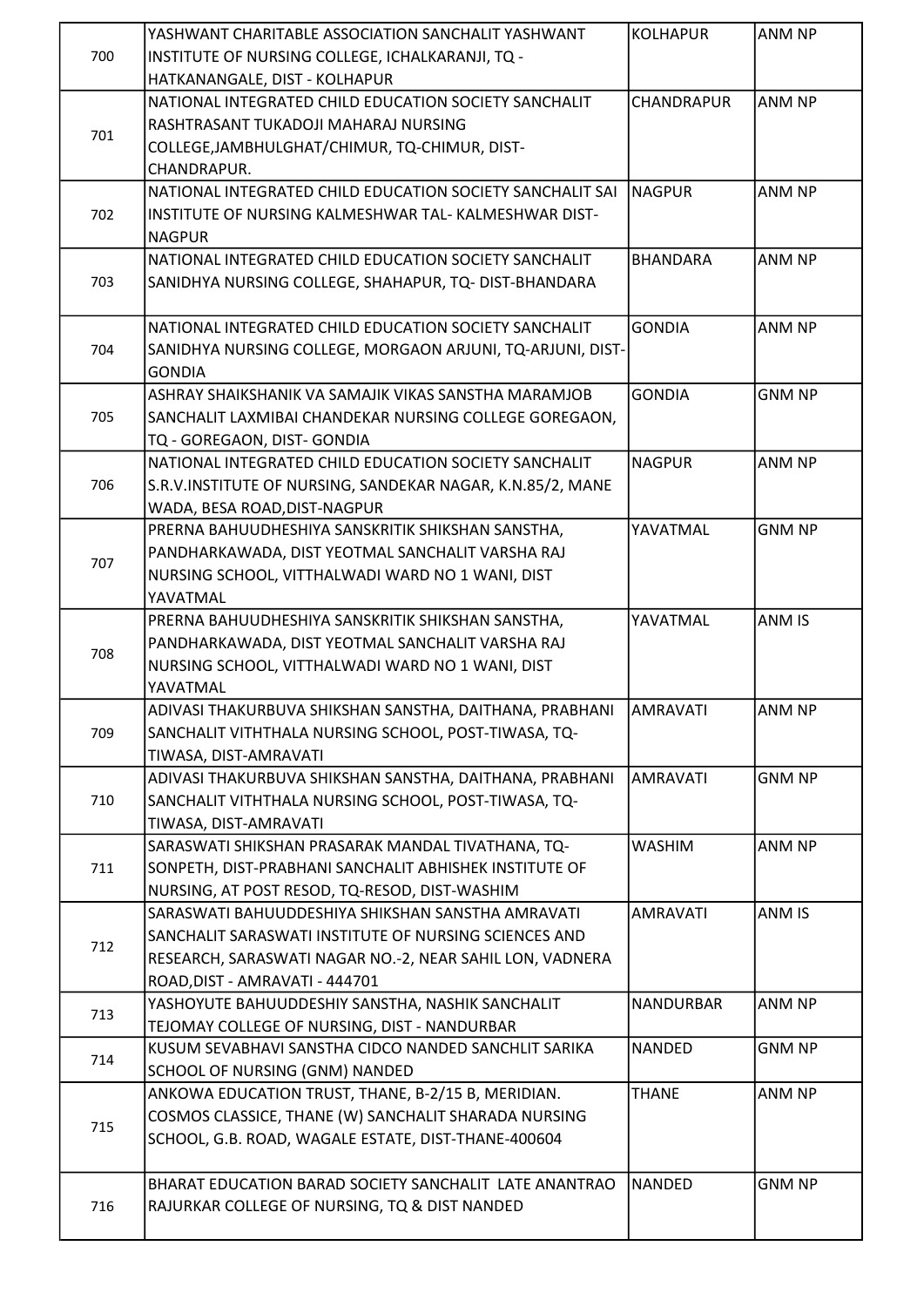| 717 | GADPALE SHIKSHAN SANSTHA, BHANDARA SANCHLIT BADAL<br>GADPALE NURSING COLLEGE, TUMSAR, DIST- BHANDARA - 441912                                                               | <b>BHANDARA</b>  | ANM NP        |
|-----|-----------------------------------------------------------------------------------------------------------------------------------------------------------------------------|------------------|---------------|
| 718 | LATE RAM ABHILASH BAHUUDDESHIYA SHIKSHAN PRASARAK<br>SANSTHA, YAVATMAL SANCHLIT, YASH INSTUTUE OF NURSING,<br>BHINANDAN PLAZA, MAINDE CHOWK, YAVATMAL-445001                | YAVATMAL         | <b>GNM IS</b> |
| 719 | KAR. R.S. WAGH EDUCATION&HEALTH SANSTHA'S NASHIK SANCHLIT NASHIK<br>KADWA SCHOOL OF NURSING, R. NAGAR MATEREWADI, TAL-<br>DINDORI, DIST- NASHIK                             |                  | <b>GNM NP</b> |
| 720 | KAR. R.S. WAGH EDUCATION&HEALTH SANSTHA'S NASHIK SANCHLIT NASHIK<br>KADWA SCHOOL OF NURSING, R. NAGAR MATEREWADI, TAL-<br>DINDORI, DIST- NASHIK                             |                  | ANM IS        |
| 721 | DR. ALLAMA IQBAL EDUCATION SOCIETY, WARDHA SANCHLIT DR.<br>AMBEDKAR GNM NURSING SCHOOL, MAHADEOPUNA, SEWAGRAM<br>ROAD, WARDHA                                               | <b>WARDHA</b>    | <b>GNM NP</b> |
| 722 | GRAMIN VA SHAHARI JANKALYAN BAHUUDDESHIYA SANSTHA,<br>AURANGABAD SANCHLIT INNOVATION COLLEGE OF NURSING,<br>NANDURBAR - 425412                                              | <b>NANDURBAR</b> | <b>GNM NP</b> |
| 723 | SHANATI PRATISHTHAN KINGAON, AURANGABAD SANCHLIT<br>RAJAMATA JIJAU NURSING SCHOOL, PHULAMBRI, AURANGABAD                                                                    | AURANGABAD       | <b>GNM NP</b> |
| 724 | SHANATI PRATISHTHAN KINGAON, AURANGABAD SANCHLIT<br>RAJAMATA JIJAU NURSING SCHOOL, PHULAMBRI, AURANGABAD                                                                    | AURANGABAD       | ANM NP        |
| 725 | SHRI GOVARDHANSINGJI SAIKSHANIK SEVA SAMITI, NANDURBAR<br>SANCHLIT P.G. SCHOOL OF NURSING, CHAUPALE, NANDURBAR-<br>425411                                                   | <b>NANDURBAR</b> | <b>GNM NP</b> |
| 726 | UNIVERSAL FOUNDATION TRUST'S SANCHLIT NSG COLLEGE OF<br>NURSING, 4/5, BALAJI ENCLAVE CHS, SECTOR- 21 KAMOTHE, NAVI<br>MUMBAI - 410209                                       | <b>RAIGAD</b>    | <b>GNM NP</b> |
| 727 | JIJAMATA MAHILA SEVABHAVI SANSTHA'S SANCHLIT SUNRISE<br>SCHOOL OF NURSING, PURNA, PARBHANI                                                                                  | <b>PARBHANI</b>  | ANM NP        |
| 728 | SHREE BHAUSAHEB HIRE GOVERNMENT MEDICAL COLLEGE, DHULE<br>SANCHLIT TRAINING COLLEGE OF NURSING, SHREE BHAUSAHEB<br>HIRE GMC, NEAR SURAT BYPASS, CHAKKARBARDI, DHULE- 424311 | <b>DHULE</b>     | <b>GNM IS</b> |
| 729 | PARIVARTAN GRAMIN VIKAS MAHILA & SHIKSHAN MANDAL,<br>PARBHANI SANCHLIT SHRI RAMKRUSHNA PARAMHANS INSTITUTE<br>OF NURSING, HASANAPUR, PATHARI ROAD, PARBHANI                 | PARBHANI         | <b>GNM NP</b> |
| 730 | RAVI BAHUUDDESHIYA SHAIKSHANIK SANSTHA, NAGPUR, GREAT<br>NAGROAD, SIRASPETH, NAGPUR - 440009                                                                                | <b>NAGPUR</b>    | <b>GNM NP</b> |
| 731 | VEDANT FOUNDATION, NASHIK SANCHLIT SAI SIDDHI COLLEGE OF<br>NURSING, PAREGAON, TAL-YEOLA, DIST-NASHIK                                                                       | <b>NASHIK</b>    | ANM NP        |
| 732 | RACHANA TRUST'S A.N.M. SCHOOL OF NURSING, NARSINHA NAGAR, NASHIK<br>GANGAPUR ROAD, NASHIK - 422 013                                                                         |                  | ANM IS        |
| 733 | ADIVASI KALYAN BAHUUDDESHIYA SEVABHAVI SANSTHA, BEED<br>SANCHLIT MAHATMA FULE NURSING COLLEGE, GAUTAM NAGAR,<br>PARBHANI                                                    | PARBHANI         | ANM NP        |
| 734 | ADIVASI KALYAN BAHUUDDESHIYA SEVABHAVI SANSTHA, BEED<br>SANCHLIT RAJARSHI SHAHU MAHARAJ NURSING COLLEGE, GAUTAM<br><b>NAGAR PARBHANI</b>                                    | PARBHANI         | <b>GNM NP</b> |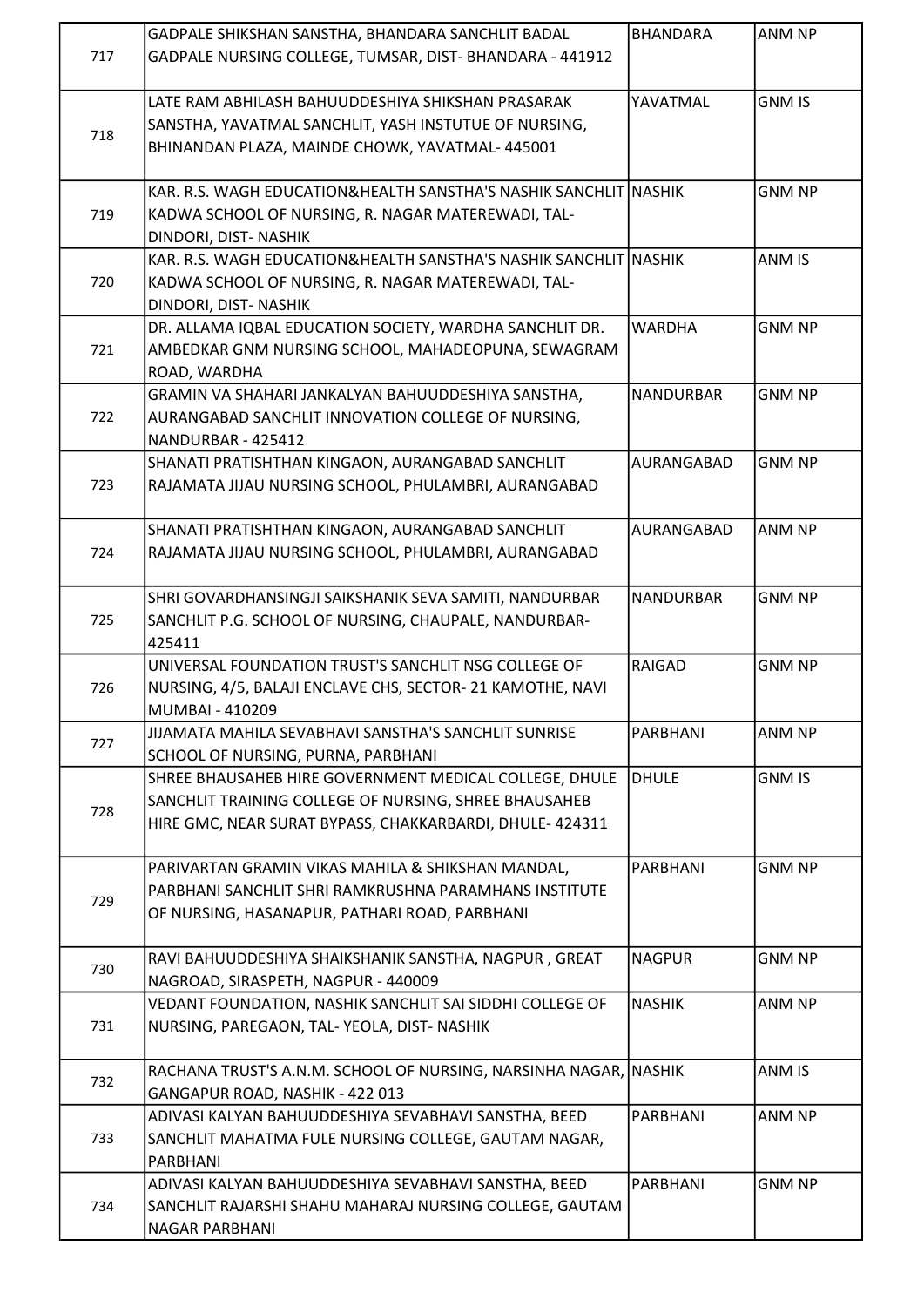|     | SHIVSPURTI MEDICAL FOUNDATION, SANCHLIT SHIVSPURTI                      | <b>PUNE</b>       | <b>GNM NP</b> |
|-----|-------------------------------------------------------------------------|-------------------|---------------|
| 735 | COLLEGE OF NURSING, NARYANGAON, TAL - JUNNAR, DIST- PUNE                |                   |               |
|     | 410 504                                                                 |                   |               |
|     | LATE SHRI BALIBHADRA SINGH SHIKSHAN SANSTHAN, MALAD                     | <b>PALGHAR</b>    | ANM NP        |
|     | MUMBAI, SANCHLIT SIR J.P.SCHOOL OF NURSING, S NO.92/1, TEN              |                   |               |
| 736 | MANOR VILLAGE, PLOT NO 58, PALGHAR- 401 403                             |                   |               |
|     |                                                                         |                   |               |
|     | GRAMIN SHAIKSHANIK VA SANSKRUTIK VIKAS MANDAL                           | <b>GADCHIROLI</b> | <b>GNM NP</b> |
| 737 | CHAMORSHI, GADCHIROLI-442603                                            |                   |               |
|     | GRAMIN SHAIKSHANIK VA SANSKRUTIK VIKAS MANDAL CHAMORSHI İGADCHIROLI     |                   | ANM NP        |
| 738 | SANCHLIT SONIYA NURSING SCHOOL GADCHIROLI,                              |                   |               |
|     |                                                                         |                   |               |
|     | SNEHASADAN BAHUUDDESHIYA SANSTHA CHAMORSHO                              | <b>GADCHIROLI</b> | ANM NP        |
| 739 | GADCHIROLI SANCHLIT MRUNAL NURSING SCHOOL ALLAPALLI,                    |                   |               |
|     | <b>GADCHIROLI</b>                                                       |                   |               |
|     | SNEHASADAN BAHUUDDESHIYA SANSTHA CHAMORSHO                              | <b>GADCHIROLI</b> | <b>GNM NP</b> |
| 740 | GADCHIROLI SANCHLIT MRUNAL NURSING SCHOOL ALLAPALLI,                    |                   |               |
|     | <b>GADCHIROLI</b>                                                       |                   |               |
|     | SHREE SWAMI SAMARTH SHIKSHAN PRASARAK MANDAL, PLOT NO -                 | <b>SOLAPUR</b>    | <b>GNM NP</b> |
| 741 | 58, KARMYOGI NAGAR, LINK ROAD, PANDHARPUR, SOLAPUR,                     |                   |               |
|     |                                                                         |                   |               |
|     | SHREE SWAMI SAMARTH SHIKSHAN PRASARAK MANDAL, PLOT NO -                 | <b>SOLAPUR</b>    | ANM NP        |
| 742 | 58, KARMYOGI NAGAR, LINK ROAD, PANDHARPUR, SOLAPUR,                     |                   |               |
|     |                                                                         |                   |               |
|     | SATYASHODHAK BAHUDDESHIYA SANSTHA SANCHLIT INDIRA AAI                   | <b>AMRAVATI</b>   | <b>GNM NP</b> |
| 743 | KADU SCHOOL OF NURSING, A/P - KURAL PURNA, TQ- CHADUR                   |                   |               |
|     | BAZAR, DIST- AMRAVATI                                                   |                   |               |
| 744 | S.B.K. COLLEGE OF NURSING, NEAR BUS STAND, NH 6, LAKHANI, TAL- BHANDARA |                   | <b>GNM NP</b> |
|     | LAKHANI, DIST- BHANDARA - 441804                                        |                   |               |
|     | SANYUKTA BAHUUDDESHIYA SANSTHA, KHAPARKHEDA, NAGPUR                     | <b>NAGPUR</b>     | <b>GNM NP</b> |
| 745 | SANCHLIT MATOSHIR G.N.M. NURSING SCHOOL, TAL-SAVARNER,                  |                   |               |
|     | <b>DIST-NAGPUR</b>                                                      |                   |               |
|     | CHANDRAVATI EDUCATIONAL FOUNDATION, MALAD, MUMBAI                       | <b>PALGHAR</b>    | <b>ANM NP</b> |
| 746 | SANCHLIT SIR J.P. NURSING INSTITUTE, CHANDRA EDUCATION                  |                   |               |
|     | CAMPUS, MAKUNSAR, PALGHAR - 401402                                      |                   |               |
| 747 | VISHWA BHARTI MAHILA SEVABHAVI MANDAL, SANCHLIT ANKITA                  | <b>BEED</b>       | <b>GNM IS</b> |
|     | DAUND INSTITUTE OF NURSING, AMBEJOGAI, BEED -                           |                   |               |
|     | SHRAMIK JIVAN BAHUUDDESHIYA SHIKSHAN SANSTHA, WARDHA                    | <b>WARDHA</b>     | <b>GNM NP</b> |
| 748 | SANCHLIT MANASWI SCHOOL OF NURSING, WARDHA                              |                   |               |
|     |                                                                         |                   |               |
|     | SHRAMIK JIVAN BAHUUDDESHIYA SHIKSHAN SANSTHA, WARDHA                    | WARDHA            | ANM NP        |
| 749 | SANCHLIT SHRAMSAFAL NURSING SCHOOL, AANJI(MOTHI),                       |                   |               |
|     | WARDHA                                                                  |                   |               |
|     | LATE KALAWATIBAI DESHMUKH BAHUUDDESHIYA SEVA BHAVI                      | WASHIM            | <b>GNM NP</b> |
| 750 | SANSTHA, NANDED SANCHLIT JIJAU NURSING SCHOOL, WASHIM                   |                   |               |
|     | ROAD, DIST - WASHIM                                                     |                   |               |
| 751 | MAGASVARGIYA EDUCATION SOCIETY, PUSAD DIST-YAVATMAL                     | YAVATMAL          | <b>GNM NP</b> |
|     |                                                                         |                   |               |
|     | LOKMANYA BAHUUDDESHIYA VIKAS PRATISHAN, AHMEDNAGAR                      | AHMEDNAGAR        | <b>GNM NP</b> |
| 752 | SANCHLIT LOKMANYA NURSING SCHOOL, MIRAJGAON, TQ-KARJAT,                 |                   |               |
|     | DIST-AHMEDNAGAR                                                         |                   |               |
|     | LATE. RAGHUNATRAO MUNDE SHIKSHAN SANSTHA SANCHALIT,                     | <b>BEED</b>       | ANM IS        |
| 753 | BEED SANCHLIT KAI. RAGHUNATHRAO MUNDE NURSING SCHOOL,                   |                   |               |
|     | AMBAJOGAI, BEED                                                         |                   |               |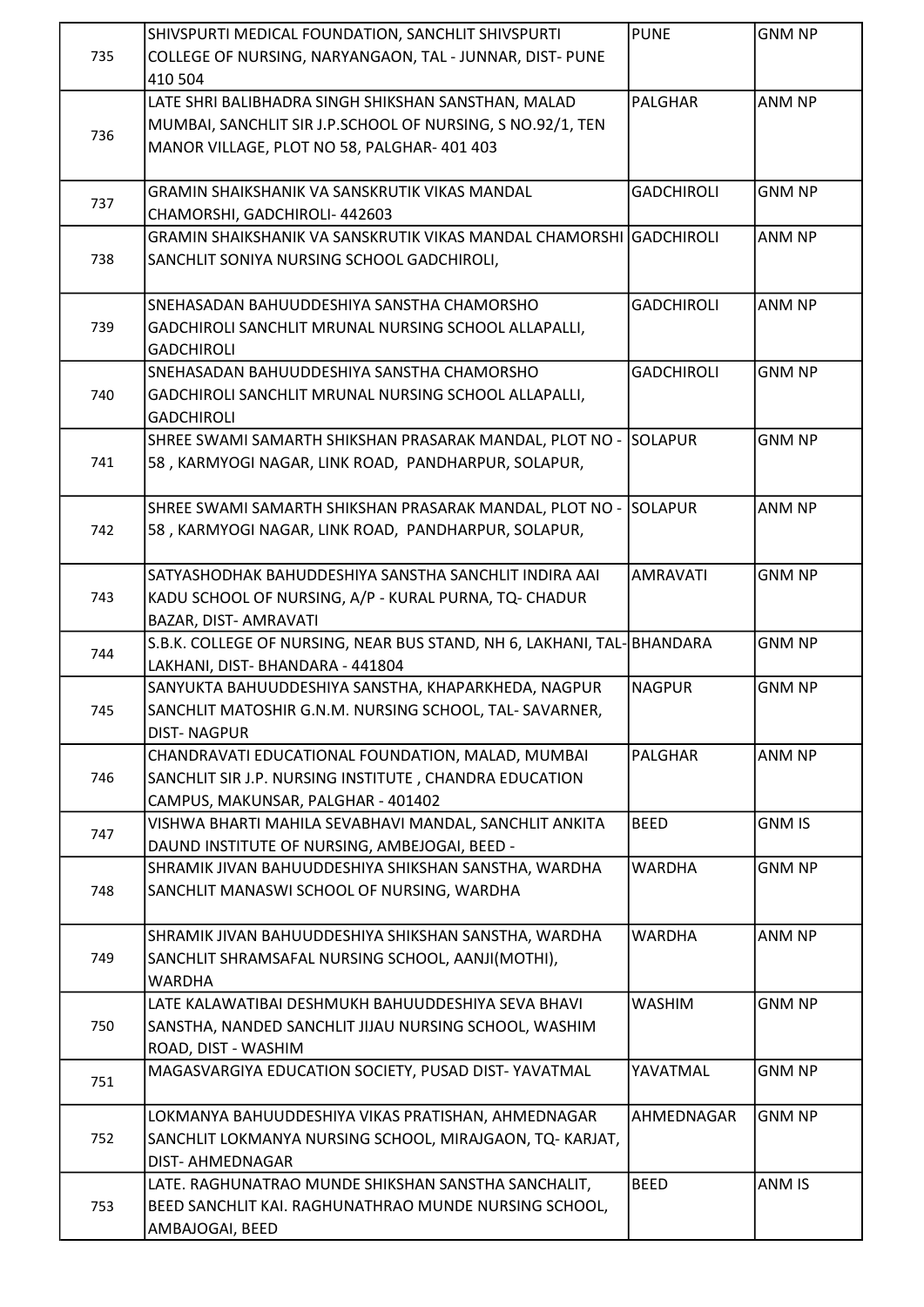| 754 | LATE RAGHUNATHRAO MUNDE SHIKSHAN SANSTHA, BEED                | <b>BEED</b>       | ANM IS        |
|-----|---------------------------------------------------------------|-------------------|---------------|
|     | SANCHLIT KAI USHATAI NURSING SCHOOL, KOLHAPUR                 |                   |               |
|     | LATE RAGHUNATHRAO MUNDE SHIKSHAN SANSTHA, BEED                | <b>BEED</b>       | <b>GNM NP</b> |
| 755 | SANCHLIT KAI USHATAI NURSING SCHOOL, KOLHAPUR                 |                   |               |
|     | CHANDRAVATI EDUCATIONAL FOUNDATION, MALAD, MUMBAI             | <b>PALGHAR</b>    | <b>GNM NP</b> |
| 756 | SANCHLIT SIR J.P. NURSING INSTITUTE, CHANDRA EDUCATION        |                   |               |
|     | CAMPUS, MAKUNSAR, PALGHAR - 401402                            |                   |               |
|     | LATE SHRI BALIBHADRA SINGH SHIKSHAN SANSTHAN, MALAD           | <b>PALGHAR</b>    | <b>GNM NP</b> |
|     | MUMBAI, SANCHLIT SIR J.P.SCHOOL OF NURSING, S NO.92/1, TEN    |                   |               |
| 757 | MANOR VILLAGE, PLOT NO 58, PALGHAR- 401 403                   |                   |               |
|     |                                                               |                   |               |
|     | PRAGATISHIL BAHUDDESHIYA SANSTHA, WASHIM SANCHLIT             | <b>HINGOLI</b>    | ANM NP        |
| 758 | <b>JIJAMATA NURSING SCHOOL HINGOLI</b>                        |                   |               |
|     | PRAGATISHIL BAHUDDESHIYA SANSTHA, WASHIM SANCHLIT             | <b>HINGOLI</b>    | <b>GNM NP</b> |
| 759 | JIJAMATA NURSING SCHOOL HINGOLI                               |                   |               |
|     | PARASRAM SHIKSHAN SANSTHA, KAWRABANDH, TQ-SALEKASA,           | <b>GONDIA</b>     | <b>GNM NP</b> |
| 760 | DIST- GONDIA SANCHLIT G.K. NURSING SCHOOL, KAWRABANDH, TQ-    |                   |               |
|     | SALEKASA, DIST- GONDIA                                        |                   |               |
|     | SHIKSHAK BAHUUDDESHIYA SHIKSHAN MANDAL, CHANDRAPUR            | <b>CHANDRAPUR</b> | <b>GNM NP</b> |
| 761 | SANCHLIT N.S. NURSING G.N.M. COLLEGE, SAWALI, TQ-SAWALI DIST- |                   |               |
|     | CHANDRAPUR 441225                                             |                   |               |
|     | JAYKRANTI SHIKSHAN PRASARAK MANDAL (J.S.P.M,), LATUR          | <b>LATUR</b>      | <b>GNM IS</b> |
| 762 | SANCHALIT MAHARASHTRA COLLEGE OF NURSING, MIDC, LATUR         |                   |               |
|     |                                                               |                   |               |
| 763 | JAYKRANTI SHIKSHAN PRASARAK MANDAL (J.S.P.M,), LATUR          | <b>LATUR</b>      | <b>GNM IS</b> |
|     | SHREE KASHI SHIKSHAN PRASARAK MANDAL, AHMEDNAGAR              | <b>THANE</b>      | <b>GNM NP</b> |
| 764 | SANCHALIT SHRI GAJANAN SCHOOL OF NURSING, GNM, AT-            |                   |               |
|     | SAHAPUR, TQ-SHAHAPUR, DIST - THANE                            |                   |               |
|     | SHREE KASHI SHIKSHAN PRASARAK MANDAL, AHMEDNAGAR              | <b>THANE</b>      | <b>GNM NP</b> |
| 765 | SANCHALIT SHRI DATTAKRUPA SCHOOL OF NURSING, GNM, AT-         |                   |               |
|     | MURBAD, TQ-MURBAD, DIST - THANE                               |                   |               |
|     | SAHARA BAHUUDESHIA SEVABHAVI SANSTHA'S, YAVATI SANCHALIT      | <b>NANDED</b>     | ANM NP        |
| 766 | JIJAU NURSING SCHOOL OF NURSING (ANM), KHADGAON (BENDRI),     |                   |               |
|     | TQ-NAIGAON (KH), DIST - NANDED                                |                   |               |
|     | SAHARA BAHUUDESHIA SEVABHAVI SANSTHA'S, YAVATI SANCHALIT      | <b>NANDED</b>     | <b>GNM NP</b> |
| 767 | JIJAU NURSING SCHOOL OF NURSING (GNM), KHADGAON (BENDRI),     |                   |               |
|     | TQ-NAIGAON (KH), DIST - NANDED                                |                   |               |
|     | SIDDHANATH FOUNDATION CHARITEBALE TRUST SANCHLIT              | <b>SOLAPUR</b>    | <b>GNM NP</b> |
| 768 | SIDDHANATH INSTITUTE OF NURSING, PANDHARPUR, TQ-              |                   |               |
|     | PANDHARPUR, DIST - SOLAPUR                                    |                   |               |
|     | VAMANBHAU MAHARAJ BAHUUDDESHIYA SHIKSHAN KRIDA VA             | <b>BULDHANA</b>   | <b>GNM NP</b> |
| 769 | SANSKRUTIK MANDAL, BULDANA, TQ- DIST - BULDANA SANCHALIT      |                   |               |
|     | AYUSH SCHOOL OF NURSING, BULDANA                              |                   |               |
|     | KAI GANPATRAO SHANKAR DESAI ANNA SAVJANIK VISHWASTHA          | SANGLI            | <b>GNM NP</b> |
|     | SANSTHA KAVTHEPIRAN, TQ-MIRAJ, DIST - SANGLI SANCHALIT        |                   |               |
| 770 | ANISH COLLEGE OF NURSING, KURANDWAD                           |                   |               |
|     |                                                               |                   |               |
|     | AAI SARASWATI BAHUUDDESHIYA MAHILA VIKAS SANSTHA,             | <b>AMRAVATI</b>   | ANM IS        |
| 771 | SANCHLIT SARASWATI NURSING SCHOOL, DHAMANGAON, DIST-          |                   |               |
|     | <b>AMRAVATI</b>                                               |                   |               |
|     | MANASHRI SHAIKSHANIK VA KRUSHI SANSTHA NANDURBAR              | <b>NANDURBAR</b>  | <b>GNM NP</b> |
| 772 | SANCHLIT AASTHA NURSING COLLEGE, NANDURBAR                    |                   |               |
|     | SARASWATI EDUCATIONAL & MEDICAL FOUNDATION, DHULE             | <b>DHULE</b>      | <b>GNM NP</b> |
| 773 | SANCHALIT SARASWATI NURSING COLLEGE, DHULE                    |                   |               |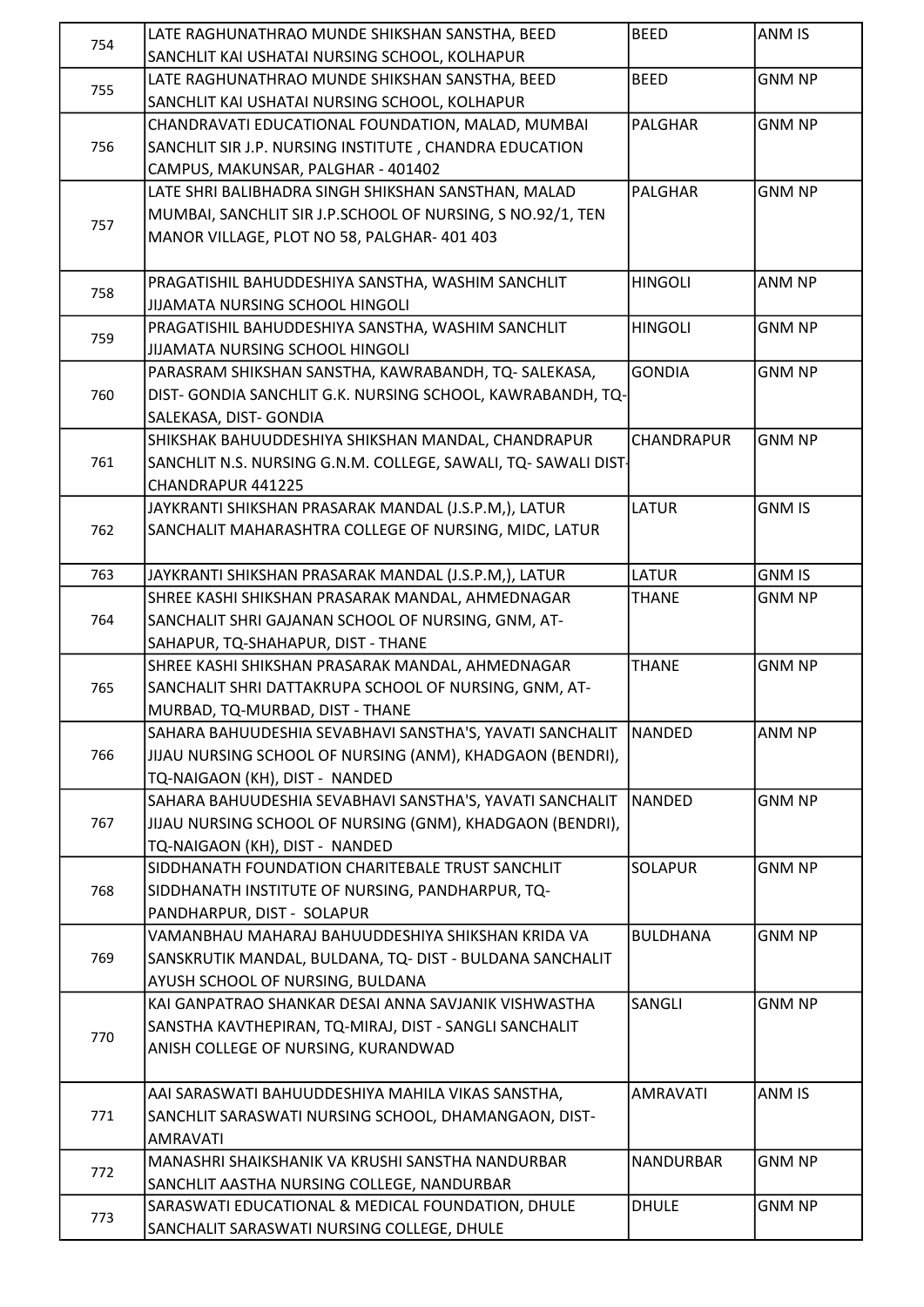| 774 | VISION BULDANA EDUCATION & WELFAARE SOCIETY, BULDHANA<br>SANCHLIT VISION NURSING SCHOOL, YELGAON, BULDHANA                                                                             | <b>BULDHANA</b>   | <b>GNM NP</b> |
|-----|----------------------------------------------------------------------------------------------------------------------------------------------------------------------------------------|-------------------|---------------|
| 775 | SHRI SANT GAJANAN MAHARAJ BAHUUDDESHYA SHIKSHAN<br>SANSTHA, WADGAON, YAVATMAL                                                                                                          | YAVATMAL          | ANM NP        |
| 776 | SHRI SANT GAJANAN MAHARAJ BAHUUDDESHYA SHIKSHAN<br>SANSTHA, WADGAON, YAVATMAL                                                                                                          | YAVATMAL          | <b>GNM NP</b> |
| 777 | JITO EDUCATIONAL AND MEDICAL TRUST, 103, DHANLAXMI<br>RESIDENCY, L.B.S. MARG, NEAR, TIP TOP PLAZA, THANE WEST -<br>400604                                                              | <b>THANE</b>      | <b>GNM NP</b> |
| 778 | JITO EDUCATIONAL AND MEDICAL TRUST, 103, DHANLAXMI<br>RESIDENCY, L.B.S. MARG, NEAR, TIP TOP PLAZA, THANE WEST -<br>400604                                                              | <b>THANE</b>      | ANM NP        |
| 779 | SAIBABA SHAIKSHANIK BAHUUDDESHIYA SANSTHA, DESAIGANJ,<br>GADCHIROLI SANCHLIT RAJIV GANDHI COLLEGE OF NURSING,<br><b>GADCHIROLI</b>                                                     | <b>GADCHIROLI</b> | <b>GNM NP</b> |
| 780 | ANAND SHIKSHAN PRASARAK MANDAL PARBHANI SANCHLIT ANAND $\sf INANDURBAR$<br>SCHOOL OF NURSING, AKKALKUVA, DIST- NANDURBAR                                                               |                   | <b>GNM NP</b> |
| 781 | ANAND SHIKSHAN PRASARAK MANDAL PARBHANI SANCHLIT ANAND THANE<br>SCHOOL OF NURSING, THANE                                                                                               |                   | <b>GNM NP</b> |
| 782 | ANAND SHIKSHAN PRASARAK MANDAL PARBHANI SANCHLIT ANAND PALGHAR<br><b>SCHOOL OF NURSING, PALGHAR</b>                                                                                    |                   | <b>GNM NP</b> |
| 783 | AYURVED UTKARSH MANDAL VIDARVHA PRADESH, NAGPUR<br>SANCHLIT SHIVAM INSTITUTE OF NURSING, NAGEPALLI, TQ-AHERI,<br><b>DIST- GADCHORILI</b>                                               | <b>GADCHIROLI</b> | <b>GNM NP</b> |
| 784 | ADINATH KRUSHI VIKAS PRATISHTHAN'S SANCHLIT RAJEEV RAJALE<br>INSTUTUTE OF GENERAL NURSING & MIDWIFERY, TISGAON-<br>PATHARDI ROAD, NIVDUNGE, TAL- PATHARDI, DIST- AHMEDNAGAR,<br>414106 | AHMEDNAGAR        | <b>GNM NP</b> |
| 785 | NEW CITIZEN TECHNICAL INSTITUTE, BULDHANA SANCHLIT NEW<br>CITIZEN NURSING SCHOOL, BHADECHE LAY OUT, MALKAPUR ROAD,<br>BULDHANA-443001                                                  | <b>BULDHANA</b>   | <b>ANM NP</b> |
| 786 | KRUSHNAI FOUNDATION KHAMGAON, WASHIM SANCHLIT<br>KRUSHNAI NURSING SCHOOL, KHAMGAON TQ-KHAMGAON, DIST-<br>BULDHANA - 444303                                                             | <b>BULDHANA</b>   | <b>GNM NP</b> |
| 787 | BHAGYAWARDHAN EDUCATION FOUNDATION, DHULE SANCHLIT<br>NIRMAL NURSING SCHOOL, PLOT NO 35, AVDHUT NAGAR, NEAR<br>G.T.P STOP, DEOPUR, DHULE - 424005                                      | <b>DHULE</b>      | <b>GNM NP</b> |
| 788 | GRAMIN SAMAJSEVI SANSTHA, KOLPEWADI SACHALIT<br>KRUSHNATULSI INSTITUTE OF NURSING (GNM), KOLGAON THADI,<br>TAL-KOPARGAON, DIST-AHMEDNAGAR, PIN - 423602                                | AHMEDNAGAR        | <b>GNM NP</b> |
| 789 | GRAMIN SAMAJSEVI SANSTHA, KOLPEWADI SACHALIT<br>PRIYADARSHANI INSTITUTE OF NURSING (ANM), A/P - MADHI BK,<br>TAL-KOPARGAON, DIST-AHMEDNAGAR, PIN - 423602                              | AHMEDNAGAR        | ANM NP        |
| 790 | GRAMIN SAMAJSEVI SANSTHA, KOLPEWADI SACHALIT KRUSHNTULSI AHMEDNAGAR<br>INSTITUTE OF NURSING (ANM), A/P-KOPARGAON THADI, TAL -<br>KOPARGAON, DIST-AHMEDNAGAR, PIN - 423602              |                   | ANM NP        |
| 791 | GRAMIN SAMAJSEVI SANSTHA, KOLPEWADI SACHALIT<br>PRIYADARSHANI INSTITUTE OF NURSING (GNM), A/P - MADHI BK,<br>TAL-KOPARGAON, DIST-AHMEDNAGAR, PIN - 423602                              | AHMEDNAGAR        | <b>GNM NP</b> |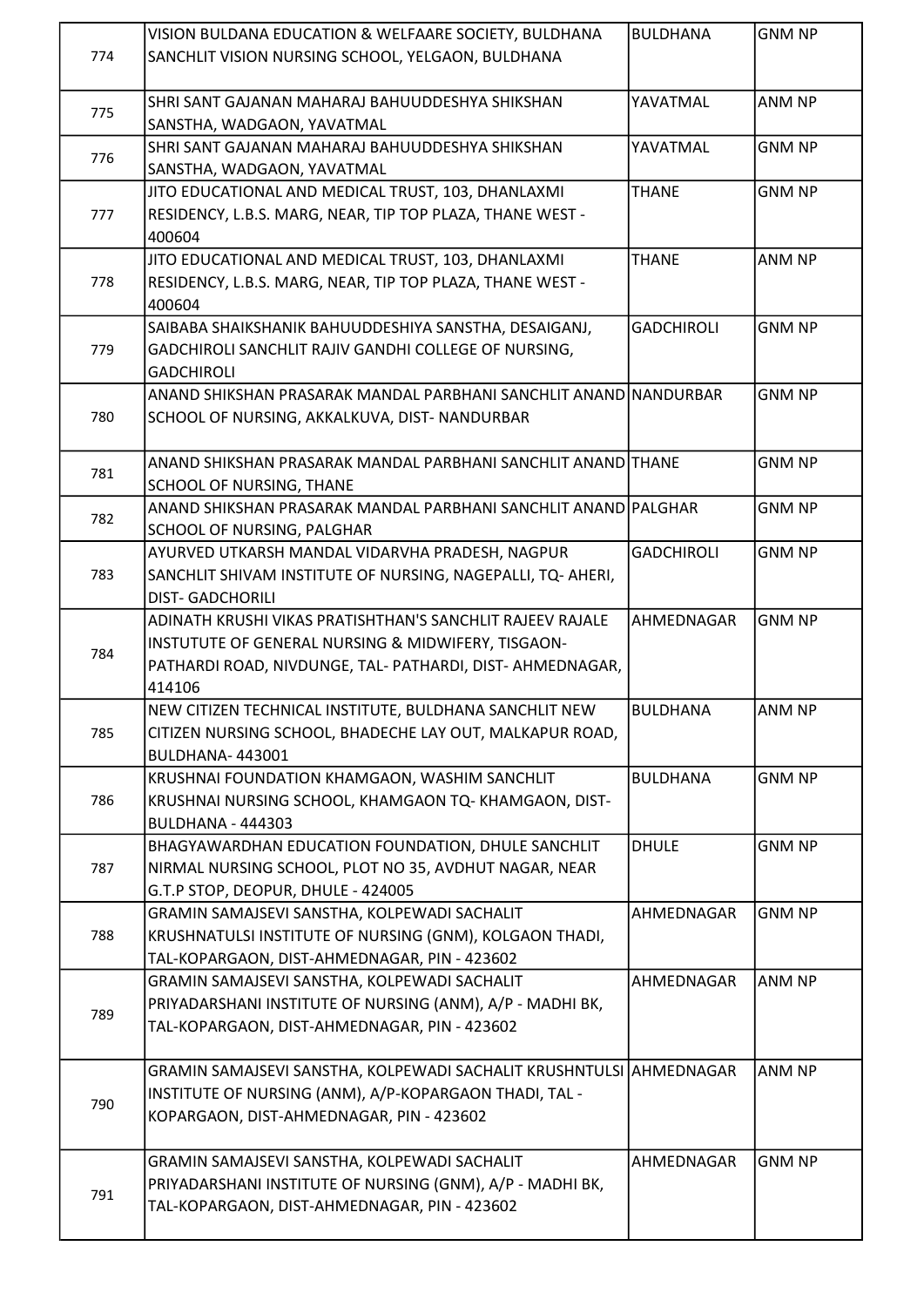|     | SHRI PANDITRAO NERE CHARITABLE SHAIKSHANIK VIKAS SANSTHA,    | NANDURBAR        | <b>GNM NP</b> |
|-----|--------------------------------------------------------------|------------------|---------------|
|     | DIPALI NAGAR, NASHIK SANCHALIT SUPERRTECH ANM GNM            |                  |               |
| 792 | NURSING & PARAMEDICAL INSTITUTE, NANDURBAR                   |                  |               |
|     |                                                              |                  |               |
|     | SHRI PANDITRAO NERE CHARITABLE SHAIKSHANIK VIKAS SANSTHA,    | <b>NANDURBAR</b> | ANM NP        |
|     | DIPALI NAGAR, NASHIK SANCHALIT SUPERRTECH ANM GNM            |                  |               |
| 793 | NURSING & PARAMEDICAL INSTITUTE, NANDURBAR                   |                  |               |
|     |                                                              |                  |               |
|     | YASHODA BAHU-UDDESHIYA SHIKSHAN PRASARAK MANDAL, AKOLA AKOLA |                  | ANM NP        |
| 794 | SANCHALIT YASHODA NURSING COLLEGE, CHANDIKAPUR, TQ -         |                  |               |
|     | AKOT, DIST - AKOLA                                           |                  |               |
|     | SANT KABIR BAHUUDDESHIYA SANSTHA SANCHALIT RENUKA            | <b>AMRAVATI</b>  | <b>GNM NP</b> |
| 795 | COLLEGE OF NURSING (GNM) AMRAWATI, DIST - AMRAVATI           |                  |               |
|     | SANT KABIR BAHUUDDESHIYA SANSTHA SANCHALIT RENUKA            | AMRAVATI         | <b>GNM NP</b> |
| 796 | COLLEGE OF NURSING (GNM) AMRAWATI, DIST - AMRAVATI           |                  |               |
|     | YASHODA BAHU-UDDESHIYA SHIKSHAN PRASARAK MANDAL, AKOLA AKOLA |                  | <b>GNM NP</b> |
| 797 | SANCHALIT YASHODA NURSING COLLEGE, CHANDIKAPUR, TQ -         |                  |               |
|     |                                                              |                  |               |
|     | AKOT, DIST - AKOLA                                           | <b>SOLAPUR</b>   |               |
|     | SAHAKAR MAHARSHI GANPATRAO SATHE PRATISHTHAN, MADHA,         |                  | ANM NP        |
| 798 | SOLAPUR SANCHALIT MITRAPREM INSTITUTE OF NURSING, ANM,       |                  |               |
|     | MADHA, SOLAPUR                                               |                  |               |
|     | SAHAKAR MAHARSHI GANPATRAO SATHE PRATISHTHAN, MADHA,         | <b>SOLAPUR</b>   | <b>GNM NP</b> |
| 799 | SOLAPUR SANCHALIT MITRAPREM INSTITUTE OF NURSING, GNM,       |                  |               |
|     | <b>MADHA, SOLAPUR</b>                                        |                  |               |
|     | JITO EDUCATIONAL AND MEDICAL TRUST, 103, DHANLAXMI           | <b>THANE</b>     | LHV NP        |
| 800 | RESIDENCY, L.B.S. MARG, NEAR, TIP TOP PLAZA, THANE WEST -    |                  |               |
|     | 400604                                                       |                  |               |
|     | JITO EDUCATIONAL AND MEDICAL TRUST, 103, DHANLAXMI           | <b>THANE</b>     | <b>PMP NP</b> |
| 801 | RESIDENCY, L.B.S. MARG, NEAR, TIP TOP PLAZA, THANE WEST -    |                  |               |
|     | 400604                                                       |                  |               |
|     | TULJABHAVANI BAHUUDDESHIYA SAMAJIK SHIKSHAN SANSTHA'S        | <b>PUNE</b>      | <b>GNM NP</b> |
| 802 | SANCHLIT SUMANTAI PATIL COLLEGE OF NURSING, PUNE             |                  |               |
|     |                                                              |                  |               |
| 803 | DAYASAGAR WELFARE ASSOCIATION NAGPUR SANCHLIT EDUCARE        | <b>NAGPUR</b>    | <b>GNM NP</b> |
|     | <b>NURSING SCHOOL</b>                                        |                  |               |
| 804 | DAYASAGAR WELFARE ASSOCIATION NAGPUR SANCHLIT EDUCARE        | <b>NAGPUR</b>    | ANM NP        |
|     | <b>NURSING SCHOOL</b>                                        |                  |               |
|     | S.M. FOUNDATION EDUCATIONAL& CHARITABLE TRUST SANCHLIT       | RATNAGIRI        | <b>GNM NP</b> |
| 805 | SANJAYRAO VASANTRAO KADAM COLLEGE OF NURSING &               |                  |               |
|     | RESEARCH CENTRE, A/P CHINCHAGHAR, TAL KHED, DIST RATNAGIRI   |                  |               |
|     |                                                              |                  |               |
|     | S.M. FOUNDATION EDUCATIONAL& CHARITABLE TRUST SANCHLIT       | RATNAGIRI        | ANM NP        |
| 806 | SANJAYRAO VASANTRAO KADAM COLLEGE OF NURSING &               |                  |               |
|     | RESEARCH CENTRE, A/P CHINCHAGHAR, TAL KHED, DIST RATNAGIRI   |                  |               |
|     |                                                              |                  |               |
|     | LAXMANRAO UMAK MEMORIAL MEDICAL & RESEARCH TRUST             | <b>AMRAVATI</b>  | <b>GNM NP</b> |
| 807 | MUMBAI SANCHLIT KAMLABAI UMAK NURSING SCHOOL AMRAVATI        |                  |               |
|     |                                                              |                  |               |
|     | LAXMANRAO UMAK MEMORIAL MEDICAL & RESEARCH TRUST             | <b>AMRAVATI</b>  | ANM IS        |
| 808 | MUMBAI SANCHLIT KAMLABAI UMAK NURSING SCHOOL AMRAVATI        |                  |               |
|     |                                                              |                  |               |
|     | SHIVCHATRAPATI SEVABHAVI SANSTHA, LATUR SANCHALIT            | <b>LATUR</b>     | <b>GNM NP</b> |
| 809 | SHAHURAJE GNM NURSING SCHOOL, AHMEDPUR, DIST - LATUR         |                  |               |
|     |                                                              |                  |               |